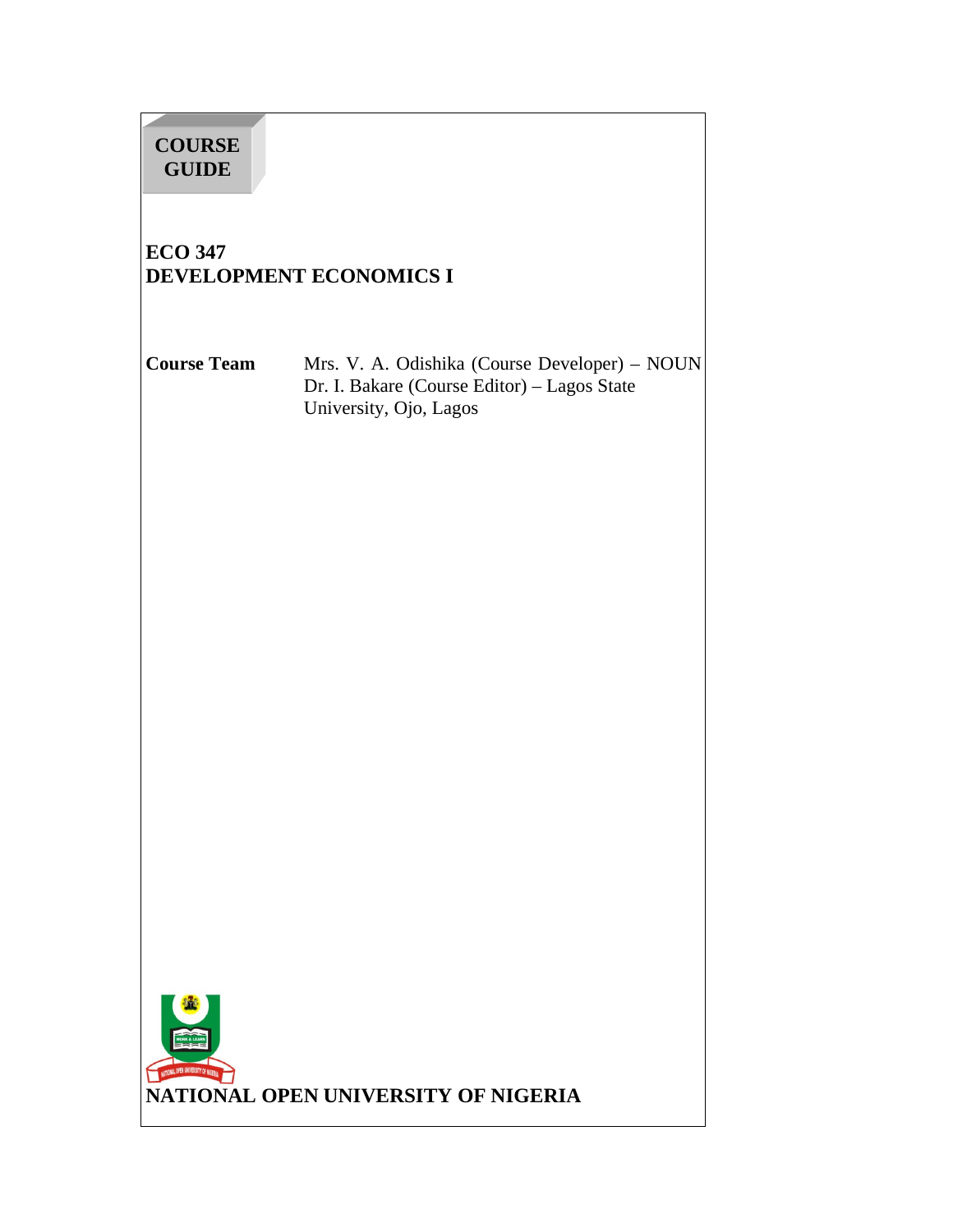© 2017 by NOUN Press National Open University of Nigeria Headquarters University Village Plot 91, Cadastral Zone Nnamdi Azikiwe Expressway Jabi, Abuja

Lagos Office 14/16 Ahmadu Bello Way Victoria Island, Lagos

e-mail: centralinfo@nou.edu.ng URL: www.nou.edu.ng

All rights reserved. No part of this book may be reproduced, in any form or by any means, without permission in writing from the publisher.

Printed 2014, 2017

ISBN: 978-058-000-X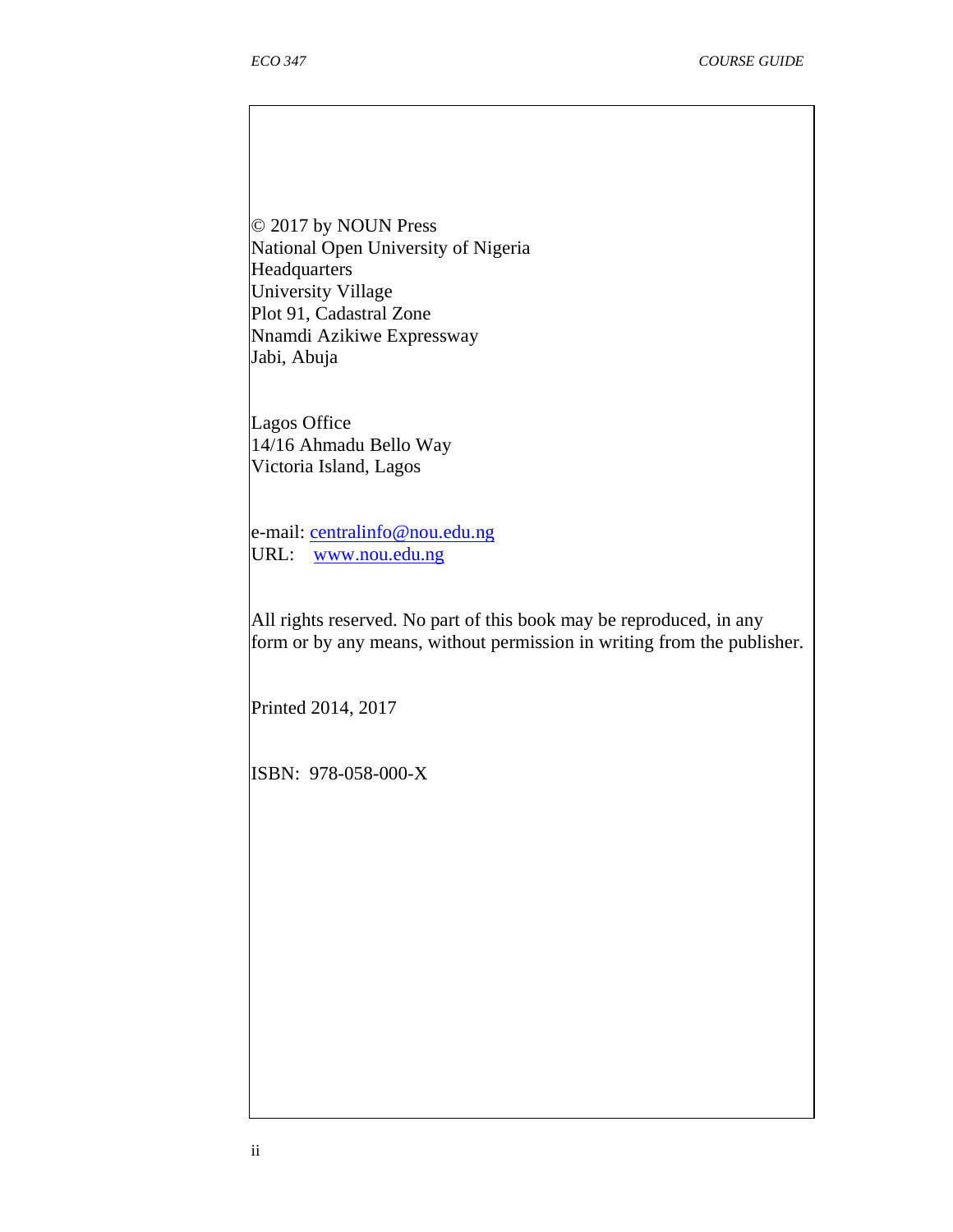# **CONTENTS PAGE**

|                                 | 1V              |
|---------------------------------|-----------------|
|                                 | 1V              |
|                                 | 1V              |
|                                 | 1V              |
|                                 | V               |
|                                 | V               |
|                                 | V               |
|                                 | V               |
|                                 | V <sub>1</sub>  |
|                                 | vii             |
|                                 | vii             |
|                                 | viii            |
| Tutor-Marked Assignments (TMAs) | 1X              |
|                                 | $\overline{1}X$ |
|                                 | X               |
|                                 | X               |
|                                 | Xİ.             |
|                                 | xi              |
|                                 | <b>XIV</b>      |
|                                 |                 |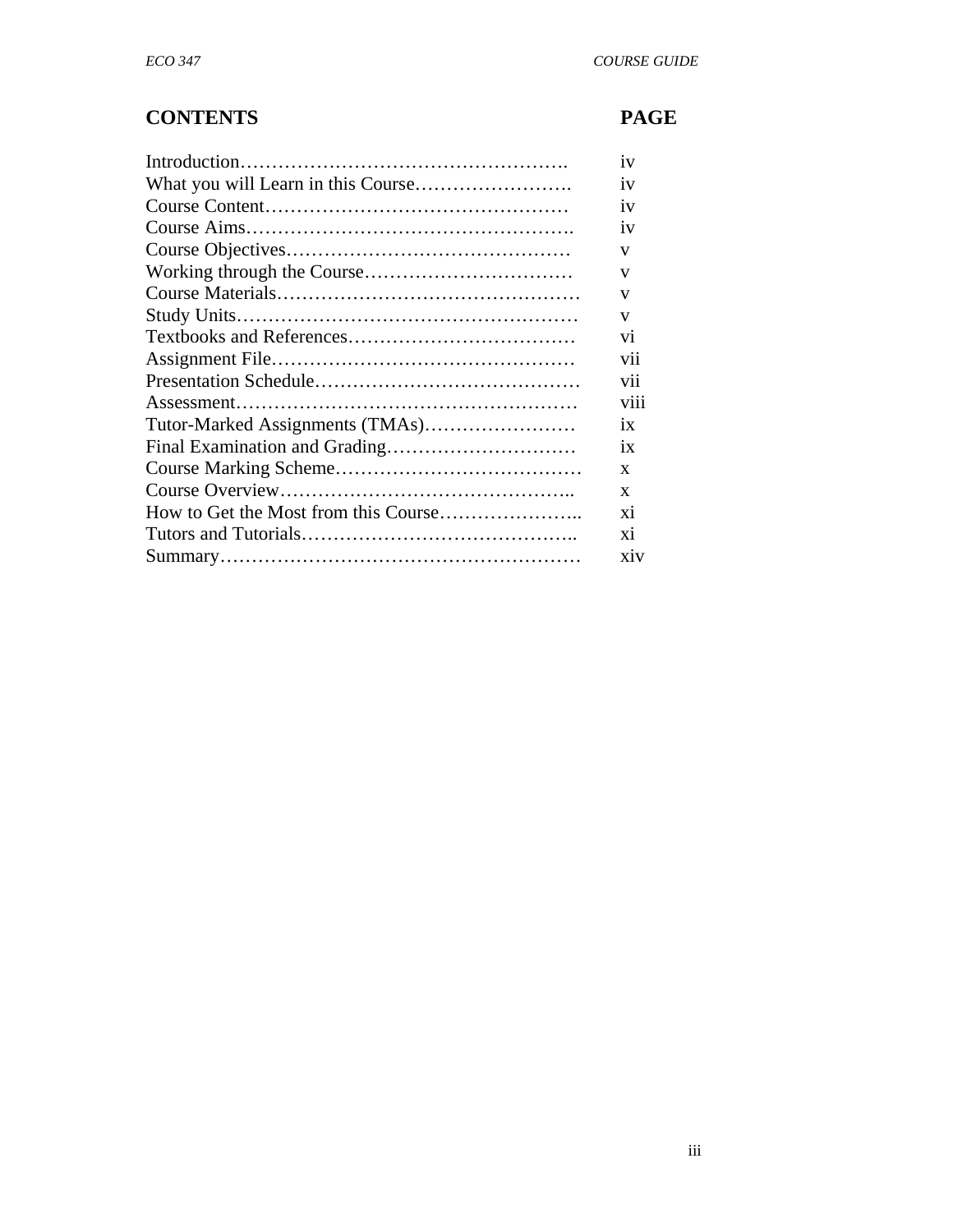#### **INTRODUCTION**

ECO 347 - Development Economics I is a branch of Economics which deals with the efficient allocation of scarce resources. Its major concern is the sustenance of economic growth over time in other to improve the standard of living of the masses that live in poverty in developing countries. In other to achieve this purpose, one of the main goals of development economics is the formulation of public policies designed to bring about sustainable economic growth and development. This Course material has been prepared to facilitate an intelligent grasp of the subject matter and would aid you in having a broad knowledge on problems affecting the less-developed countries and some possible solutions to these problems.

#### **WHAT YOU WILL LEARN IN THIS COURSE**

In this course, you will be introduced to the discipline of development economics and you will be exposed to the basic understanding of the concepts of development economics that are relevant for understanding development problems of Less Developed Countries (LDC's). You will be taught why these countries are poor, the development and growth theories designed by renowned economists and their implications to the LDC's will also be taught and then you will learn how best these countries can achieve sustainable development.

#### **COURSE CONTENT**

This course will expose you to the structure and problems of lessdeveloped countries (Nigeria inclusive) in the world. It builds on the foundation of elementary Economics in understanding real life situations faced by these countries and topics covered include: the concepts and determinants of economic growth and development; structural diversities and common characteristics of Less-Developed Countries (LDCs) and; the theories of growth and development.

#### **COURSE AIMS**

The aim of the course is to give a better understanding of Development Economics. The aims will be achieved by:

- introducing you to the basic concepts of economic development and growth
- teaching you what determines growth i.e. why some countries are developed and others are not
- exposing you to the structural differences and the basic common characteristics of the less-developed countries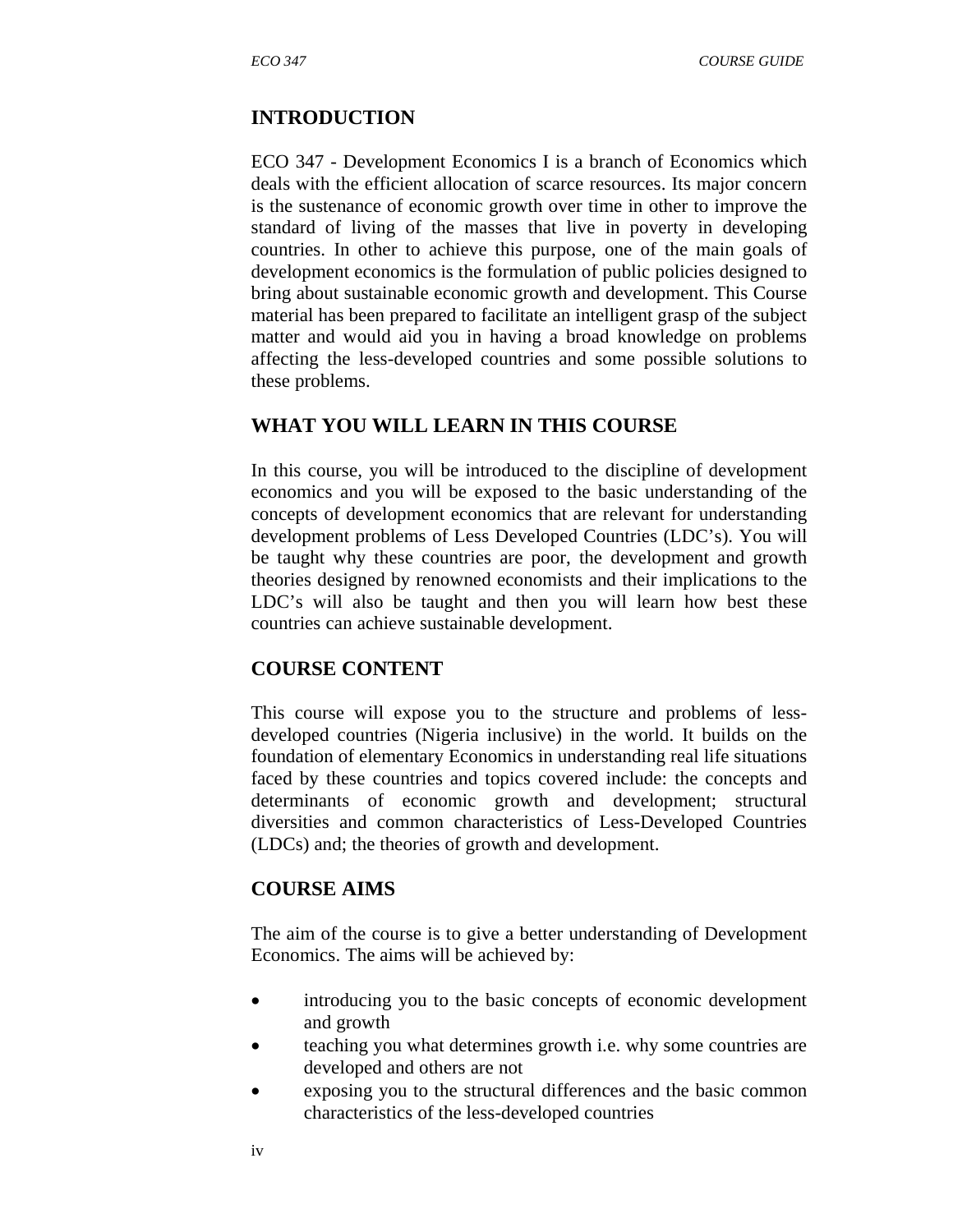• bringing to your knowledge some growth and development theories and models and how relevant they are in breaking the hold of poverty in the less- developed countries.

# **COURSE OBJECTIVES**

To achieve the aims of this course, there are overall objectives which the course is out to achieve, though there are set out objectives for each unit. These objectives are included at the beginning of a unit; you should read them before you start working through the unit. You may want to refer to them during your study of the unit to check on your progress. The objectives serves as study guides, such that student could know if he is able to grasp the knowledge of each unit through the sets objectives

Below are the wider objectives of the course as a whole. By meeting these objectives you should have achieved the aims of the course.

On successful completion of the course you should be able to:

- define the concept of economic growth and economic development as scholarly established
- enumerate the importance of the study of economic growth
- describe how economic growth is measured
- differentiate between economic growth and economic development
- explain why there can be growth without development
- list and explain the common characteristics of the less-developed countries
- mention and explain the differences between the less-developed countries
- state the different indicators of underdevelopment
- identify the obstacles to development
- describe how sustainable development can be achieved
- analyse Modern Economic growth
- state some of the theories and models of growth and development, and also know their applicability and limitations to a country like Nigeria.

# **WORKING THROUGH THIS COURSE**

You have to work through all the study units in the course. There are four modules and sixteen study units in all. To successfully complete this course, you are required to read the study units, referenced books and other materials on the course. Each unit contains self-assessment exercise. At some points in the course, you will be required to submit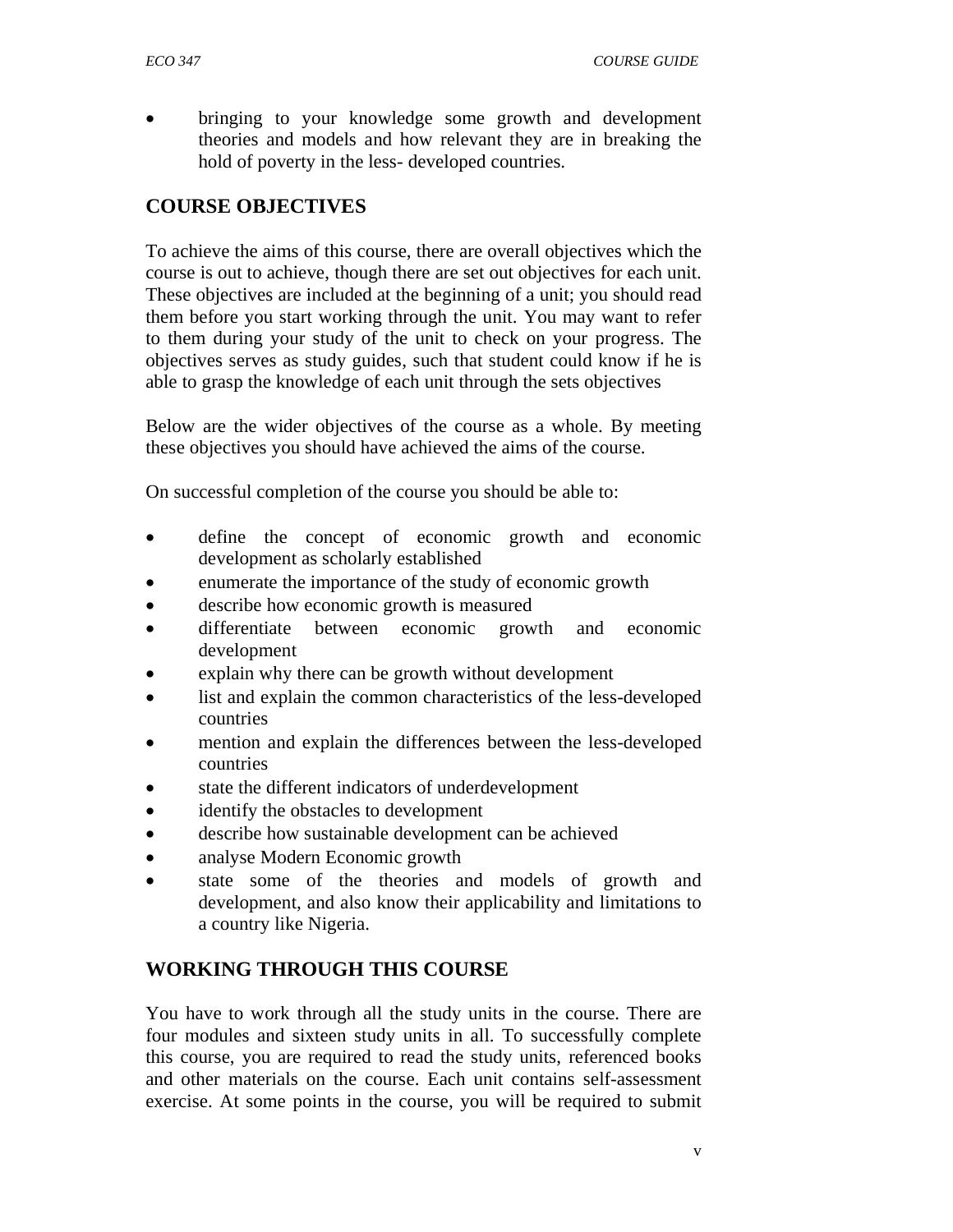assignments for assessment purposes. At the end of the course there is a final examination. This course should take about 15 weeks to complete and some components of the course are outlined under the course material subsection.

## **COURSE MATERIALS**

Major components of the course are:

- 1. Course Guide
- 2. Study Units
- 3. Textbooks
- 4. Assignment File
- 5. Presentation Schedule

## **STUDY UNITS**

The breakdown of the four modules and 16 study units are as follows:

#### **Module 1 Concepts and Determinants of Economic Growth and Development**

- Unit 1 Concept of Economic Growth
- Unit 2 Determinants of Growth
- Unit 3 Concept of Economic Development
- Unit 4 Sustainable Development

#### **Module 2 Diversity in Structures and Common Characteristics of Less- Developed Countries**

- Unit 1 The Less-Developed Countries
- Unit 2 Common Characteristics and Structural Diversity of Less developed Countries
- Unit 3 Major Obstacles to Economic Development
- Unit 4 Meaning and Characteristics of Modern Economic Growth

#### **Module 3 Survey of Some Selected Theories of Economic Development**

- Unit 1 Adam Smith's Theory
- Unit 2 W.W. Rostow's Stages of Economic Growth
- Unit 3 The Marxian Theory
- Unit 4 Lewis's Theory of Unlimited Supplies of Labour
- Unit5 Balanced and Unbalanced Growth Theories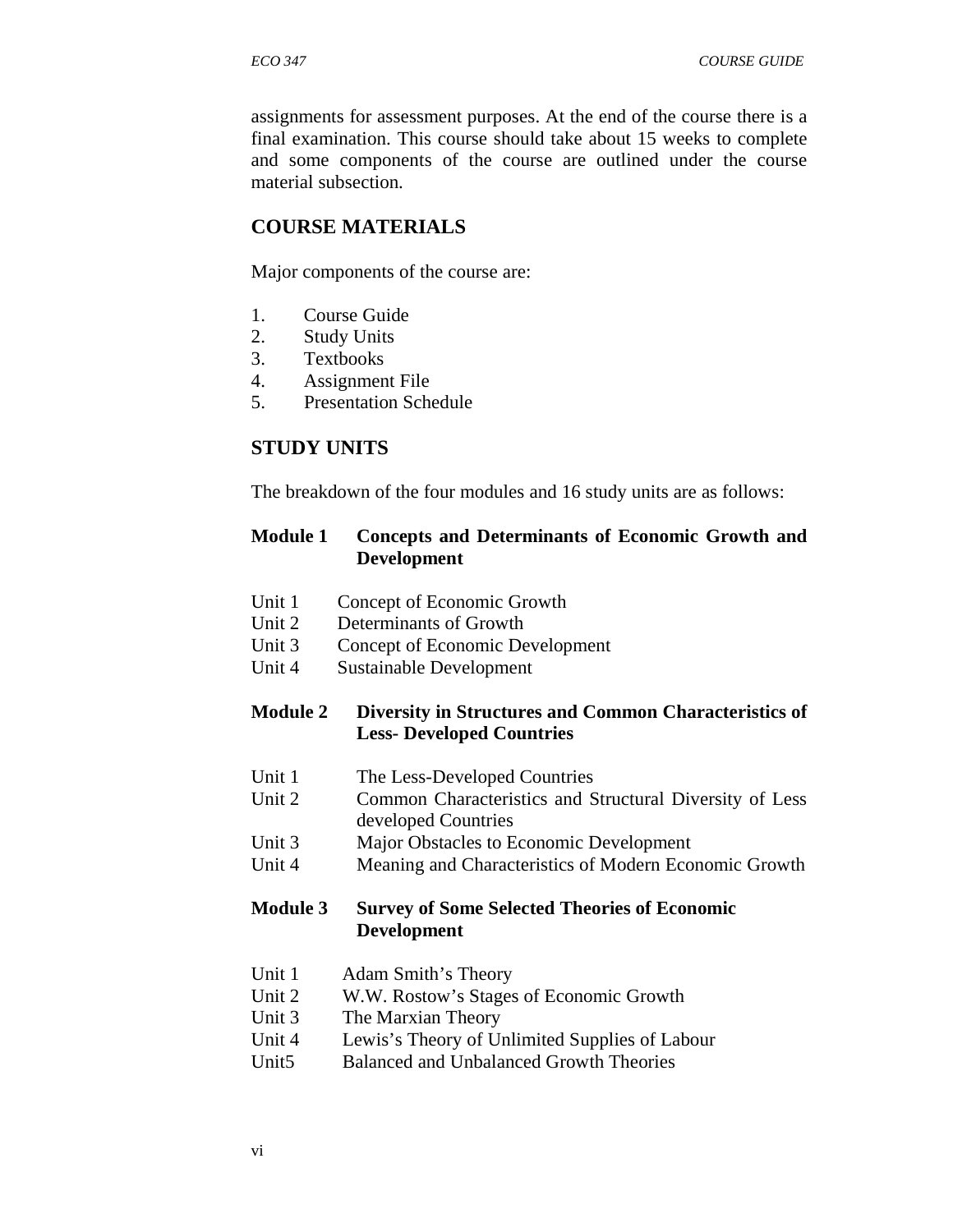#### **Module 4 Some Economic Growth Models**

| Unit 1 | Harrod-Domar Growth Model        |
|--------|----------------------------------|
| Unit 2 | The Solow Model                  |
| Unit 3 | The New Endogenous Growth Theory |

Each Study unit will take at least two hours, and it include the introduction, objective, main content, self-assessment exercise, conclusion, summary and reference. Other areas border on the Tutor-Marked Assessment (TMA) questions. Some of the self-assessment exercise will necessitate discussion, brainstorming and argument with some of your colleagues. You are advised to do so in order to understand and get acquainted with historical and current economic events as well as notable periods and dates.

There are also textbooks under the reference and other (on-line and offline) resources for further reading. They are meant to give you additional information- if you can lay your hands on any of them. You are required to study the materials; practice the self-assessment exercise and tutor-marked assignment (TMA) questions for greater and indepth understanding of the course. By doing so, the stated learning objectives of the course would have been achieved.

#### **TEXTBOOKS AND REFERENCES**

Every unit contains a list of references and further reading. Try to get as many as possible of those textbooks and materials listed. The textbooks and materials are meant to deepen your knowledge of the course. The following materials are recommended:

- Agenor, P. & Montiel, P. J. (2008). *Development Macroeconomics.* (3rd ed.). Princeton: Princeton University Press.
- Brundtland Report (1987). *Towards Sustainable Development in Our Commomn Future.* Oxford University Press, Oxford United Nations World Commission on Environment and Development, pp. 43 – 66.
- Fashola, M. A. (2001). *Macroeconomics Theory Highlights and Policy Extensions for Less-Developed Economies.* (3<sup>rd</sup> ed.). Lagos: Concepts Publishers Ltd.
- Friedman, J. (1972). General Theory of Polarised Development. In: N. M. Hansen (Ed.), *Growth Centres in Regional Ecenomic Development*. New York: The Free Press.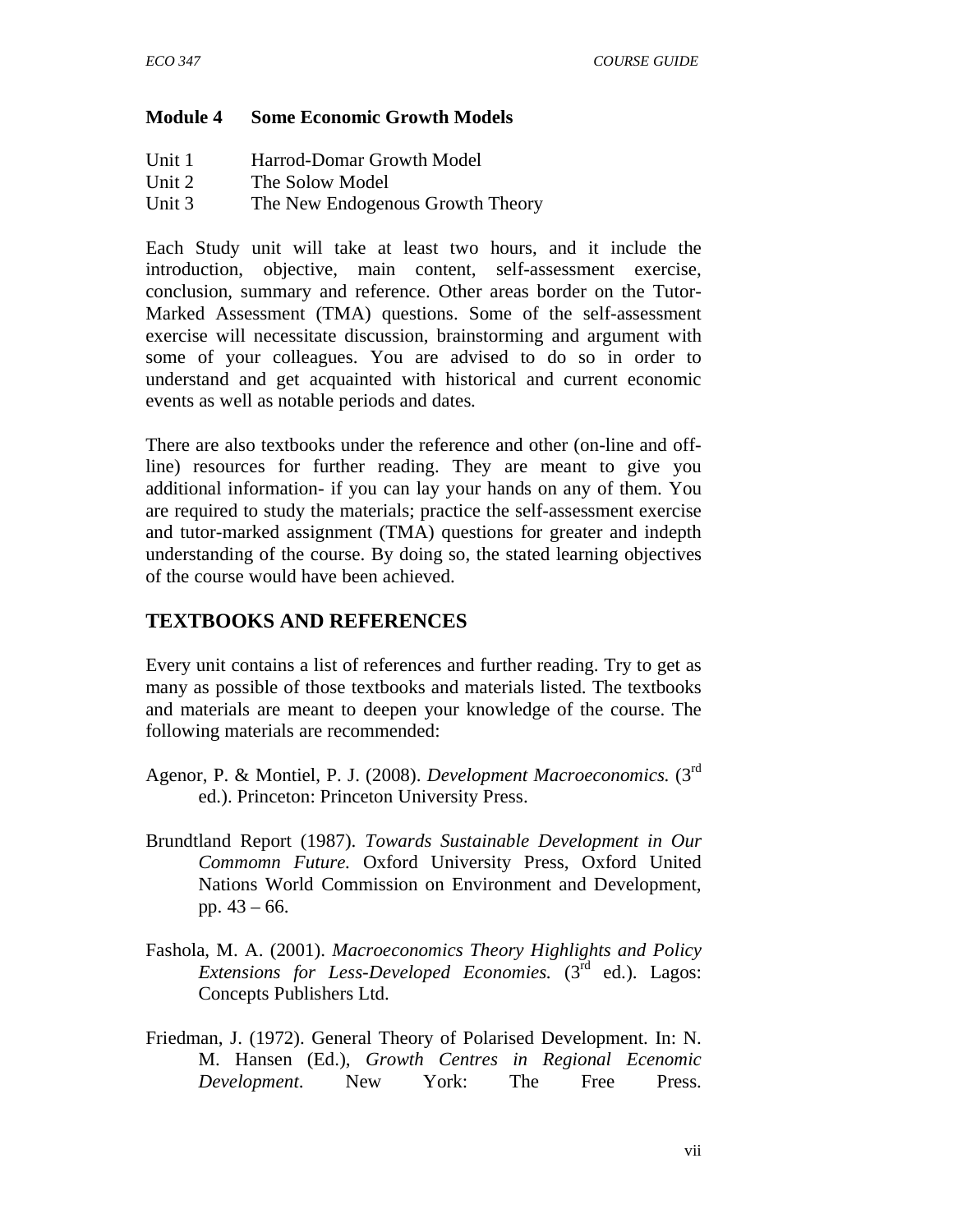Goldsteinin, J. S. (1985). "Basic Human Needs: The Plateau Curve." *World Development,* Vol. 13.

- Haller, A. P. (2012). "Concepts of Economic Growth: Challenges of Crisis and of Knowledge." *Economy Trans-disciplinary Cognition,* Vol. 15, issue 1/2012.
- Hicks & Streeten (1979). "Indicators of Development: The Search for a Basic Need, Yardstick, World Development*." Elsevier*, Vol.7(6).
- Jhingan, M. L. (2007). *The Economics of Development and Planning*.  $(39<sup>th</sup>$  ed.). Delhi: Vrinda Publications (P) Ltd.
- Kindleberger, C. P. (1965). *Economic Development*. (2<sup>nd</sup> ed.). New York: McGraw-Hill.
- Nafziger, E. W. (2006). *Economic Development.* (4<sup>th</sup> ed.). New York: Cambridge University Press.

Okun, B. & Richardson, R. W. (1962). *Studies in Economic Development.* New York: Holt, Rinehart.

- Olajide, O. T. (2004). *Theories of Economic Development and Planning.* Lagos: Pumark Nigeria Ltd.
- Rodney, W. (2009). *How Europe Underdeveloped Africa.* Abuja: Panaf Publishing Inc.
- Romer, P. (2007). *From The Concise Encyclopedia of Economics*. D. R. Henderson, (Ed.). Liberty Fund. www.ecolib.org/library/Enc/Economic Growth. *Accessed* on 9/9/2013.

Simon, K. (1973). Modern Economic Growth: Findings and Reflections. *The American Economic Review*, Vol. 63, No. 3 (June, 1973).

http://www.sfu.ca/~dandolfa/Kuznets. Accessed on the 9/9/2013

- Todaro, M. P. & Smith, S. C. (2006). *Economic Development*. (9<sup>th</sup> ed.). Boston: Addison Wesley.
- Todaro, M. P. & Smith, S. C. (2011). *Economic Development*. (11<sup>th</sup> ed.). England: Pearson Education Ltd.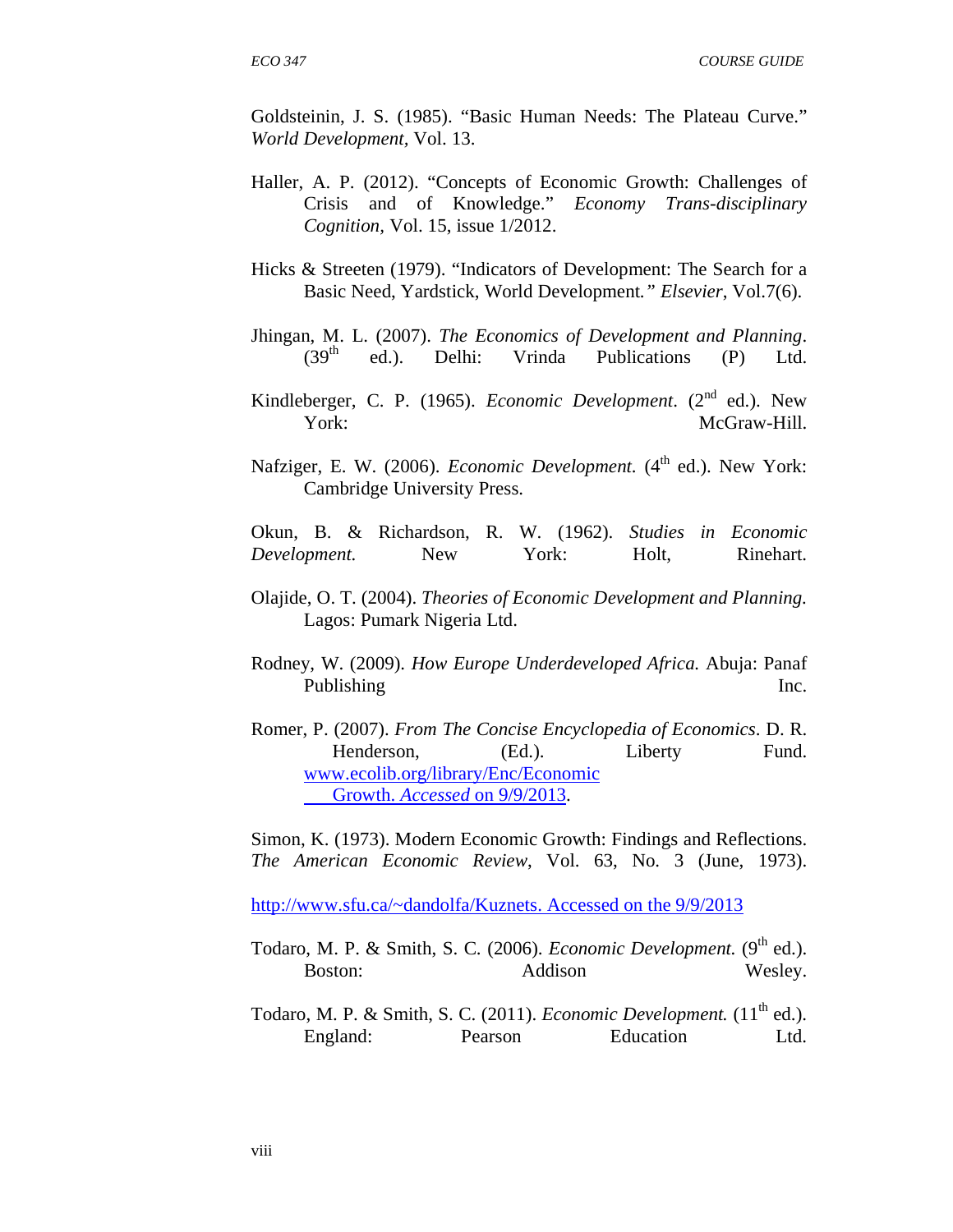# **ASSIGNMENT FILE**

In this file, you will find all the details of the work you must submit to your tutor for marking. The marks you obtain from these assignments will count towards the final mark you obtain for this course. Further information on assignments will be found in the Assignment File itself and later in this *Course Guide* in the section on assessment.

There are four assignments in this course. The four course assignments will cover:

Assignment  $1 - All TMAs' Question in Units  $1 - 4$  (Module 1)$ Assignment  $2 - All TMAs'$  Question in Units  $1 - 4$  (Module 2) Assignment  $3 - All TMAs' Question in Units  $1 - 5$  (Module 3)$ Assignment  $4 - All TMAs' Question in Units  $1 - 3$  (Module 4)$ 

# **PRESENTATION SCHEDULE**

The Presentation Schedule included in your course materials gives you the important dates for the completion of tutor-marked assignments and attending tutorials. Remember, you are required to submit all your assignments by the due date. You should guard against falling behind in your work.

## **ASSESSMENT**

Your assessment will be based on tutor-marked assignments (TMAs) and a final examination which you will write at the end of the course.

In attempting the assignments, you are expected to apply information, knowledge and techniques gathered during the course. The assignments must be submitted to your tutor for formal Assessment in accordance with the deadlines stated in the Presentation Schedule and the Assignment File. The work you submit to your tutor for assessment will count for 30% of your total course mark.

At the end of the course, you will need to sit for a final written examination of two hours' duration. This examination will count for 70% of your total course mark.

# **TUTOR-MARKED ASSIGNMENT (TMA)**

Every unit contains at least one or two assignments. You are advised to work through all the assignments and submit them for assessment. Your tutor will assess the assignments and select four which will constitute the 30% of your final grade. The tutor-marked assignments may be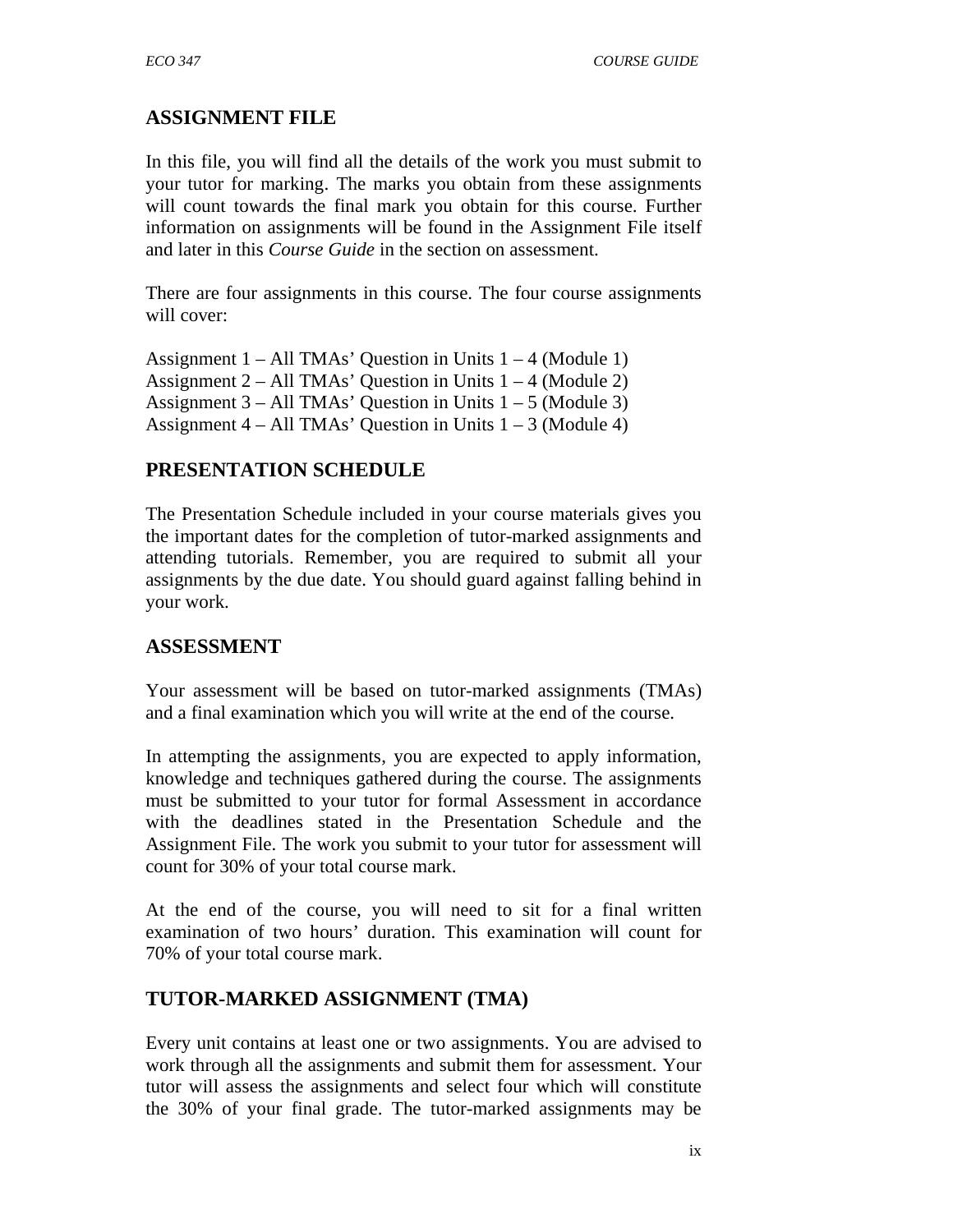presented to you in a separate file. Just know that for every unit there are some tutor-marked assignments for you. It is important you do them and submit for assessment.

When you have completed each assignment, send it, together with a TMA form, to your tutor. Make sure that each assignment reaches your tutor on or before the deadline given in the Presentation File. If for any reason, you cannot complete your work on time, contact your tutor before the assignment is due to discuss the possibility of an extension. Extension will not be granted after the due date unless there are exceptional circumstances.

## **FINAL EXAMINATION AND GRADING**

At the end of the course, you will write a final examination which will constitute 70% of your final grade. In the examination which shall last for two hours, you will be requested to answer three questions out of at least five questions. All areas of the course will be assessed.

Revise the entire course material using the time between finishing the last unit in the module and that of sitting for the final examination. You might find it useful to review your self-assessment exercises, tutormarked assignments and comment on them before the examination. The final examination covers information from all parts of the course.

#### **COURSE MARKING SCHEME**

The table presented indicates the total marks (100%) allocation.

| <b>Assignment</b>                        | <b>Marks</b> |
|------------------------------------------|--------------|
| Assignments (Best three assignments 30%) |              |
| out of four that is marked)              |              |
| <b>Final Examination</b>                 | 70%          |
| <b>Total</b>                             | 100%         |

#### **COURSE OVERVIEW**

The Table presented below indicates the units, number of weeks and assignments to be taken by you to successfully complete the course, ECO 347 - Development Economics I

|                                                                                 | Units   Title of Work | Weeks's<br><b>Activities</b> | <b>Assessment</b><br>(end of unit) |
|---------------------------------------------------------------------------------|-----------------------|------------------------------|------------------------------------|
|                                                                                 | Course Guide          |                              |                                    |
| Module 1 Concepts and Determinants of Economic Growth and<br><b>Development</b> |                       |                              |                                    |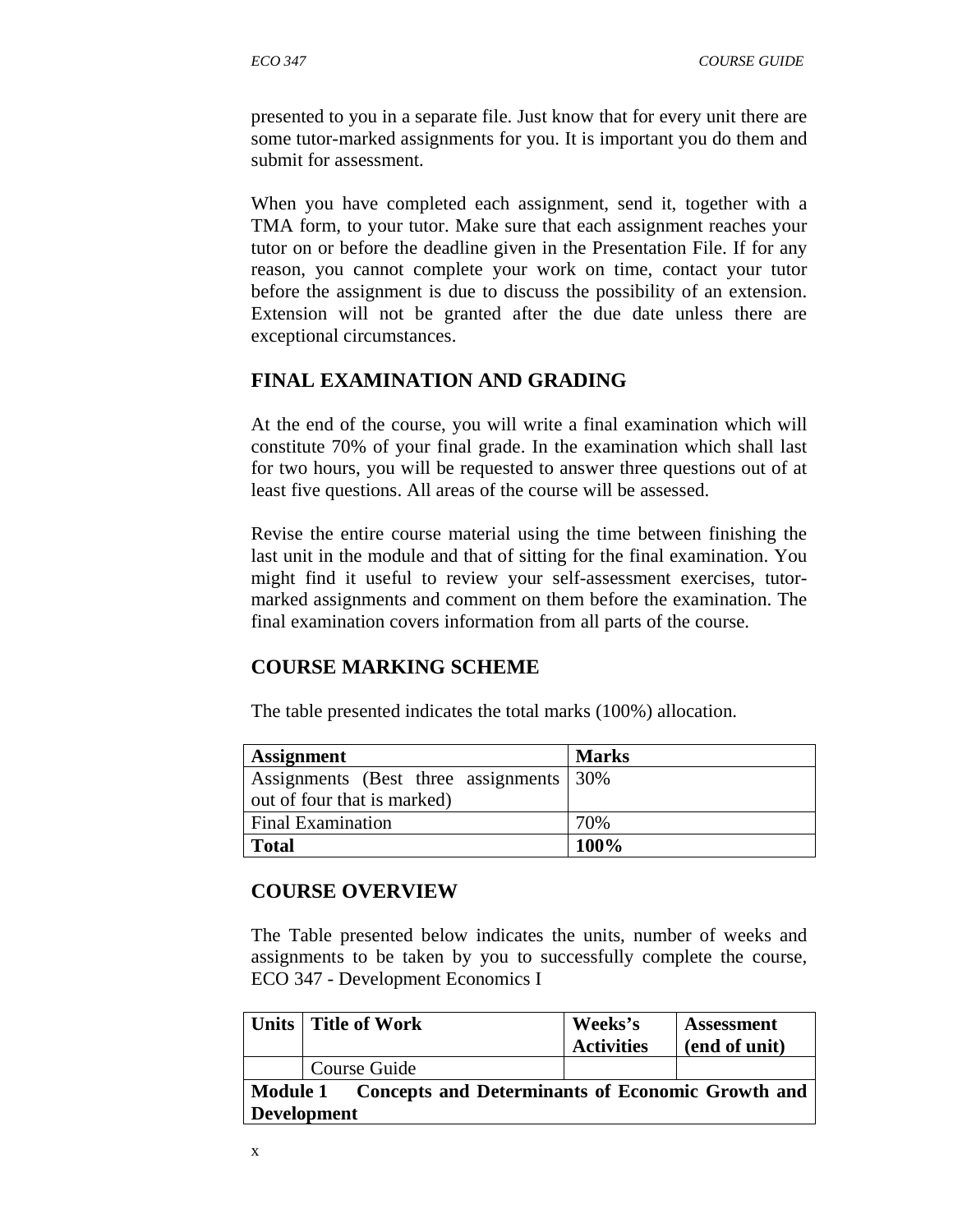| $\mathbf{1}$                                | Concepts of Economic Growth                             | Week 1   | Assignment 1 |
|---------------------------------------------|---------------------------------------------------------|----------|--------------|
| $\overline{2}$                              | Determinants of Growth                                  | Week 2   | Assignment 1 |
| 3                                           | of<br>Economic<br>Concept<br>Development                | Week 3   | Assignment 1 |
| $\overline{4}$                              | <b>Sustainable Development</b>                          | Week 3   | Assignment 1 |
| <b>Module 2</b>                             | Diversity in Structures and Common Characteristics of   |          |              |
|                                             | <b>Less-Developed Countries</b>                         |          |              |
| $\mathbf{1}$                                | The Less-Developed Countries                            | Week 4   | Assignment 2 |
| $\overline{2}$                              | Characteristics<br>Common<br>and                        | Week 5   | Assignment 2 |
|                                             | Structural Diversity of Less-                           |          |              |
|                                             | developed Countries                                     |          |              |
| 3                                           | Major Obstacles to Economic                             | Week 6   | Assignment 2 |
|                                             | Development                                             |          |              |
| $\overline{4}$                              | Meaning and Characteristics of                          | Week 7   | Assignment 2 |
|                                             | Modern Economic Growth                                  |          |              |
|                                             | Module 3 A Survey of Some Selected Theories of Economic |          |              |
|                                             | <b>Development</b>                                      |          |              |
| $\mathbf{1}$                                | <b>Adam Smith's Theory</b>                              | Week 8   | Assignment 3 |
| $\overline{2}$                              | W. W Rostow's<br><b>Stages</b><br>of                    | Week 9   | Assignment 3 |
|                                             | Economic Growth                                         |          |              |
| $\mathfrak{Z}$                              | The Marxian Theory                                      | Week 10  | Assignment 3 |
| $\overline{4}$                              | Lewis's Theory of Unlimited                             | Week 11  | Assignment 3 |
|                                             | Supplies of Labour                                      |          |              |
| 5                                           | and<br>Unbalanced<br>Balanced                           | Week 12  | Assignment 3 |
|                                             | <b>Growth Theories</b>                                  |          |              |
| <b>Module 4 Some Economic Growth Models</b> |                                                         |          |              |
| $\mathbf{1}$                                | Harrod-Domar Growth Model                               | Week 13  | Assignment 4 |
| $\overline{2}$                              | The Solow Model                                         | Week 14  | Assignment 4 |
| $\overline{3}$                              | The New Endogenous Growth                               | Week 15  | Assignment 4 |
|                                             | Theory                                                  |          |              |
|                                             | <b>Total</b>                                            | 15 weeks |              |

# **HOW TO GET THE MOST FROM THIS COURSE**

In distance learning the study units replace the university lecturer. This is one of the great advantages of distance learning; you can read and work through specially designed study materials at your own pace and at a time and place that suit you best. Think of it as reading the lecture instead of listening to a lecturer. In the same way that a lecturer might set you some reading to do, the study units tell you when to read your books or other material, and when to embark on discussion with your colleagues. Just as a lecturer might give you an in-class exercise, your study units provides exercises for you to do at appropriate points.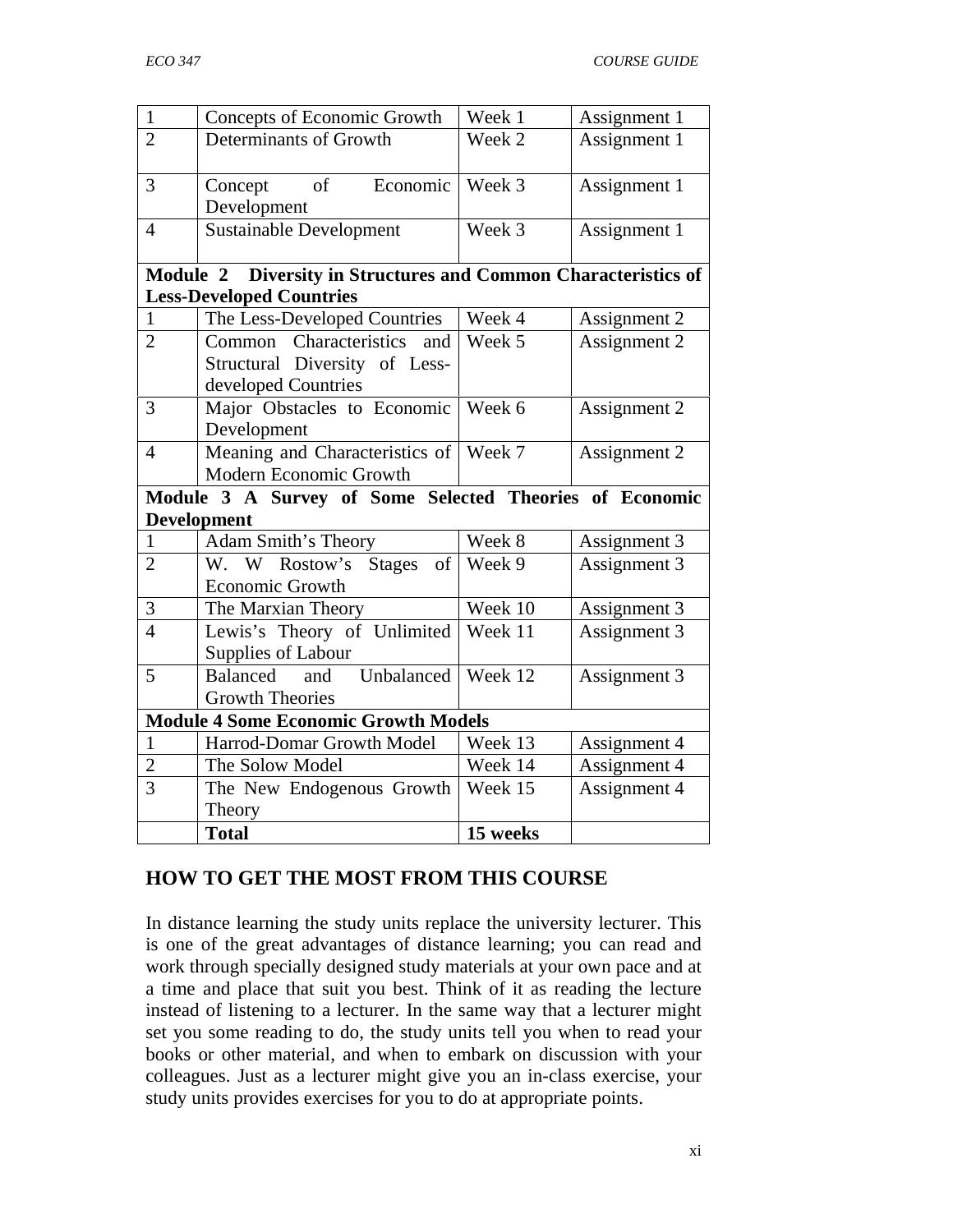Each of the study units follows a common format. The first item is an introduction to the subject matter of the unit and how a particular unit is integrated with the other units and the course as a whole. Next is a set of learning objectives. These objectives let you know what you should be able to do by the time you have completed the unit. You should use these objectives to guide your study. When you have finished the unit you must go back and check whether you have achieved the objectives. If you make a habit of doing this you will significantly improve your chances of passing the course and getting the best grade.

The main body of the unit guides you through the required reading from other sources. This will usually be either from your set books or from a reading section. Some units require you to undertake practical overview of historical events. You will be directed when you need to embark on discussion and guided through the tasks you must do.

The purpose of the practical overview of some certain historical economic issues are in twofold. First, it will enhance your understanding of the material in the unit. Second, it will give you practical experience and skills to evaluate economic arguments, and understand the roles of history in guiding current economic policies and debates outside your studies. In any event, most of the critical thinking skills you will develop during studying are applicable in normal working practice, so it is important that you encounter them during your studies.

Self-assessments are interspersed throughout the units, and answers are given at the end of the units. Working through these tests will help you to achieve the objectives of the unit and prepare you for the assignments and the examination. You should do each self-assessment exercises as you come to it in the study unit. Also, ensure to master some major historical dates and events during the course of studying the material.

The following is a practical strategy for working through the course. If you run into any trouble, consult your tutor. Remember that your tutor's job is to help you. When you need help, don't hesitate to call and ask your tutor to provide it.

#### **Read this Course Guide thoroughly**

Organise a study schedule. Refer to the `Course overview' for more details. Note the time you are expected to spend on each unit and how the assignments relate to the units. Important information, e.g. details of your tutorials, and the date of the first day of the semester is available from study centre. You need to gather together all the information in one place, such as your dairy or a wall calendar. Whatever method you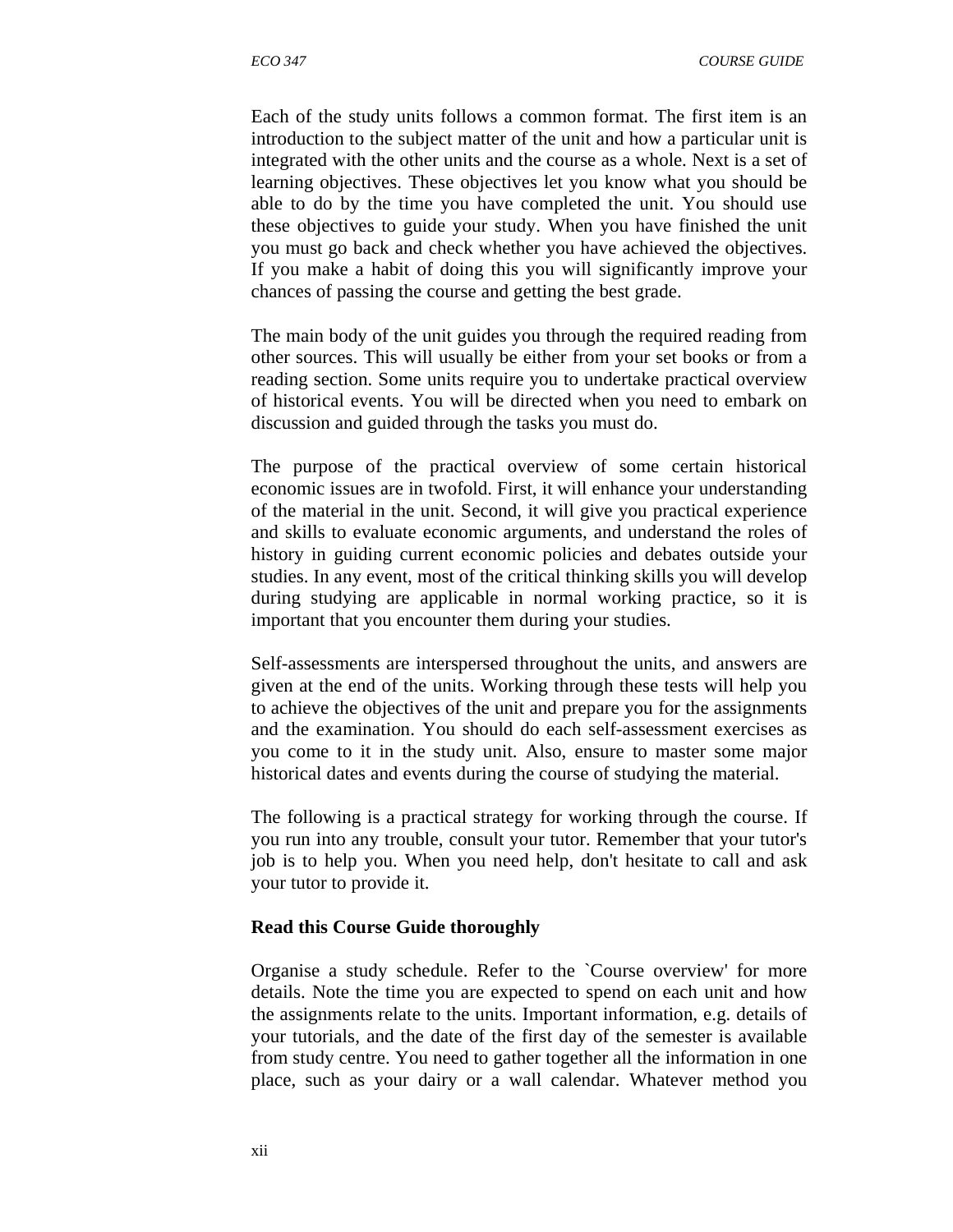choose to use, you should decide on and write in your own dates for working breach unit.

Once you have created your own study schedule, do everything you can to stick to it. The major reason that students fail is that they get behind with their course work. If you get into difficulties with your schedule, please let your tutor know before it is too late for help.

Turn to Unit 1 and read the introduction and the objectives for the unit.

Assemble the study materials. Information about what you need for a unit is given in the `Overview' at the beginning of each unit. You will also need both the study unit you are working on and one of your set books on your desk at the same time.

Work through the unit. The content of the unit itself has been arranged to provide a sequence for you to follow. As you work through the unit you will be instructed to read sections from your set books or other articles. Use the unit to guide your reading.

Up-to-date course information will be continuously delivered to you at the study centre.

Work before the relevant due date (about four weeks before due dates), get the Assignment File for the next required assignment. Keep in mind that you will learn a lot by doing the assignments carefully. They have been designed to help you meet the objectives of the course and, therefore, will help you pass the exam. Submit all assignments no later than the due date.

Review the objectives for each study unit to confirm that you have achieved them. If you feel unsure about any of the objectives, review the study material or consult your tutor.

When you are confident that you have achieved a unit's objectives, you can then start on the next unit. Proceed unit by unit through the course and try to pace your study so that you keep yourself on schedule.

When you have submitted an assignment to your tutor for marking do not wait for it return `before starting on the next units. Keep to your schedule. When the assignment is returned, pay particular attention to your tutor's comments, both on the tutor-marked assignment form and also written on the assignment. Consult your tutor as soon as possible if you have any questions or problems.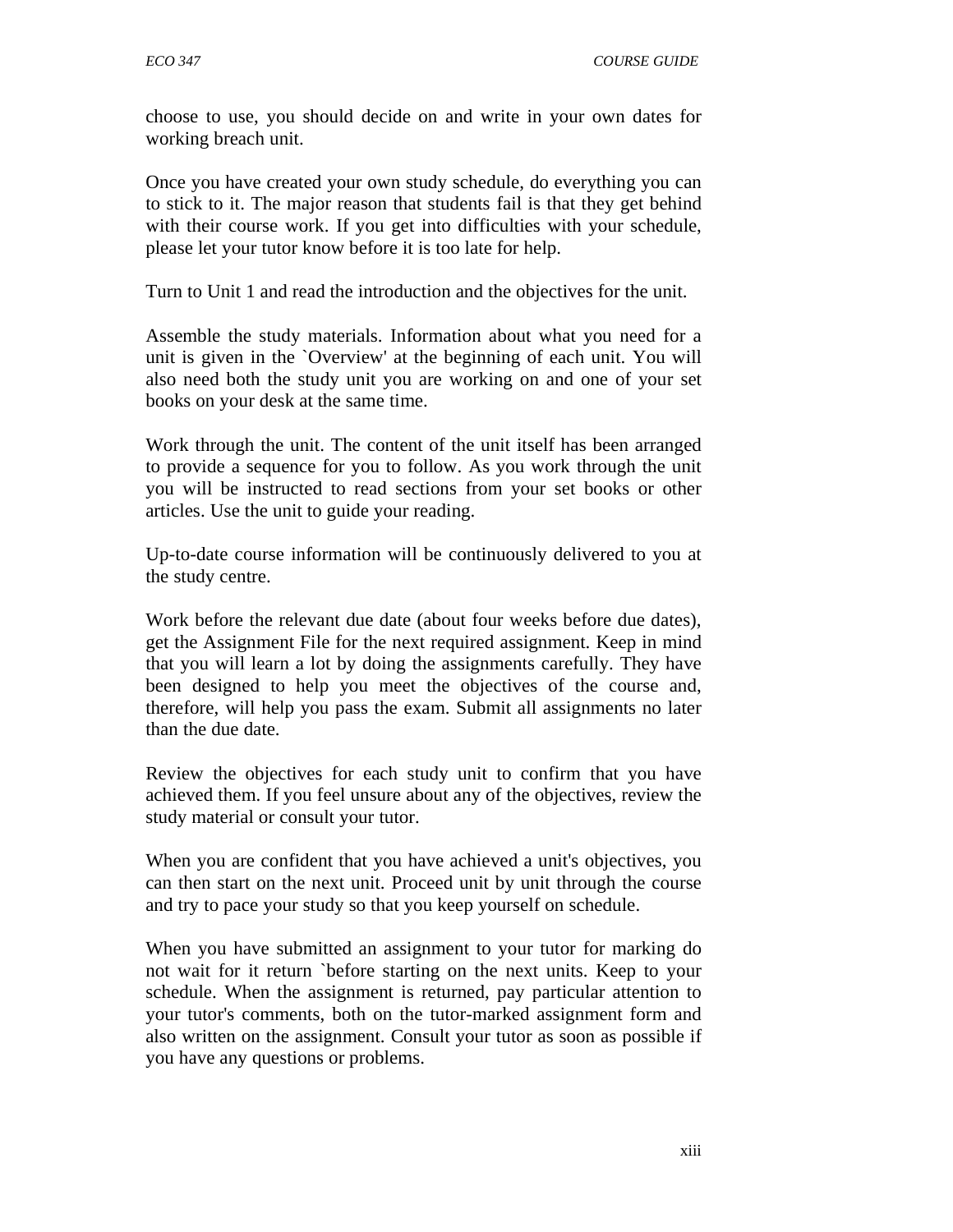After completing the last unit, review the course and prepare yourself for the final examination. Check that you have achieved the unit objectives (listed at the beginning of each unit) and the course objectives (listed in this Course Guide).

## **FACILITATORS/TUTORS AND TUTORIALS**

There are some hours of tutorials (2-hours sessions) provided in support of this course. You will be notified of the dates, times and location of these tutorials. Together with the name and phone number of your tutor, as soon as you are allocated a tutorial group.

Your tutor will mark and comment on your assignments, keep a close watch on your progress and on any difficulties you might encounter, and provide assistance to you during the course. You must mail your tutormarked assignments to your tutor well before the due date (at least two working days are required). They will be marked by your tutor and returned to you as soon as possible.

Do not hesitate to contact your tutor by telephone, e-mail, or discussion board if you need help. The following might be circumstances in which you would find help necessary.

Contact your tutor if:

- you do not understand any part of the study units or the assigned reading
- you have difficulty with the self-assessment exercises
- you have a question or problem with an assignment, with your tutor's comments on an assignment or with the grading of an assignment.

You should try your best to attend the tutorials. This is the only chance to have face to face contact with your tutor and to ask questions which are answered instantly. You can raise any problem encountered in the course of your study. To gain the maximum benefit from course tutorials, prepare a question list before attending them. You will learn a lot from participating in discussions actively.

#### **SUMMARY**

ECO 347 – Development Economics I is a branch of Economics which deals with the efficient allocation of scarce resources. Its major concern is the sustenance of economic growth over time in other to improve the standard of living of the masses that live in poverty in developing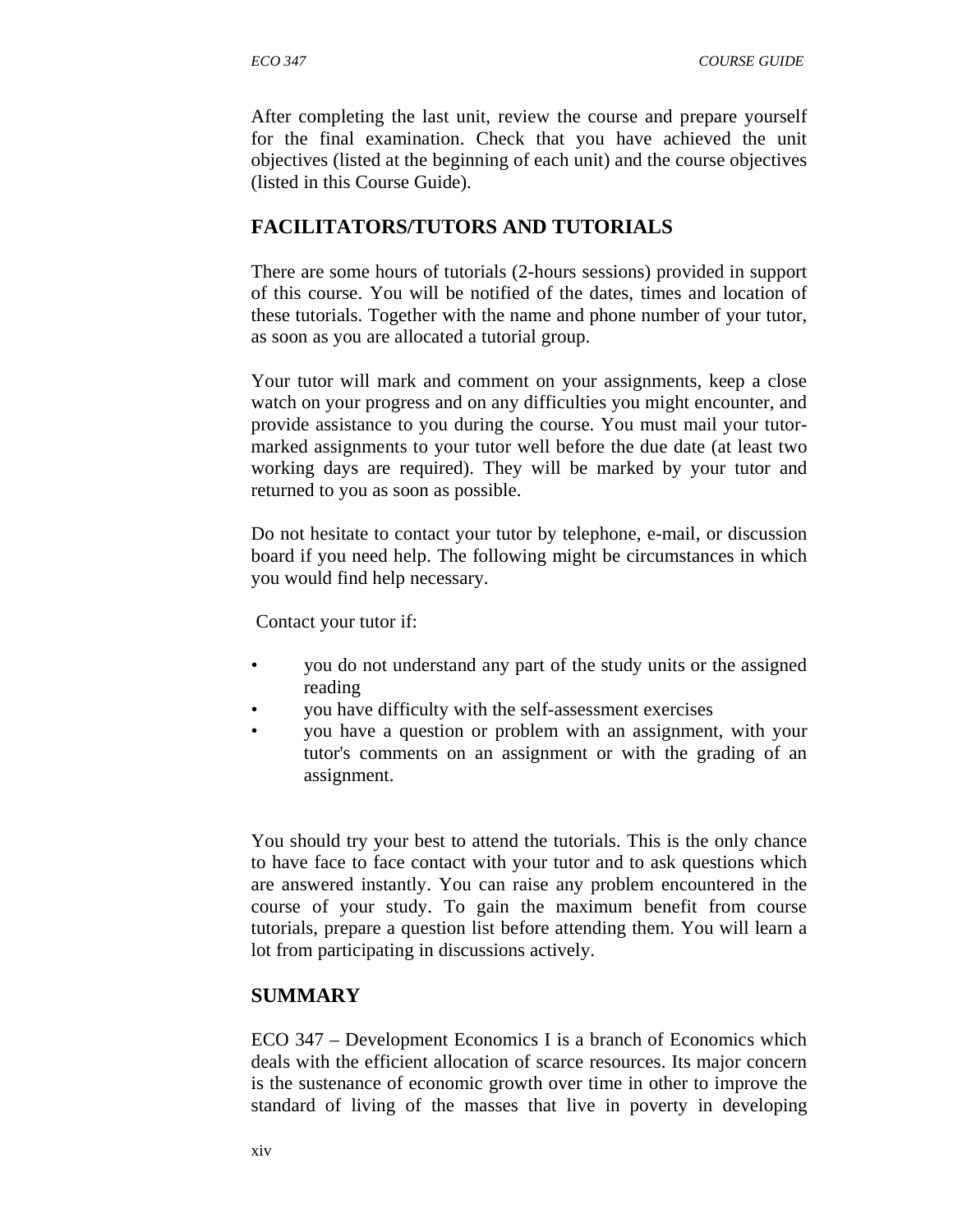countries. The course material has been prepared to facilitate an intelligent grasp of the subject matter and would aid you in having a broad knowledge on problems affecting the less-developed countries and some possible solutions to these problems.

ECO 347 will be very useful to you in your academic pursuit and will help you to gain an in-depth knowledge of what development is all about. On successful completion of the course, you would have developed critical thinking skills for efficient and effective discussion of economic development issues. However, to gain a lot from the course please try to apply everything you learn in the course to term paper writing in other related courses. We wish you success with the course and hope that you will find it both interesting and useful.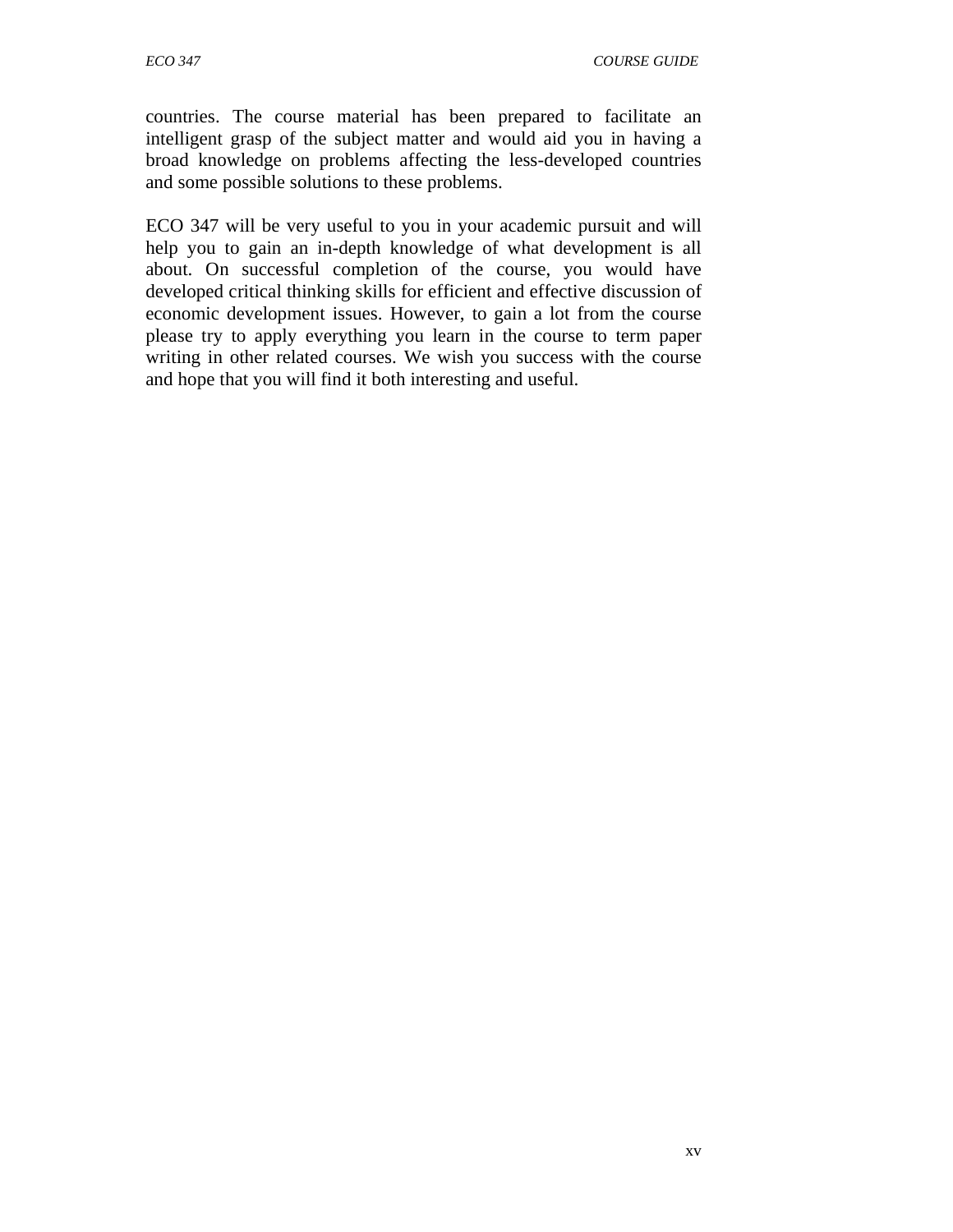# **MAIN COURSE**

# **CONTENTS PAGE**

| <b>Module 1</b>   | <b>Concepts and Determinants of Economic</b><br>Growth and Development                 | 1            |
|-------------------|----------------------------------------------------------------------------------------|--------------|
| Unit 1            | Concept of Economic Growth                                                             | $\mathbf{1}$ |
| Unit 2            | Determinants of Growth                                                                 | 9            |
| Unit 3            | Concept of Economic Development                                                        | 18           |
| Unit 4            | Sustainable Development                                                                | 29           |
| <b>Module 2</b>   | <b>Diversity in Structures and Common</b><br><b>Characteristics of Less- Developed</b> |              |
|                   |                                                                                        | 38           |
| Unit 1            |                                                                                        | 38           |
| Unit 2            | <b>Common Characteristics and Structural</b>                                           |              |
|                   | Diversity of Less developed Countries                                                  | 45           |
| Unit 3            | Major Obstacles to Economic Development                                                | 53           |
| Unit 4            | Meaning and Characteristics of Modern                                                  |              |
|                   |                                                                                        | 60           |
| <b>Module 3</b>   | <b>Survey of Some Selected Theories of</b>                                             |              |
|                   | Economic Development                                                                   | 67           |
| Unit 1            |                                                                                        | 67           |
| Unit 2            | W.W. Rostow's Stages of Economic Growth                                                |              |
| Unit 3            |                                                                                        | 75           |
| Unit 4            | Lewis's Theory of Unlimited Supplies of                                                |              |
|                   |                                                                                        | 82           |
| Unit <sub>5</sub> | <b>Balanced and Unbalanced Growth Theories</b>                                         | 89           |
| <b>Module 4</b>   | Some Economic Growth Models 106                                                        |              |
| Unit 1            |                                                                                        |              |
| Unit 2            |                                                                                        |              |
| Unit 3            | The New Endogenous Growth Theory 122                                                   |              |
|                   |                                                                                        |              |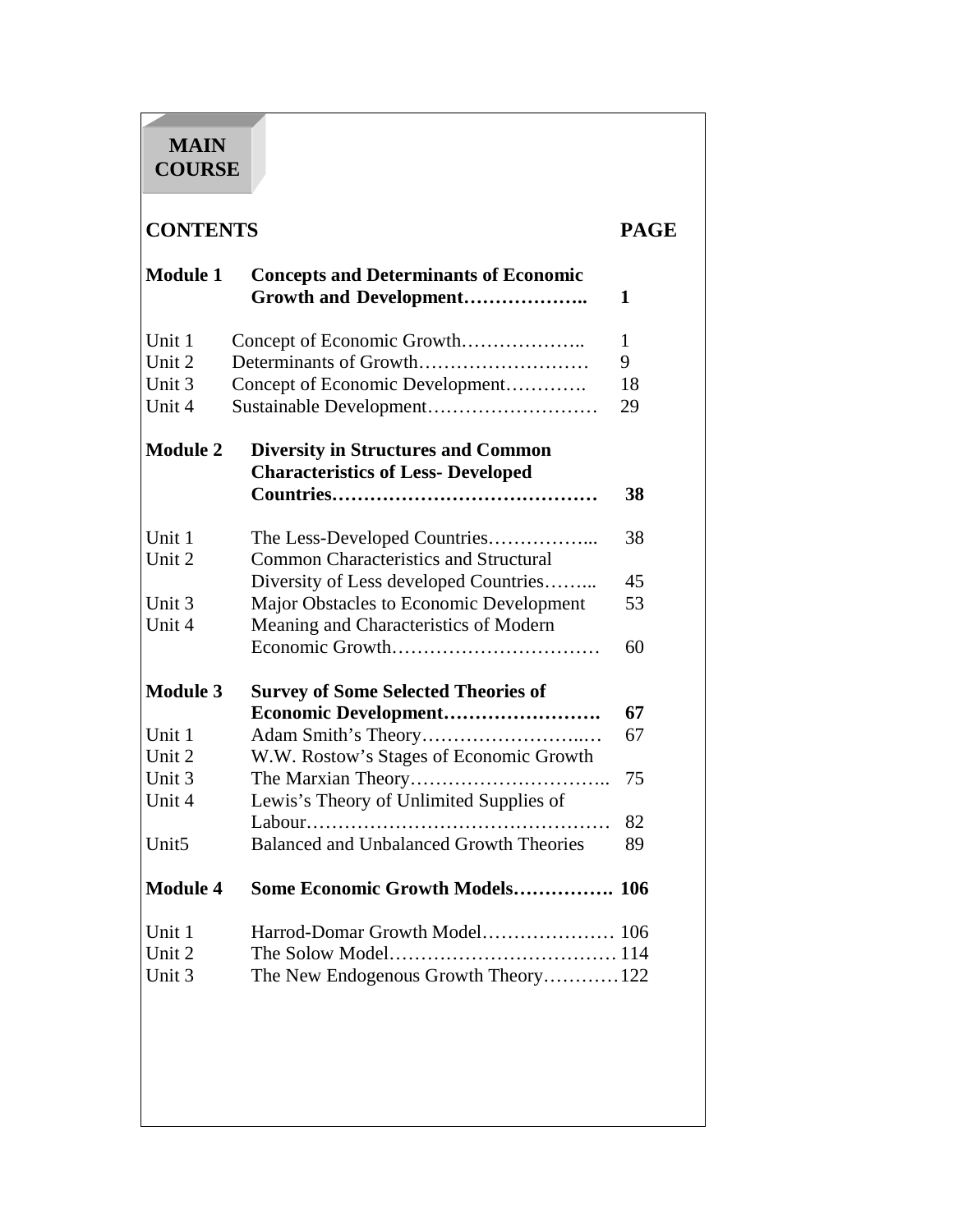## **MODULE 1 CONCEPTS AND DETERMINANTS OF ECONOMIC GROWTH AND DEVELOPMENT**

- Unit 1 Concept of Economic Growth
- Unit 2 Determinants of Growth
- Unit 3 Concept of Economic Development
- Unit 4 Sustainable Development

## **UNIT 1 CONCEPT OF ECONOMIC GROWTH**

#### **CONTENTS**

- 1.0 Introduction
- 2.0 Objectives
- 3.0 Main Content
	- 3.1 What is Economic Growth?
	- 3.2 Why Study Economic Growth?
	- 3.3 Measurement of Economic Growth
	- 3.4 Advantages and Disadvantages of Economic Growth
- 4.0 Conclusion
- 5.0 Summary
- 6.0 Tutor-Marked Assignment
- 7.0 References/Further Reading

## **1.0 INTRODUCTION**

Economic growth is the sustainable increase in the total amount of the goods and services (output) produced in an economy over time. Most times, economic growth is used as a means of knowing how well a country is doing because more output means more trade, more revenue and more consumption. It is an indication of how big an economy is growing, but this does not show how better it is getting. In this unit, the concept of Economic growth will be properly explained to you, its importance is analysed and you will also be taught the advantages and disadvantages of the concept.

## **2.0 OBJECTIVES**

At the end of this unit, you should be able to:

- define the concept of economic growth as scholarly established
- enumerate the importance of the study of economic growth
- describe how economic growth is measured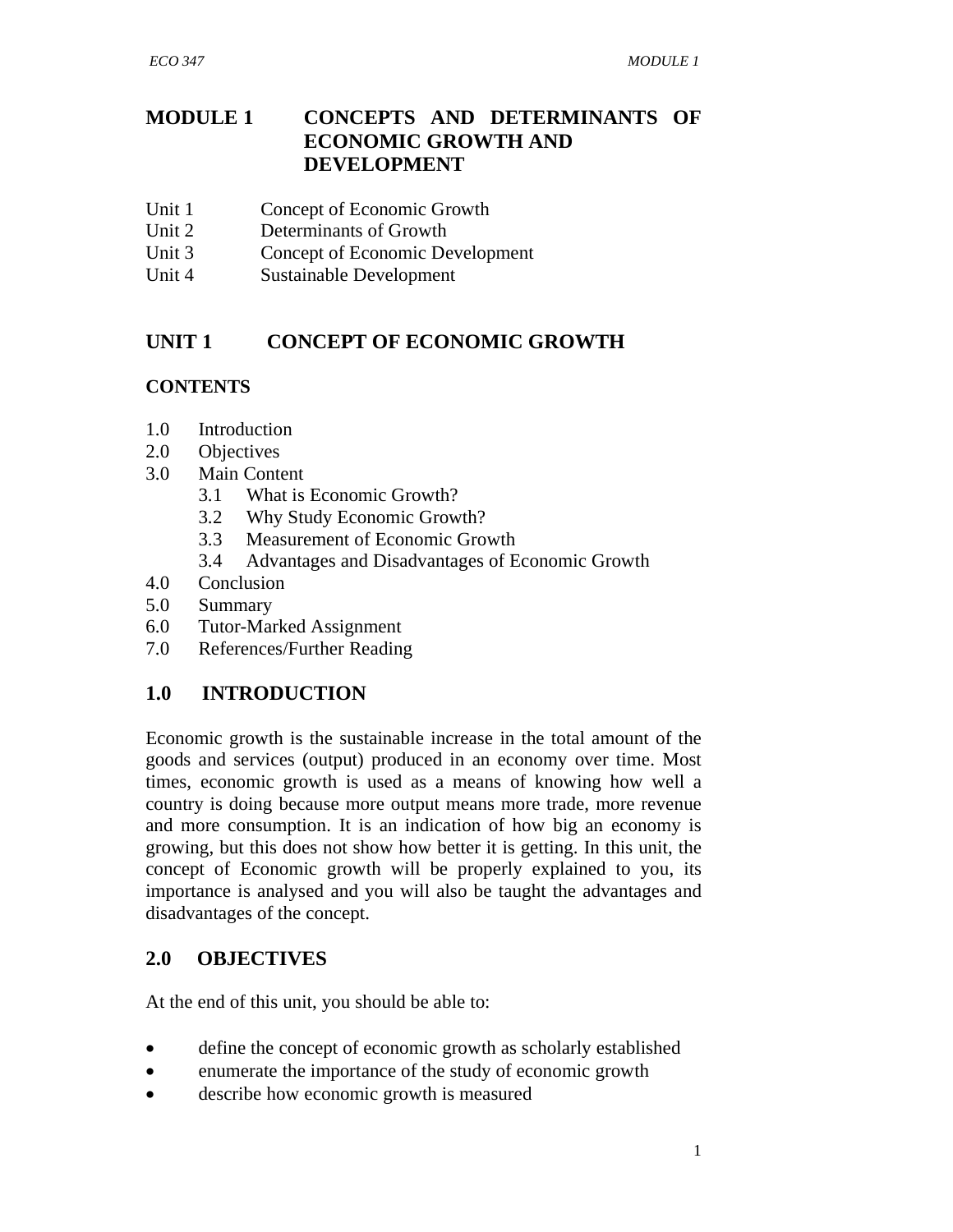state the advantages and disadvantages of economic growth.

#### **3.0 MAIN CONTENT**

#### **3.1 What is Economic Growth?**

Economic growth is a term that almost everyone is at least familiar withwhether they have studied economics or not. Most people who use the term have a lean idea of what it means, but to an economist, it takes a deeper and more concise meaning.

To an economist, economic growth is the sustained increase in the National Income (NI) or the total output of all goods and services produced in an economy. It is an increase in the capacity of an economy to produce goods and services, compared from one period of time to another.

Kuznets (1973), a Nobel laureate in economics, defined a country's economic growth as "a long-term rise in capacity to supply increasingly diverse economic goods to its population, this growing capacity based on advancing technology and the institutional and ideological adjustments that it demands". This means that for an economy to achieve growth there should be advancement in technology accompanied by institutional and attitudinal adjustments.

Economic growth according to Todaro and Smith (2006), is the steady process by which the productive capacity of the economy is increased over time to bring about rising levels of national output and income.

Economic growth therefore occurs whenever people take resources and efficiently rearrange them in ways that make them more productive overtime. It is the continuous improvement in the capacity to satisfy the demand for goods and services, resulting from increased production scale, and improved productivity i.e. innovations in products and processes.

In sum, we can say economic growth means new products, more outputs and wider choice for consumers.

#### **SELF-ASSESSMENT EXERCISE**

In your own words, define economic growth.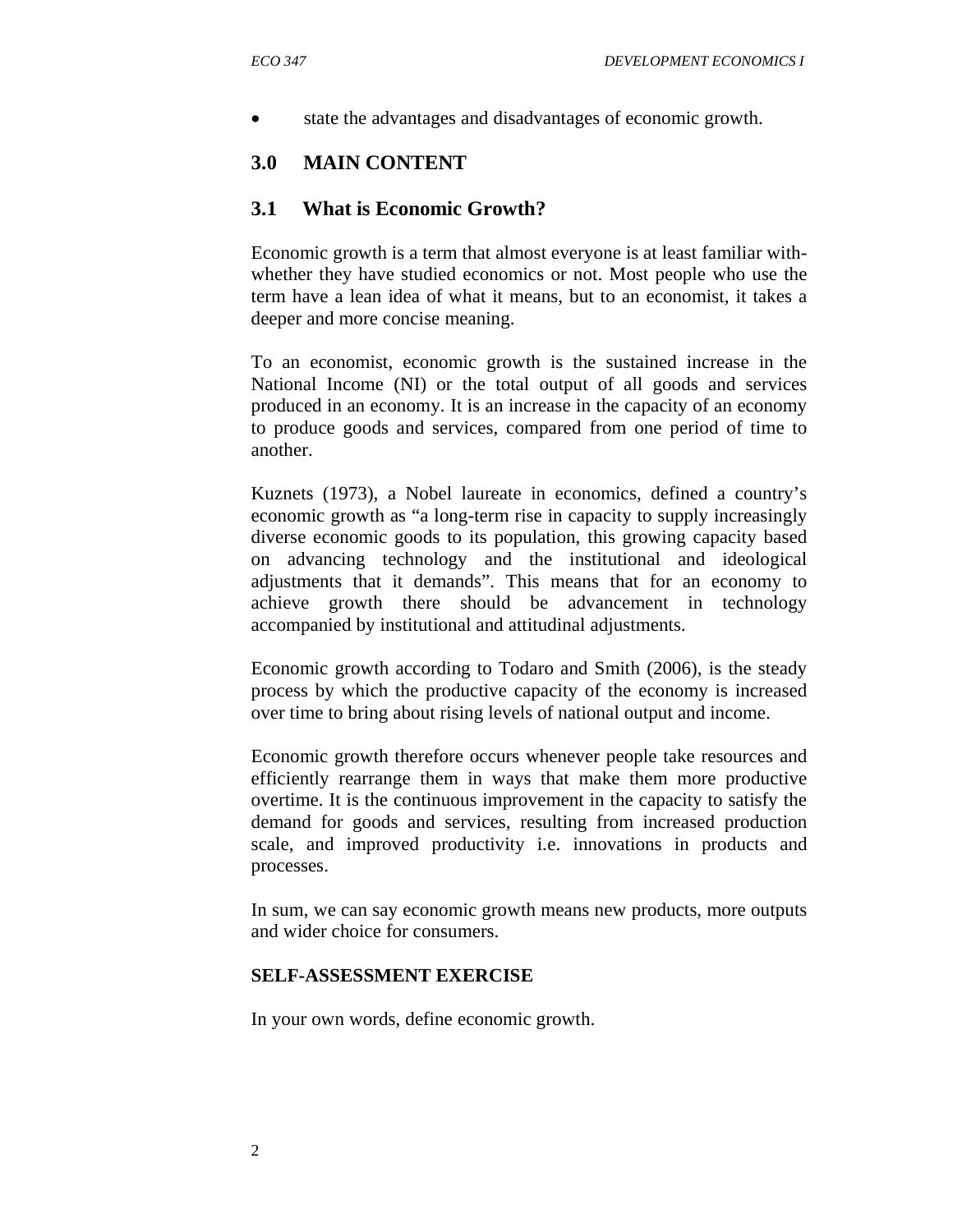# **3.2 Why do we Study Economic Growth?**

Growth is an important economic goal because it means there is more material abundance brought about by efficient management of scarce resources. Growth therefore lessens the burden of scarcity in any economy.

The study of economic growth provides learners with both theoretical and empirical understanding of how different factors combine together to provide the right framework for a country's long run growth. We also study economic growth to know how to use existing resources efficiently (avoiding costly waste) and invest in new ones.

The study of economic growth is important for government/policy makers to take necessary steps in formulating growth enhancing policies and to make amendments where it is necessary.

Economic growth provides a necessary, although not sufficient condition for the development of an economy - without growth, there will be no development. So therefore, the study of growth is important to understand how a country can achieve development.

Since economic growth is largely about innovation, which is also the key to non-material progress in such areas as the environment, health, and education, economic growth is not just studied for the sake of output increase, but for a general progress in the economy.

From the study of economic growth, we are taught to apply the different economic growth theories (propounded by the developed countries) to suit our own problems and interests.

#### **SELF-ASSESSMENT EXERCISE**

Give three reasons why you think economic growth should be studied.

## **3.3 Measurement of Economic Growth**

How do we know whether an economy is growing or not? The basic thing to do is to get the sum total of all the goods and services produced within the economy in the current year and compare it with that of the previous year.

The next question will then be- how can these products be summed up given the fact that they come in different weights and dimensions? The solution to this is to sum up based either on their market prices in the same currency or an indexing system which uses percentage changes in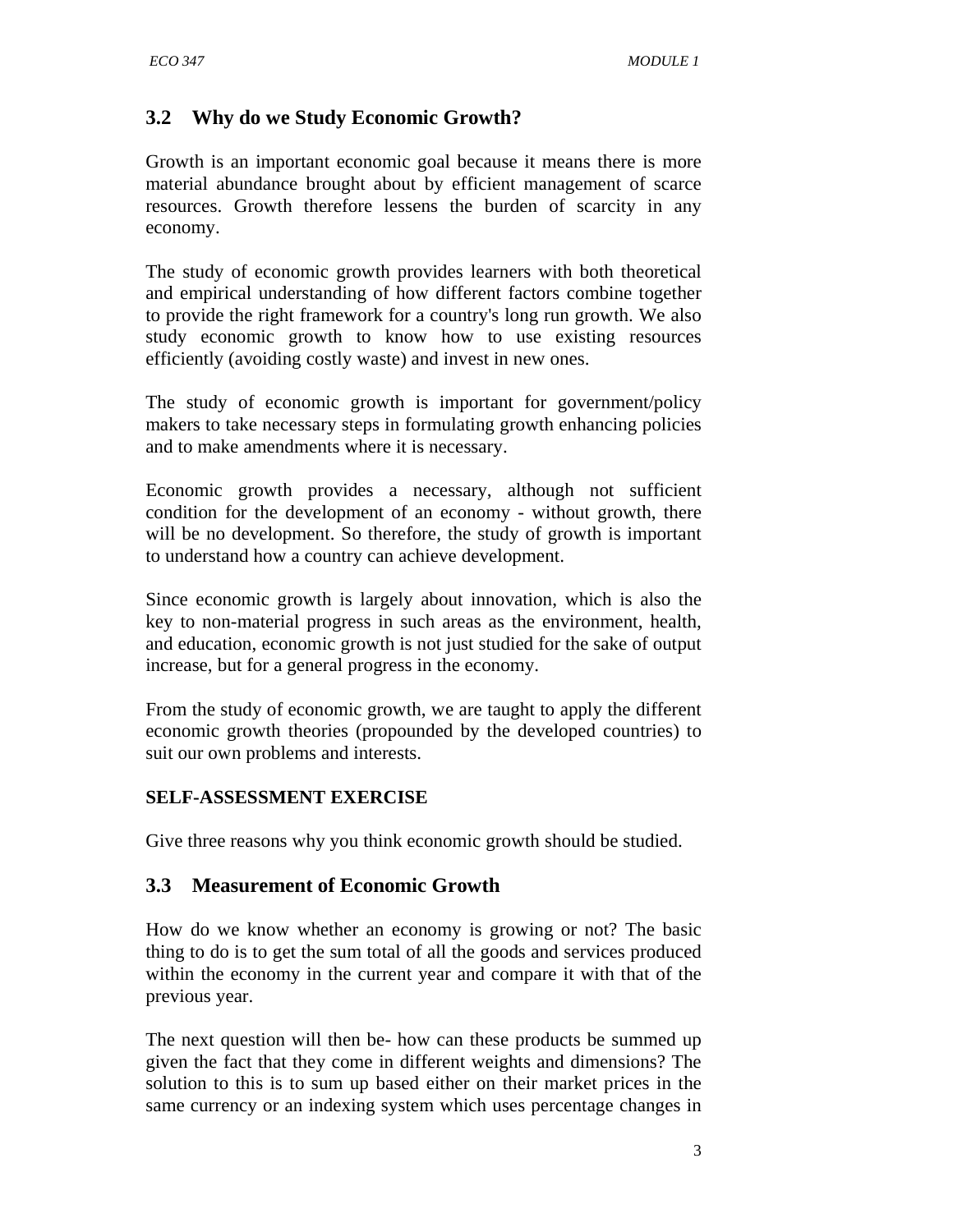physical outputs of the goods and services relative to a given base year. In measuring economic growth, the most common method used is the Gross Domestic Product (GDP) or its related indicators, such as Gross National Product (GNP) or Gross National Income (GNI) which are derived from the GDP calculation. The GDP is defined as the market value of the goods and services produced by a country, and it is calculated from a country's national accounts which state annual data on incomes, expenditure and investment for each sector of the economy.

There are three different ways of measuring GDP

- the income approach
- the value-added approach
- the expenditure approach

The income approach, as the name implies measure people's incomes, the value-added approach measures the total value added to the goods and services at each step of production, and the expenditure approach measures the expenditure on goods and services. In theory, each of these approaches should lead to the same result, so if the output of the economy increases, incomes and expenditures should increase by the same amount. The problem here however, is that when using market prices to calculate GDP, inflation rates should be considered especially for those countries that have high and persistence inflation rates like the less developed countries.

In taking care of inflation, the GDP deflator is used. GDP deflator measures the ratio of nominal GDP to the real measure of GDP. The formula for calculating the deflator is:

GDP deflator  $=$  Nominal GDP  $\times$  100 Real GDP

To get the real GDP, we adjust nominal GDP to take account of inflation which would otherwise make growth rates appear much higher than they really are, especially during periods of high inflation.

Real GDP =  $\frac{\text{Nominal GDP}}{\text{Mominal GDP}}$ GDP Deflator

The nominal GDP is usually higher than the real GDP because of price changes. The work of the GDP deflator therefore is to deflate the nominal GDP into a real measure i.e., it takes inflation out of GDP. The real GDP is always given in terms of a base year and it is the value the nominal GDP would have been if there was no price changes from the base year.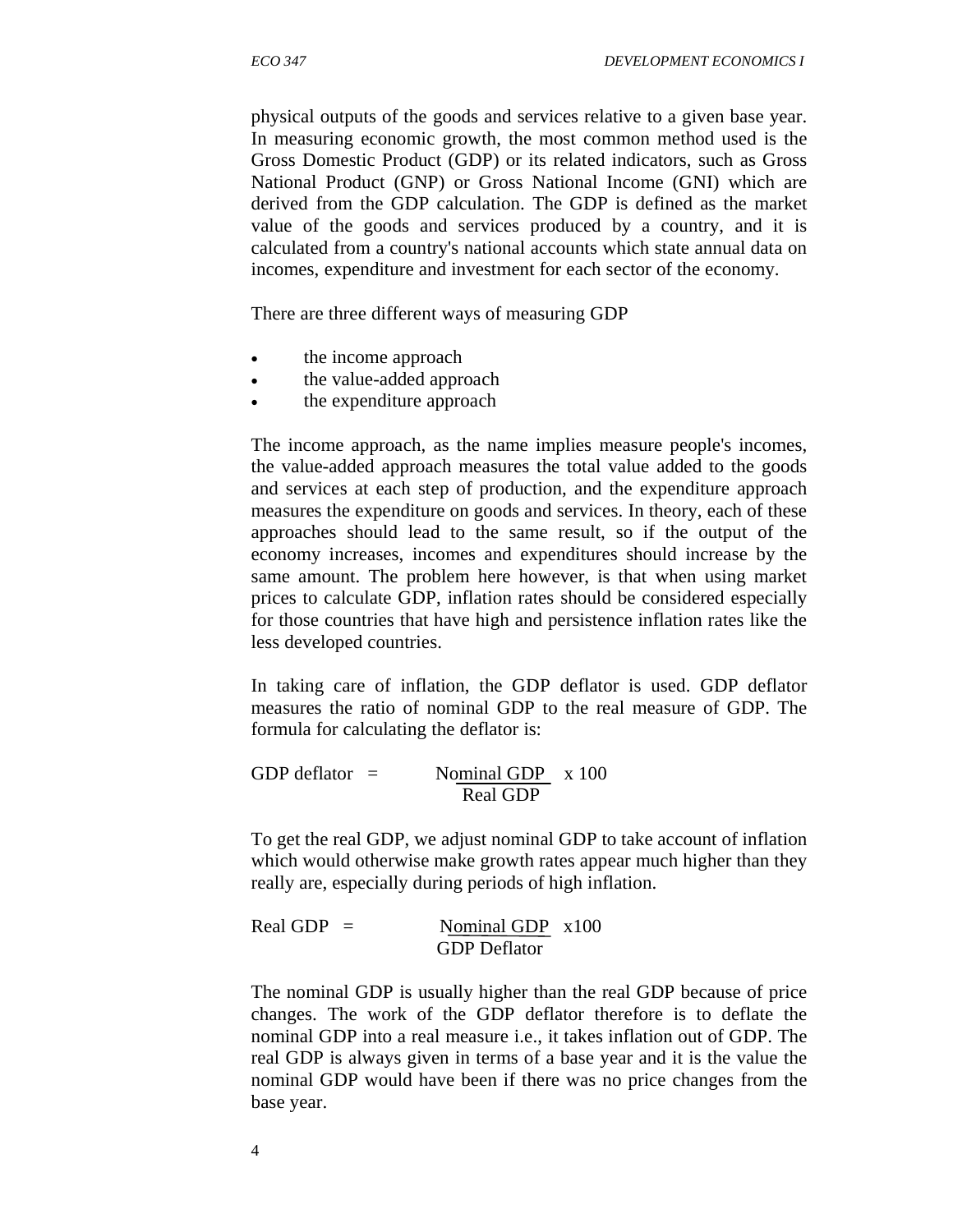**Consider a numeric example**: If nominal GDP is N 500,000, and real GDP is N 240,000, then the GDP deflator will be, (N500,000  $/N250,000 \text{ X } 100 = N200$ .

## **GDP Growth Rate Calculation (Arithmetic of Growth) Hypothetical illustration (1)**

If for example, the real GDP in Nigeria for 2009 and 2010 were N12.7 trillion and N13.1 trillion respectively, calculate the growth rate in the economy.

## **Solution**

GDP growth rate *g(Y) =* ∆*Y/Y = (Y<sup>t</sup> –Yt-1) / Yt-1 …………………………….. (1)* 

Where  $g(Y)$ = GDP growth rate ; Y and  $\Delta Y$  = GDP and change in GDP respectively;

 $Y_t$  = the value of the GDP in the current year and  $Y_{t-1}$  = previous year's GDP.

So subtracting the 2009 figure from the 2010 figure results in a difference of N 0 .4 trillion.

Divide this difference by the previous year's real GDP that is N 0.4 trillion by N12.7 trillion, which gives you an annual growth rate of 0.031.

It is conventional to multiply by 100 and express the result in percentage.

We can then say that the economy experienced a growth rate of 3% in 2010.

We could also wish to know the average annual growth of GDP during a period of time say 5, 10 or even more years. In this case, we use a compound interest kind of formula because growth is cumulative like the compound interest rate.

The formula is given as:  $Y_t = (Y_0 + gY_0)$   $t = I$ ,  $Y_0$ *(1+g)<sup>t</sup>……………………….(2)* 

Where  $Y_t$  = GDP in the l<sup>st</sup> year under study;  $Y_0$  = GDP in the first year of study and g is growth rate as in equation (1).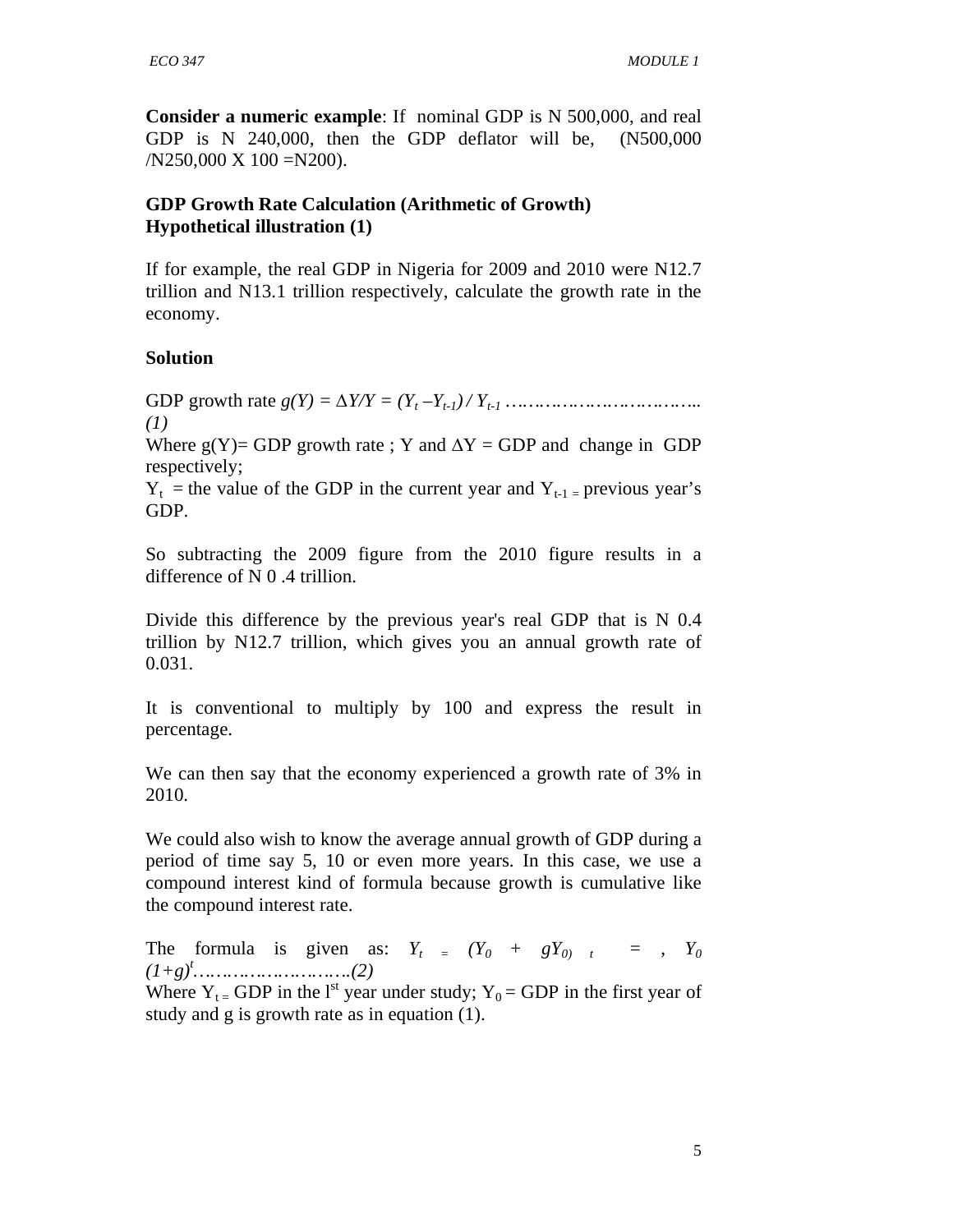#### **Hypothetical illustration 2**

Suppose for example we wish to calculate the average growth rate of output/national income (which off course can be gotten from GDP calculation) from 2000 to 2010 which is a period of 10 years. Given that GDP at 1990 constant price (1990 as the base year) is N14. 30 trillion in year 2000 and N18.71 trillion in 2010. Calculate the annual average growth rate for the period.

In calculating the annual average growth rate, you only need the first and the last year's rates.

Using the above formula to solve, we have:

 $Y_t = Y_0 (1+g)^t$  $18.71=14.30(1+g)^{10}$ Where year 0 is 2000 and year t is 2010, which is a ten year period. Therefore growth rate  $g = (18.71/14.30)^{1/10} - 1 = 0.027$ So the annual GDP growth rate during the decade is 2.7 %. The growth rate formula in this context can thus be written as  $(Y_t/Y_0)^{1/t}$ . *1) x 100 = g*

#### **SELF-ASSESSMENT EXERCISE**

List and explain the different ways economic growth can be measured.

#### **3.3.1 Limitations of the GDP Method**

Despite the fact that the GDP is the most widely used means of measuring economic growth, it has the following limitations:

- 1) Some Cash transactions that take place outside of recorded market places are not included in GDP statistics and as such the actual value of growth cannot be ascertained.
- 2) Goods and services produced but not exchanged for money, known as "nonmarket production", are not measured, even though they have value. For example, if you paint your house by yourself, instead of allowing a professional to paint it, the value of this service will not be included in GDP.
- 3) In calculating the real GDP, the GDP deflator is used and since the GDP deflator is based on estimates of inflation rates, it will be subject to statistical estimation errors.
- 4) The measure fails to take into consideration the changes in the growth of population. If a rise in real growth rate is accompanied by a much faster rise in population growth, then the per capita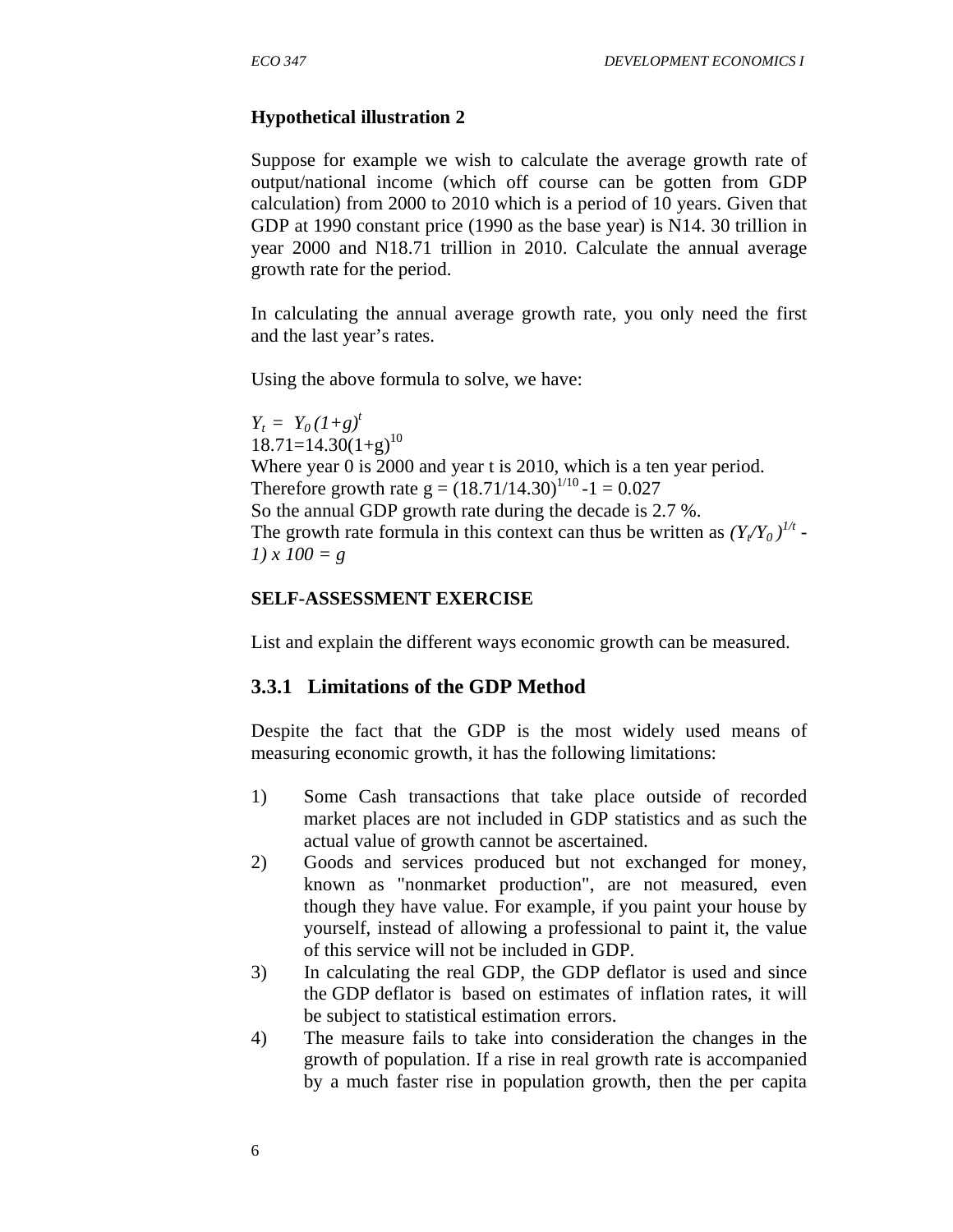GDP (GDP Divided by the number of people in the country) would be very low and as such there will be no economic growth.

5) GDP figures do not take into consideration the effect of externalities e.g. noise pollution and industrial pollution.

Due to the above limitations, the index of production method seems to be more appropriate in measuring growth.

The index of production method is based on physical output and not on the prices of goods and services like the GDP and therefore it is not affected by the fluctuation in prices of goods and services. This index selects the major industries for growth analysis and you could have for example the index of industrial output, index of agricultural output or a composite index of agricultural and industrial output. The index of each industry is measured by the changes in the physical output in that industry relative to a given base year.

## **SELF-ASSESSMENT EXERCISE**

The GDP method is the most widely used means of measuring economic growth despite its limitations. Mention these limitations

# **3.4 Advantages and Disadvantages of Economic Growth Advantages of Economic Growth**

- 1. **Higher living standards -** since growth means a sustainable increase in the total utput of goods and services produced in a country, consumers are able to enjoy more goods and services, increased income and a general improvement in living standard.
- 2. **Employment effects** growth stimulates more jobs in an economy and this would address the issue of unemployment.
- 3. **Lower Government borrowing** Economic growth boosts tax revenues and provides the government with extra money to improve public services such as education and healthcare. It helps to reduce government borrowing and makes it easier for a government to reduce the size of their budget deficit.
- 4. **Environmental protection**  growth can also help provide the funds to protect the environment such as low-carbon **investment**, **innovation**/**research and development**, in the use of more efficient and environmental friendly production processes. Countries with higher growth rates can afford the luxury of protecting the environment.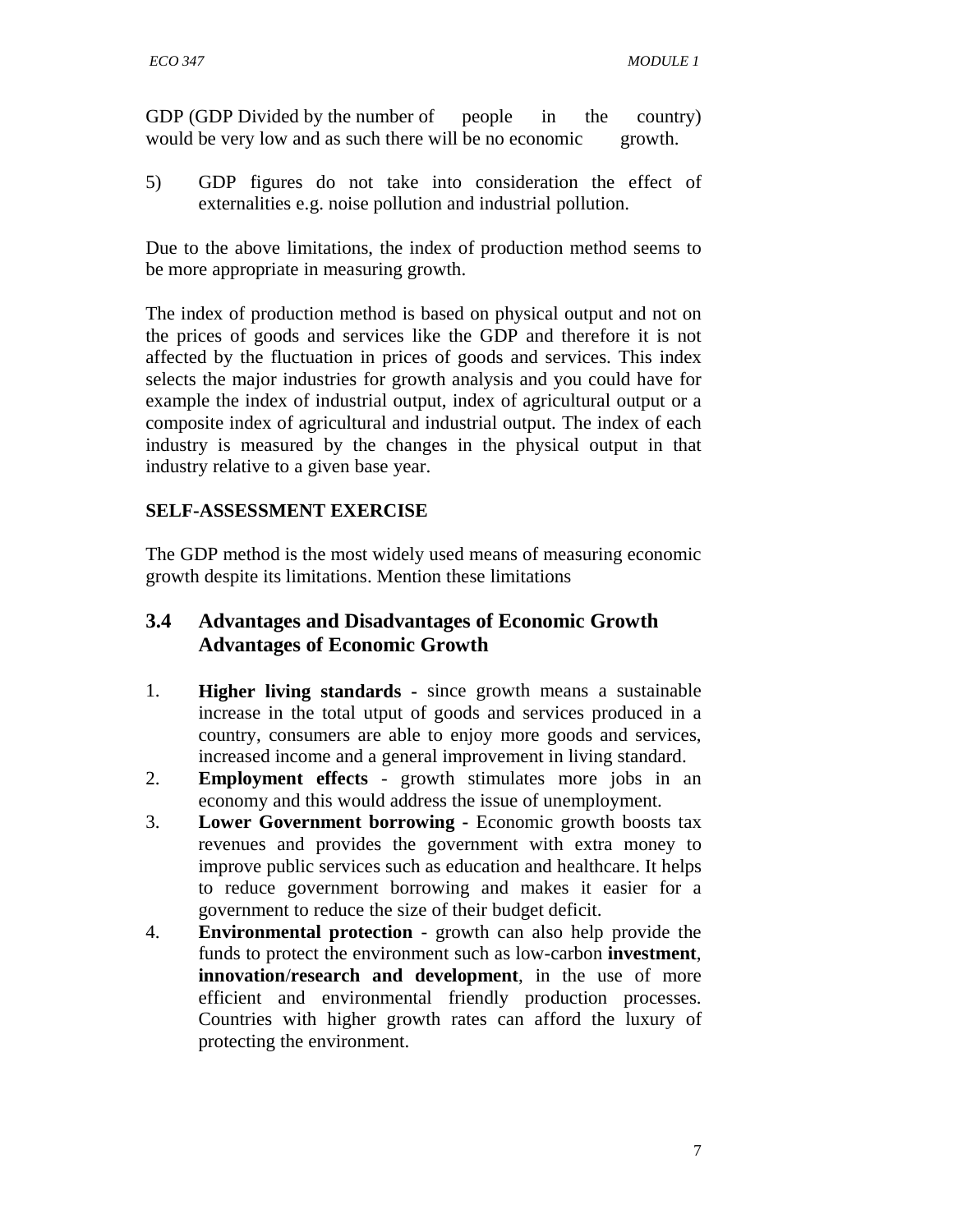Economic growth is a condition that all nations desire to achieve, but when the growth rate becomes too rapid, it brings about great costs, some of which are listed below.

## **Disadvantages of Economic Growth**

- **1**. **Working hours** sometimes there are fears that a fast-growing economy places increasing demands on the hours that people work and can upset work-life balance
- **2. Environmental issues** a fast growing economy can put pressure on the environment in terms of depletion of the non-renewable natural resources, and damage caused by industrial/economic activities on the environment e.g. air, water and noise pollutions.
- **3. Inequality** Not all of the benefits of economic growth are evenly distributed. There could be a rise in national output but also growing income and wealth inequality in the society. There could also be regional differences in the distribution of rising income and spending.
- **4**.**Risk of inflation** -if the economy grows too quickly there is the danger of inflation as spending would likely grow faster than production. This means that the demand races ahead of the ability of the economy to supply goods and services. Producers then take advantage of this by raising prices of their goods and services.

## **SELF-ASSESSMENT EXERCISE**

List and explain three advantages and three disadvantages of economic growth.

# **4.0 CONCLUSION**

Economic growth as we earlier on stated at the beginning of this unit, is the increase in the total amount of the goods and services (output) produced in an economy over time. Economic growth brings about innovation, increases output, raises income, creates employment opportunity and when this growth is sustained, the standard of living of the people will improve. However, a rapid growth rate should be avoided because it could lead to several problem among which is inflation. The knowledge of the concept of growth is very important because it is through this knowledge that we are able to calculate the actual growth rate of an economy and then know what necessary steps policy makers can take to adjust growth rates to a desirable level.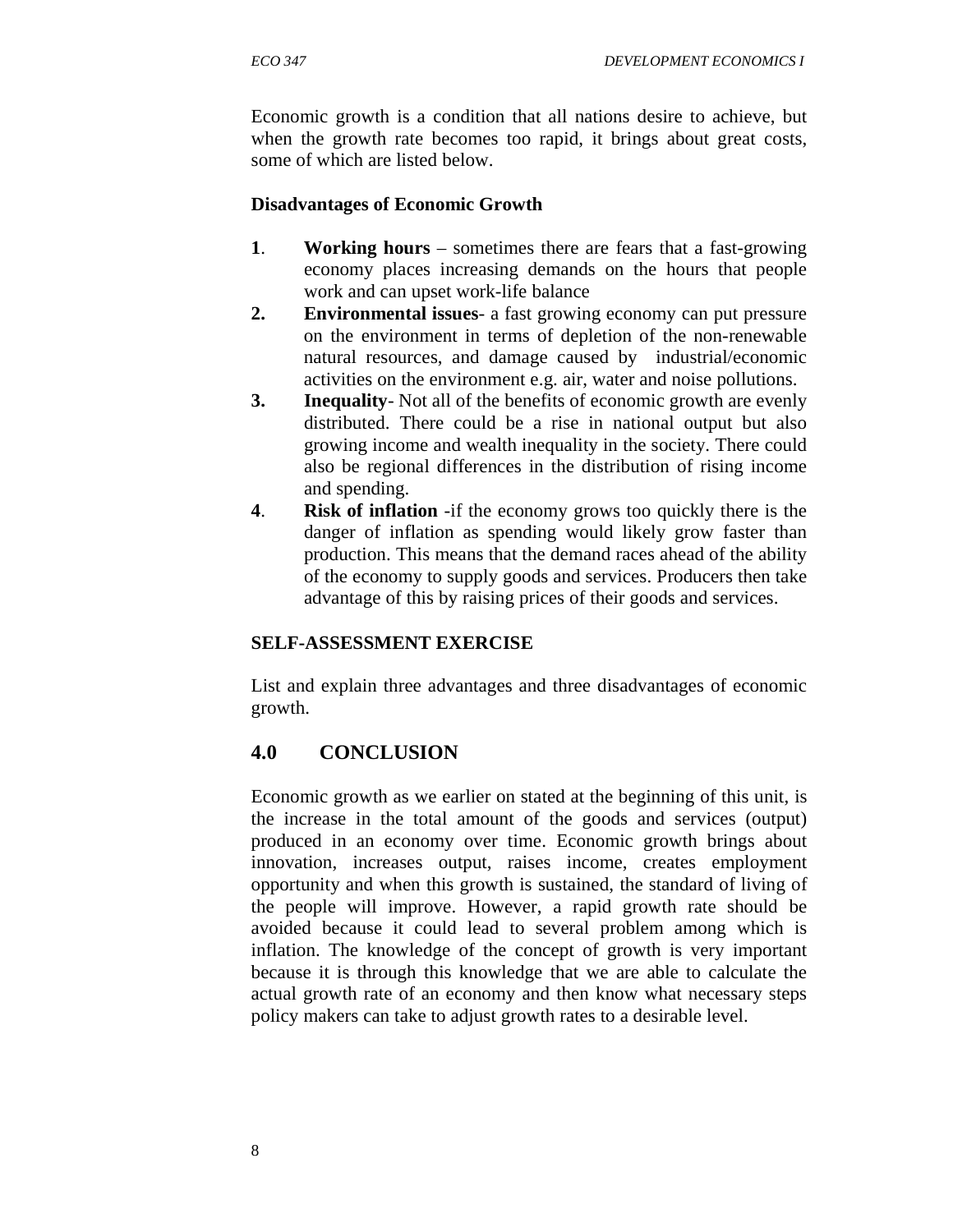# **5.0 SUMMARY**

In this first unit of our study, we studied the concept of growth, we went ahead to look at reasons why we study growth and how it could be measured. We also got to know that economic growth has not just advantages but also has disadvantages as well and we concluded the unit by saying that the knowledge of the concept of growth is good because it will aid policy makers to be able to adjust growth rate to a desirable level.

## **6.0 TUTOR-MARKED ASSIGNMENT**

- 1. Developing nations desire to achieve Economic growth. What are the negative sides of a rapid economic growth?
- 2. The GDP method of measuring economic growth though widely used has some limitations, mention and explain an appropriate alternative method that can be used.

## **7.0 REFERENCES/FURTHER READING**

Fashola, M. A. (2001). *Macroeconomic Theory Highlights and Policy Extensions for Less-Developed Economies.* (3<sup>rd</sup> ed.). Lagos: Concept Publications.

http://www.sfu.ca/~dandolfa/ Kuznets. Accessed on the 9/9/2013.

- Jhingan, M. L. (2007). *The Economics of Development and Planning.*  $(39<sup>th</sup>$  ed.). Delhi: Vrinda Publications (P) Ltd.
- Kuznets, S. (1973). "Modern Economic Growth: Findings and Reflections." *The American Economic Review*, Vol.63, No.3 (June, 1973).
- Olajide, O. T. (2004). *Theories of Economic Development and Planning.* Lagos: Pumark Nigeria Ltd.
- Romer, P. (2007). From The Concise Encyclopedia of Economics. D. R. Henderson, (Ed.), Liberty Fund. *www.ecolib.org/library/Enc/Economic Growth.* Accessed on 9/9/2013
- Todaro, M. P. & Smith, S. C. (2011). *Economic Development*.  $(11<sup>th</sup>$  ed.). England: Pearson Education Ltd.
- www.economichelp.org/…./importance- of-economicgrowth. Accessed on 9/9/2013.
- Capital Formation Definition Invetopedia. *Accessed* on the 9/9/2013 from *www.investopedia.com/terms/c/capital-formation.asp.*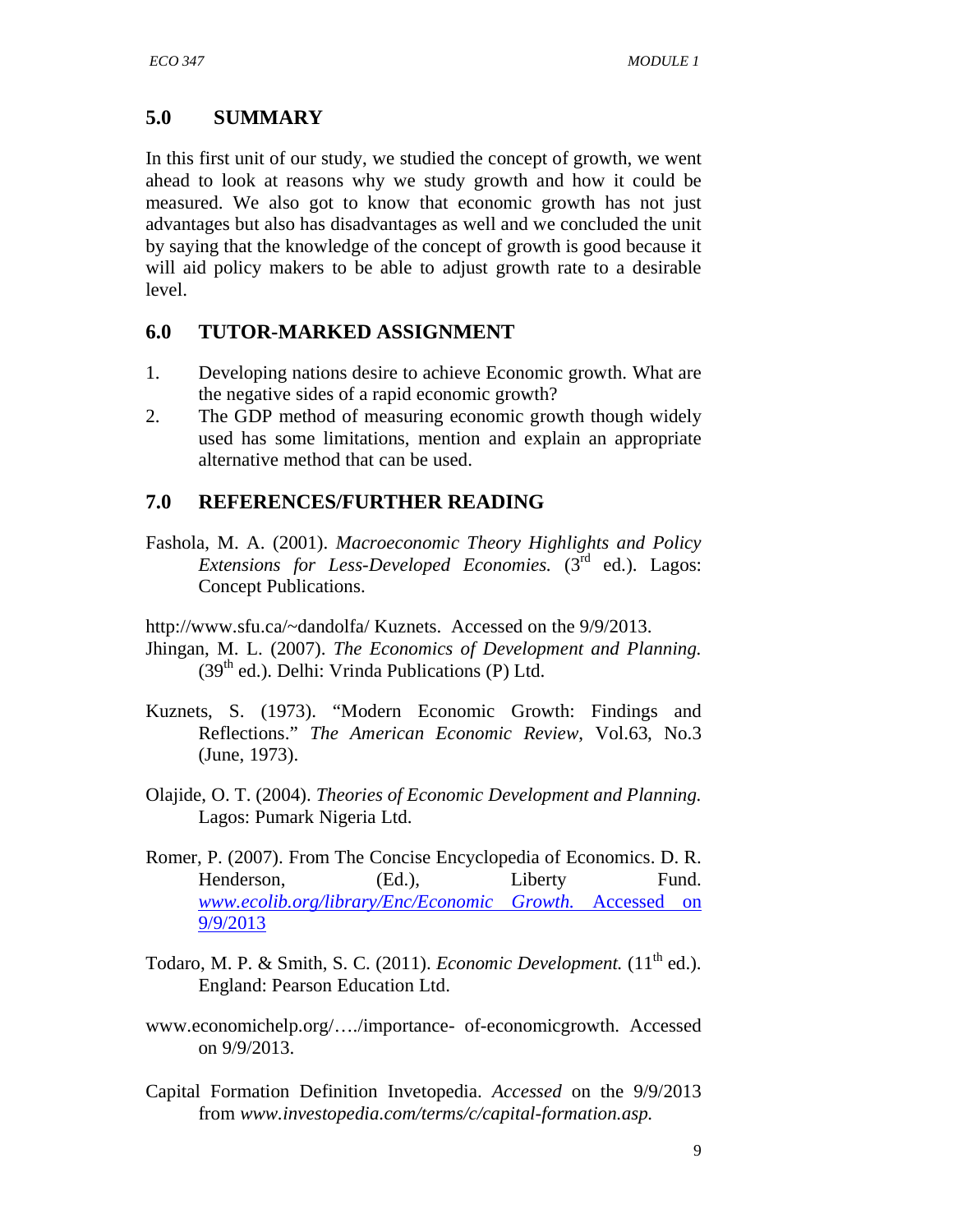## **UNIT 2 DETERMINANTS OF ECONOMIC GROWTH**

#### **CONTENTS**

- 1.0 Introduction
- 2.0 Objectives
- 3.0 Main Content
	- 3.1 Determinants of Economic Growth
	- 3.2 Economic Factors
	- 3.3 Non-Economic Factors
- 4.0 Conclusion
- 5.0 Summary
- 6.0 Tutor-Marked Assignment
- 7.0 References/Further Reading

## **1.0 INTRODUCTION**

The process of economic growth is a highly complex phenomenon and is influenced by numerous and varied factors which are grouped into economic and non-economic factors. It is true that an economy needs economic factors like capital, human resources, natural resources, technology and enterprise to grow, but the non-economic factors such as political, social and cultural factors are also essential ingredients for growth to take place.

Capital is a necessary but not a sufficient condition for progress. The supply of natural resources, the growth of scientific and technological knowledge are all important in the growth process but economic growth is not possible so long as social institutions, political conditions and moral values in a nation do not encourage growth. In this section, we will look at the economic and non- economic factors that determine growth.

## **2.0 OBJECTIVES**

At the end of this unit, you should be able to:

- explain determinants of economic growth
- describe Economic factors that determine growth
- analyse non-economic factors that determine economic growth.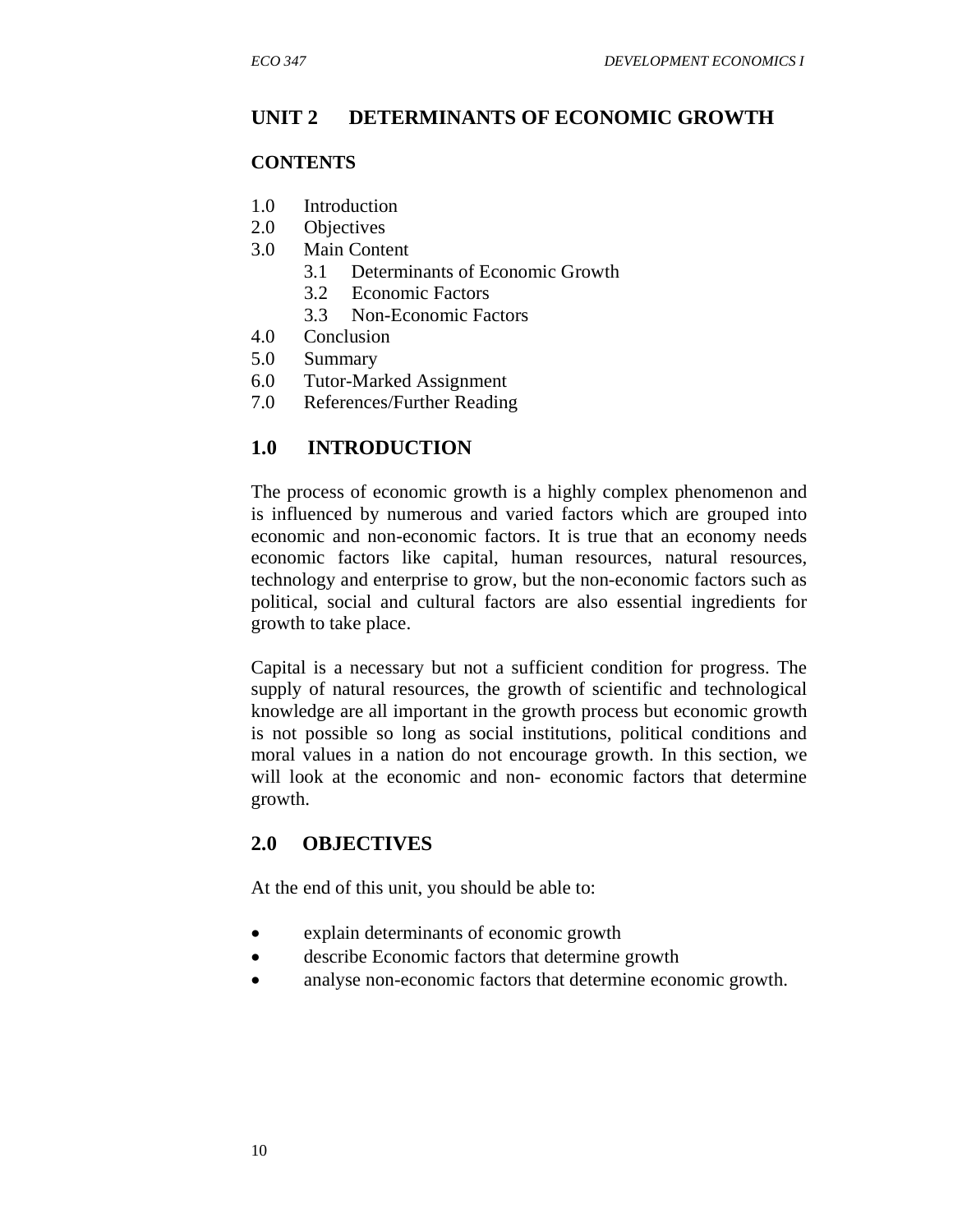# **3.0 MAIN CONTENT**

# **3.1 Determinants of Economic Growth**

The determinants of economic growth are factors that are at work in an economy that give rise to the expansion of production capacity through the fuller and more efficient utilisation of available production capacity. Generally speaking, factors such as sound and adequate infrastructural development, expansion of effective demand through the expansion of government fiscal policy and price stabilisation, favourable social order for investment (especially security of lives and property) and appropriate type and rate of capital formation, are all important for an economy to grow. These factors can however be grouped and discussed under economic and non-economic factors like we have below.

## **SELF-ASSESSMENT EXERCISE**

What is the meaning of the term determinants of economic growth?

## **3.2 Economic Factors**

The factors of production are regarded by economists as the main economic factors that determine growth. The following are some of the important economic factors which determine economic growth.

#### **Natural Resources**

The principal factor affecting the development of an economy is the natural resources or land. In economics, "Land" is generally taken to include the land area and the quality of the soil, forest wealth, good river system, minerals and oil resources, good climate, etc. For economic growth to take place, the existence of natural resources in abundance is essential. A country deficient in natural resources may not be in a position to develop rapidly, as natural resources are necessary but not sufficient condition for economic growth. The reason for this is that having these resources is not what makes a nation grow, but the effective utilisation is what counts. In less developed countries, natural resources are unutilised, underutilised or mis-utilised, and this is one of the reasons for their backwardness. Most developed countries do not just depend on the mere availability of natural resources; they take necessary steps to develop these resources through technological factors to make them perform better.

A country considered to be poor in resources today could be considered rich in resources at a future date not just because new resources are found, but possibly because new methods have been found for the use of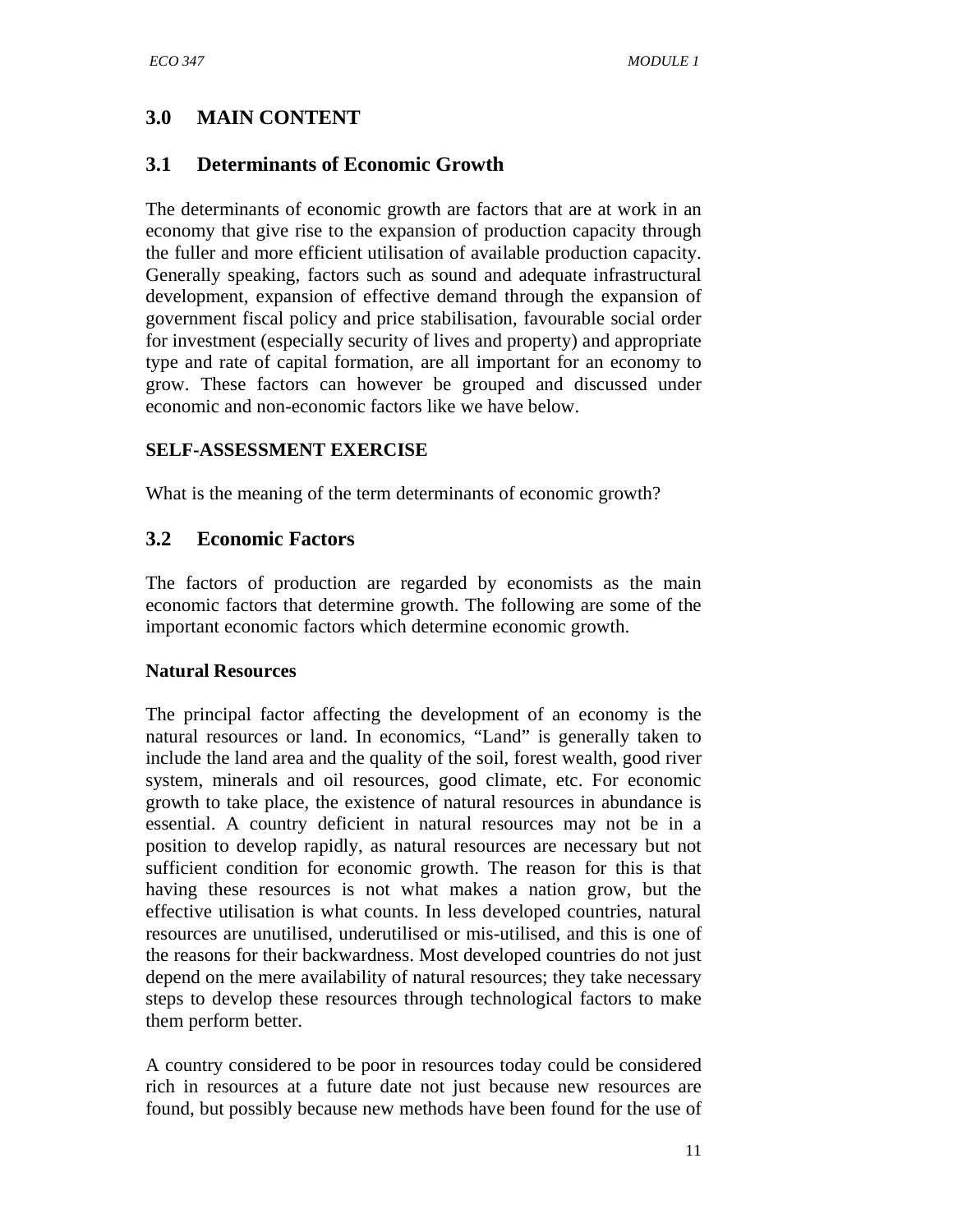the old resources. Also a country without any known resources can even import raw materials and mineral resources from other countries and by effectively using these resources, the country can eliminate the deficiencies of their lack of natural resources. The main point to note here is that with or without natural resources a country can still grow. Natural resources can only give rise to growth when they are properly exploited through improved techniques so that waste is minimised as much as possible and they could be utilised for a longer time.

#### **Capital Formation**

One other major factor for development of an economy is Capital formation. Capital can be defined as the stock of physical reproducible factors of production, and capital formation is the rate of investment in both physical and human capital in an economy. Then again, Capital accumulation is the net additions or amassing of capital stock and for any economy to grow, it needs to increase/amass its capital stock both physical and human capital.

Since capital formation is giving up a portion of wealth now by way of investing, so as to reap better rewards in future, the rate at which this is done and increased upon will determine the growth of the economy. Capital formation starts with savings and a country that has a low propensity to save (like the less developed countries) would find it difficult to increase its stock of capital.

The low rate of savings in less developed countries is due to low per capita income of the people, which may not be raised merely by voluntary savings. For the rate of per capita savings to be increased in such a situation, emphasis would have to be placed on forced savings which will reduce consumption and thereby release savings for capital formation.

Forced savings can be possible through the implementation of a proper fiscal policy. In this regard, taxation, deficit financing and public borrowings are better instruments in the hands of the State to collect savings and accumulate capital. In addition to these, the external resources like foreign loans and grants, and larger exports can also help these economies in capital formation.

The capital formation is key to economic growth, especially in less developed economies.

It is capital formation that leads to technological progress and technological progress in turn leads to specialisation and the economies of large-scale production. It is from capital formation we have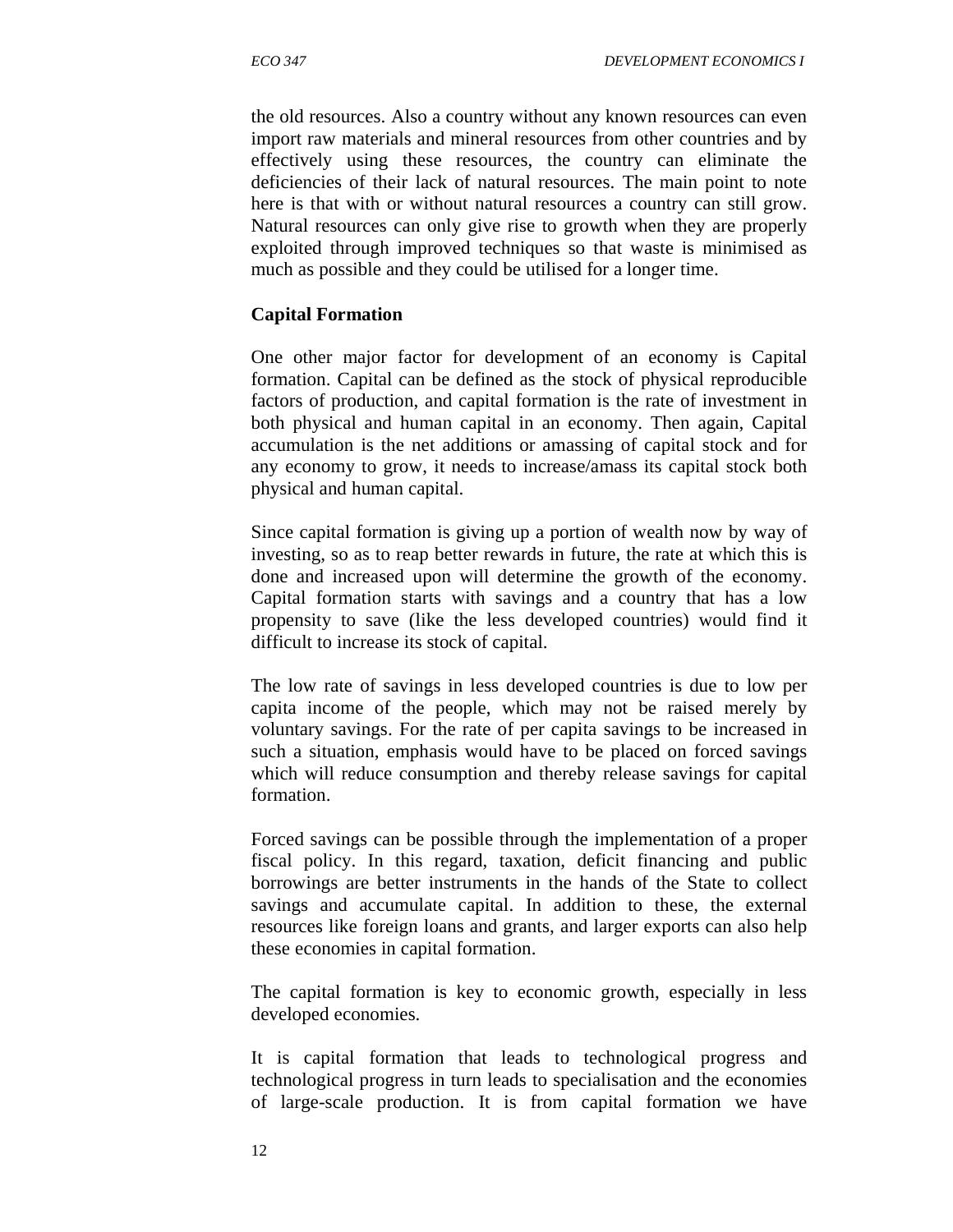equipments, machines and tools and equipments for the ever increasing labour force and it is also capital formation that leads to effective exploitation of natural resources, industrial growth and expansion of markets in an economy.

## **Division of Labour and Scale of production**

Division of labour is the breaking down of a work process into different number of tasks, with each task performed by a separate person or group of persons. Breaking down work into simple, repetitive tasks brings about specialisation because by doing a particular task over and over again one becomes perfect in it (practice makes perfect). With division of labour and specialisation, there is a reduction in production time, productivity rises and then there is also the advantage of lower production costs and a less expensive final product as a result of economies of large-scale production which further helps in industrial development. However, division of labour depends on the size of the market and the size of the market depends on the level of economic progress (general level of production, means of transportation, size of demand etc).

When there is an improvement in modern means of transportation, communication and power, the markets (both domestic and foreign) would be expanded. Expanded markets means an increase in scale of production and this means greater specialisation and division of labour. Therefore for less developed countries to grow, there should expand their markets through the adoption of modern means of transport and communications so that division of labour and scale production can be achieved.

## **Organisation**

Organisation is an important factor for success in any organisation because it involves the optimum use of factors of production in economic activities. Organisation increases the productivity of capital and labour, and the person in charge of ensuring that these two factors of production are effectively and efficiently used is the entrepreneur.

An Entrepreneur is the brain behind the success of any business enterprise and this makes him/her an important factor necessary for the overall economic growth. He/she possesses the ability to recognise opportunities for successful introduction of new commodities, new techniques, and new sources of supply, and to assemble the necessary plants and equipments, management and labour force and organise them into a growing concern which gives rise to industrialisation.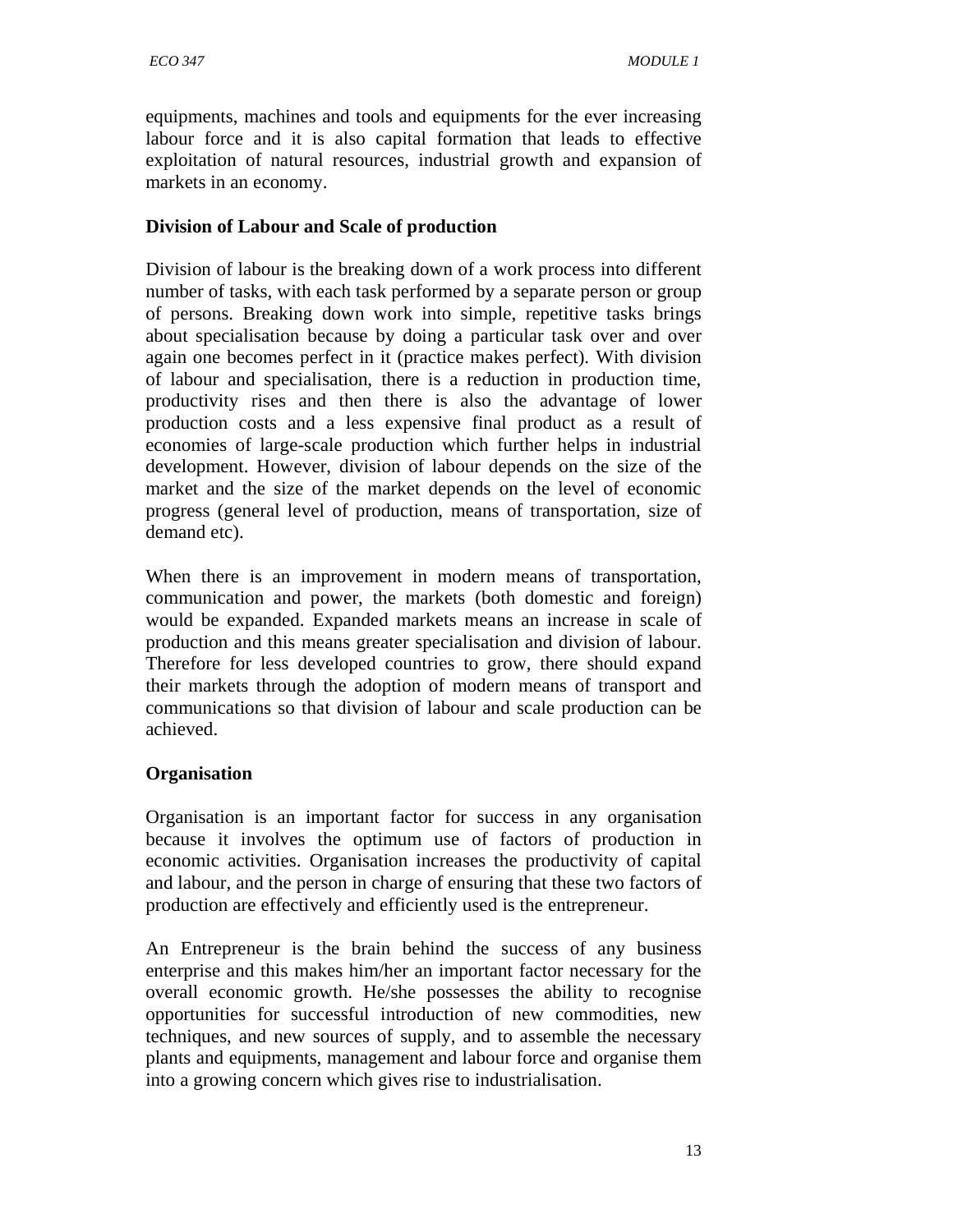Industrialisation leads to economic growth and industrialisation cannot take place without the organisational skills of the entrepreneurs. For the less developed countries to achieve growth they should create the right environment to encourage entrepreneurship and this can be achieved by improving the financial, legal, social, research and training institutions and also improving the infrastructural facilities available in the country.

#### **Technological Progress**

The technological changes are the most essential factors in the process of economic growth, because even capital accumulation is not possible without technical progress. Technical progress involves changing the methods of production as a result of new techniques of research or innovation. Put simply, it is the research into the use of new and better methods of production or the improvement of the old methods. The use of new techniques and innovation in production bring about significant increase in productivity and also in per capita income. Technological progress therefore increases the ability to get a more effective and rewarding use of natural and other resources for increasing production. For Less Developed Countries (LDCs) to grow rapidly in the short run, they need to import modern technology from the advanced countries because they cannot wait until they themselves invent or modify the technology of advanced countries. But they should also try to develop technology that would suit their own economy in the long run.

#### **Structural Changes**

This involves the transformation of traditional agricultural society to a modern industrial economy through the radical and conscious transformation of existing institutions, social attitudes, and motivations.

Most LDCs have a very large primary sector which is the basic production sector comprising of activities such as farming, forestry, fishing and mining and very small secondary and tertiary sectors which are characterised by the processing of raw materials and rendering of services respectively. These LDCs have a large proportion of their population than is really required working in the agricultural sector and as a result, the sector is characterised by surplus labour with zero **Marginal Physical Product of Labour** (MPPL).

Structural change in these economies would have to be in the form of a transfer of population from the primary sector to the secondary and then to tertiary sectors and this would bring about a reduction in the number of people depending on agriculture as a source of employment and income.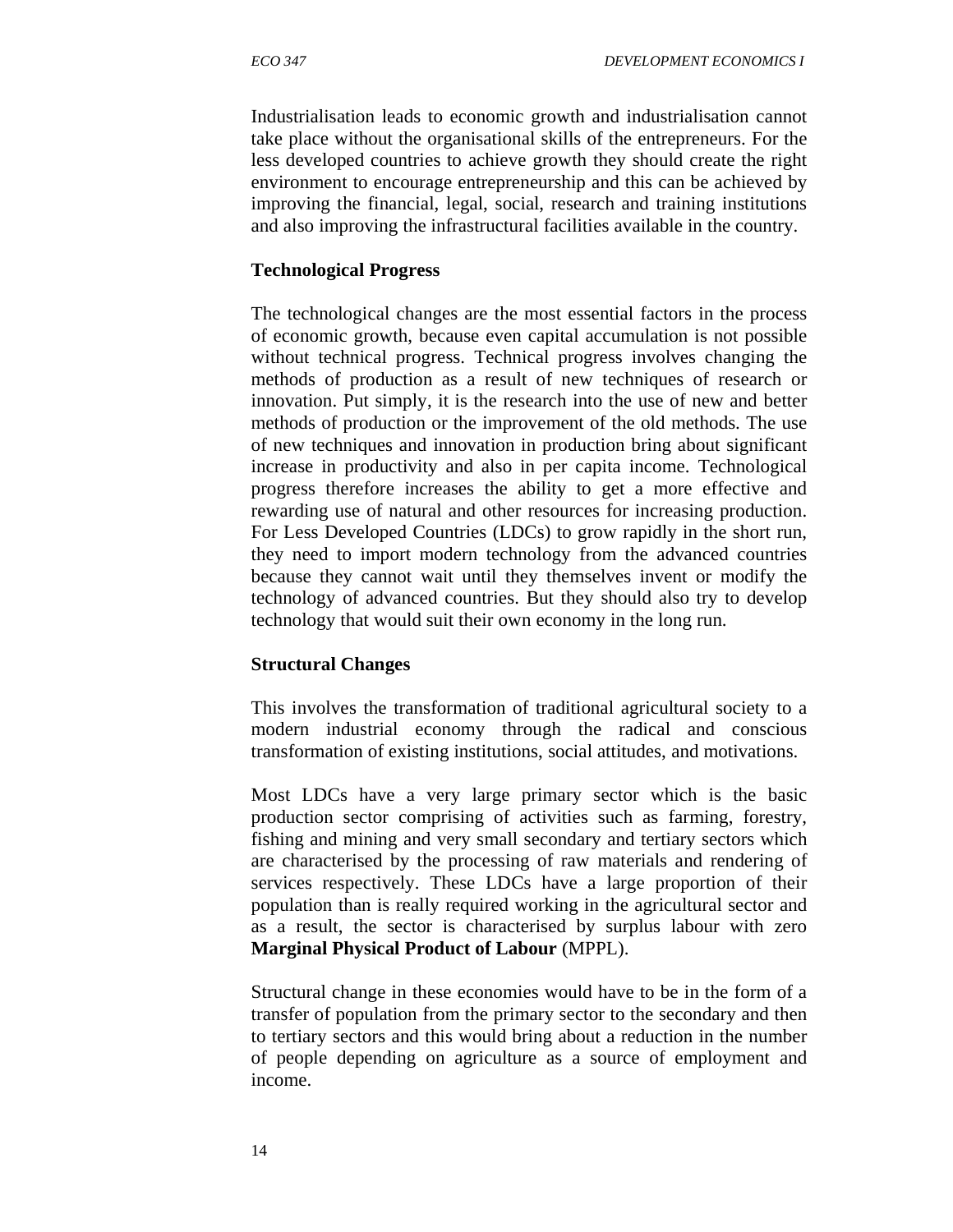The secondary and tertiary sectors would improve agricultural production (by producing better tools and machines) and this would increase agricultural earnings, rural demand for consumer goods would also rise and the industrial sector will also expand as a result of this chain reaction.

In summary, Structural changes would lead to increasing employment opportunities, higher labour productivity, exploitation of new resources and improved technology. In LDCs the agriculture and industry sectors are supposed to complement each other for overall growth to be achieved.

#### **SELF-ASSESSMENT EXERCISE**

List and explain three economic factors that determine economic growth in an economy.

## **3.3 Non-Economic Factors**

Growth in an economy does not depend solely on the abundance of enough resources nor is it solely an economic phenomenon. Economic growth occurs as a result of economic and non-economic factors. The economic factors mentioned above and non-economic factors such as social, cultural, psychological, human, political and administrative factors are supposed to work *pari passu* for the growth of any economy. In this section, we will discuss some of the essential noneconomic factors which determine the economic growth of an economy.

#### **Political and Administrative Factors**

Political stability and strong administration are essential and helpful in modern economic growth. It is because of political stability and strong administration that countries like the U.K. the U.S.A., Germany, France and Japan have reached their current level of highest economic growth in the world since the 19th century. Most less developed countries are characterised by weak administrative and political structures and that is why they have remained backwards as far as growth is concerned.

The behavior of government plays an important role in creating the right environment for business development. The greater the freedom allowed, the more entrepreneurship will prosper. Technical progress, factors mobility and large size of market are important factors that can stimulate growth but in a situation where there is political instability and high rate of corruption, there will be no growth. So, for growth to be achieved, the government must provide the right fiscal and monetary policies and also, an enabling environment for businesses to succeed.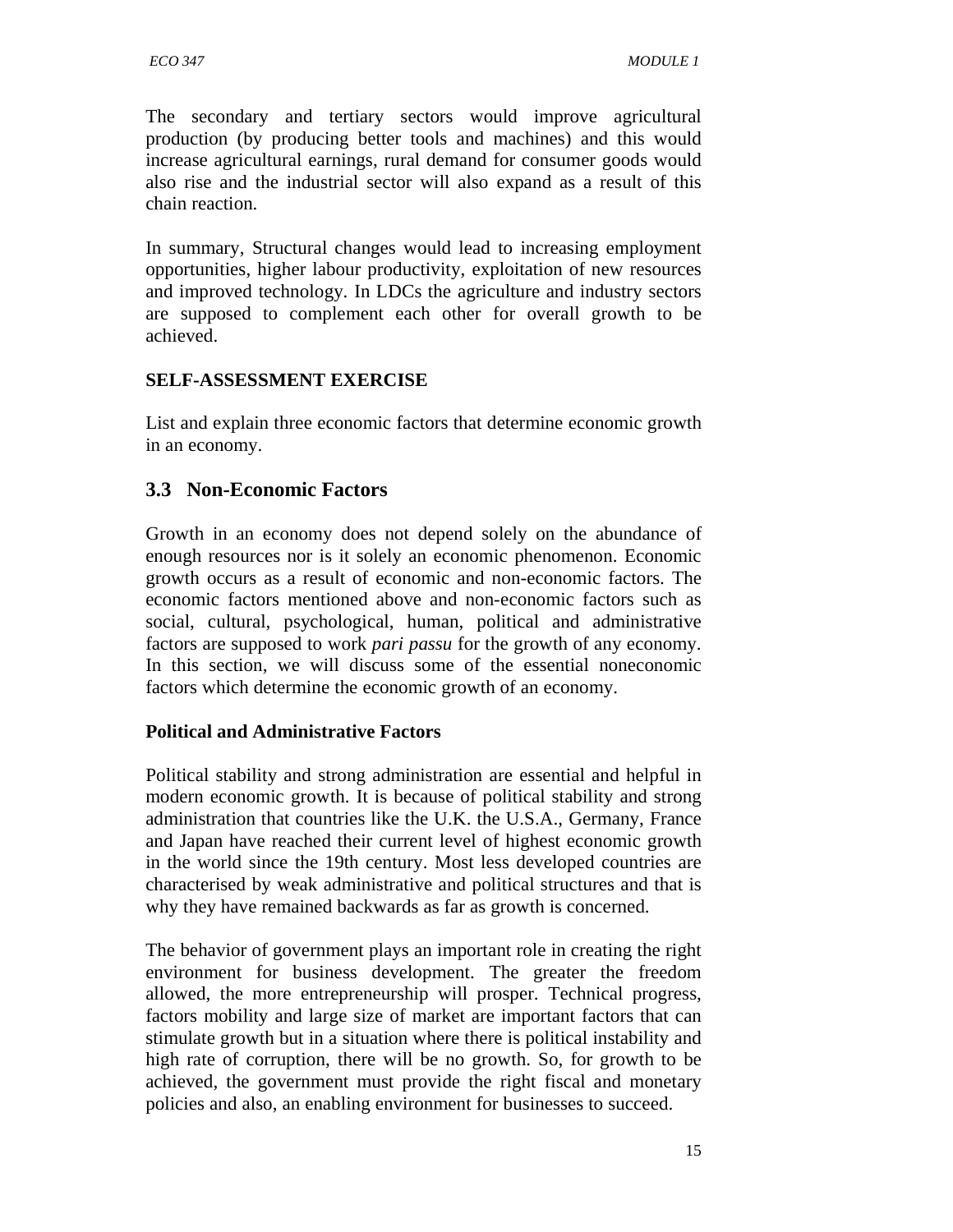#### **Social and Psychological Factors**

Modern economic growth process has been influenced by social and psychological factors. The growth of most developed country was brought about by their values, Social attitudes, and types of institutions they operate. The LDC's, on the other hand are so much enveloped and guided by traditional customs, outdated ideologies and values, and obsolete attitudes that are not conducive for their economic growth. Thus, there is need to change or modify these social and psychological factors for the rapid economic growth in these countries. Modification here would have to take the form of rationality in thoughts and actions through a deliberate cultivation of scientific attitude and application of modern technology in order to increase productivity, raise living standards, and bring about social and economic equalisation.

#### **Human Factor**

Economic growth depends on the quality of the human resources of the economy and not the quantity. The quality in this context means their efficiency in handling the other resources at their disposal for growth purpose. This quality is acquired through the increase in the skills, knowledge and capacities of all people of the country and this process is called human capital formation.

A country with a high rate of skilled, knowledgeable and healthy people is bound to achieve growth through their ability to exploit, develop, and utilise scarce resources.

 It is the educated and trained labour force with high productivity efficiency that can lead an economy to rapid growth. LDC's should therefore seek to increase the size of its skilled human resources. This is especially important to these economies because they have the quantity (huge population) and investing in them to improve their skills and knowledge would go a long way in making their economies grow.

#### **SELF-ASSESSMENT EXERCISE**

What are the non-economic factors determining economic growth?

#### **4.0 SUMMARY**

In this unit, you have been introduced to the various determinants of economic growth. You have also been made to know that these determinants are grouped into two broad headings which are the economic and the non-economic factors of growth determinants.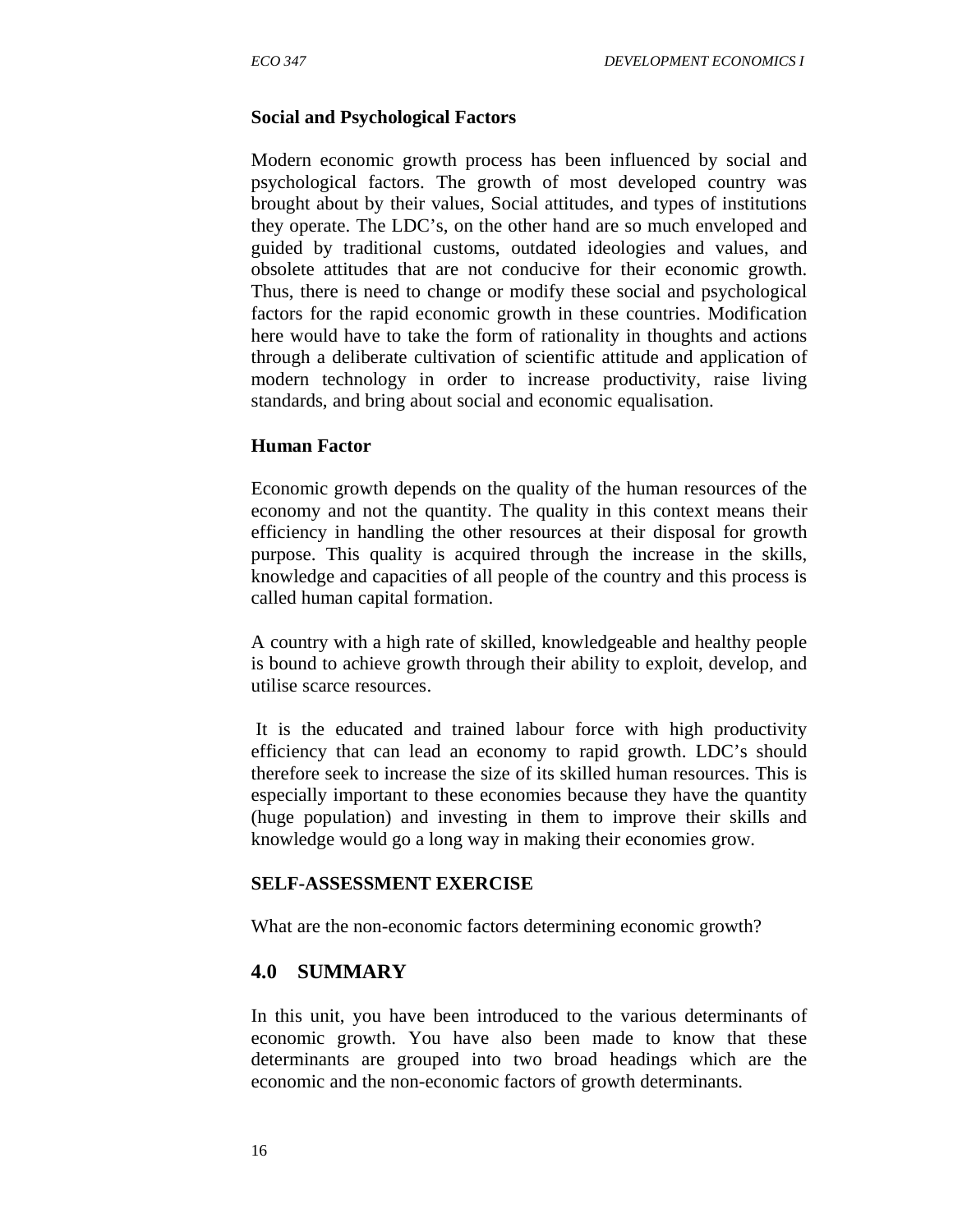It has been clearly stated to you that although the economic factors are very important for any country to achieve growth, without the noneconomic factors the whole growth process cannot be achieved. So therefore both factors are very important in the growth process.

## **5.0 CONCLUSION**

In this unit, you realised that the economic and non-economic factors are both very important factors in determining growth of a nation with none of them being more superior to the other as regards degree of importance. While it may be true that capital formation, natural resources and technological progress are major factors that can expand the output of an economy rapidly, without political stability, skilled manpower and sound social values, all resources geared towards achieving growth would go to waste because you need skilled man power with sound social values to effectively and efficiently utilise scarce resources in a stable and business friendly environment.

## **6.0 TUTOR-MARKED ASSIGNMENT**

- 1. List and explain six determinants of growth-three each under the two broad factors.
- 2. Out of the two broad factors, which is the most important determinant of growth? Explain.

# **7.0 REFERENCES/FURTHER READING**

- Jhingan, M. L. (2007). *The Economics of Development and Planning.* (39<sup>th</sup> ed.). Delhi: Vrinda Publications (P) Ltd.
- Olajide, O. T. (2004). *Theories of Economic Development and Planning*. Lagos: Pumark Nigeria Ltd.
- Romer, P. (2007). From The Concise Encyclopedia of Economics. D. R. Henderson, (Ed.). *Liberty Fund. .www.ecolib.org/library/Enc/Economic Growth. Accessed* on 9/9/2013.
- Todaro, M. P. & Smith, S. C. (2011). *Economic Development*. (11<sup>th</sup> ed.). England: Pearson Education Ltd.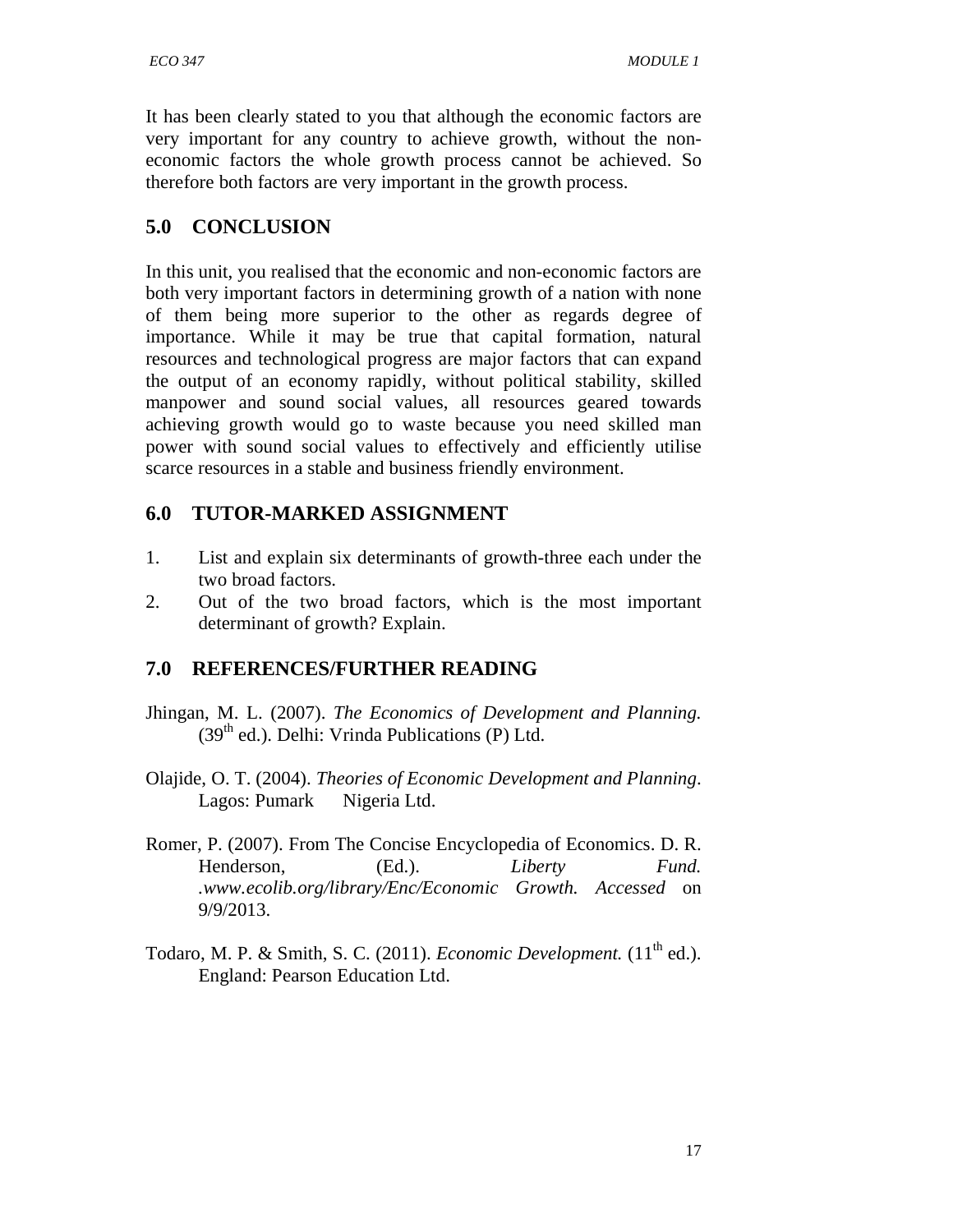#### **UNIT 3 CONCEPT OF ECONOMIC DEVELOPMENT**

#### **CONTENTS**

- 1.0 Introduction
- 2.0 Objectives
- 3.0 Main Content
	- 3.1 Meaning of Economic Development
	- 3.2 Definition of Economic Development
	- 3.3 The Objectives of Development 3. 3.1 Criteria for Development
	- 3.4 Measurements of Economic Development
	- 3.5 Distinctions between Economic Growth and Economic Development
	- 3.6 Why Growth without Development?
- 4.0 Summary
- 5.0 Conclusion
- 6.0 Tutor-Marked Assignment
- 7.0 References/Further Reading

#### **1.0 INTRODUCTION**

Economic development can be said to be the sustainable increase in the total or average outputs of all goods and services produced in a country, accompanied by desirable social and institutional changes. This is to say that development is growth accompanied by certain desirable changes. For any economy to develop, it has to experience sustainable growth which is a necessary but not a sufficient condition. The desirable changes which lead to the overall improvement in the living conditions of the citizens in a country are numerous and they are the reasons why we can have growth without development.

In this unit, we would be looking at the various definitions of economic development, the objects will be studied, we would then go ahead to discuss obstacles to economic development and finally you would be taught the concept of growth without development.

#### **2.0 OBJECTIVES**

At the end of this unit, you should be able to:

- define and understand the meaning of economic development
- identify the objectives of development
- explain the concept of growth without development.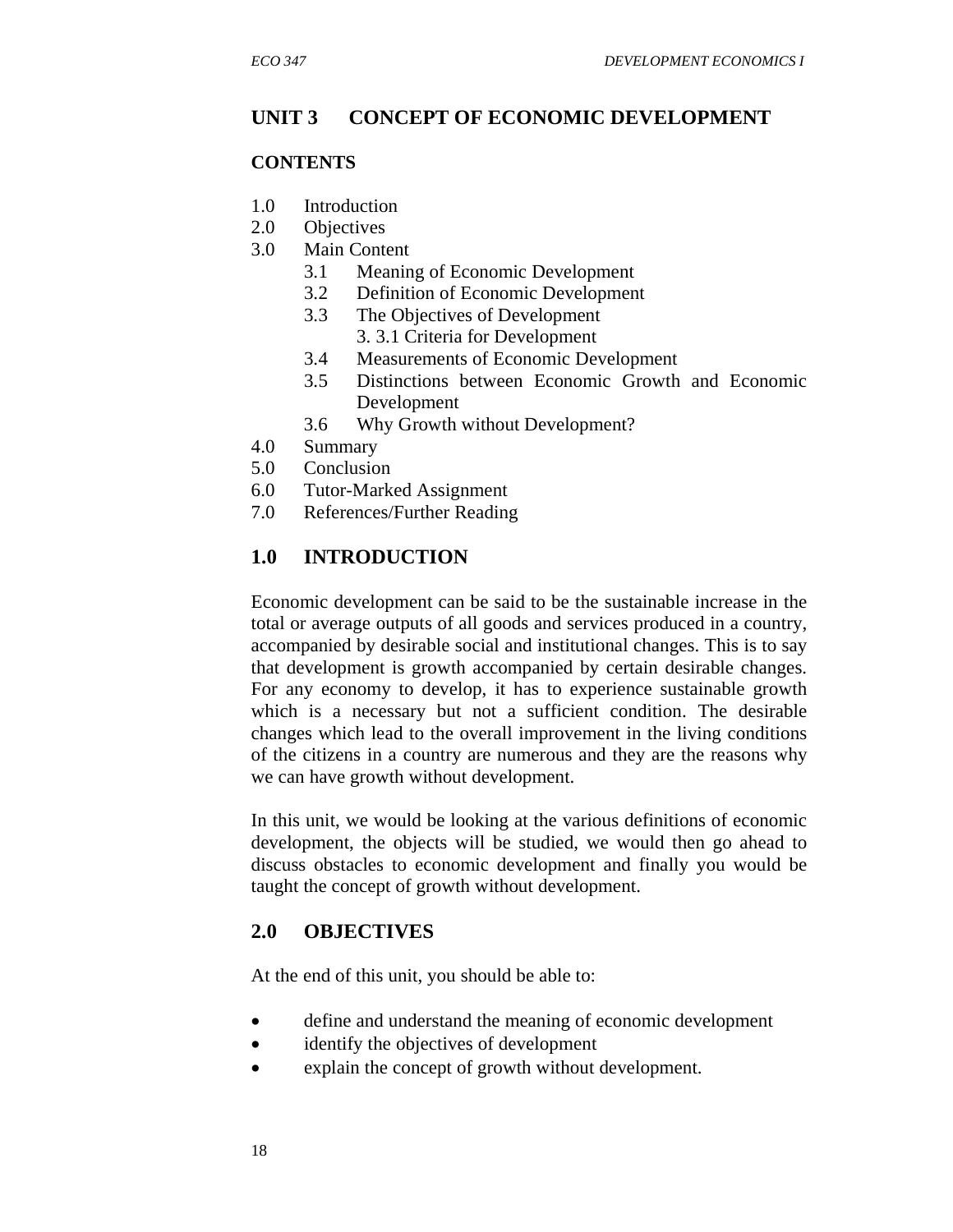# **3.0 MAIN CONTENT**

## **3.1 Meaning of Economic Development**

Economic development in traditional terms can be seen to mean achieving sustainable rates of growth of income per capita to enable a nation expand its output at a rate faster than the growth rate of population. The level and rates of the real per capita gross national income (GNI adjusted for inflation) are then used to measure the overall economic well-being of the citizens of a nation. This traditional view of economic development is narrow in the sense that it does not directly take into consideration the inequality in income distribution, the rate of widespread poverty and the rate of unemployment in the economy. Modern Economist are of the opinion that of what use is the increase in per capita income when there is little or no improvement (and even decline) in employment level, equality and real income per capita. As a result of these observations, during the 1970's the concept of economic development came to be redefined in terms of reduction or elimination of poverty, inequality and unemployment.

With these factors missed out by the traditional definition or view of economics at the back of their minds, modern economists reasoned that development must therefore be conceived as a multidimensional process involving major changes in social structures, popular attitudes, and national institutions as well as the acceleration of economic growth, the reduction of inequality, and the eradication of poverty. In defining Development therefore, the whole process of desirable change in addition to economic growth must be present. Having explained what development is, we can now proceed to define the term.

#### **SELF-ASSESSMENT EXERCISE**

Explain the traditional and modern views of economic development.

## **3.2 Definitions of Economic Development**

Economic development is sometimes taken to mean growth. The truth is that they both have different meanings, with economic growth having a narrower concept than economic development. We have already defined growth in our first unit as the sustainable increase in the total amount of the goods and services (output) produced in an economy over time.

#### **What is Economic Development**?

Economic development has been defined in different ways and as such, it is difficult to choose any single definition which may be regarded as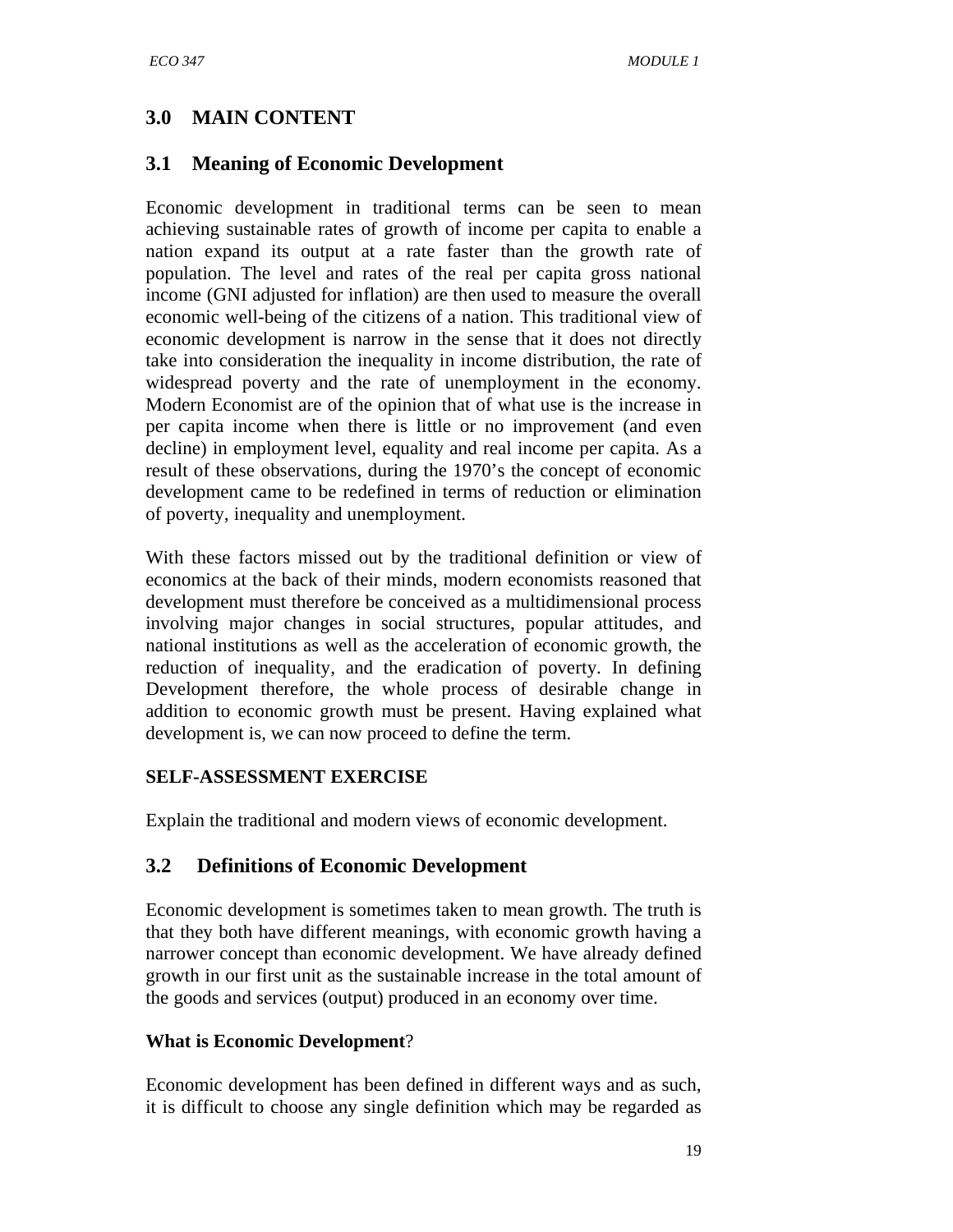entirely satisfactory. However, below are a few of the different definitions of economic development. Jhingan (2007), defines development as economic growth plus change. The author sees development as being related to qualitative changes in economic wants, goods, incentives, institutions, productivity and knowledge or upward movement of the entire social system. This definition sees development as growth and qualitative changes in the entire social system. This means development brings about desirable changes that improve the lives of the people (ibid).

According to Kindleberger (1965), it implies both more output and changes in the technical and institutional arrangement by which it is produced and distributed. In same vein, Friedman and Hansen (1972), defined it as an innovative process leading to the structural transformation of social system. Innovation and transformation of social system are the key points in this definition. The definitions above imply that development is about growth and change.

Okun and Richardson (1962), also defined economic development along the growth perspective as "a sustained, secular improvement in material well-being, which we may consider to be reflected in an increasing flow of goods and services.

In same vein, Rodney (2009) sees economic development as a situation where members of a society jointly increase their capacity for dealing with the environment. According to him, this capacity for dealing with the environment is dependent on the extent to which they understand the laws of nature, on the extent to which they put that understanding into practice by devising tools (technology) and on the manner in which work is organised. However, Rodney sounds a strong caution on the narrow way economic development is viewed. To him, economic growth goes beyond just economic affair, arguing rather that it should seen as an overall social process which is dependent upon the outcome of man's efforts to deal with his natural environment.

Viewing development broadly, Todaro (2008) defines it as the sustained elevation of an entire society and social system towards a better or more humane life. He believes that there are three core values of development and these core values are life-sustenance, self-esteem and freedom to choose. Life sustenance here means the basic necessities of life which are clothes, food and shelter. Self-esteem deals with a sense of worth and self respect. Not being used as a tool by others for their own ends. And finally, freedom to choose/Freedom from servitude here means increase in the range of human choices, not being bound by culture, tradition, other people, misery, institution or dogmatic beliefs. Freedom cannot be without limits but it has to do with a minimisation of external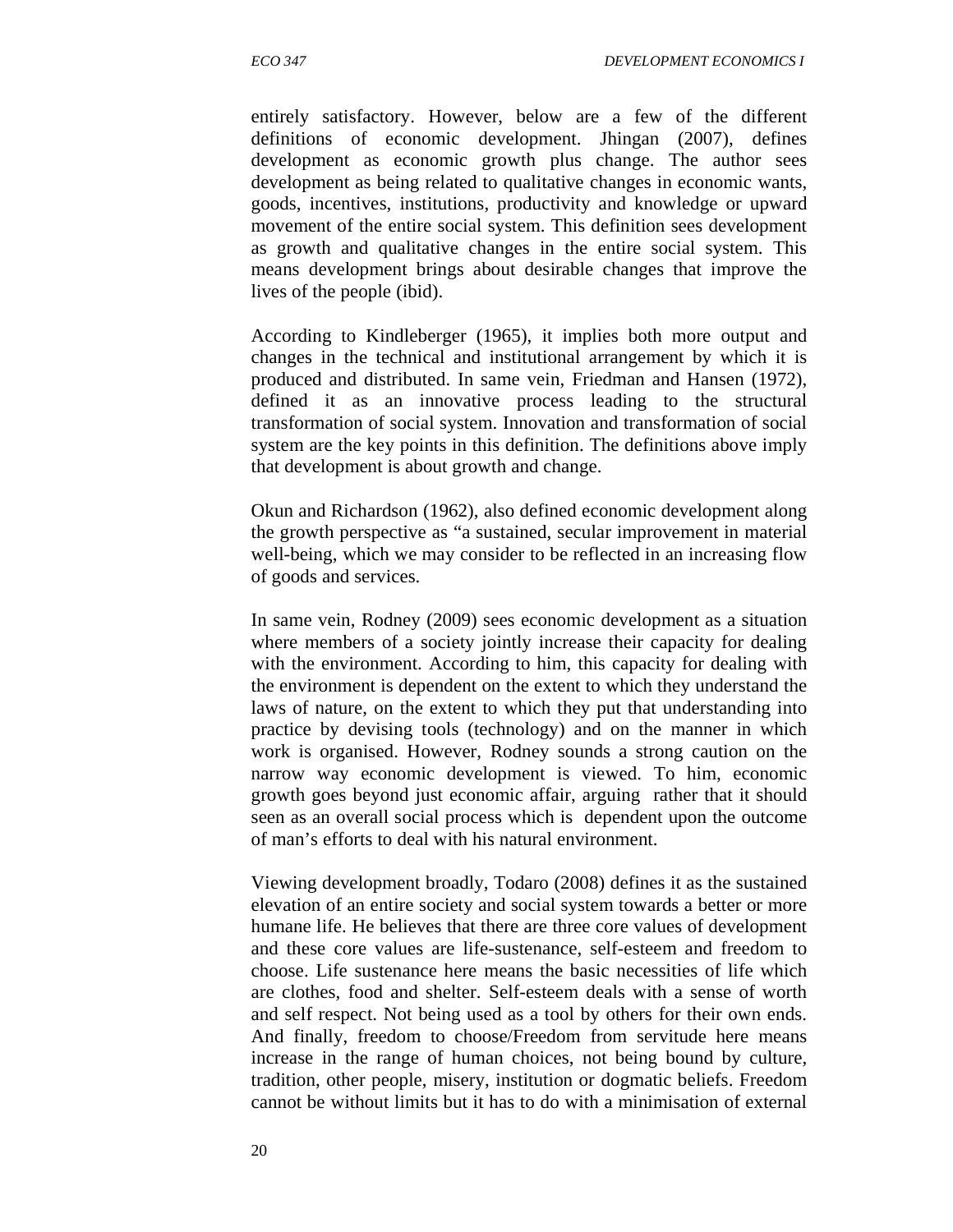constraints in the pursuit of social goals called development. From these definitions, we can conclude that development is not just about increase in the output of goods and services, but it is also about how the increase improves the quality or the living standard of the people. So we can rightly say that economic development is about the betterment of the people and not mere quantitative representations of large figures of goods and services produced in the economy.

## **SELF-ASSESSMENT EXERCISE**

Define development by Todaro and explain his core values of developments.

# **3.3 The Objectives of Development**

In the previous unit, we discovered that economic development means growth plus desirable social and institutional changes. Since the definition of growth is universally accepted as having to do with output increase, what then are desirable changes? Every society has what it views as desirable, what is desirable to society "A" may actually not be to society "B". Desirability is therefore relative, making development both a physical reality and a state of mind in which the society has. Whatever the specific components of these desirable changes are, development in all societies must have at least the following three objectives:

- 1) To increase the availability and widen the distribution of basic life-sustaining goods such as food, shelter, and protection.
- 2) To raise level of living standard. This involves in addition to higher income, the provision of more jobs, better education, and greater attention to cultural and human values, all of which will serve not only to enhance material well-being but also to generate greater individual and national self-esteem.
- 3) To expand the range of economic and social choices available to individuals and nations by freeing them from servitude and the dependence not only in relation to other people and nation-states but also to the forces of ignorance and human misery.

From the above objectives, development can thus be said to be a process of satisfying the basic needs of the people, raising their self–esteem and enlightenment aspirations and endowing them with the capacity to sustain their achievements.

## **SELF-ASSESSMENT EXERCISE**

List and explain the objectives of development in any society.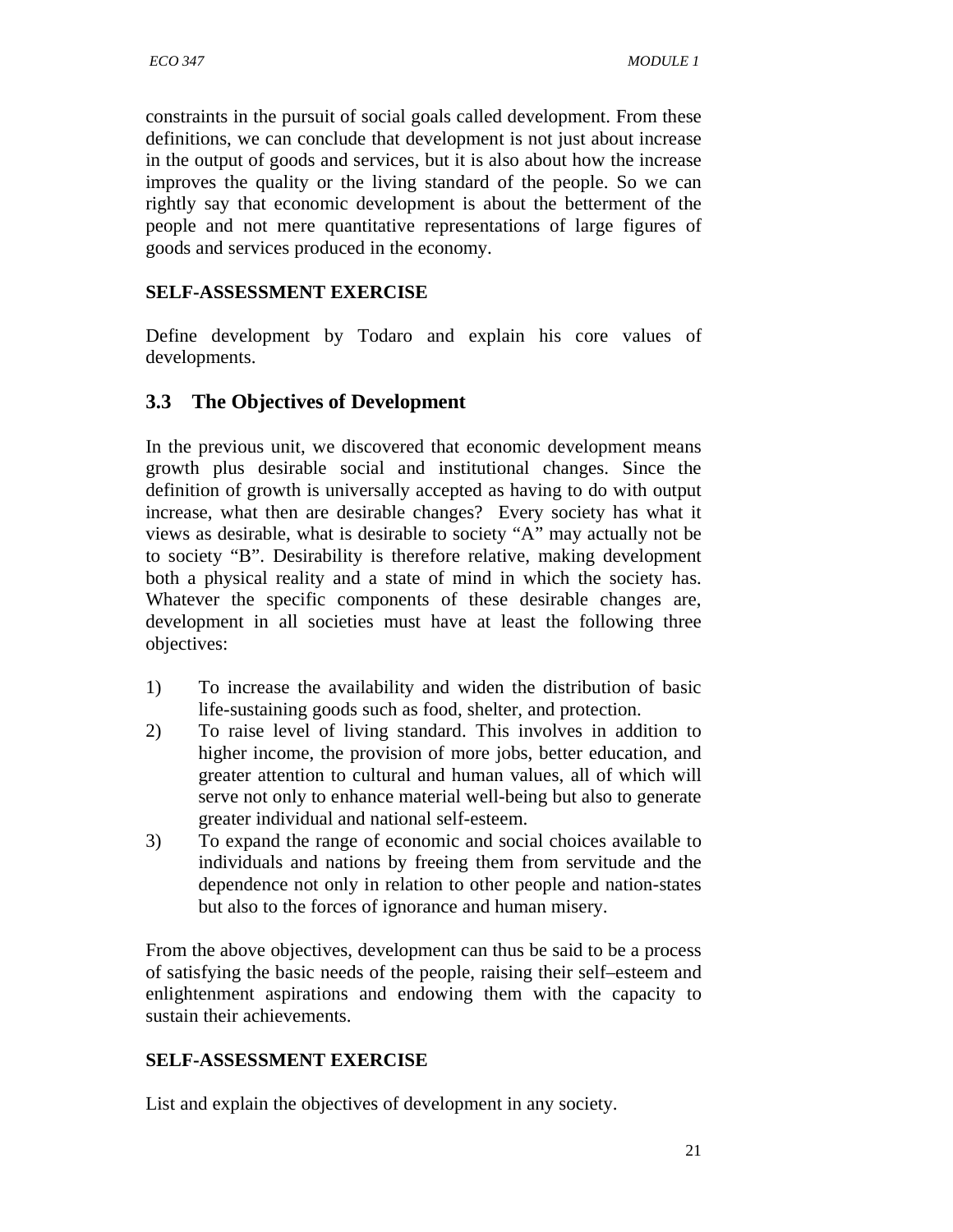# **3.3.1 Criteria for Development**

Based on the objectives of development, the following can be said to be the criteria for development:

- 1) Development must be people oriented
- 2) It has to be a long term process
- 3) Development creates the capacity for people to be self reliant
- 4) It must not be abstract that is, it must be observable and measurable.

#### **3.4 Measurement of Economic Development**

There are different measures of economic development, all of them having different shortcomings. Be that as it may, whichever method one would want to use to access whether a country is developing or not, care should be taken to minimise the shortcomings as much as possible.

Economic development can be measured in the following ways:

**1) GNP and GNP per capita approach** – These are termed "Income Approaches" because they aim at measuring productivity and incomes of people over a period of time. The GNP approach measures the real national income over a period of time. It considers the changes in a country's total output of final goods and services in real terms. As for the GNP per capita approach, it is like the GNP measurement only, it takes into consideration the population factor and therefore its measurement is based on what income an individual receives out of the entire available income. This measure is better than the GNP method because it solves one of the limitations the GNP has of not considering the population growth rate in economy. Population growth rate is important in the measurement of economic development because the real per capita income should be higher than growth rate of population for there to be development in the economy. The GNP and the GNP per capita methods heavily rely on increase in income as their means of measurement, the measures however do not consider the fact that this increase in income could be in the hand of a few, making the income inequitably distributed and as such not development oriented.

Also, the measures fails to take into account problems associated with basic needs like nutrition, health, sanitation, housing etc.

Furthermore, the improvement in living standards (which is key to development) by providing basic needs cannot be measured with GNP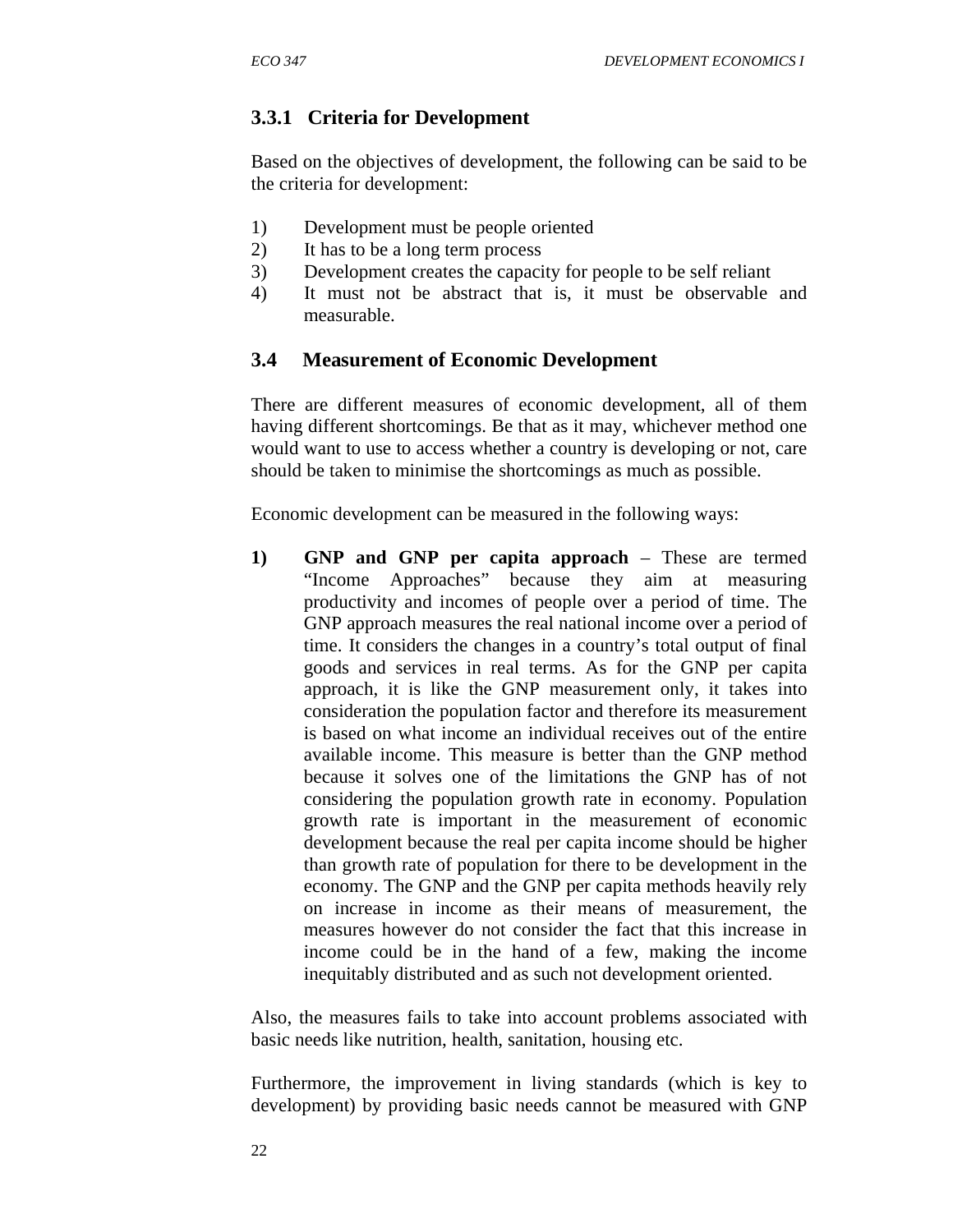or GNP per capita. However despite these limitations, the real GNP per capita still remains the most widely used measure of economic development.

# **2) Welfare**

In this method of measurement, economic development is viewed as a process whereby there is an increase in the consumption of goods and services of individuals mainly as a result of increase in income. This measurement looks at the increase in consumption of individual in an economy but since consumption of goods and services is based on taste and preferences of individuals, how can the weight of these outputs be measured when preparing the welfare index of all the individuals? Again, it is not correct to say that with the increase in national income, the economic welfare of the people might have improved. It is possible (like we said earlier on) that when income in the economy is not equitably distributed, the rich will continue to get richer and the poor, poorer. Thus increase in economic welfare cannot be said to lead to economic development when only a few people are benefiting from the increase in consumption of goods and services.

Finally, mere increase in output or even output per individual cannot and should not be equated with economic welfare or social welfare if due considerations have not been given to value judgments regarding income distribution, composition of output, tastes, real cost and other particular changes associated with the overall increase in the real income

# **3) Social Indicators**

Due to the inability of the above measures to capture in totality, the "desirable change" aspect of development, some economists have tried to measure it in terms of social indicators. Social indicators are usually referred to as the basic needs for development, and these basic needs focus on alleviation of poverty by providing the basic human necessities to the poor. Examples of the basic needs are food, clothes, health care, education, water, sanitation and housing. The direct provision of these needs affects poverty in a faster and cheaper way than the above strategies. The basic advantage of the social indicators is that they are concerned with ends. Ends here are human development and the means to this end is economic development.

However, different basic needs have their different indicators, but the problem with these indicators is that there is no unanimity among economists as to the number and type of items to be included in measuring development and this is a major limitation of this method.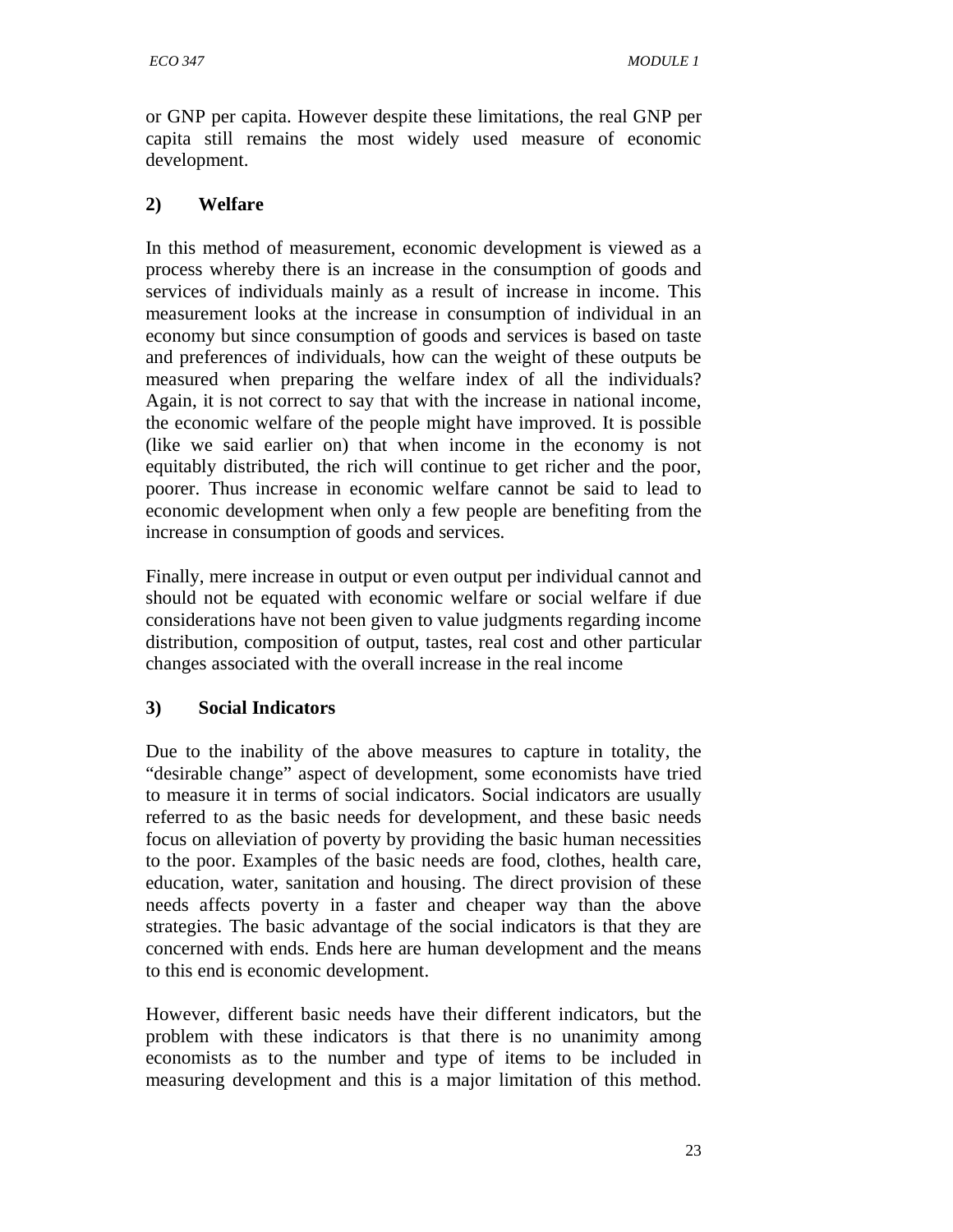For example, Hicks and Streeten (1979), considered six social indicators for basic needs and they are:

- 1. Health as a basic need with Life expectancy at birth as its indicator
- 2. Education, as basic needs and indicator as the Literacy taken as the primary school enrolment as a percentage of population
- 3. Food as basic need with Calories supply per head as indicator
- 4. Water supply as basic needs and Infant mortality and percentage of population with access to portable water as the indicator
- 5. Sanitation as a need and Infant mortality and percentage of population with access to sanitation and finally,
- 6. Housing with no indicator.

Other economists have used different numbers of indicator for example; Goldsteinin (1985) used only infant mortality in his index. Another limitation of the social indicators method is that they are concerned with current welfare and are not future related.

Lastly, they involve value judgments. Therefore to avoid this problem of value judgment and also for simplicity sake, economists and UN organisations use GNP per capita as the measure of economic development.

# **SELF-ASSESSMENT EXERCISE**

List and explain the different ways development can be measured?

# **3.5 Distinctions between Economic Growth and Economic Development**

Economic growth and economic development are sometimes wrongly used interchangeably. Below is a tabular representation of their differences.

|            | <b>Economic Growth</b>                   | <b>Economic</b>                          |
|------------|------------------------------------------|------------------------------------------|
|            |                                          | <b>Development</b>                       |
| Definition | The sustained increase                   | Economic Growth                          |
|            | in the aggregate accompanied             | by                                       |
|            |                                          | output or supply of desirable social and |
|            | goods and services institutional changes |                                          |
|            | produced in a country                    |                                          |
| Effect     | Quantitative: Brings   Qualitative       |                                          |

#### **Table 1.1: Distinctions between Economic Growth and Economic Development**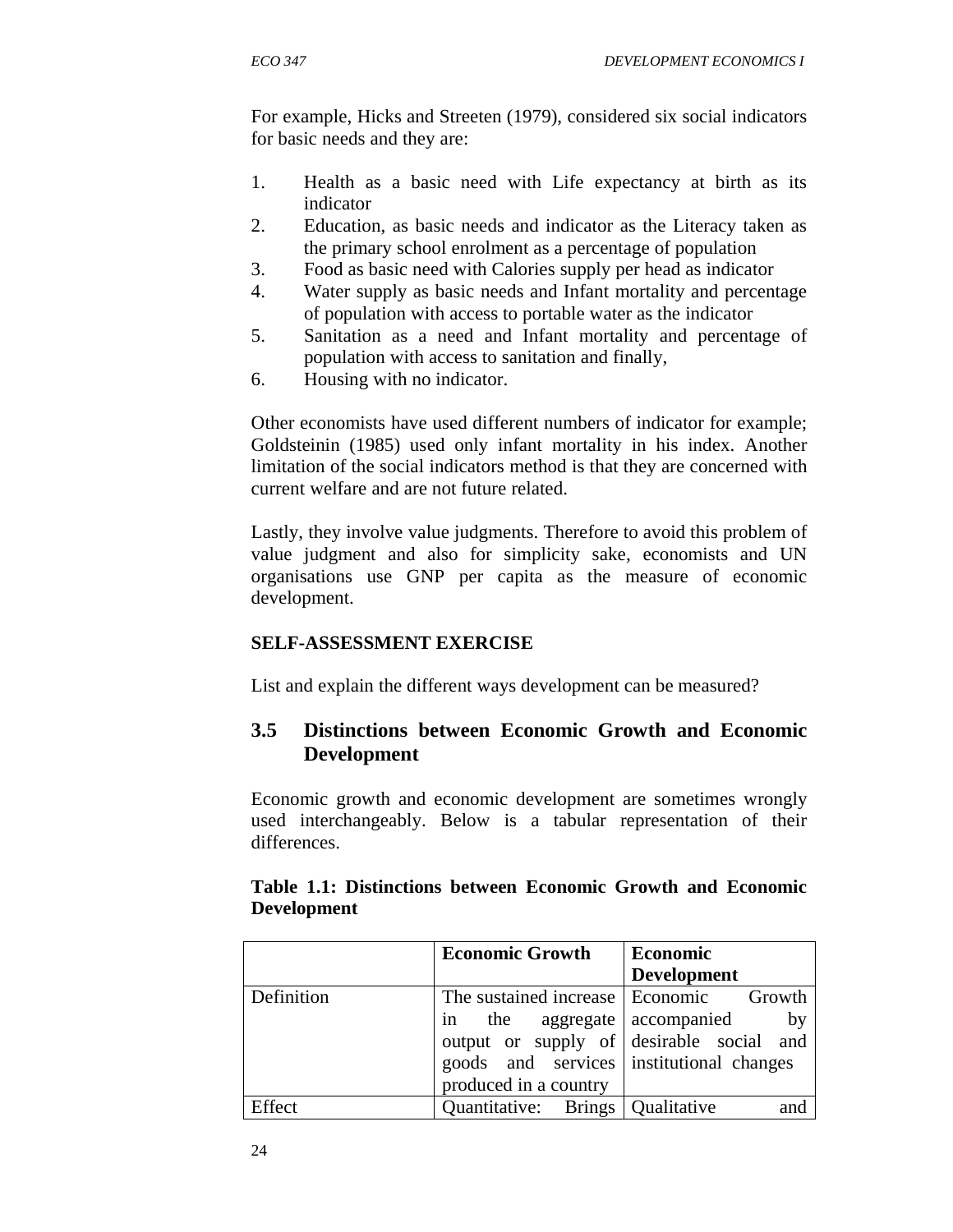|                | quantitative<br>about   | Quantitative: Brings                             |  |  |
|----------------|-------------------------|--------------------------------------------------|--|--|
|                | in<br>the<br>increase   | about qualitative and                            |  |  |
|                | economy                 | quantitative changes in<br>the<br>economy<br>and |  |  |
|                |                         |                                                  |  |  |
|                |                         | society                                          |  |  |
| Applicability/ | Growth theories are     | Development theories                             |  |  |
| Relevance      | with<br>associated      | are specific to the                              |  |  |
|                | developed countries.    | developing countries                             |  |  |
|                | Though widely used      | because economic                                 |  |  |
|                | in all countries of the | development is more                              |  |  |
|                | world, economic         | relevant to measuring                            |  |  |
|                | growth is a more        | progress and quality of                          |  |  |
|                | relevant measurement    | life in developing                               |  |  |
|                | in<br>for<br>progress   | nations.                                         |  |  |
|                | developed countries.    |                                                  |  |  |
| Concept        | Narrower concept        | Broader concept                                  |  |  |
| Measurement    | Increase in GDP per     | Human Development                                |  |  |
|                | capita                  | Index (HDI) which is                             |  |  |
|                |                         | a composite statistics                           |  |  |
|                |                         | of the life expectancy,                          |  |  |
|                |                         | education, and income                            |  |  |
|                |                         | indices.                                         |  |  |

**Source: Compiled by the developer from Fashola (2001) and Haller (2012)** 

## **SELF-ASSESSMENT EXERCISE**

Differentiate between economic growth and economic development

# **3.6 Why Growth without Development?**

Having clearly stated the differences between economic growth and economic development, and also knowing that growth is a precondition for development, that is to say it is a necessary but not a sufficient condition for development. We will now go further to see why there can be growth without development or stating it differently, why is growth not a sufficient condition for development? The factors that may lead to the phenomenon of growth without development are presented below.

**1) Population growth and distribution:** In an economy where population growth rate is greater than the GNP growth rate, the income per head (per capita income) would be low because per capita income is total income divided by the population.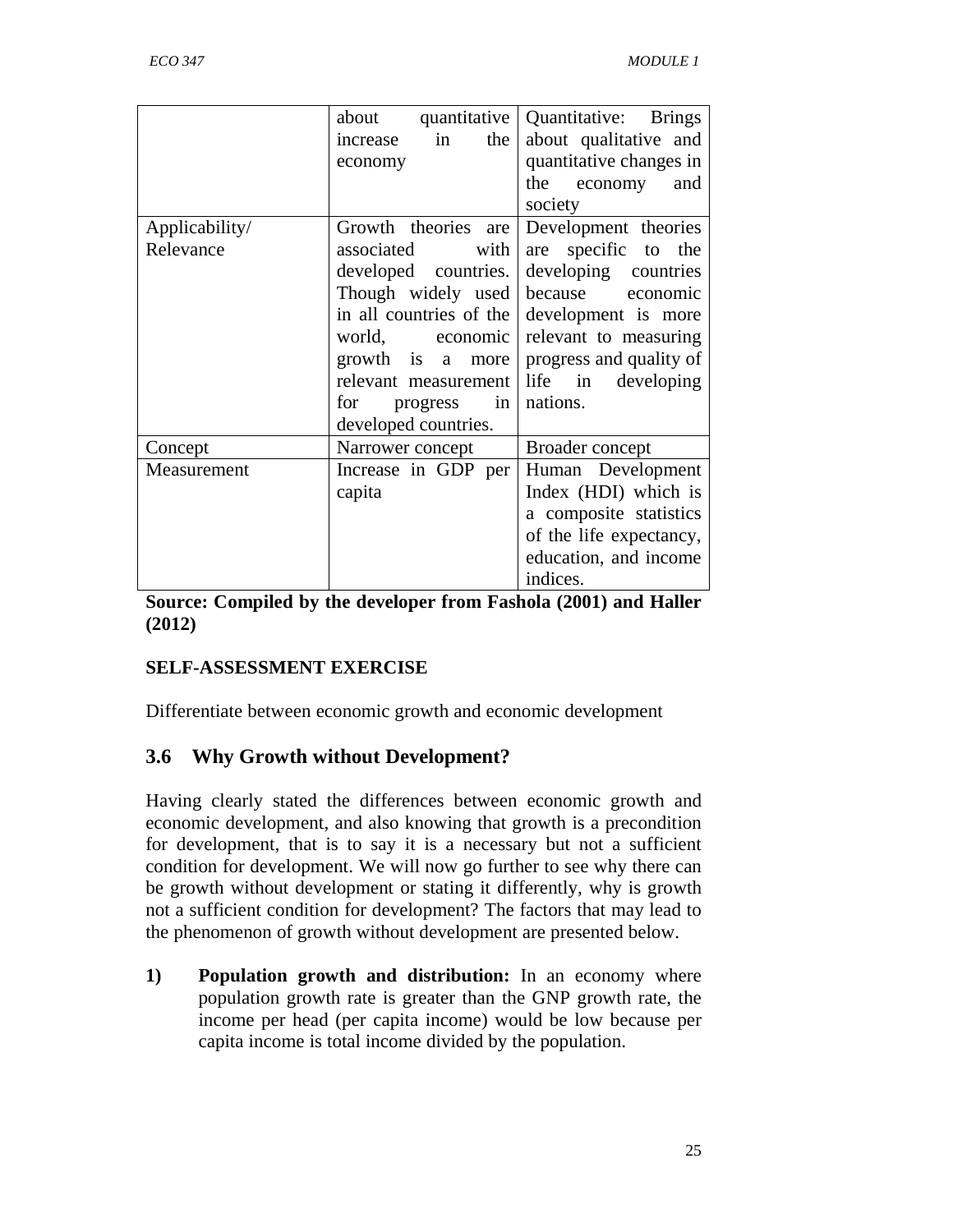Representing it mathematically, we have:

Per capita  $GNP = GNP/Population$  i.e.  $y=Y/N$ . Where  $y = Per$  capita income,  $Y = Total$  Income and  $N = Population$ The more the N keeps growing above the Y, the lower the y would be. A low per capita income signifies a low standard of living because it means that the population in the economy exceeds the economic growth rate and this situation cannot lead to economic development.

**2) Environmental Degradation:** Every country operates in an environment where it uses scarce resources to achieve economic growth. In the bid to achieve growth, resources from the environment are used in economic activities. The environment therefore, represents our source of sustenance. However, these resources are sometimes overused or even destroyed through careless economic activities. Economic growth that does not therefore consider the conservation of the source of our livelihood would not lead to a sustainable growth and as such will not also lead to development. It can only lead to futureless growth.

Example of environmental degradation includes: Deforestation, Soil erosion, Overgrazing, Desertification, Air pollution from industrial effluents and vehicular emissions, Water pollution from raw sewage, runoff of agricultural pesticides and spillages and also Huge/ growing population which overstrains natural resources.

**3) Sectoral Imbalance in Development:** Growth can only lead to development when there is progress in all or almost all the sectors of the economy. Growth must be comprehensive, and balanced covering all the sectors. If however some sectors are neglected or do not experience growth, the people may have an undesirable standard of living. For instance, an economy with developmental focus biased in favour of few sectors like the oil and financial sectors with little or no attention paid to security, infrastructure, agriculture, rural development, education etc, will fail to develop.

The growth witnessed in the few sectors will not be able to transform the entire economy because the backwardness experienced in the neglected sectors would eventually negatively affect and bring to a halt the growth in the few favoured sector.

**4) Moral Decadence and Religious Fanatism:** Impressive growth in an economy is nothing without moral values. A country, having the majority of its population as fraudulent, wicked, inconsiderate, and dishonest people will not be able to achieve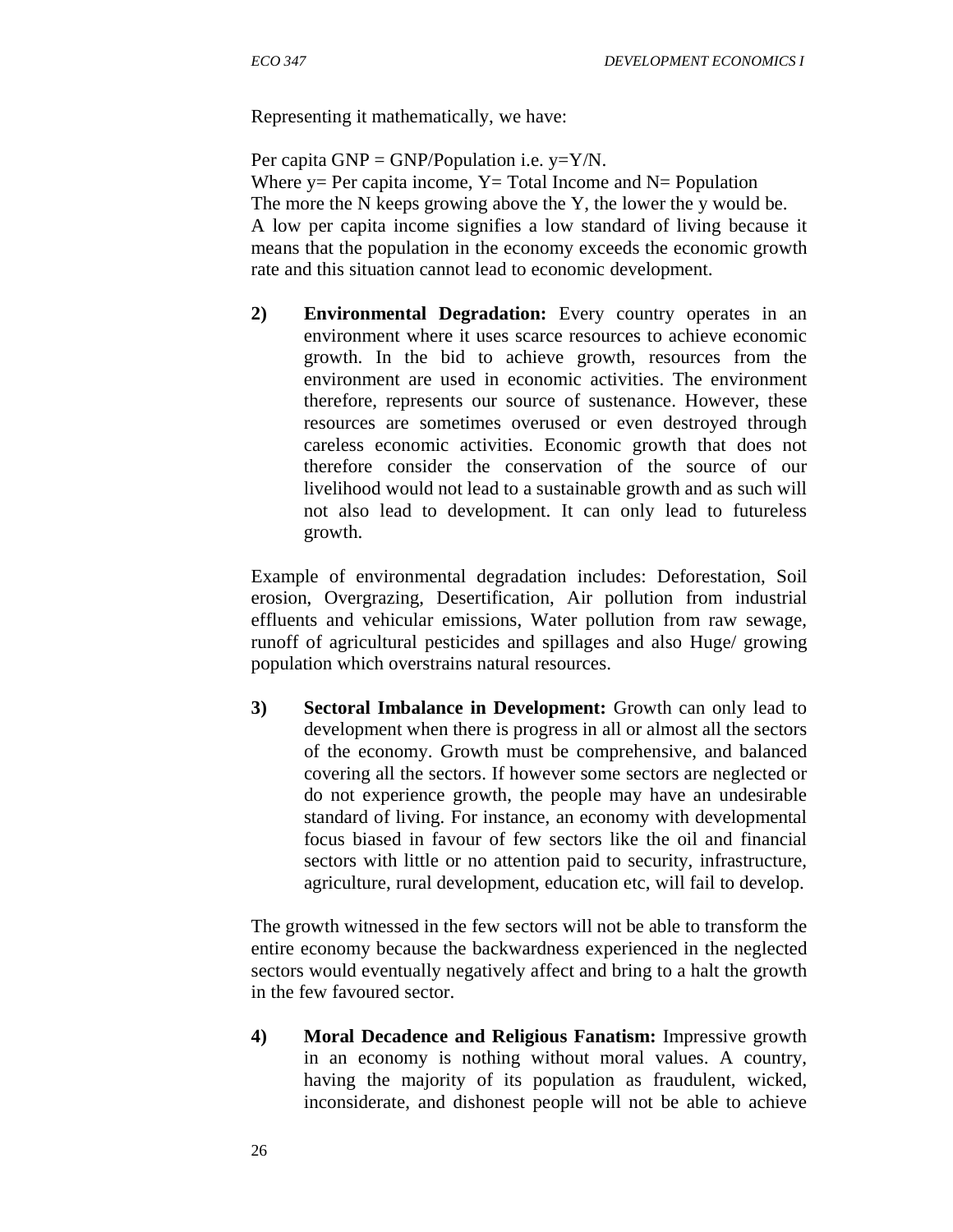development because all these moral problems cannot ensure the sustainability of any economic growth achieved. A growth along this part can be termed as ruthless growth.

As regards religion, the attitude of the people towards how it is practiced is key for any meaningful development to take place. If there is religious intolerance vividly present among the citizens of a country, then there is bound to be religious crisis. Religion is supposed to be a wise guide that should be used to influence people to be morally upright and Godly and not as a tool to create disunity among the people. For growth to lead to development, these factors have to be considered. Any development strategy that does not consider these factors will definitely fail.

**5) Income Inequalities:** The dividends of economic growth would not be enjoyed by the majority if there is a huge gap between the rich and the poor. In a situation where the wealth of a nation is in the hands of a few rich, while majority wallow in poverty, the increase in the GNP will not lead to development.

# **SELF-ASSESSMENT EXERCISE**

Economic growth is a necessary but not a sufficient condition for development. Explain the phenomenon of growth without development.

# **4.0 CONCLUSION**

In this unit, economic development was thoroughly treated. From our discussions in the unit, we can now clearly state that though economic growth and economic development are most often used synonymously, they are quite different, with economic growth being a precondition for economic development. Economic development is a multidimensional process that goes beyond economic growth and involves the entire social system. It is about the betterment of the human life and how this can be fulfilled and sustained. It is true that economic growth can lead to economic development but a growth rate that is marred by overpopulation, imbalance in sectoral growth rates, lost of moral values, Inequality in income distribution and environmental degradation will not lead to economic development. Therefore, development strategists should place great consideration on factors that can frustrate or negate development plans.

# **5.0 SUMMARY**

The unit discussed in details, the meaning, definition, objectives and measurement of development. It also looked at the distinctions between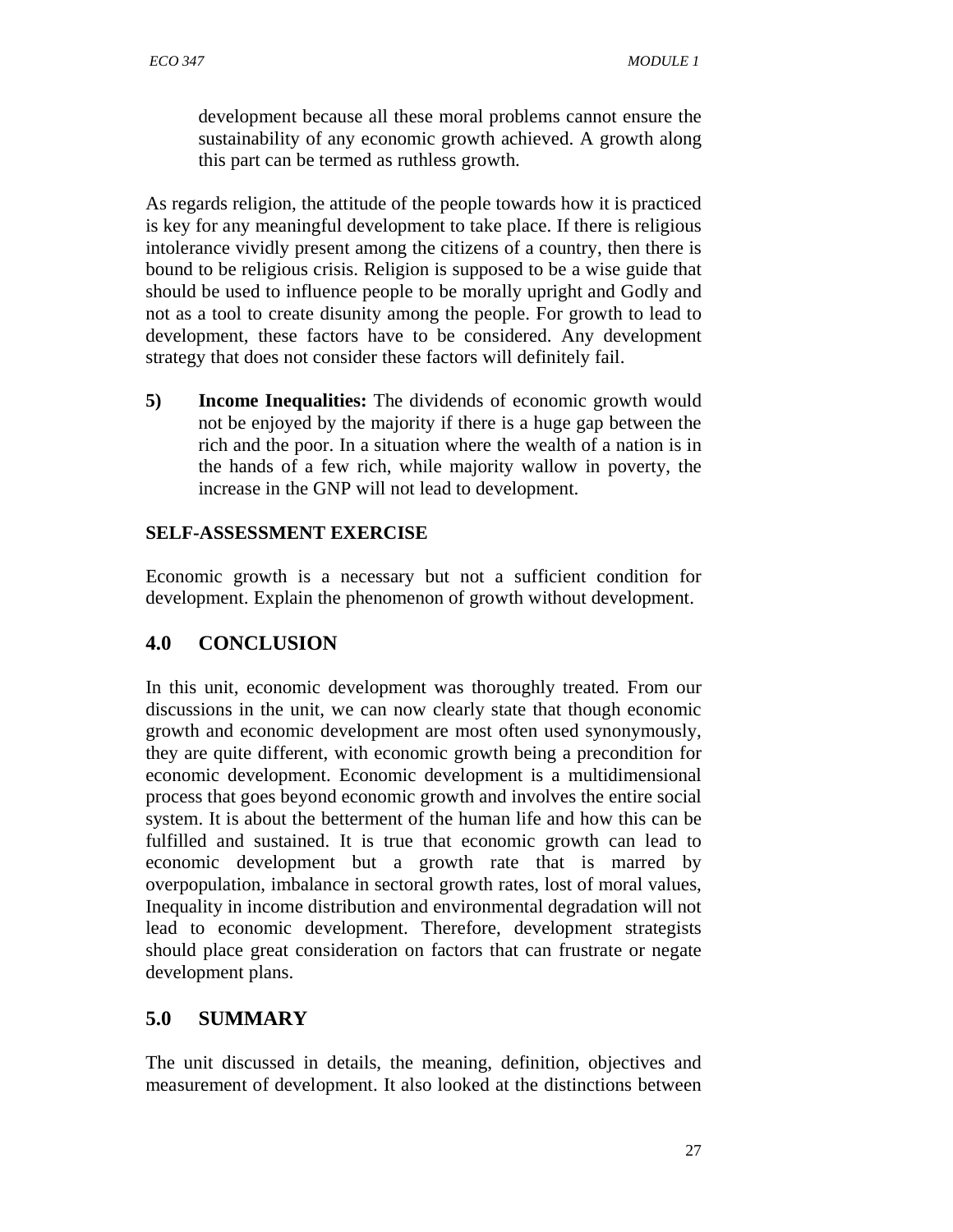growth and development and finally concluded by discussing the phenomenon of growth without development.

#### **6.0 TUTOR-MARKED ASSIGNMENT**

Define development and list the criteria for economic development based on the generally perceived objectives of development.

#### **7.0 REFERENCES/FURTHER READING**

- Jhingan, M. L. (2007). *The Economics of Development and Planning.*  $(39<sup>th</sup>$  ed.). Delhi: Vrinda Publications (P) Ltd.
- Olajide, O. T. (2004). *Theories of Economic Development and Planning.* Lagos: Pumark Nigeria Ltd.
- Rodney, W. (2009). *How Europe Underdeveloped Africa.* Abuja: Panaf Publishing, Inc.
- Todaro, M. P. & Smith, S. C. (2011). *Economic Development*. (11<sup>th</sup> ed.). England: Pearson Education Ltd.
- Fashola, M. A. (2001). *Macroeconomic Theory Highlights and Policy Extensions for Less-Developed Economies*. (3rd ed.). Lagos: Concepts Publishers Ltd.
- Haller Alina-Petronela (2012). *Concepts of Economic Growth, Challenges of Crisis and of Knowledge*. Economy Transdisciplinarity Cognition Vol. 15, Issue 1/2012.
- Hicks & Streeten (1979). *Indicators of development: The Search for a Basic Need, Yardstick*. World Development, Elsevier, Vol.7 (6)
- Goldsteinin, J. S. (1985). Basic Human Needs: The Plateau Curve, World Development. Vol. 13
- Kindleberger, C. P. (1965). *Economic Development*. (2<sup>nd</sup> ed.). New York: McGraw Hill.
- Okun, B. & Ridchardson, R. W. (1962). *Studies in Economic Development.* New York: Holt, Rinehart.
- Friedmann, J. (1972). General Theory of Polarised Development in N. M. Hansen (Ed.). *Growth Centre in Regional Economic Development.* New York: The Free Press.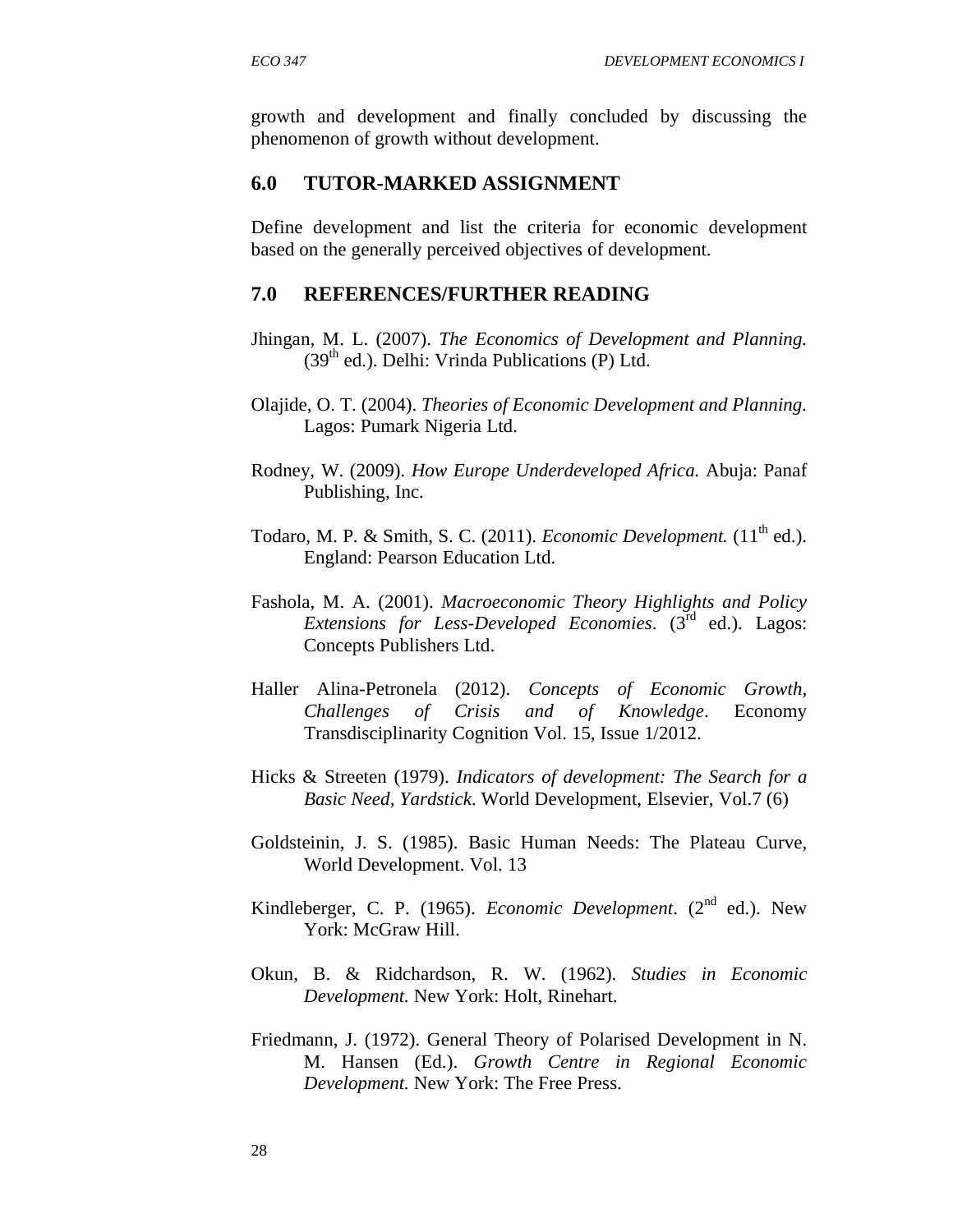# **UNIT 4 SUSTAINABLE DEVELOPMENT**

### **CONTENTS**

- 1.0 Introduction
- 2.0 Objectives
- 3.0 Main Content
	- 3.1 Meaning of Sustainable Development
	- 3.2 Objectives of Sustainable of Development
	- 3.3 Environmental Problems in Less Developed Countries
	- 3.4 Causes of Environmental Deregulation
	- 3.5 Policies of Sustainable Development
	- 3.6 Measurements of Sustainable Development
- 4.0 Summary
- 5.0 Conclusion
- 6.0 Tutor-Marked Assignment
- 7.0 References/Further Reading

# **1.0 INTRODUCTION**

Sustainable development is a concept of recent origin first used in 1980 by the World Conservation Strategy. The word sustainability in our everyday English could be said to mean the ability to prolong or to keep in existence. Sustainable development in economics looks at development in this perspective. The concept was used and defined for the first time by the Brundtland Report, released by the United Nations which was entitled Our Common Future, of the World Commission on the Environment and Development in 1987, and this has become the most widely recognised definition of the concept. In this unit, the definition given in the Brundtland Report would be stated and you would be explicitly taught the concept of sustainable growth.

# **2.0 OBJECTIVES**

At the end of this unit, you should be able to:

- explain sustainable development
- state the objectives of sustainable development
- analyse environmental problems associated with sustainable development
- discuss causes of Environmental deregulation
- describe policies of sustainable development and lastly
- explain measurements of sustainable development.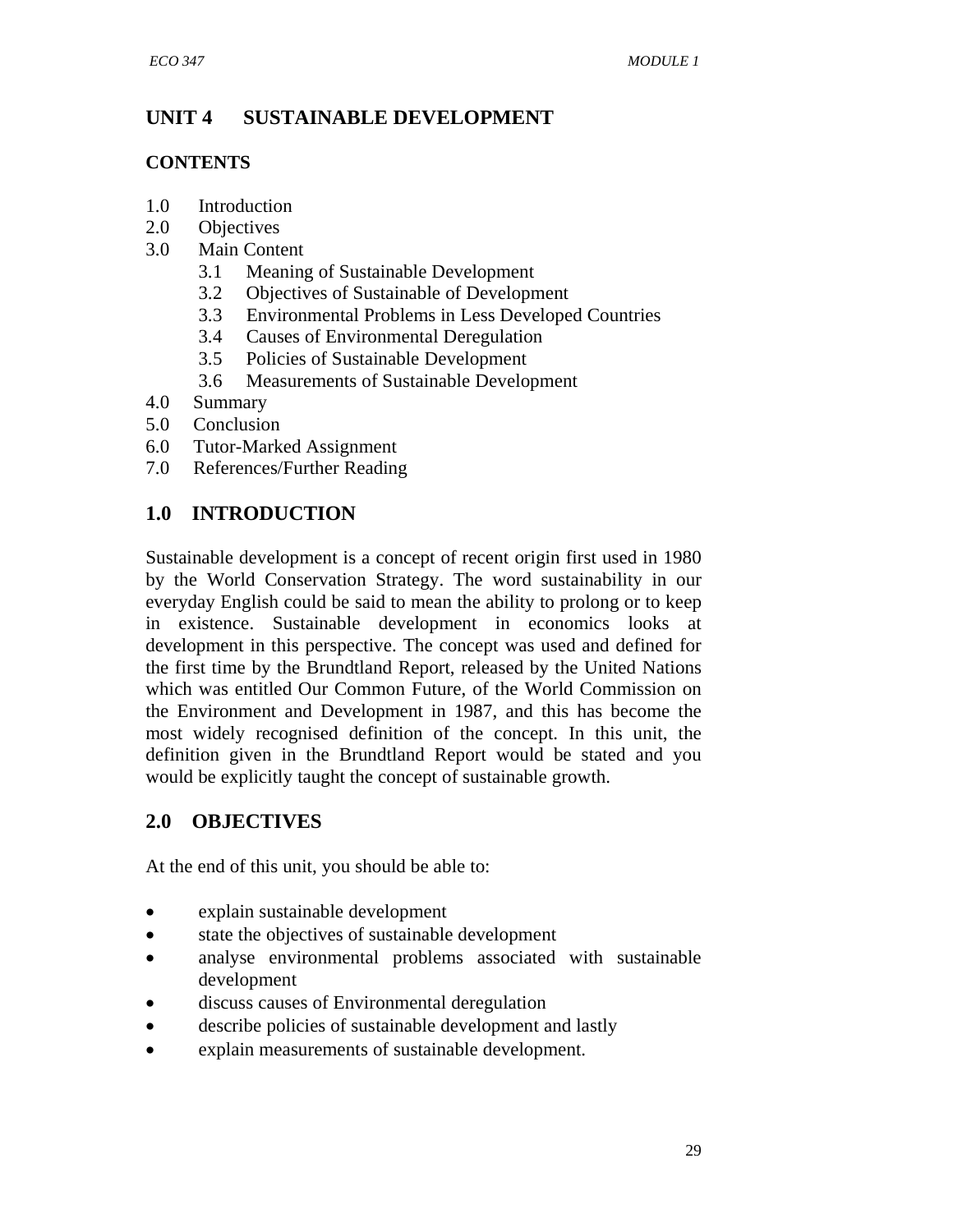# **3.0 MAIN CONTENT**

### **3.1 Meaning of Sustainable Development**

There are many different definitions of sustainable development but the most widely recognised is the one given by the Brundtland Reports (1987). The report gave the definition as "meeting the needs of the present generation without compromising the needs of the future generations" From this definition, sustainable development means development that would better the lives of the people now and in the future. Sustainable development is closely related to economic development because they both lay emphasis on the creation of sustainable improvement in the quality of life of all people through increases in real income per capita, improvement in education, health and general quality of life and improvements in quality of natural environmental resources. The difference between them is that sustainable development is economic development that does not decrease overtime. Sustainable development is thus a development that is long lasting and contributes to the quality of life through improvements in natural environment.

#### **SELF-ASSESSMENT EXERCISE**

What do you understand by sustainable development?

## **3.2 Objectives of Sustainable Development**

The primary objective of sustainable development is to make life better for the present generation as well as the future generation with a focus on the preservation of the natural resource base. Sustainable development has several other objectives among which are: increasing economic growth and meeting basic needs; betterment of people's health and education opportunities; giving everyone a chance to participate in public life; helping to ensure clean environment and promoting intergenerational equity.

 In sustainable development, meeting the needs of the people in the present generation is essential in order to sustain the needs of future generations because it aims at maximising the net benefits of economic development, subject to maintaining the stock of all the environmental and natural resources assets overtime.

As regards the preservation of resources (environmental and natural resources), economist view Sustainability in two perspectives -Weak sustainability and strong sustainability. Strong sustainability requires that the natural capital stock should not decrease. While weak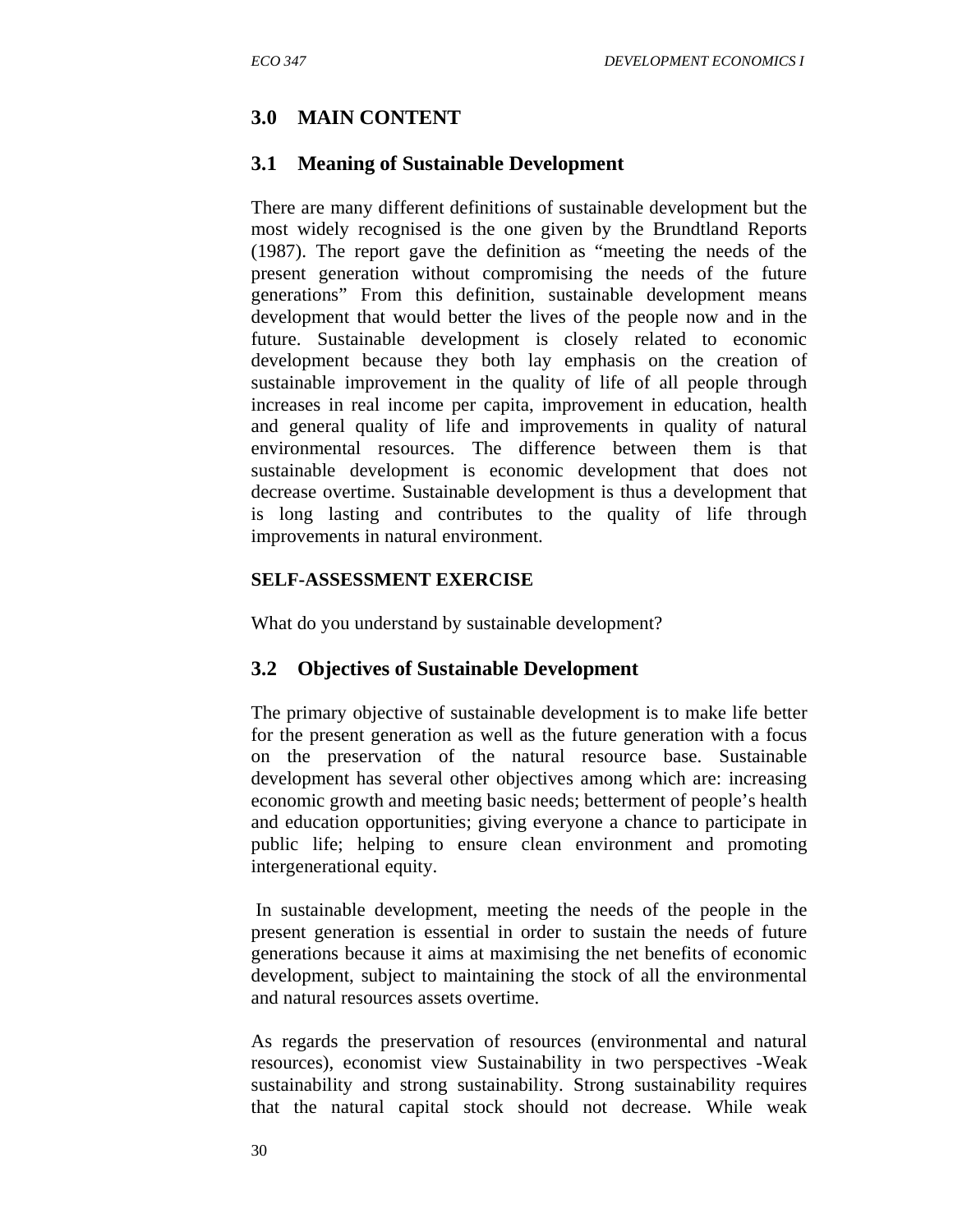sustainability requires that the total value of physical, human and natural capital stock should not decrease. Breaking it down, Weak sustainability holds the position that physical capital stock can substitute for natural capital stock and as such the rate of change of development is generally positive over some selected time horizon, while strong sustainability assumes that physical capital stock and natural capital stock are complementary, but not interchangeable. In summary, Sustainable development is development that meets the needs of the present without compromising the ability of future generations to meet their own needs.

## **SELF-ASSESSMENT EXERCISE**

What are the objectives of sustainable development?

# **3.3 Environmental Problems in Less Developed Countries**

Every country has its own peculiar environmental challenges. The environmental problems experienced by a country depend on its stage of development, economic structure, existing production techniques and its environmental policies. For example (generally speaking), as a result of industrialisation, the developed countries are faced majorly with the problem of pollution (air, water and noise) while that of most developing countries are poor sanitation and lack of clean drinking water caused by underdevelopment. Shown here is a tabular representation of some of the environmental problems, causes and their effects in an underdeveloped country.

| <b>Environmental</b>   | <b>Causes</b>                                | <b>Effects</b>                           |  |  |
|------------------------|----------------------------------------------|------------------------------------------|--|--|
| <b>Problems</b>        |                                              |                                          |  |  |
| Air Pollution          | Urbanisation<br>as<br>a                      | Dirt<br>dust<br>and                      |  |  |
|                        | result of economic Poisonous                 | gases                                    |  |  |
|                        | development and causing acid rain,           |                                          |  |  |
|                        | industrial growth.                           | depletion of ozone                       |  |  |
|                        | Leading to Industries   layer, and posing as |                                          |  |  |
|                        | emitting gases from health risk to humans    |                                          |  |  |
|                        | their                                        | production when inhaled for a            |  |  |
|                        | processes, carbon   long period.             |                                          |  |  |
|                        | monoxide from cars,                          |                                          |  |  |
|                        | smoke from cooking                           |                                          |  |  |
|                        | with wood and coal,                          |                                          |  |  |
|                        | for<br>and<br>fumes                          |                                          |  |  |
|                        | generator sets.                              |                                          |  |  |
| <b>Water Pollution</b> |                                              | Economic growth   Polluted and untreated |  |  |
|                        | leading to flushing of water                 | causes                                   |  |  |

| Table 1.2: Environmental Problems, Causes and Effects. |
|--------------------------------------------------------|
|                                                        |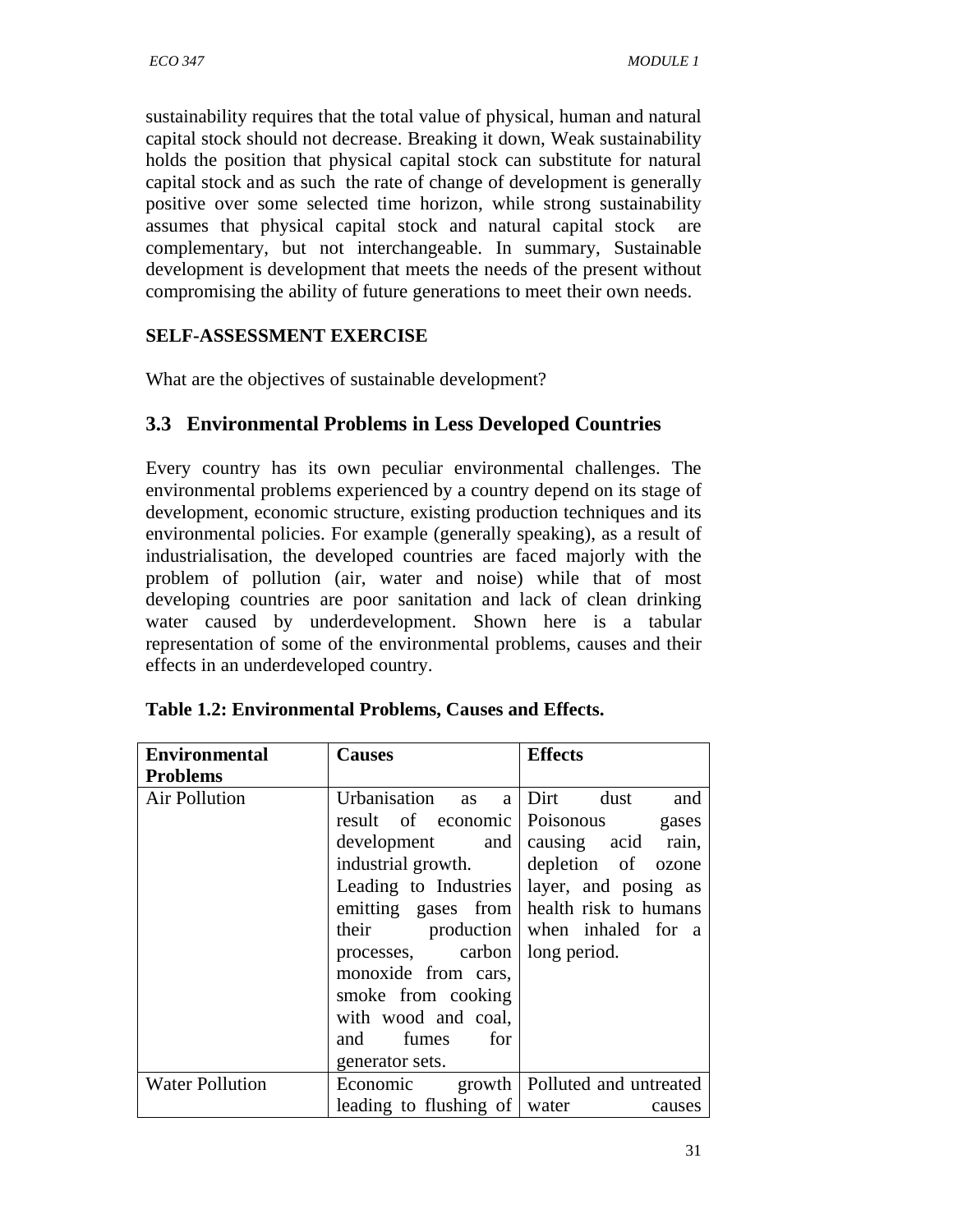**Source: Todaro and Smith (2006)** 

#### **SELF-ASSESSMENT EXERCISE**

List six environmental problems in LDCs and explain three.

## **3.4 Causes of Environmental Degradation**

Environmental degradation is the deterioration of the environment through depletion of natural resources. It can be caused by several factors like rapid population growth, poverty, urbanisation etc. Below are some of the factors causing environmental degradation.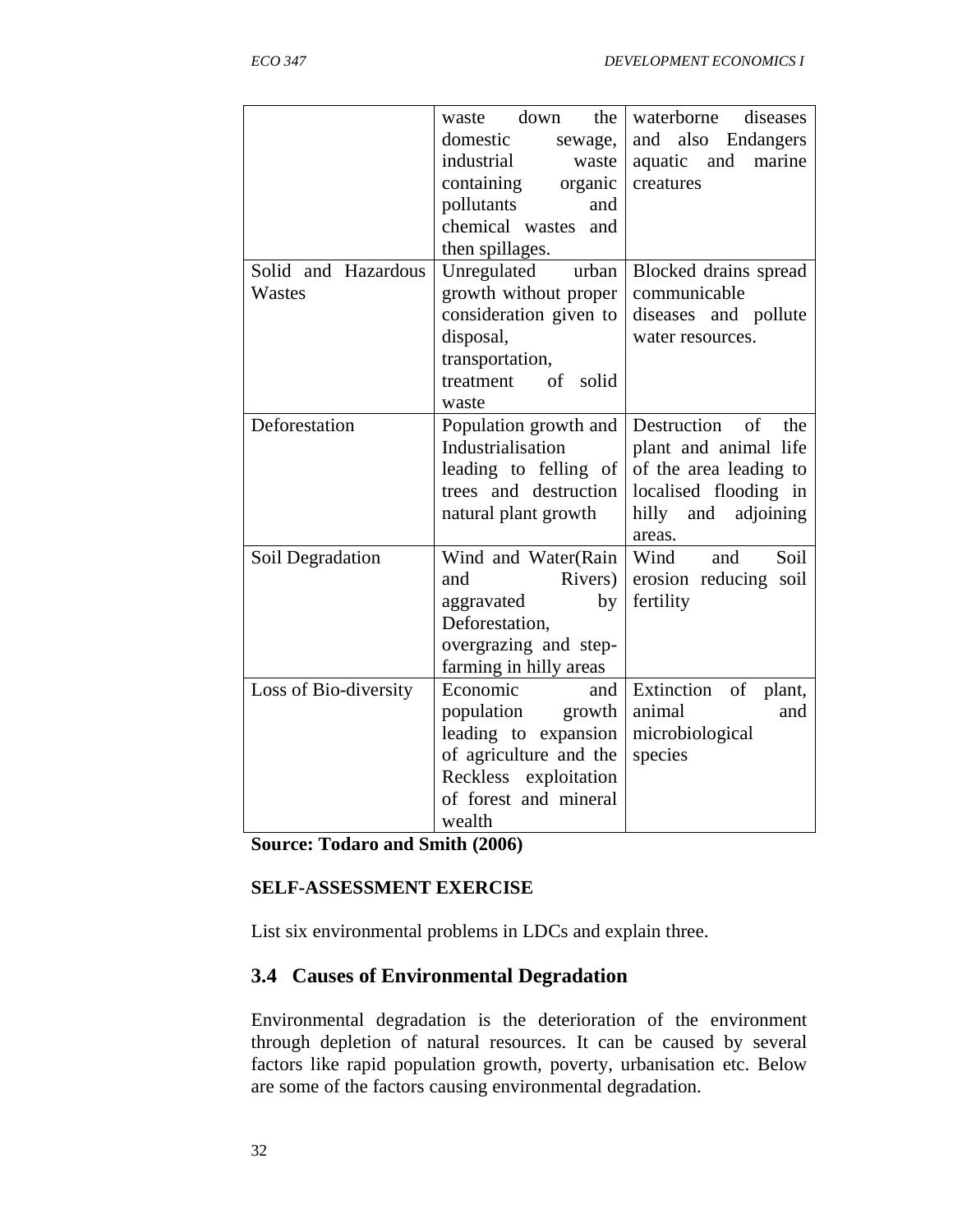- 1) Rapid population growth. This is a major cause of environmental degradation. The rapid rate of growth leads to increased pressure on the available scarce resources resulting in air pollution, water pollution, and soil degradation.
- 2) Poverty causes and is caused by environmental degradation. Poverty leads to overexploitation of resources. Also, degraded environmental leads to poverty as the people would have little or no resources to use for their livelihood. This is even more so in less developed countries because they depend directly on natural resources as their main source of livelihood.
- 3) Urbanisation. Rapid and unplanned urbanisation causes environmental degradation because, it puts pressure on the available scarce resources, giving rise to slums, shanty towns, pollution, and poor waste management.
- 4) Agricultural development. Intensive farming and excessive use of fertilizers and pesticides have caused overexploitation of land and water resources. Over exploitation causes land degradation in the form of erosion, water logging and salination.
- 5) Industrialisation. Rapid industrialisation causes air, water and noise pollution because these industries, in carrying out their productive activities produce fumes, use mineral resources as sources of energy and this depletes the natural resources and degrades the environment.

## **SELF-ASSESSMENT EXERCISE**

List and explain the causes of environmental degradation

## **3.5 Policies of Sustainable Development**

In the above section, we found out that rapid population growth, agriculture, Urbanisation, Industrialisation, and some other factors are causes of environmental degradation in less developed countries. Environmental degradation is harmful to the human health and can also affect economic activities negatively. These negative effects of environmental degradation can be reduced by the proper implementation and execution of economic and environmental policies and environmental investments.

These policy measures and investments should aim at achieving economic development and sustainability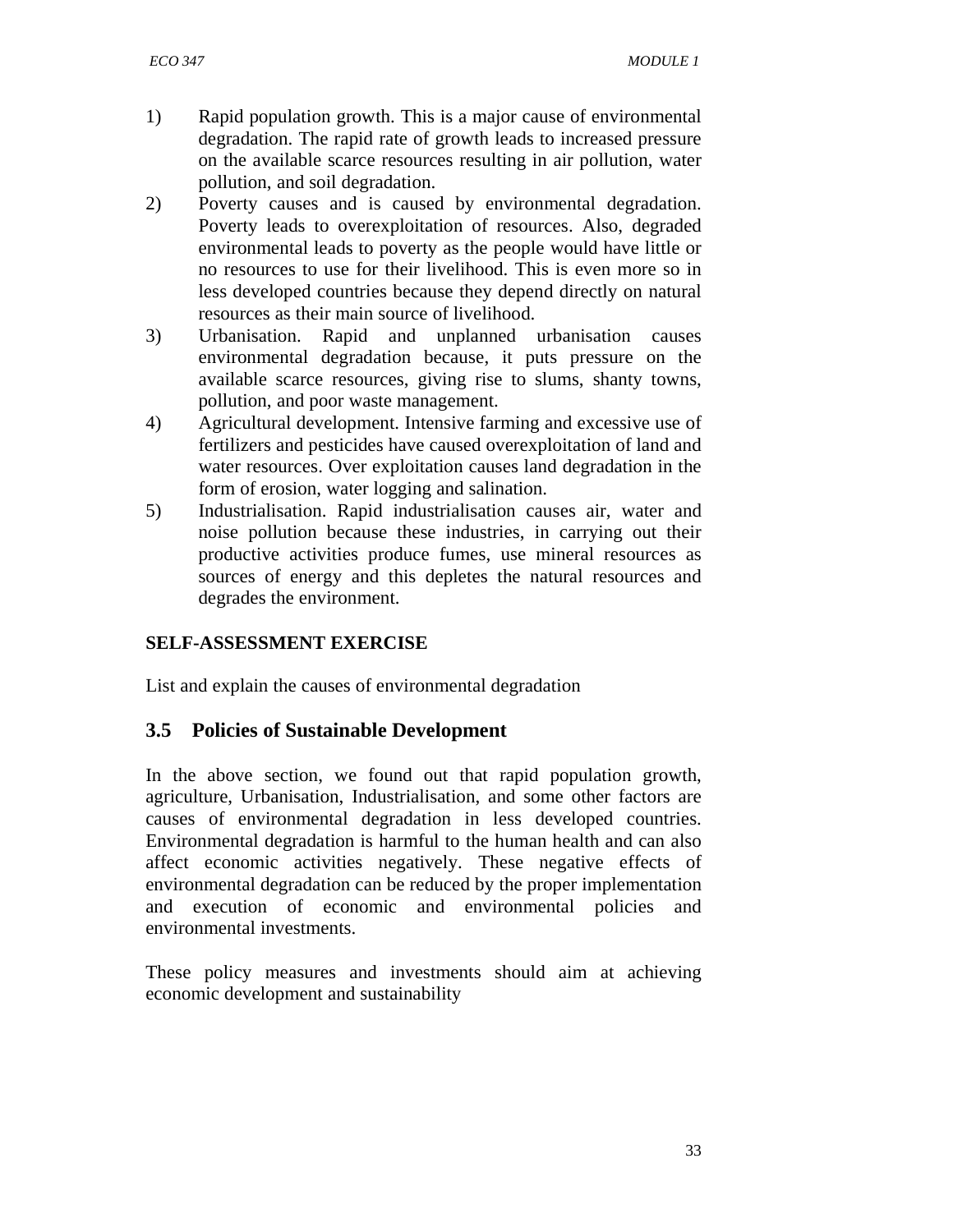Below are a few policy measures capable of strengthening sustainable development:

- 1) **Reducing poverty** Development projects should aim at providing employment opportunities to the poor; health, family planning services and education facilities should be expanded and made accessible to the poor; and also, investment in basic amenities like supply of drinking water, sanitation facilities etc. should be carried out by the government as all these would improve the welfare of the people and the environment.
- 2) **Removing subsidies** Government can reduce Environmental degradation at no financial cost by removing the subsidies for resources used by private and public sectors.

Subsidies on the use of electricity, fertilizers, pesticides, petrol, diesel, kerosene, water irrigation etc. should be removed so as to discourage their misuse.

- 3) **Clarification and extension of property rights** Lack of property rights over excessive use of resources leads to degradation of the environment. This would lead to the overgrazing of public and private lands, deforestation, and overexploitation of minerals, fish, etc. By clarifying and assigning ownership titles and tenure rights to private owners, these environmental problems would be solved.
- 4) **Economic incentives** This has to do with providing incentives in the form of variables fees to resources users for the quantity of pollutants in the air, water and land use. Users are given incentives in the form of rebates if less than the emission standard of waste or pollution is generated.
- 5) **Public participation** Government should aim at encouraging public awareness and participation by conducting formal and informal education programmes relating to environmental management. The more the public know about the dangers their activities pose to their environment, the more careful they would be in the use of resources.
- 6) **Participation in global environmental efforts** The issue of environmental protection is of global importance because it affects the developed as well as the undeveloped countries of the world. As a result, there are several international conventions and agreements on protection and conservation which every country is expected to follow. It is advisable for all countries to join and participate fully in the unified battle against this common menace.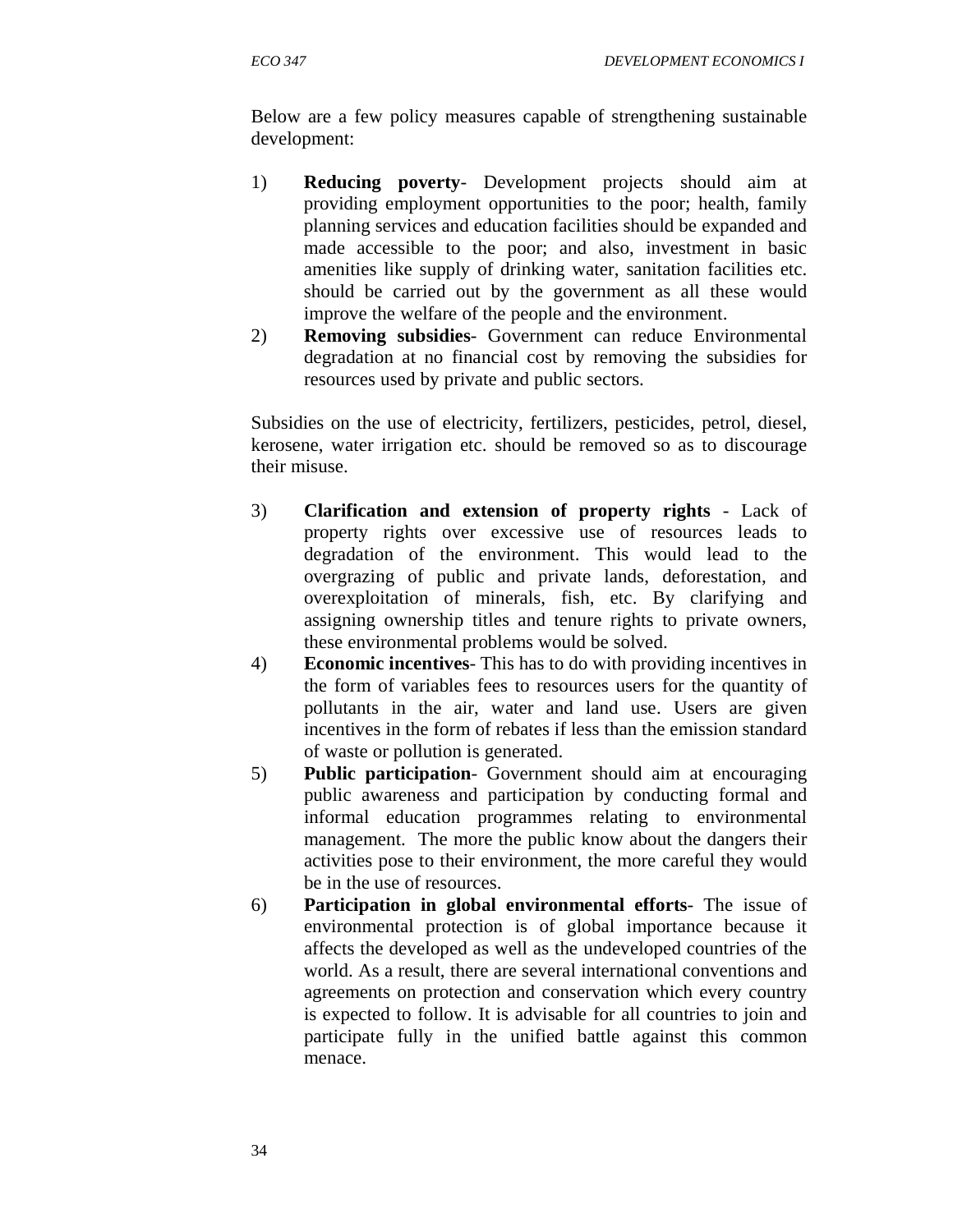#### **SELF-ASSESSMENT EXERCISE**

Environmental degradation is harmful to the human health and can also affect economic activities negatively. What are the policy measures put in place to address it in your country?

### **3.6 Measurement of Sustainable Development**

Sustainable development is not so easy to measure mainly because it involves the valuation of environmental damage and comparing it with costs of preventing it. We will discuss four ways of measuring sustainable development.

#### **1) Measuring Natural Capital Stock**

The necessary condition for sustainable development is that natural capital stock should be conserved and improved. This means that capital stock should remain at least constant. Measuring natural stock as far as sustainability is concerned involves the calculation of the cost –benefit analysis of changes in the natural capital stock as economic activities are carried out. For example the keeping of land clean and safe is a benefit while the damage of polluted environment is a cost.

#### **2) Natural Resources or Green Accounting**

This method permits the measurement of income of a nation by taking into account the economic damage and depletion in the natural resource base of an economy. The computation of gross national output (GNP) in this approach would be replaced by a measure of national output that includes the economic cost of degrading natural resources which are required to produce goods and services directly or indirectly. Thus we would have an equation like NNP=GNP-  $D_N$ 

Where NNP is the Net national Product and  $D<sub>N</sub>$  is depreciation in monetary value of natural assets during the year.

## **3) Social Discount Rate**

Environmental degradation leads to costs, while improving the environment leads to benefits of the resources used. The measurement of the effects of the costs and benefits of the resources used on the present and future generations is by the use of a rate of discount where a discounting of all costs and benefits are done.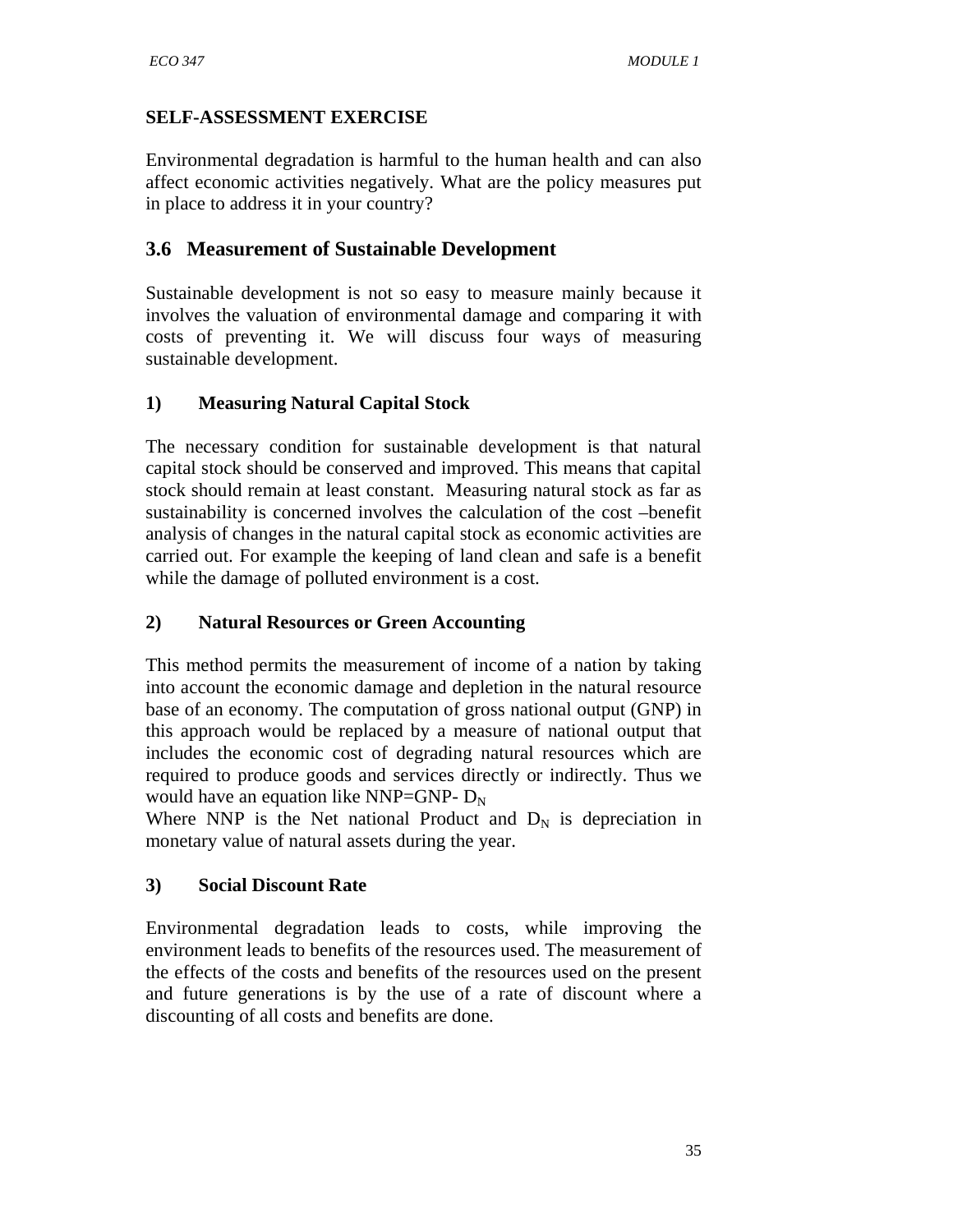#### **4) Measuring Environmental Value**s

This method is concerned with comparing the benefits of the environmental protection with the costs of incurring it. That is to say the damage is evaluated and compared with the cost of preventing it. Here, there are different methods used in evaluation but the World Development report 1992, suggests the following four approaches and there are the Market Prices approach the costs of replacement approach, the surveys approach and the surrogate markets approach.

- **a) Market prices approach** In this approach, the adverse effects of the damaged environment on human health and loss of productivity are evaluated using the market values. For example, the damages due to soil erosion, deforestation etc. are evaluated using market prices and also, welfare losses relating to health risks due to polluted environment are measured by income foregone because of illness or premature death.
- **b) Costs of replacement** The investment people and firms make in the installation of alternate devices to avert environmental damages of air, water and land can provide an estimate of the environmental damage (but the effects of damages cannot be evaluated by using this method)
- **c) Surveys-** Surveys relating to the effects of environmental damage and effects to improve environment are being used in developing countries to determine the amenity value of species or landmarks.
- **d) Surrogate markets** Surrogate market is a concept that one uses when one cannot directly estimate the market prices for certain environmental goods. So the value of another market is used as a proxy. Valuation in this case is done on other markets and the result is interpreted in relation to the negative effect of the damaged done in the environment. For example in evaluation of the cost of environmental damage, the value of a property situated in the affected area is used as a proxy for the value of the damaged environment.

#### **SELF-ASSESSMENT EXERCISE**

List and explain at least three ways of measuring sustainable development.

#### **4.0 CONCLUSION**

Sustainable development is a concept that recognises the fact that the natural environment is the foundation for human survival and wellbeing. A world in which resources are scarce and poverty is widespread will always be prone to environmental problems or crises. Sustainable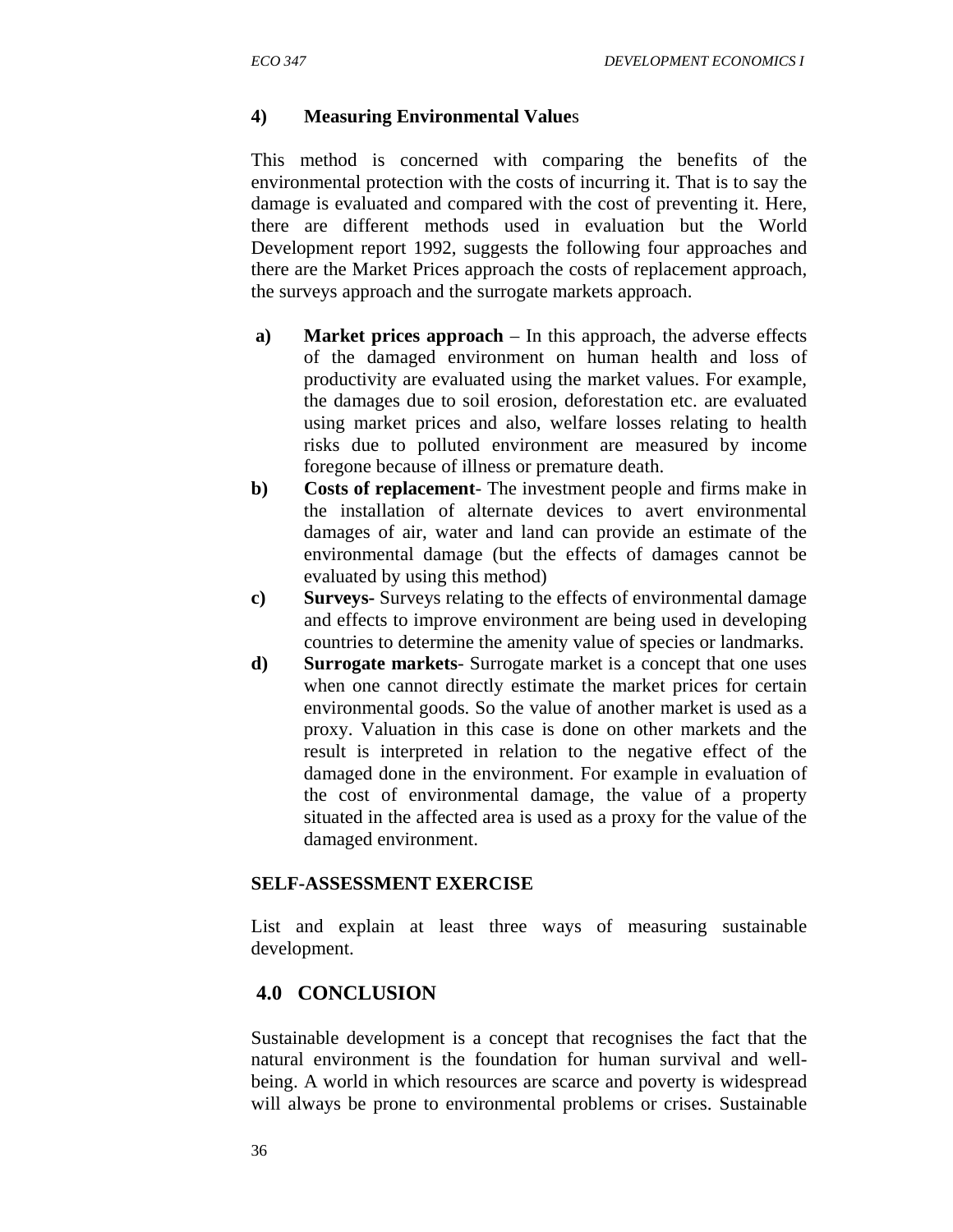development therefore, requires meeting the basic needs of all and extending to all, the opportunity to satisfy their aspirations for a better life.

In sum, sustainable development is a process by which the exploitation and use of resources for developmental purposes will enhance both current and future potential to meet human needs and aspirations. The goals of economic and social development therefore must be defined in terms of sustainability in all countries.

# **5.0 SUMMARY**

This unit has discussed the concept of sustainable development, looking at the meaning, objectives, and environmental problems in less developed countries, causes of environmental deregulation, policies of sustainable development and finally how sustainable development can be measured. In conclusion, all nations should pursue a development pattern that is sustainable.

# **6.0 TUTOR-MARKED ASSIGNMENT**

- 1. What are some of the environmental problems faced by the less developed countries?
- 2. Explain looking at the effects and causes.
- 3. What is the difference between economic development and sustainable development?

# **7.0 REFERENCES/FURTHER READING**

- Brundtland Report (1987). *Towards Sustainable Development* in *Our Common Future*. Oxford University Press, Oxford United Nations World Commission on Environment and Development,  $pp43 - 66.$
- Jhingan, M. L. (2007). *The Economics of Development and Planning.*  $(39<sup>th</sup>$  ed.). Delhi: Vrinda Publications (P) Ltd.
- Todaro, M. P. & Smith, S. C. (2006). *Economic Development*. (9<sup>th</sup> ed.). Boston: Addison Wesley.
- Nafziger, E. W. (2006). *Economic Development*. (4<sup>th</sup> ed.). New York: Cambridge University Press.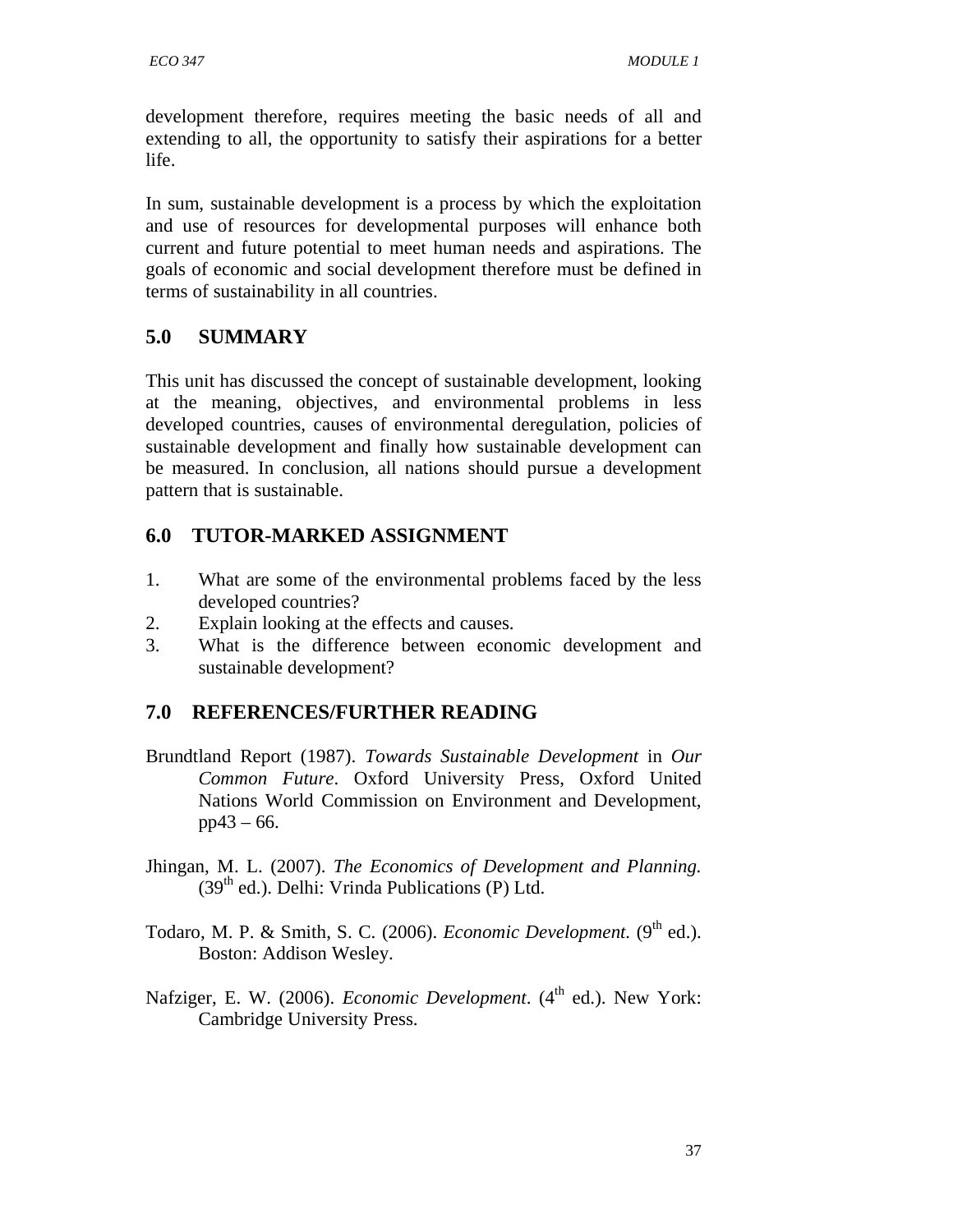## **MODULE 2 DIVERSITY IN STRUCTURES AND COMMON CHARACTERISTICS OF LESS- DEVELOPED COUNTRIES**

- Unit 1 The Less-Developed Countries
- Unit 2 Common Characteristics and Structural Diversity of Less-Developed Countries
- Unit 3 Major Obstacles to Economic Development
- Unit 4 Meaning and Characteristics of Modern Economic Growth

## **UNIT 1 THE LESS-DEVELOPED COUNTRIES**

#### **CONTENTS**

- 1.0 Introduction
- 2.0 Objectives
- 3.0 Main Content
	- 3.1 Meaning of Less–Developed Countries
	- 3.2 Indicators of Underdevelopment
	- 3.3 HDI Ranking of some Countries
- 4.0 Conclusion
- 5.0 Summary
- 6.0 Tutor-Marked Assignment
- 7.0 References/Further Reading

## **1.0 INTRODUCTION**

Generally speaking, development economics deals with problems of the developing nations, and examples of such problems are poverty and hunger. Less Developed Countries (LDC) which could also be referred to as developing, or third world countries, have certain characteristics that qualify them as such. They are usually nations with low living standard and low Human Development Index (HDI) relative to the developed countries. There are different indicators which could be used to determine whether a country is developing or developed. These indicators are classified into economic or non –Economic factors.

economic factors have to do with the per capita income while the noneconomic factors are those that measure the quality of life that are not income related e.g. the life expectancy, literacy level etc.

In summary, less developed countries are, in general, countries that have not achieved a significant degree of industrialisation relative to their populations. This unit brings to light what the term less developed means. Learners are also expected to understand the indicators of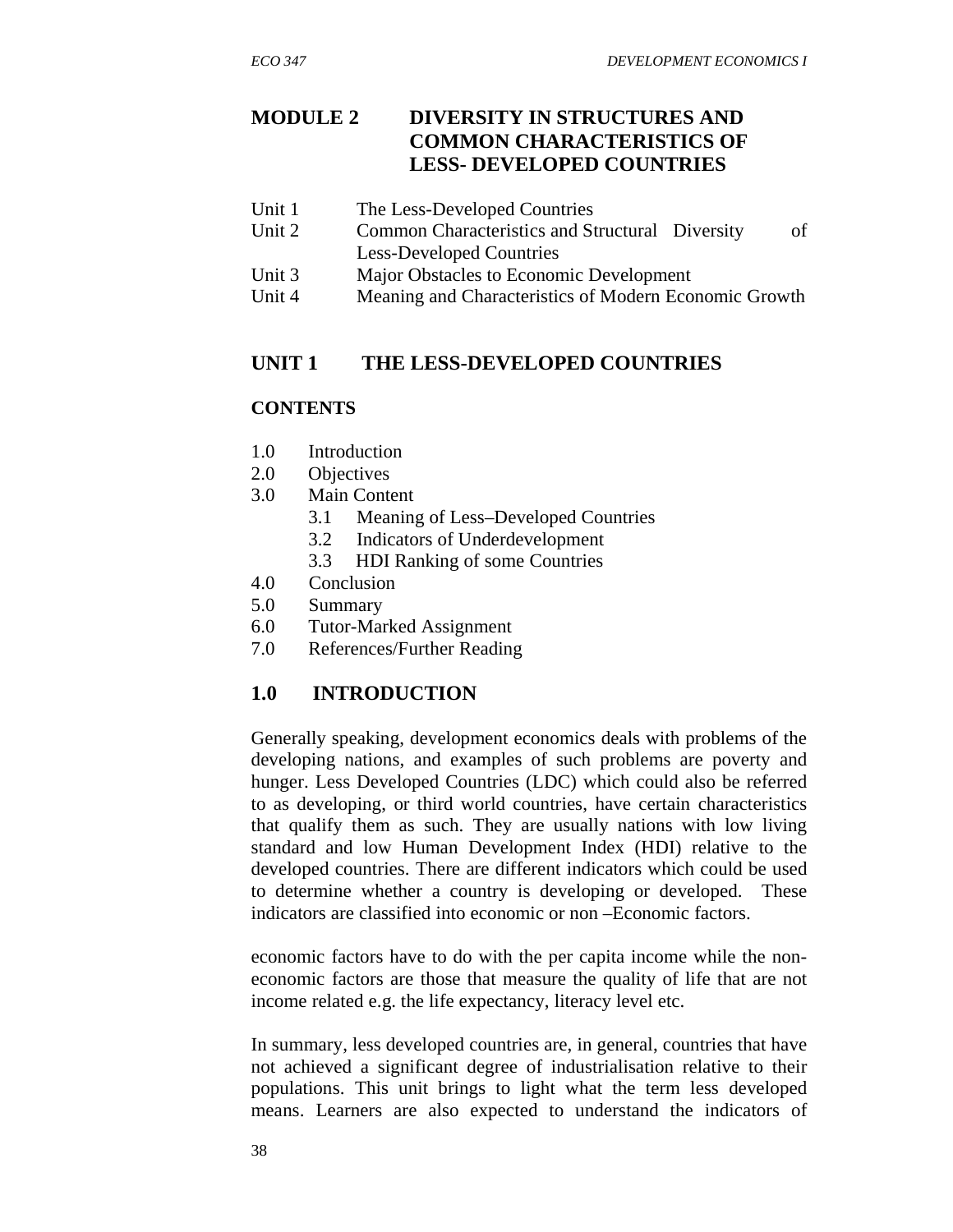development in order to know whether a country is developed or not and then you would be given examples of countries that belong to both the developed and developing class. In sum, learners would be taught the true meaning of the concept "Less developed country" and all that it entails.

# **2.0 OBJECTIVES**

At the end of this unit, you should be able to:

- explain what is meant by the concept "Less developed country" and know the different words used interchangeably (wrong and right)
- list the different indicators of underdevelopment
- state which countries fit into the less developed country category, why they do so and also identify the five most developed countries and five least developed countries in the world today.

# **3.0 MAIN CONTENT**

# **3.1 Meaning of Less Developed Country**

Less developed countries are usually countries with low living standard and underdeveloped industrial base. Less developed, underdeveloped, developing, poor, backwards and even third world countries are all terms with the same meaning. However, less developed countries, and undeveloped countries are terms wrongly used interchangeably. Underdeveloped countries are countries that are poor, backwards and are in the process of industrialisation, while undeveloped countries are preindustrial countries that have no prospects of development and examples are Antarctica and some parts of Sahara. As for the underdeveloped countries, examples are Nigeria, Pakistan, and Uganda.

Poor countries are countries with low level of per capita income, while backward is a static term but it is more appropriate and respectable to call a country developing or less developed rather than being poor or backward.

In this unit, less developed, developing, poor, underdeveloped and third world are terms that would be used interchangeably.

#### **SELF-ASSESSMENT EXERCISE**

What is the meaning of less developed country? What are the different names that can be used interchangeable for the term?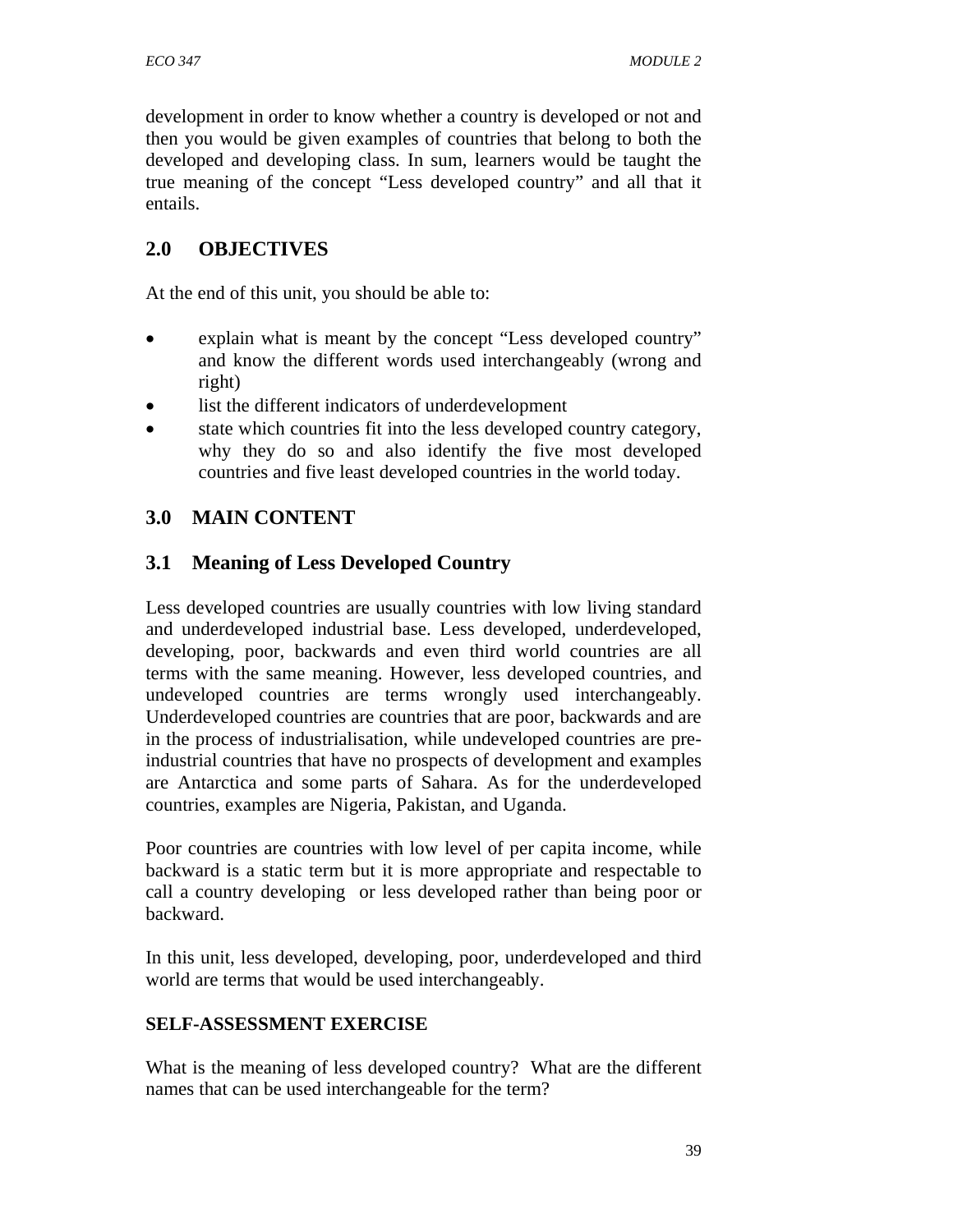#### **3.2 Indicators of Underdevelopment**

There are several indicators that can show how a country is performing. These indicators give us an idea of how well a country is doing. That is, they tell us whether a country is underdeveloped or developed and there are no particular criteria used to judge the state of a country's performance because underdevelopment can be seen from different angles. It could be seen from the angle of ignorance, diseases, deprivation etc. Be that as it may, the following indicators can give us an idea of the level of underdevelopment in a country.

- 1) The ratio of population to land area tells us whether the area is sparsely or densely populated. This indicator does not show how poor or how rich a country is. A country with high ratio of population to area means it is densely populated but does not mean it is poor. For example, Singapore has a high ratio of population to area and yet it is rich and meanwhile, some countries have empty spaces signifying a low ratio and yet they are poor. So this indicator is vague and unreliable.
- 2) Ratio of industrial output to total output, which can also be viewed as a ratio of industrial population to total population. This ratio shows how industrialised a country is. A low level of this ratio indicates that the country is not highly industrialised and therefore underdeveloped and a high level shows that the country is developed. However this ratio tends to increase with increase in per capita income indicating that industrialisation is a result of economic prosperity and not the other way round. Again, if for example, the increase in income is used to subsidise uneconomic urban industries, the overall per capita income would reduce, making this indicator an inappropriate criterion for underdevelopment.
- 3) The ratio of capital to per head of population determines the level of capital in relation to the population. A country is said to be underdeveloped when the capital per capita is low this shows a lack of capital. But again this criterion is faulty as an indicator of underdevelopment because the lack of capital alone is not sufficient to say whether a country is underdeveloped or not, reasons being that (a) if capital deficiency is taken as an indicator for underdevelopment, other socio economic factors like human endowments are neglected and (b) Capital per head deficiency is not related to the absolute size of a country's stock of capital but to the ratio of capital to population.
- 4) The next indicator is poverty. Like was mentioned earlier on, underdevelopment is synonymous with poverty. An undeveloped country is a country that is characterised by mass poverty not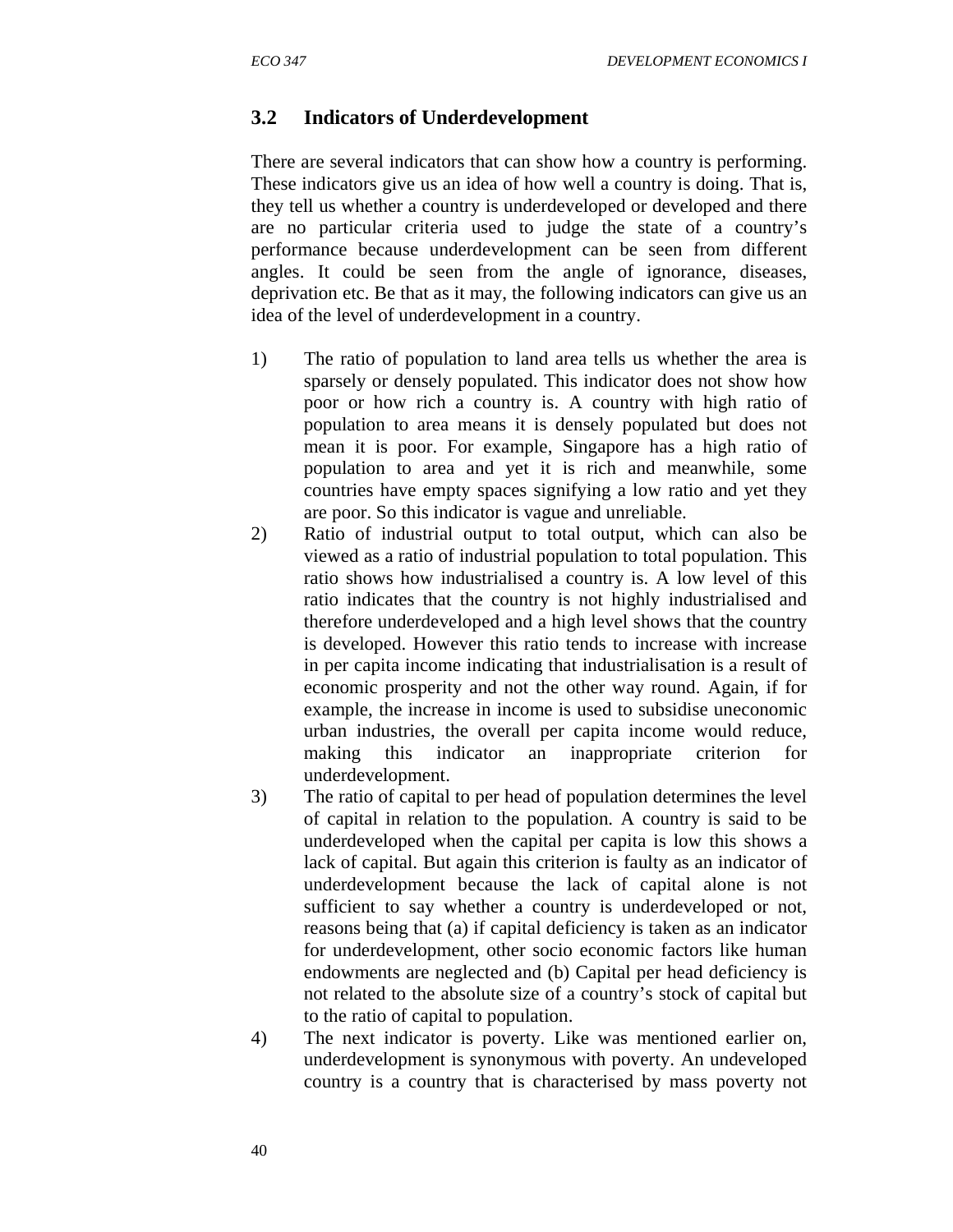caused by temporal misfortune but by wrong and obsolete methods of utilising of available resources.

- 5) Also, the United Nations Development Program (UNDP) uses the level of human development, including health and education attainments. The Human development index is an indicator that takes into consideration the economic and non-economic factors of human lives. Human development Index is a composite statistics of the life expectancy, education, and income indices used to rank countries. A country with low life expectancy, low literacy rate and low per capita income relative to the developed countries can be said to underdeveloped.
- 6) The low level of per capita real income of the underdeveloped countries compared with the advanced countries. Per capita real income tells us the inflation adjusted income per person. The problem with this indicator is that it takes only one aspect of underdevelopment into consideration, and that is poverty, while ignoring other aspects like why consumption levels are low. Also, data on per capita national income are often misleading, inaccurate and unreliable especially in the developing countries.

However, despite the problems associated with the data used for per capita income, the method is the most widely used indicator.

## **SELF-ASSESMET EXERCISE**

Identify five measures that one can use to tell whether a country is underdeveloped

# **3.3 HDI Ranking of Some Countries**

There is Poverty everywhere in the world, particularly in South Asia, Africa and Latin America countries, with **Africa countries topping the list of the least developed.** 

Going by the 2013 Human development report, the Human development index ranking in 2012, showed that Niger and Democratic Republic of Congo were least with a per-capita GDP (PPP) of less than 365 dollars. Burundi, Zimbabwe and Liberia come just before them. The first non-African country to be found among the world's poorest nations is Afghanistan, with just over a thousand dollars. HDI Ranking, along with values of life expectancy at birth, educational components, income and non-income values are presented in table 2. 1. The non income HDI is calculated to provide an additional means of cross-country comparison achievements in the non income dimensions. Here is an abridged version of the 2012 HDI ranking of countries showing the first five countries and the five least countries in the world.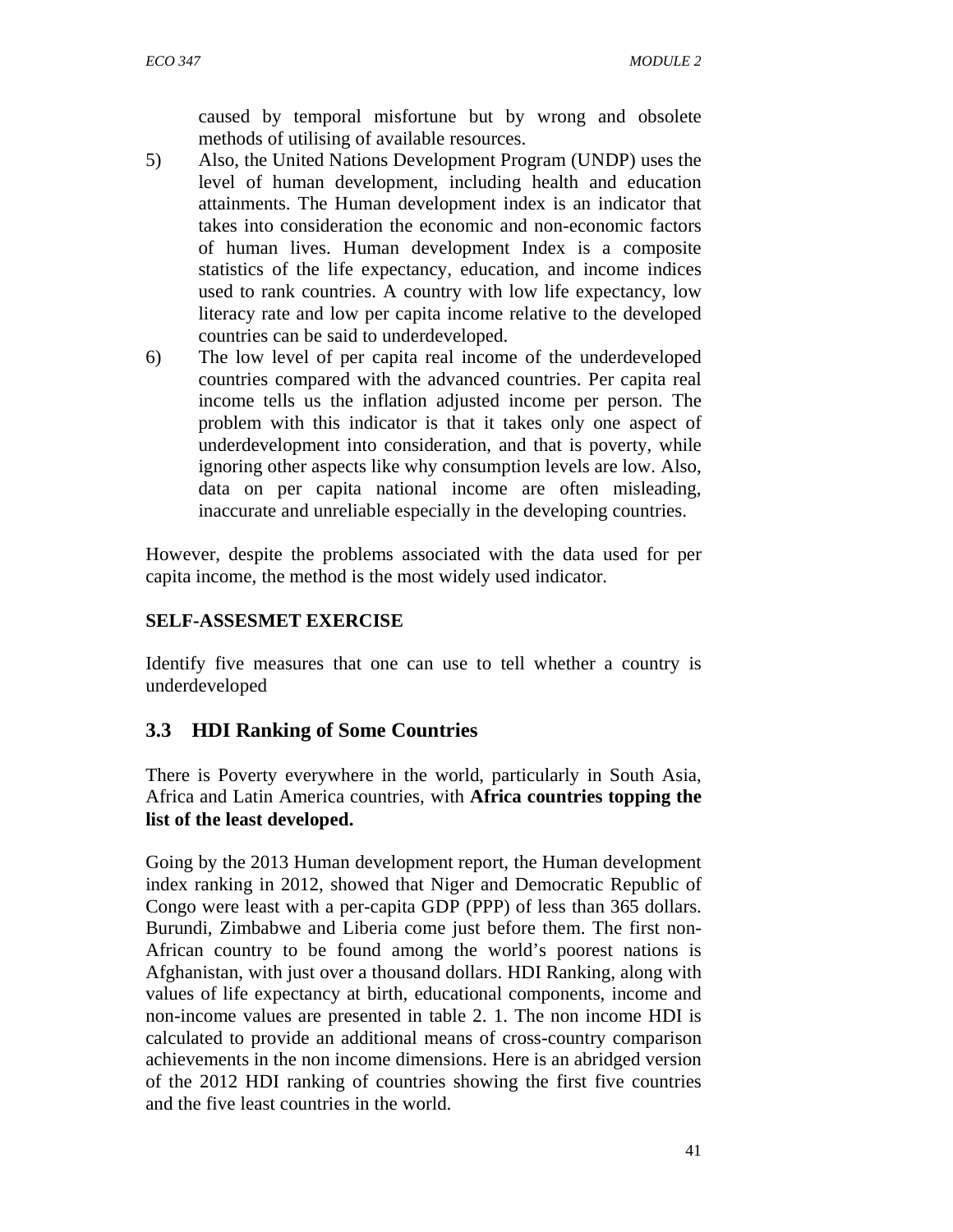|                | HDI            | Human          | Life     | <b>Mean</b> | <b>Expec</b> | <b>Gross</b>  | Non-           |
|----------------|----------------|----------------|----------|-------------|--------------|---------------|----------------|
| S/             | <b>Rank</b>    | <b>Develop</b> | expecta  | years       | ted          | <b>Nation</b> | inco           |
| N              |                | ment           | ncy      | <b>of</b>   | years        | al            | me             |
|                |                | <b>Index</b>   | at birth | school      | <b>of</b>    | incom         | <b>HDI</b>     |
|                |                | (HDI)          |          | ing         | school       | e             |                |
|                |                |                |          |             | ing          | (GNI)         |                |
|                |                |                |          |             |              | per           |                |
|                |                |                |          |             |              | capita        |                |
|                | Norway         | 0.955          | 81.3     | 12.6        | 17.5         | 48,688        | 0.97           |
| $\mathbf{1}$   |                |                |          |             |              |               | 7              |
| $\overline{2}$ | Australia      | 0.938          | 82.0     | 12.0        | 19.6         | 34,340        | 0.97           |
|                |                |                |          |             |              |               | 8              |
| 3              | United         | 0.937          | 78.7     | 13.3        | 16.8         | 43,480        | 0.95           |
|                | <b>States</b>  |                |          |             |              |               | 8              |
| $\overline{4}$ |                | 0.921          | 80.8     | 11.6        | 16.9         | 37,282        | 0.94           |
|                | Netherla       |                |          |             |              |               | 5              |
|                | nds            |                |          |             |              |               |                |
| 5              |                | 0.920          | 80.6     | 12.2        | 16.4         | 35,431        | 0.94           |
|                | Germany        |                |          |             |              |               | 8              |
|                |                |                |          |             |              |               |                |
| 18             | <b>Burkina</b> | 0.343          | 55.9     | 1.3         | 6.9          | 1,202         | 0.33           |
| 3              | Faso           |                |          |             |              |               | $\overline{2}$ |
| 18             | Chad           | 0.340          | 49.9     | 1.5         | 7.4          | 1,258         | 0.32           |
| $\overline{4}$ |                |                |          |             |              |               | $\overline{4}$ |
| 18             |                | 0.327          | 50.7     | 1.2         | 9.2          | 906           |                |
| 5              | Mozamb         |                |          |             |              |               | 0.32           |
|                | ique           |                |          |             |              |               | $\overline{7}$ |
| 18             | Congo,         | 0.304          | 48.7     | 3.5         | 8.5          | 319           | 0.40           |
| 6              | Democra        |                |          |             |              |               | $\overline{4}$ |
|                | tic            |                |          |             |              |               |                |
|                | Republic       |                |          |             |              |               |                |
| 18             | Niger          | 0.304          | 55.1     | 1.4         | 4.9          | 701           | 0.31           |
| 6              |                |                |          |             |              |               | 3              |

**Table 2.1**: **Human Development Index and its Components showing 5top and 5 least Countries in the World** 

**Source:** Human Development Report (2013).

#### **SELF-ASSESSMET EXERCISE**

From the 2012 HDI ranking, list the two richest and the two poorest countries. On your own, find out the HDI rank of your country.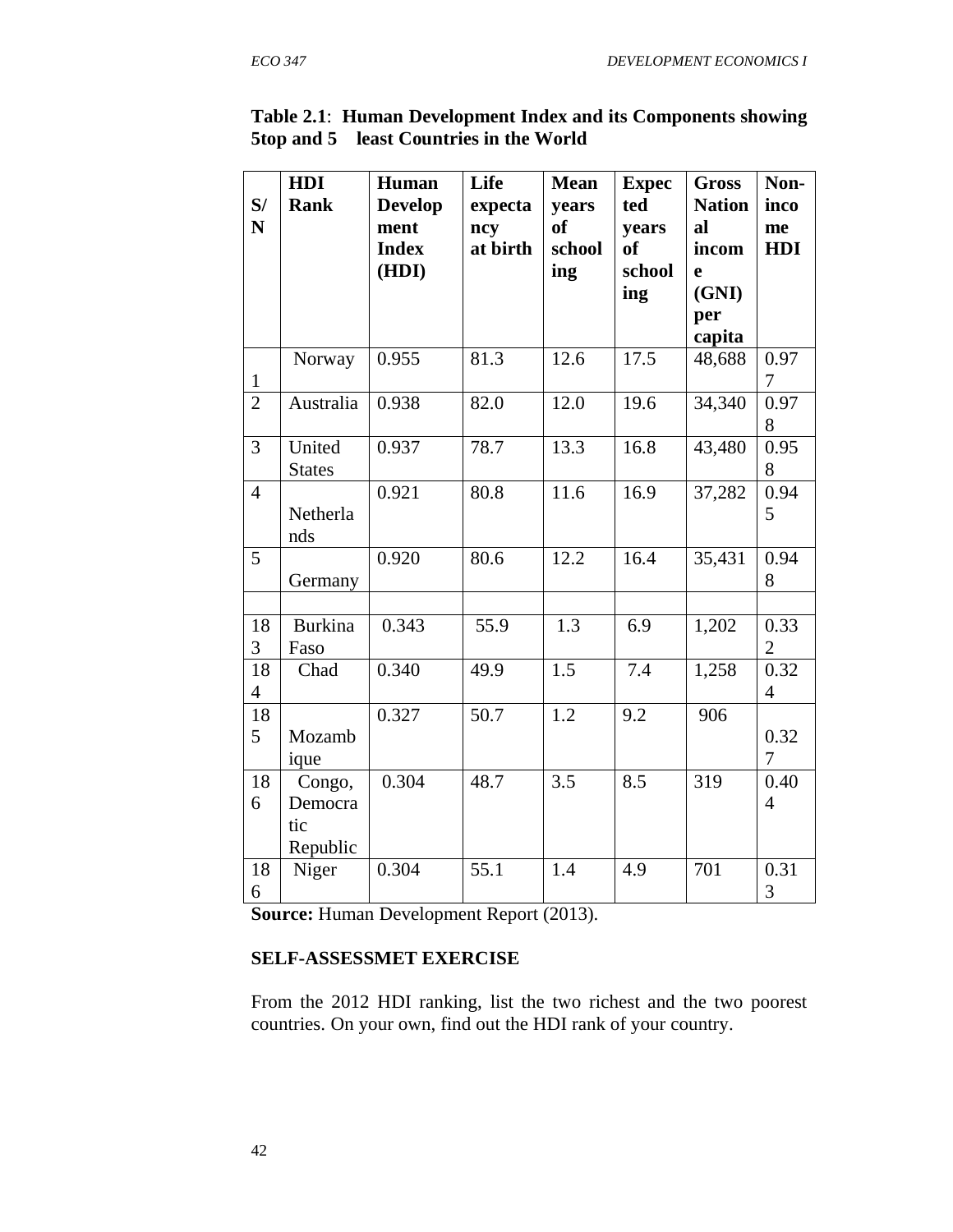# **4.0 CONCLUSION**

From our discussion in this unit, we found out that the Less developed countries, can also be referred to as developing or underdeveloped countries. The terms refer to a country or countries that have low living standards and underdeveloped industrial base. Other terms that can be used are backward, poor or third world but it is most often called developing or underdeveloped countries which are less derogatory names.

Underdeveloped countries are countries that are poor, backwards and are in the process of industrialisation and examples are Nigeria, Pakistan, Uganda and India. Different indicators can be used to tell us how poor or undeveloped a country is, either by looking at the economic or noneconomic aspect of the lives of the people in a country. It is true that poverty can be found in every country of the world, but the intensity and manner in which it presents itself in the less developed countries especially Africa, is alarming.

African countries are the poorest and least developed countries in the world and a clear evidence of this is their low ranking compared to other countries of the world in the Human Development Index (HDI). From the abridged HDI ranking presented in this unit, we discovered that Africa countries occupy the least positions in the ranking which looks at average achievements in three basic dimensions of human development—a long and healthy life, knowledge and a decent standard of living.

# **5.0 SUMMARY**

This unit has introduced you to the meaning of the term less developed countries. You were exposed to the various synonyms of the word and you also found out that some words used for it are wrongly used interchangeably. There are different indicators that could give us a picture as to whether a country is developed or developing and these indicators were explained in this unit.

To further understand the topic properly, a table was presented showing top five countries and five least countries of the world using the human capital index as an indicator for the economic and the noneconomic performance of different countries. From the table, we realised that African countries did poorly in the Human development ranking, showing that we are still backwards in relation to the industrialised nations of the world.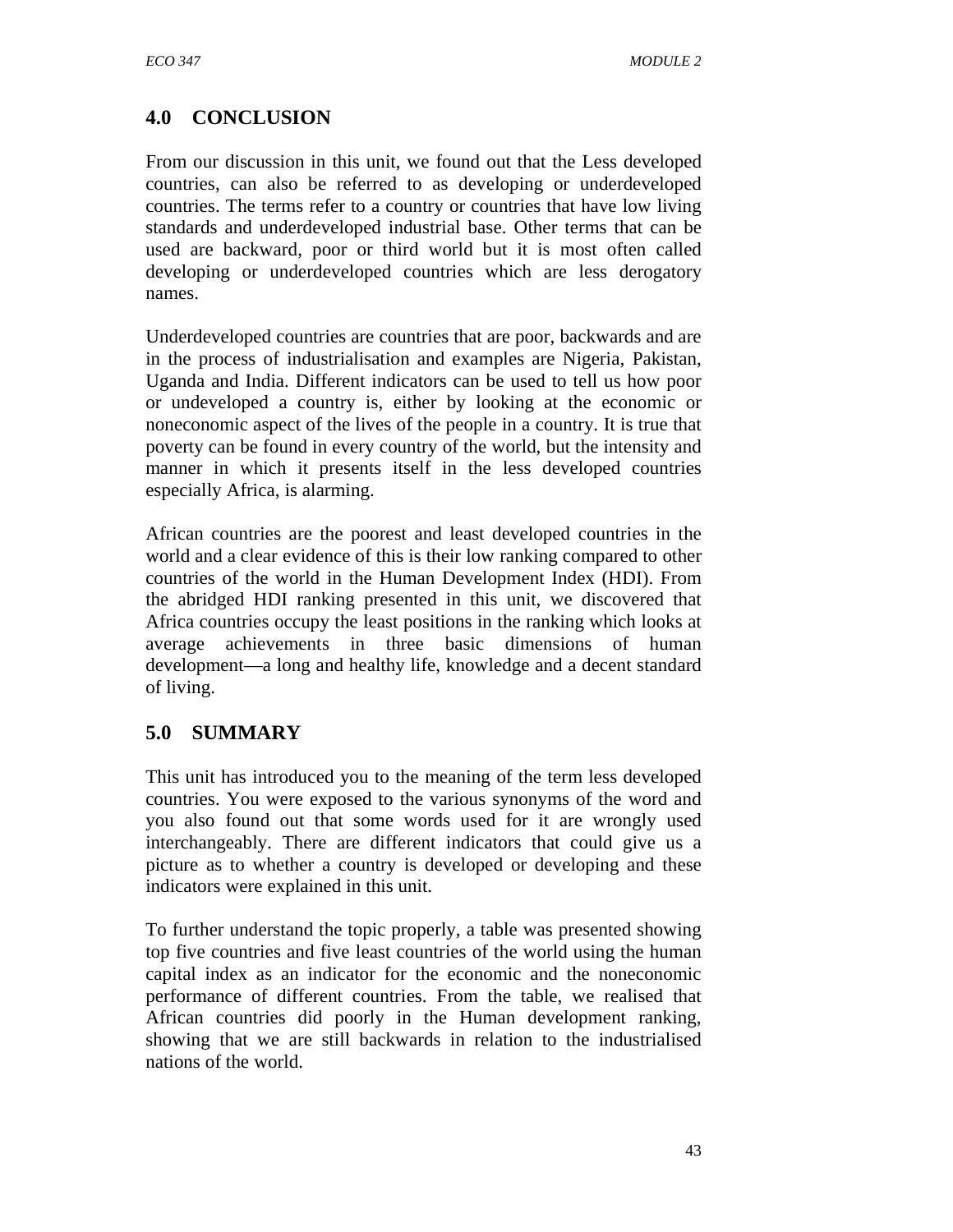#### **6.0 TUTOR-MARKED ASSIGNMENT**

- 1. Underdeveloped and less-developed can be used interchangeably to describe a country. State whether the statement is true or false and give reason(s) for your answer.
- 2. Is Nigeria a developed or developing country? List and explain three indicators to buttress your points.

#### **7.0 REFERENCES/FURTHER READING**

- Jhingan, M. L. (2007). *The Economics of Development and Planning.*  $(39<sup>th</sup>$  ed.). Delhi: Vrinda Publications $(P)$ Ltd.
- Human Development Report (2013). *The Rise of the South Human Progress in a Diverse World.*
- Olajide, O. T. (2004). *Theories of Economic Development and Planning.* Lagos: Pumark Nigeria Ltd.
- Todaro, M. P. & Smith, S. C. (2011). *Economic Development*. (11<sup>th</sup> ed.). England: Pearson Education Ltd.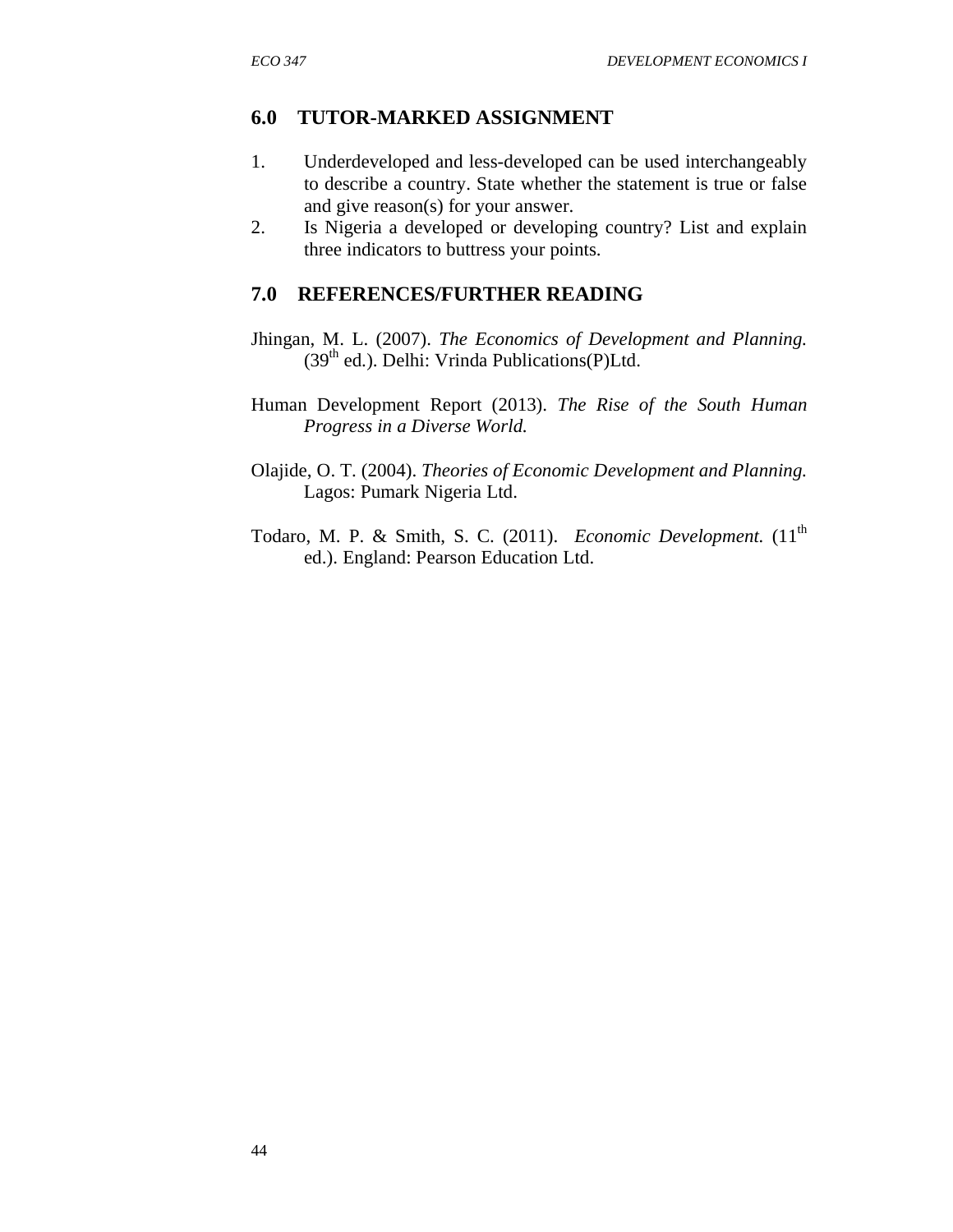# **UNIT 2 COMMON CHARACTERISTICS AND STRUCTURAL DIVERSITY OF LESS DEVELOPED COUNTRIES**

#### **CONTENTS**

- 1.0 Introduction
- 2.0 Objectives
- 3.0 Main Content
	- 3.1 Common Characteristics of Less Developed Countries
	- 3.2 Structural Diversities in the Less Developed Countries
	- 3.3 Economic and Non-Economic Related Structural Diversity in LDCs
		- 3.3.1 Economic Diversity
		- 3.3.2 Non-Economic Diversity
- 4.0 Conclusion
- 5.0 Summary
- 6.0 Tutor-Marked Assignment
- 7.0 References/Further Reading

# **1.0 INTRODUCTION**

The Less developed countries in the world have common features which are peculiar to them because they all share the same poverty status characterised by low per capita income, high dependency ratio and low standard of living.

Despite this general poverty status and the many common features they share, the less developed countries are in so many ways different from one another because they are culturally different and have different economic, political and social settings. In this unit, the various common characteristics and the diverse nature of the less developed countries would be explained to you.

# **2.0 OBJECTIVES**

At the end of this unit, you should be able to:

- list and explain the common characteristics of the less developed countries
- mention and explain the differences between the less developed countries of the world
- differentiate between the economic and non-economic diversity of the less developed countries.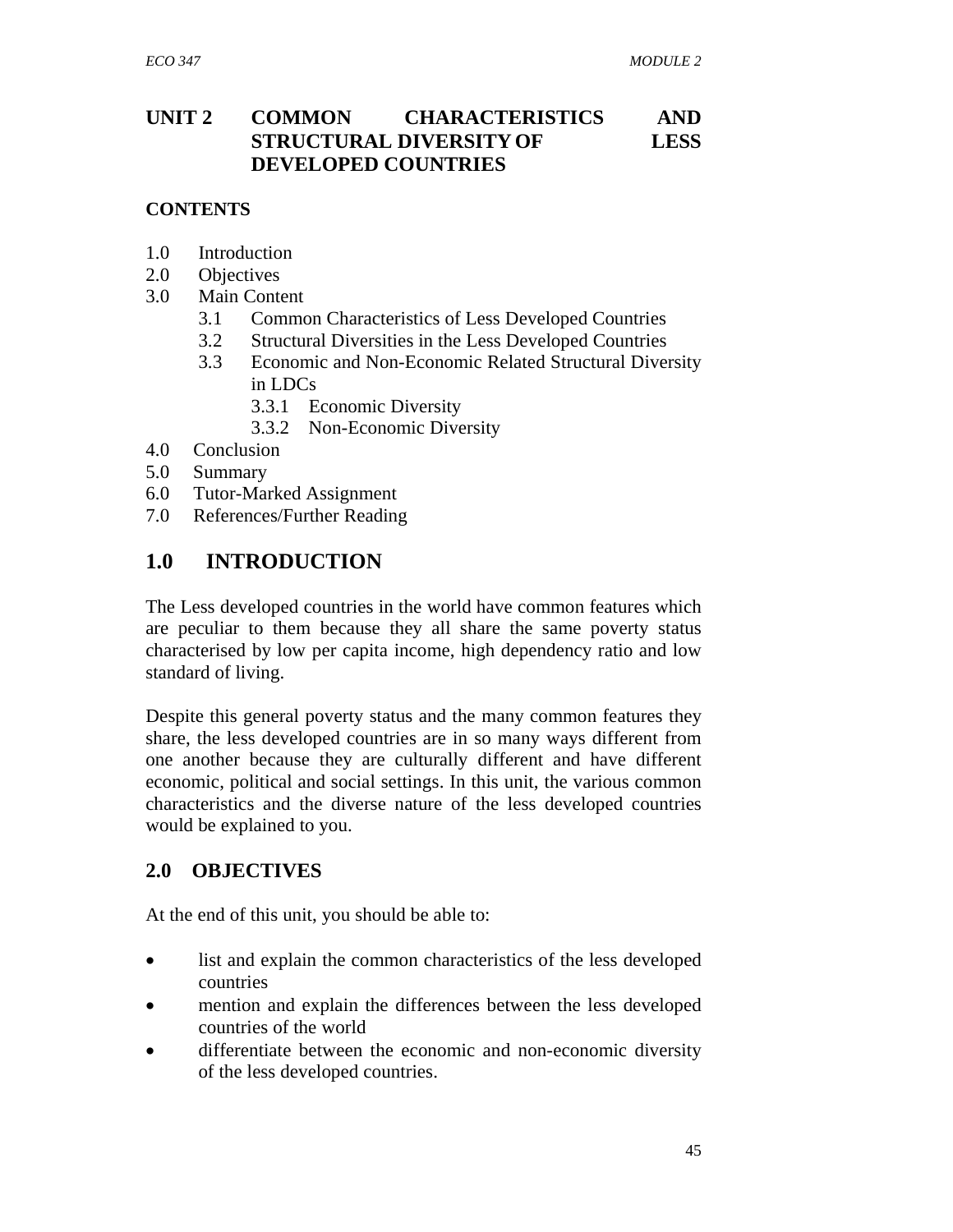# **3.0 MAIN CONTENT**

#### **3.1 Common Characterstics of Less Developed Countries**

The less developed countries are characterised by:

- **1) Low per capita income and general poverty:** The level of the per capita income in developing countries is extremely low compared to that of the developed world. A Country like Niger has a GNI per capita of 701 dollars, compared with a country like the United States or Norway that have GNI per capita of 43,480 and 48,688 dollars respectively. These figures go a long way in revealing what is obtainable in these countries**.**
- **2) Deficiency of capital equipment:** The less developed countries are usually referred to as "capital poor" countries because they lack sufficient physical capital. Not only are they low on capital stock, the rate of capital formation is also very low due to the low rate of investment in these countries, which is usually about 5 to 8 % of their national income as against that of the developed countries like Canada with 15 to 18%. With a low per capita income in LDCs, they are hardly able to meet the bare necessities of life and as a result, whatever little income they have go into satisfying these necessities and little or nothing is left for savings.
- **3) Rapid rate of population growth:** It is true that Developing countries differ in size of population because some have large population size and are poor while others have a small size and are still poor. Be that as it may, one very common characteristic of the less developed countries is rapid rate of population growth. With a reduction in the world's death rate due to advancement in medical science and no significant reduction in birth rates, the population of these countries keeping swelling. That is why these countries (e.g. India) are facing the problem of population explosion.
- **4) Unemployment and under-employment:** When Population grows rapidly without the economic growth keeping pace with it, then there is bound to be unemployment in the urban areas and disguised unemployment in rural areas. This is so because more people from the rural areas would move in large numbers to the few cities in search of jobs that are not available due to lack of economic growth, then also, the over population in the rural areas means that more people than necessary are engaged in agricultural activities. These two situations would give rise to unemployment and underemployment in the urban and rural areas respectively.
- **5) High dependence on Agriculture:** Agriculture is the main occupation of most people in the developing world. A great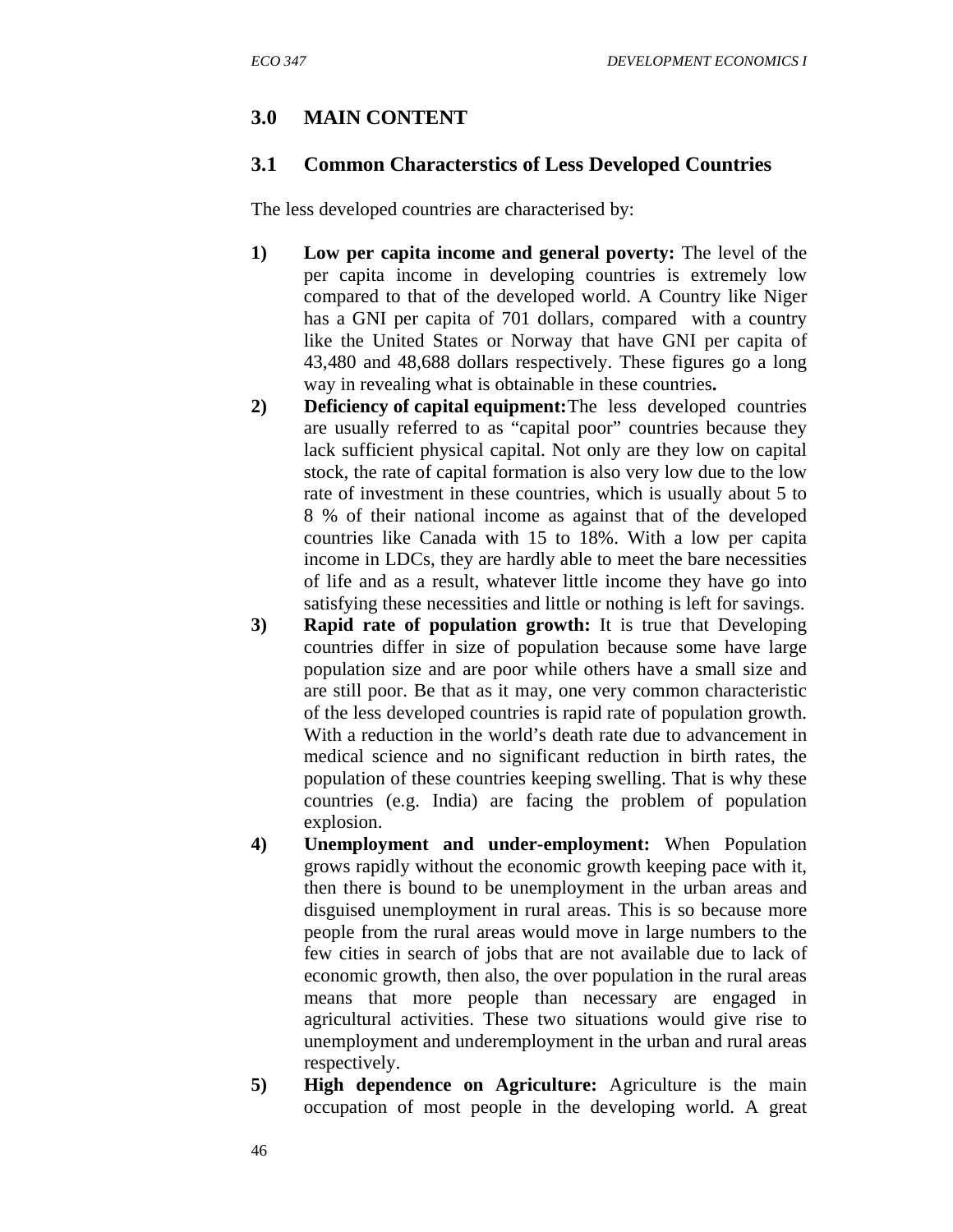majority of the people in most LDCs are engaged in agricultural and allied occupations. The reason for this over dependence is because non-agricultural occupations in these countries have not grown enough to accommodate the ever increasing population. With a characterised deficiency of capital equipment and population increase, the increased labour force have no choice but to get involved in the agricultural sector thereby over burdening the sector giving rise to a low output per head.

However we should note that despite the less developed countries' having majority of their population in the agricultural sector, the developed countries have a much more advanced agricultural sector and as such they have more output than the developing countries who have more people involved in agricultural activities.

- **6) Under utilisation of resources:** The resources in the less developed countries are generally underutilised because they have not been able to tap them fully. The reasons why these resources have not been fully tapped could be as a result of lack of capital equipments and skilled personnel. Because of these short comings, most of the resources in LDCs are tapped by foreign companies who exploit the people in the long run**.**
- **7) Excessive dependence on export:** The developing countries are known to export raw materials (instead of using them for production) and import manufactured goods. This pattern of trade puts them at a disadvantaged position as the goods they export are usually cheaper than what they import. Excessive dependence on these manufactured goods makes these countries vulnerable and any little shock adversely affects their terms of trade.
- **8) Low level of technology and skills:** The less developed countries still use primitive methods of technology and this is compound by lack of skilled personnel. These two dangerous combinations give rise to inefficient production processes where the output produced is less than optimal level.
- **9) Economic backwardness:** The less developed countries are usually backwards. Backwardness reflects in the social, political and economic lives of people from LDCs. Their education system is far behind what the developed countries have and so are their legal, financial and all the other institutions. The backwardness manifests itself in high illiteracy level, factor immobility, lack of entrepreneurship, ignorance in economic matters etc.

## **Other Common Characteristics of Less Developed Countries are:**

- Relatively high death rates
- A low life expectancy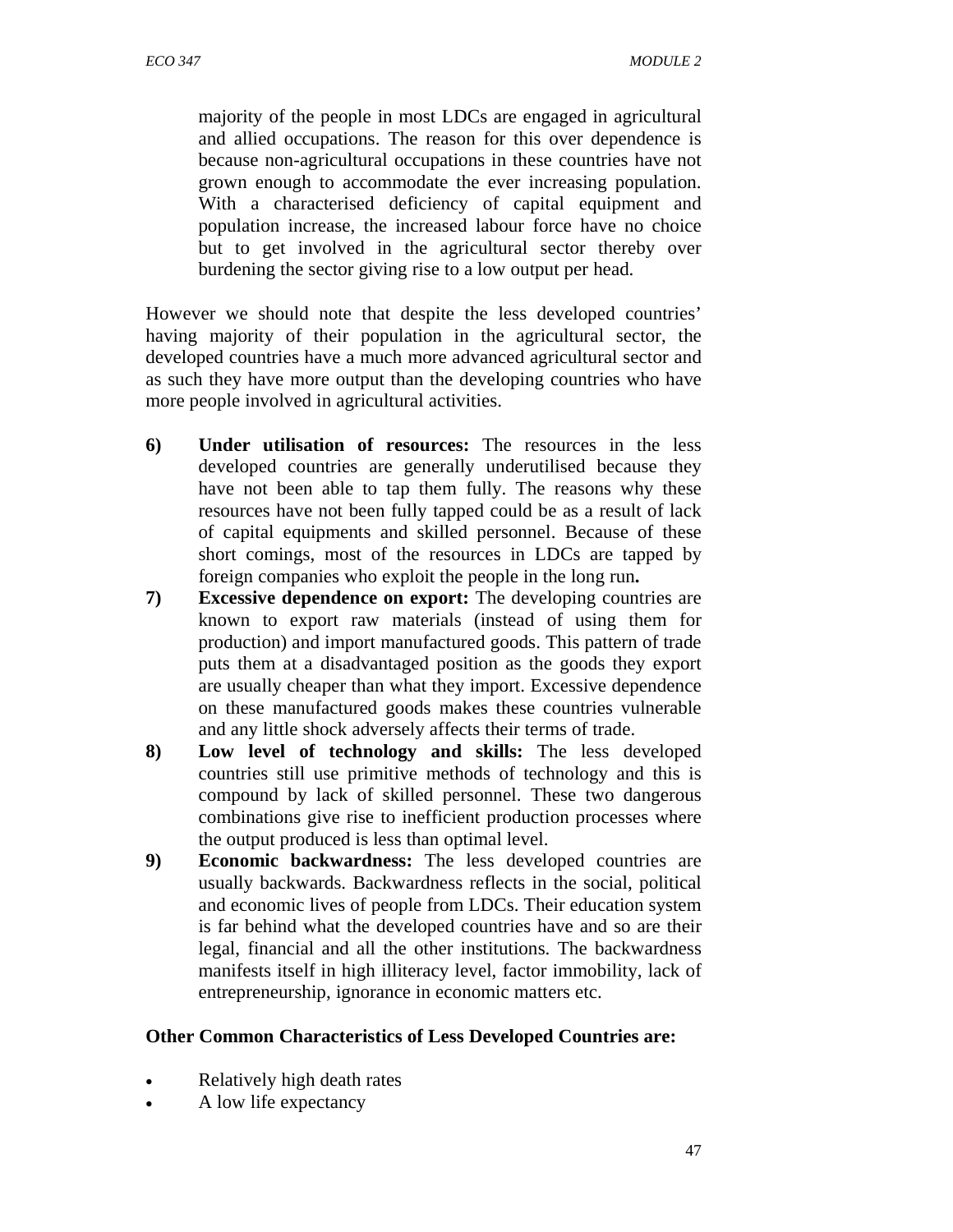- Lower proportion of population is enrolled in education
- Low level of living standard
- Poor health due to poor nutrition, lack of access to facilities such as clean water and proper sanitation.
- Health care provisions are often poor as well.

#### **SELF-ASSESSMENT EXERCISE**

Identify and explain five characteristics of less developed countries.

#### **3.2 Structural Diversity in Less-Developed Countries**

Less developed countries are commonly classified as poor countries with low per capita income and low standard of living. However, it should be noted that the developing countries are not homogeneous in nature, they are highly diverse in their structure and the differences can be seen in the following areas: (1) size and income level (2) historical background of the countries (3) resource (physical and human) endowments of the countries, (4) relative importance of public and private sectors in these countries (5) nature of industrial sector in the countries (6) degree of dependence on external economic and political forces (7) distribution of power in a country (8) ethnic and religious composition.

Now let us consider each of these components based on economic and non-economic differences of Less Developed countries.

#### **SELF-ASSESSMENT EXERCISE**

Despite their similarities, the less developed countries have lots of differences.

Mention six of these differences.

## **3.3 Economic and Non-Economic Related Diversity in Less Developed Countries**

#### **3.3.1 Economic Diversity**

**(1) Size and income level:** The developing countries are diverse in physical size, in population and in GNP per capita and these three factors are very important determinants of the economic position of a country. Some developing countries are large and populated like Brazil, India, Pakistan, China, Egypt and Nigeria, while others are small like Paraguay, Nepal, Jordan, and Chad.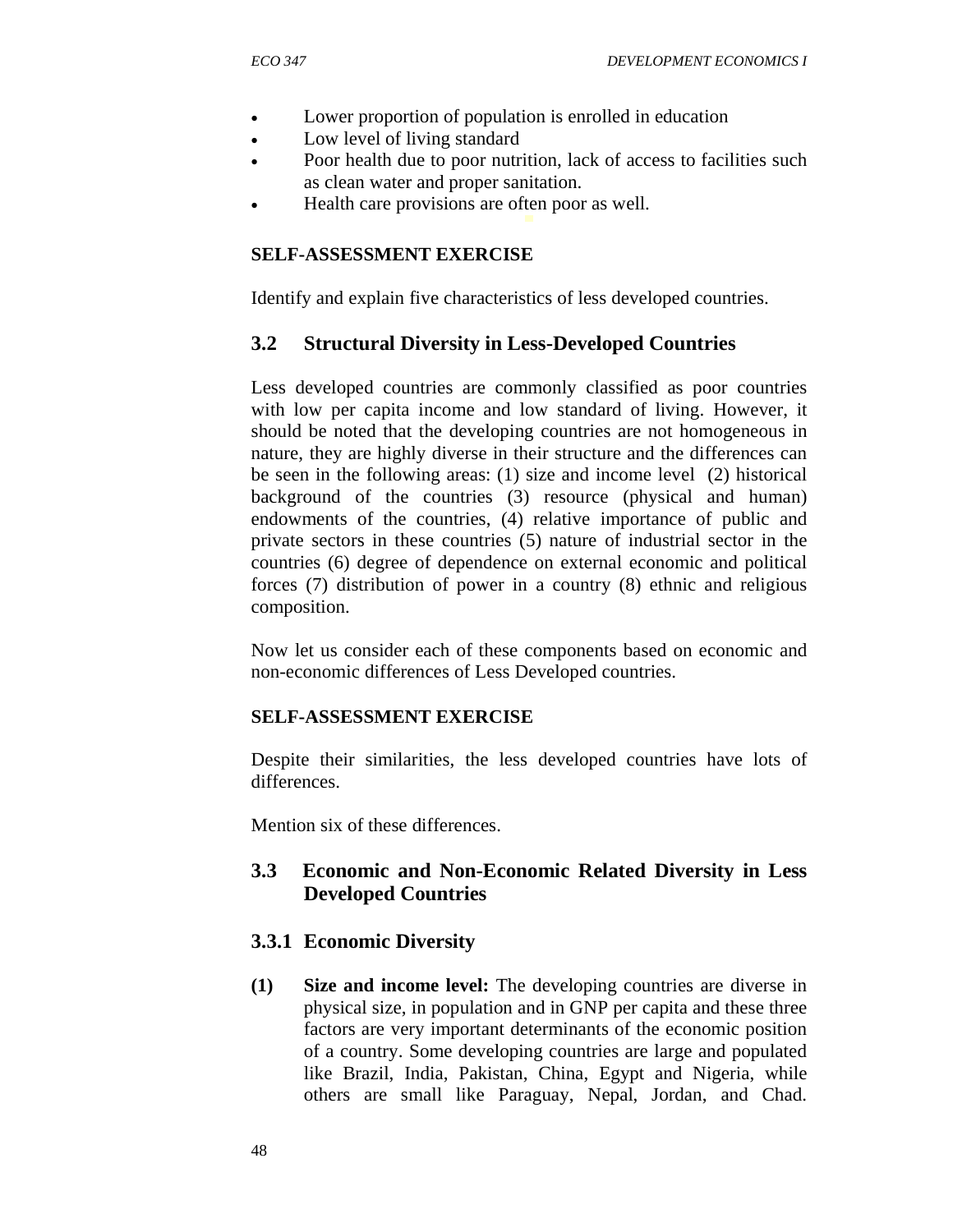Although, the high population and low level of income in most developing countries, means that their GNP per capita would be low, this large population and large geographical size also present potentials to these countries in terms of availability of human and natural resources, they have a high prospect of being self reliant and also it means the country would have a large market. However it also has disadvantages of poor administrative control and regional imbalances. Then for the small countries (small in size and population), they have the disadvantages of limited markets, the shortage of human and physical resource and little prospects of significant economic self reliance. However, it should be noted that the size of a country does not determine its per capita income, and the degree of equity in distribution of its national income.

**(2) Resource endowment (Physical and Human Resources):** Naturally, the growth of any economy is determined among other things by the level of physical and human resources. A country rich in natural resources and in skilled humans would most likely achieve growth than a country without these resources. However, these resources on their own do not guarantee automatic growth because other factors like political instability, social strife, corruption etc. could act against the benefits of these resources.

Geographical factors and climate can also play an important role in the success or failure of development efforts. For example, landlocked countries are at a disadvantaged position compared to their coastal counterparts and this factor determines their economic activities. By and large, the quality, quantity and attitudes of the human resource play a major role in determining the difference between countries because it is their skills knowledge and the way they go about (attitude) utilising resources at their disposal that makes the difference. Attitude here covers cultural outlook; attitude towards work; desire for self improvement; access to information; willingness to innovate; desire; and administrative skills.

**(3) Relative importance of the public and the private sectors:** Most of the less developed countries have mixed economic systems, that is to say, they depend upon a mixture of public and private sectors in respect of allocation of resources and production of goods. However, Latin American and Southeast Asian nations have larger private sectors than South Asian and African nations due to historical and political reasons.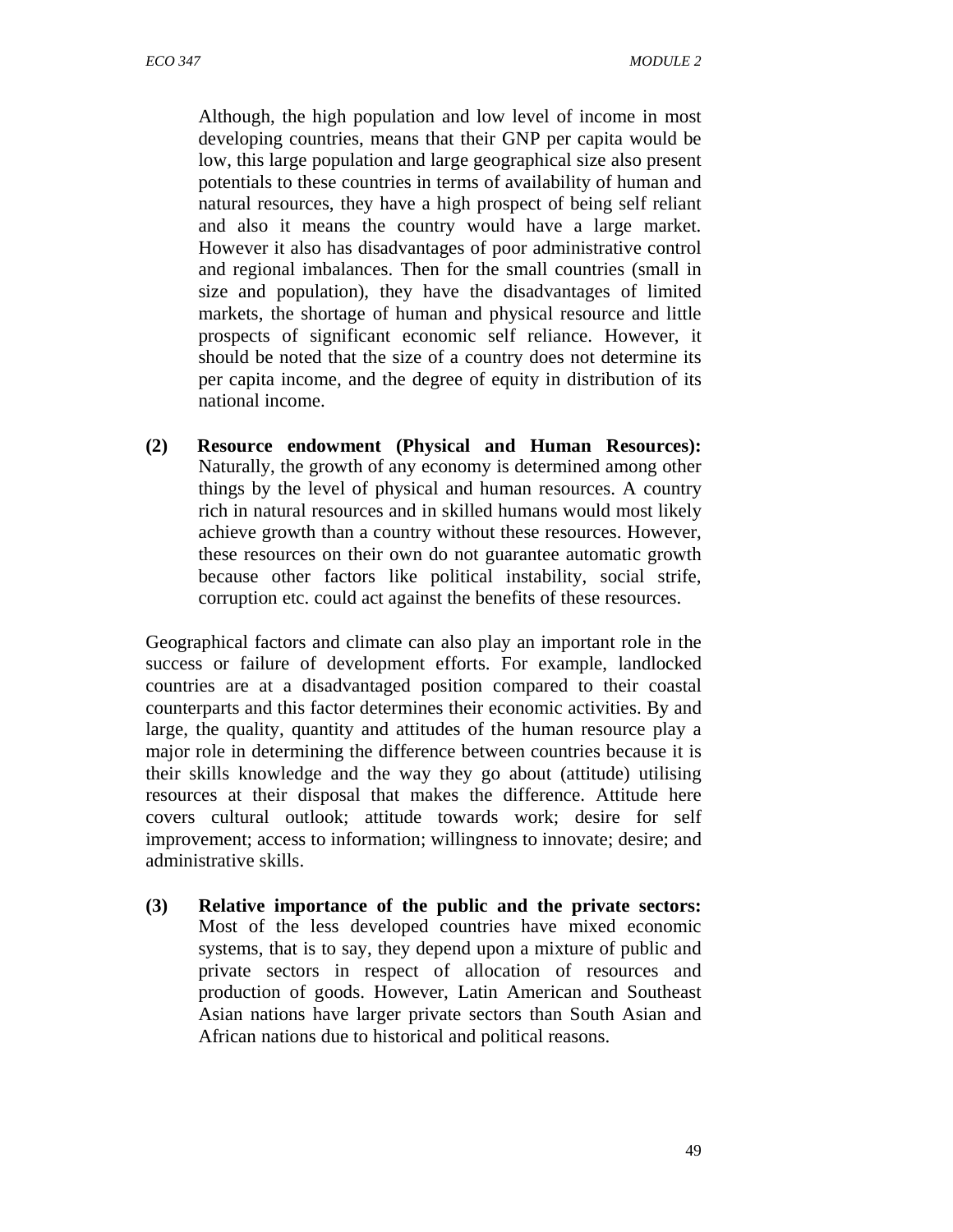Economic Policies are different. Countries with large public sector have direct government investment projects, and large rural works programs. Countries with large private sector have special tax allowance to encourage private sector investment. Also, the degree of foreign ownership in the private sector is another important factor to consider when differentiating among LDCs. In certain LDCs there is a greater role played by foreign private investments. For example, while countries Malaysia, Thailand, and Taiwan have attracted lots of foreign private investment, most African countries have attracted little of none of these investments.

A large foreign-owned private sector usually creates economic and political opportunities as well as problems not found in countries where foreign investors are less prevalent.

The different roles of public and private sectors in an economy lead to the adoption of different economic policies in these less developed countries.

- **(4) Nature of industrial structure:** As regards industrial structures, the developing countries also differ. The Latin American countries with long history of independence and higher incomes have higher structures than African and Asian countries.
- **(5) External dependence on developed countries (Economic, Political and Cultural):** Developing countries depend on developed countries for manufactured goods as well as technologies while they (LDCs) export raw materials to these countries. They also depend and are influenced by these countries politically and culturally. The external dependence of a country is related to its size, resource endowments, and political history. Most times the technologies gotten from these developed countries are hardly appropriate for the LDCs. In such situation, the growth of LDCs is highly dependent upon the behavior of developed countries. The LDCs not only depend upon foreign goods and technologies, but they are highly influenced by the foreign values, patterns of consumption and attitudes towards life, work and self. This transmission phenomenon brings mixed blessings to most LDCs, especially which are highly ambitious for self-reliance. But it has also been observed-that the degree of such dependence also varies from country to country.

#### **SELF-ASSESSMENT EXERCISE**

Explain four economic structural differences in less developed countries.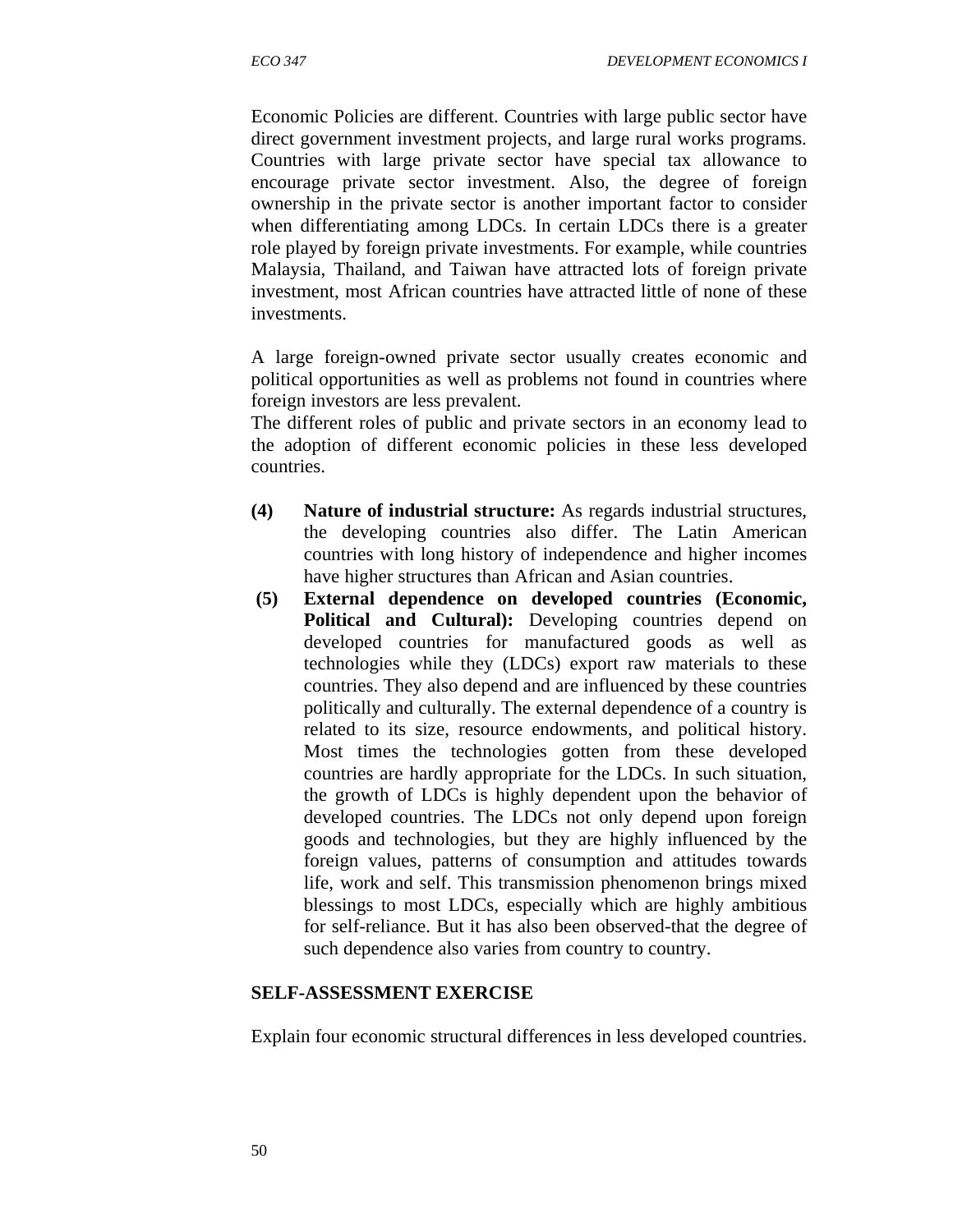# **3.3.2 Non-Economic Diversity**

- **(1) Historical background:** Most of Asian and African less developed countries have been the colonies of England, France, Germany, Spain and Holland etc. The social, economic, educational and institutional structures of these countries have been designed by their colonial masters i.e. Countries that were colonised by British have different political and legal structures from those colonised by French.
- (**2) Political structure, power and interest groups:** The various interest and power groups among different segments of the populations in a developing country exist as a result of their economic, social, and political history and they differ from country to country in developing world. In Latin American countries, there have the landowners; Pakistan has the bureaucrats; there are also the money lenders in India; there are wealthy sheikhs of Gulf-States. These various elite groups play their role in the politics of their respective countries. While these groups involved in politics for the sake of prestige and power, the difference in them lies in the fact that they come to power to get their various interests promoted. So the part they pursue depends on their individual personal interests.
- **3) The ethnic and religious composition:** Some countries are greatly diverse in their religious and ethnic compositions. Generally speaking, it is expected that the greater the diversity in a country, the more they are bound to have internal strife and political instability and this off course would affect all developmental efforts. However, some countries have been able to grow despite their differences in political and religious compositions, example is Malaysia.

This goes to say that the way and manner countries handle their diversity in ethnic and religious composition differ, while some will grow despite the diversities, others would continuously have political, religious and ethnic crisis which would definitely frustrate all efforts geared towards development.

#### **SELF-ASSESSMENT EXERCISE**

Explain three Non- economic structural diversities in less developed countries

# **4.0 CONCLUSION**

This unit unveils the common characteristics and also diversities of less developed countries. The diversities were further divided into economic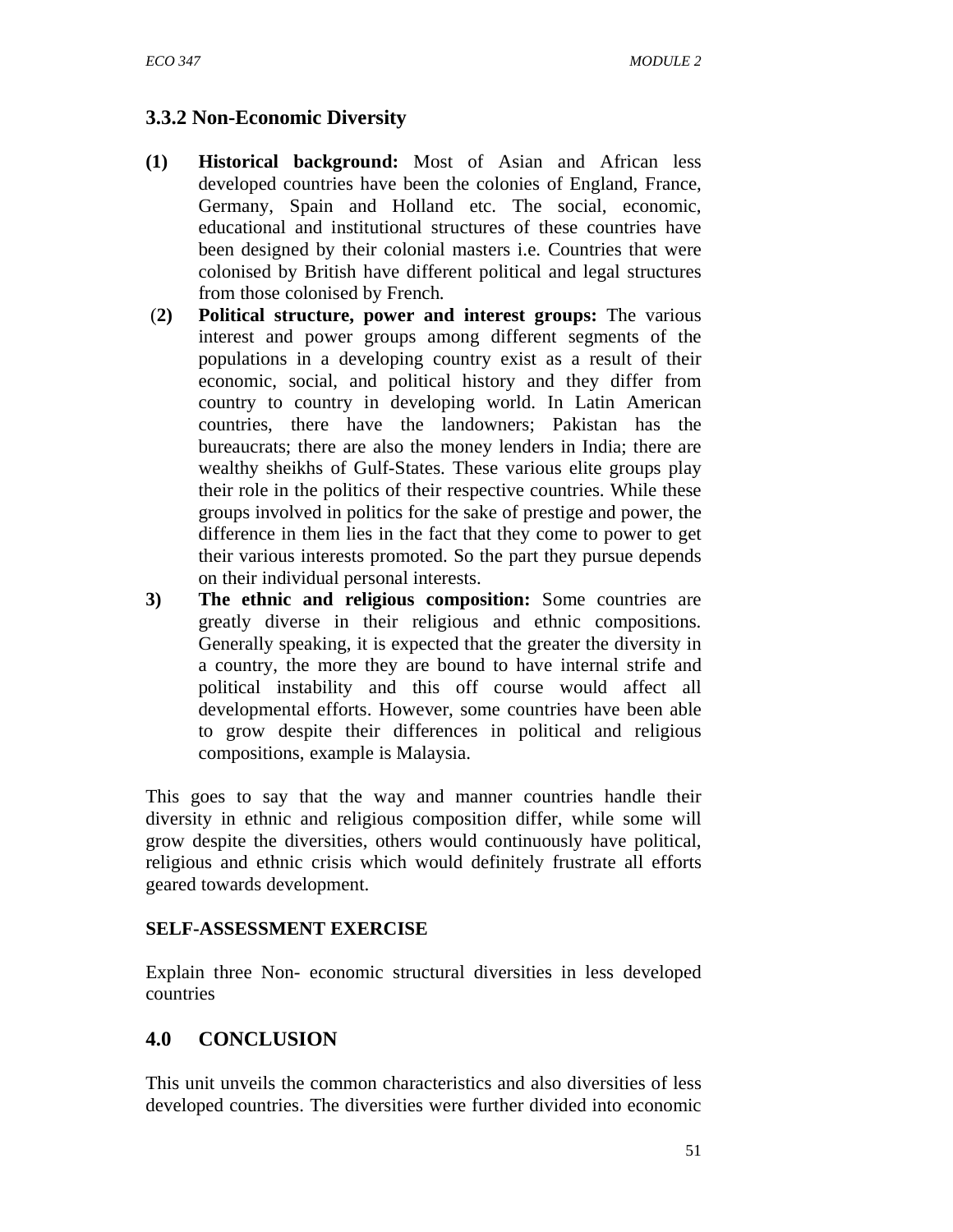and non-economic in nature so as to understand the structural differences better. From the unit, we learnt that despite the general poverty and low per capital income status of the less developed countries, sweeping generalisations should be avoided because they have great differences in their structures and any generalisation would be misleading. So therefore, each individual country must be considered in its own right when deciding policies geared towards development.

# **5.0 SUMMARY**

This unit considered the common characteristics of the less developed countries. The unit revealed that the less developed countries are similar in the areas of low per capita income and general poverty, they are deficient in capital equipments because of low savings rate, unemployment rates and underemployment rates are high, and they are generally backwards in almost everything. Despite these similarities, we also learnt that they can be so different from one another in various ways which we classified under economic and non- economic diversities. In conclusion, sweeping generalisations should be avoided when dealing with less developed countries.

## **6.0 TUTOR-MARKED ASSIGNMENT**

- 1. Explain what is likely to be the occupational distribution of the population in less developed countries.
- 2. Outline and explain the common features of Less Developed Countries.

## **7.0 REFERENCES/FURTHER READING**

- Jhingan, M. L. (2007). *The Economics of Development and Planning.*  $(39<sup>th</sup>$  ed.). Delhi: Vrinda Publications (P) Ltd.
- Rodney, W. (2009). *How Europe Underdeveloped Africa.* Abuja: Panaf Publishing, Inc.
- Todaro, M. P. & Smith, S. C. (2011). *Economic Development*. (11<sup>th</sup> ed.). England: Pearson Education Ltd.
- Olajide, O. T. (2004). *Theories of Economic Development and Planning*. Lagos: Pumark Nigeria Ltd.
- Nafziger, E. W. (2006). *Economic Development*. (4<sup>th</sup> ed.). New York: Cambridge University Press.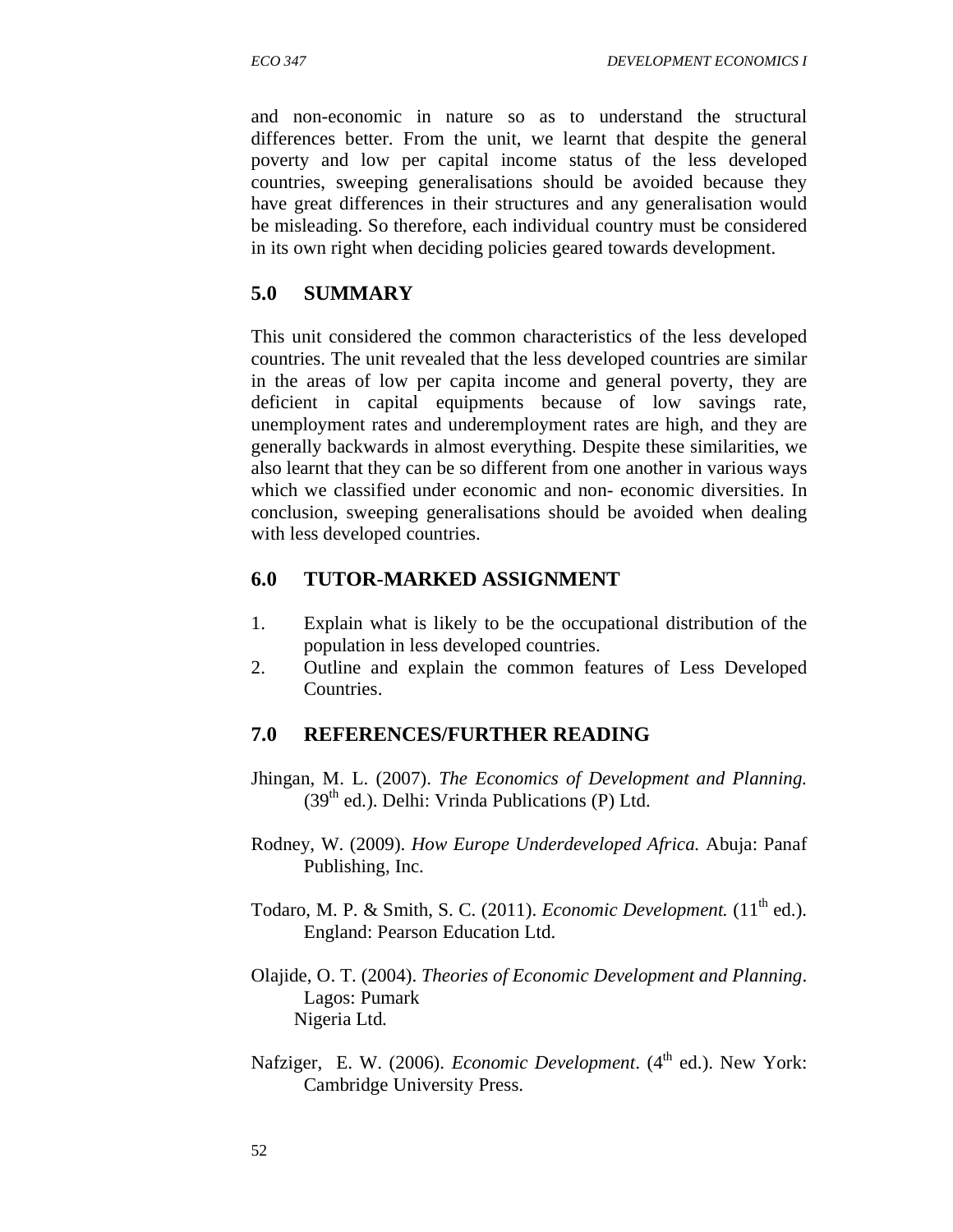# **UNIT 3 MAJOR OBSTACLES TO ECONOMIC DEVELOPMENT**

### **CONTENTS**

- 1.0 Introduction
- 2.0 Objectives
- 3.0 Main Content
	- 3.1 Obstacles to Economic Development
	- 3.2 Economic Constraints
	- 3.3 Non-Economic Constraints
- 4.0 Conclusion
- 5.0 Summary
- 6.0 Tutor-Marked Assignment
- 7.0 References/Further Reading

# **1.0 INTRODUCTION**

Economic development was defined in the first module as economic growth plus desirable social changes. The developing countries of the world have lots of challenges which have hindered their development. These factors have over the years militated against their development and are therefore considered as obstacles to development. These obstacles are usually classified into Economic and Non-Economic constraints. In this unit, we shall identify and discuss the constraints to development extensively.

## **2.0 OBJECTIVES**

At the end of this unit, you should be able to:

- identify the obstacles to development
- differentiate between the economic and non-economic constraints of development
- explain the various economic and non-economic constraints of development.

# **3.0 MAIN CONTENT**

## **3.1 Major Obstacles to Development**

The obstacles to development are the factors that act as constraints to development in less developed countries. These factors impede the growth and development of these countries and affect them in different ways. Recall that we discussed the basic characteristics and diversities of the less developed countries in our previous unit and we found out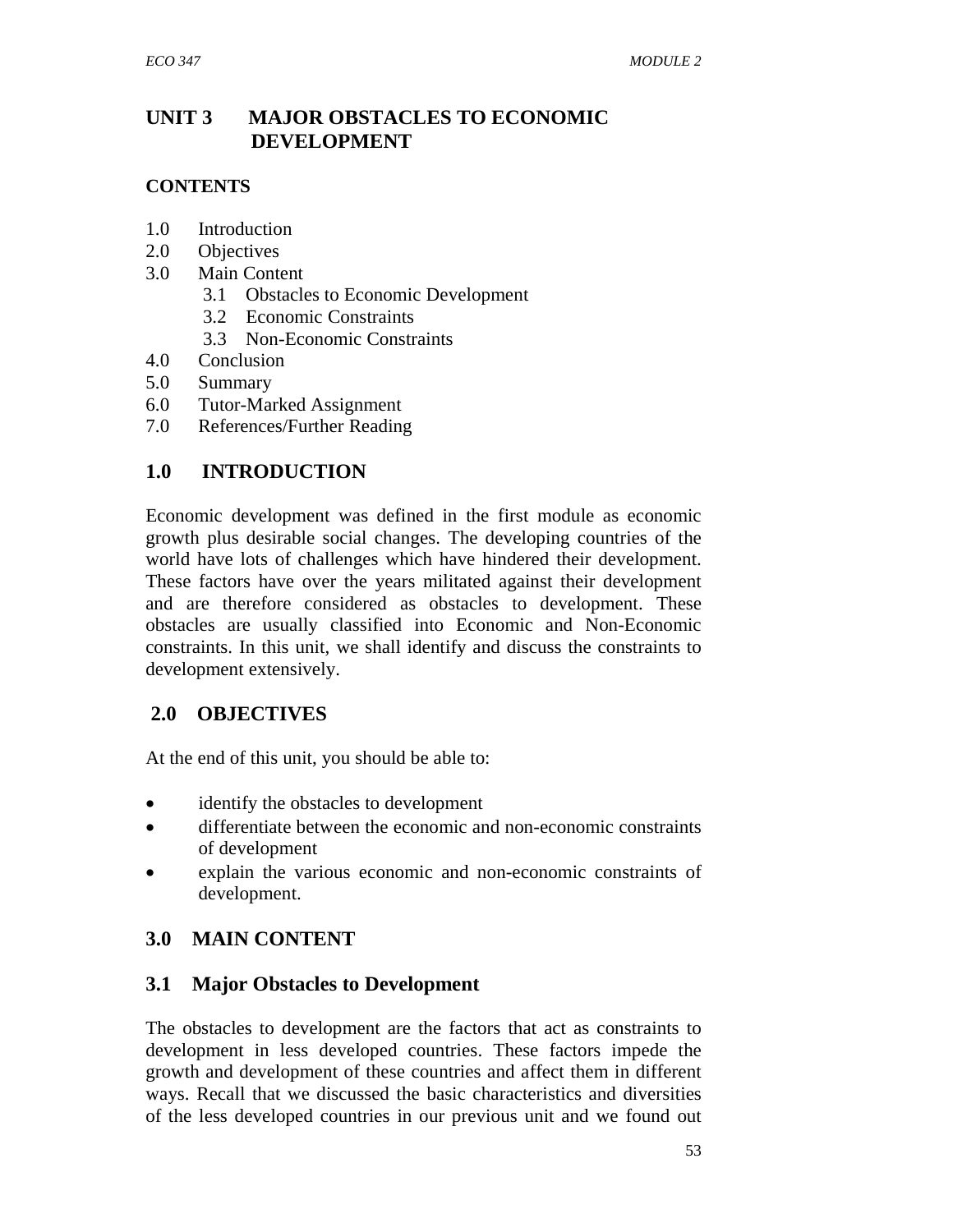that these countries are similar in certain ways and are also diverse in some ways as well. When looking at the obstacles, we are looking at the various factors that have generally affected them not to develop. In essence, what are those constraints that have made these countries to be "Less developed"? These characteristics from the previous unit explain why these countries are poor; a number of these characteristics are both the cause and consequences of poverty. In studying the constraints or obstacles to development, we have the factors broadly divided into two main groups based on the ways they affect the people (their economic or social lives) and as such we have the non-economic and the economic constraints.

#### **SELF-ASSESSMENT EXERCISE**

Explain what you understand by "obstacles to development".

#### **3.2 Economic Constraints**

**1) Vicious circles of poverty:** The greatest obstacle to development in less developed countries is that of "poverty begetting poverty". These countries are poor to start with and because of this poverty, they are unable to achieve growth because it brings about more poverty. These countries are trapped in circle of poverty so difficult to break and as such are vicious in nature. These countries are usually plagued with low productivity due to capital deficiency, market imperfections, economic backwardness and underdevelopment. These forces act and react upon one another so that the country is always in a state of poverty. The vicious circle of poverty operates both on the demand side as well as the supply side as can be seen in the two figures below**.** 

On the supply side (Figure 2.1), the low level of income leads to a low level of savings which in turn, leads to a low rate investment, then to capital deficiency, which would lead to low productivity and then back to low level of income. Also, in figure 2.2, low level of real income means low demand. The low level of demand leads to a low investment and to deficiency of capital. The deficiency of capital will in turn lead to a low level of productivity and back to low income. These circles go on and on creating vicious circles of poverty and if conscious effort is not taking to break these cycles, development will never be achieved. Main points of vicious circles of poverty are: Low real income (Poverty), low productivity, low demand (consumption)/ low savings, low investment, lack of capital, then back to low productivity and poverty.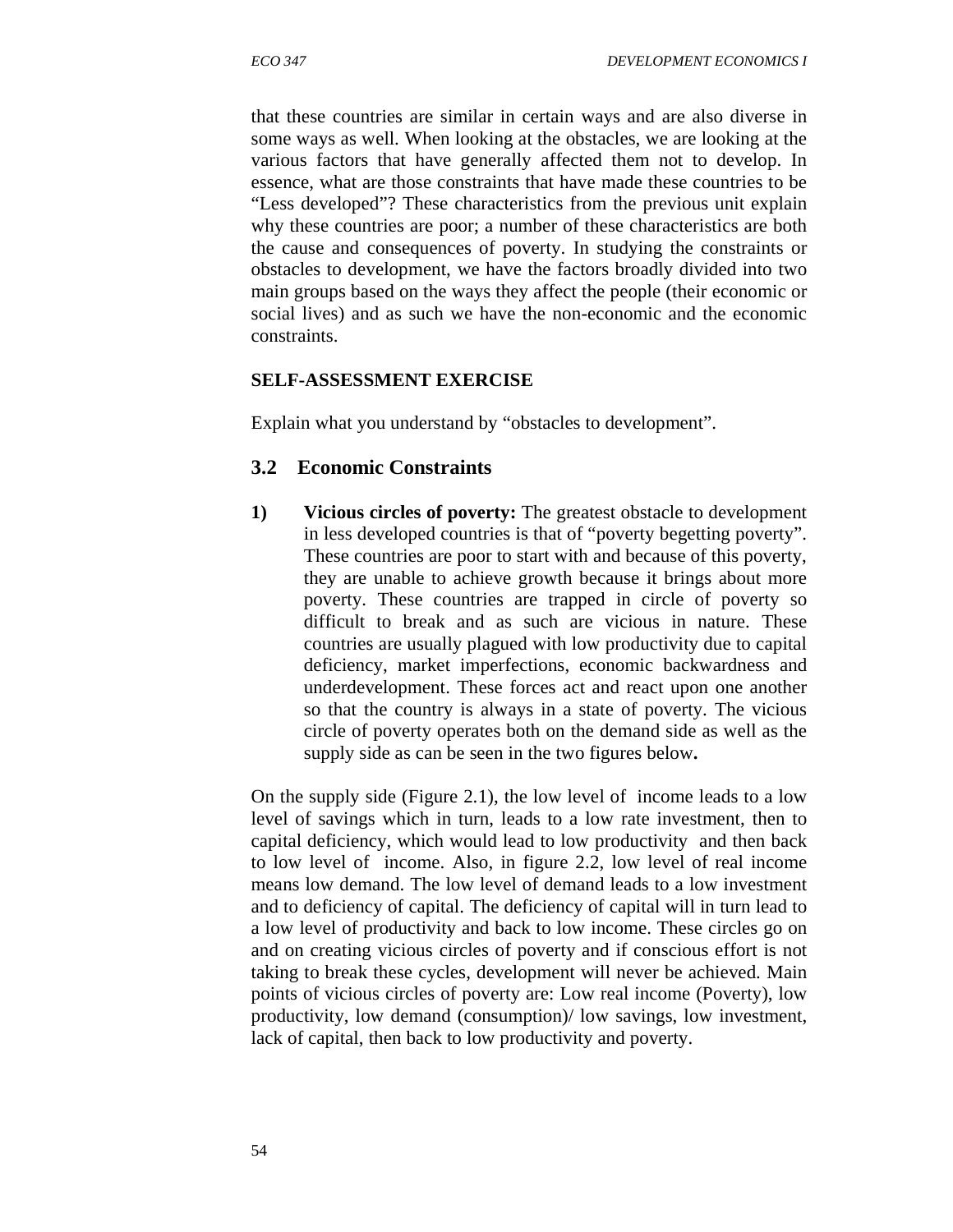These diagrams are showing the vicious circles of poverty.



#### **Source: Jhingan M.L. (2007) Fig. 2.2: The Vicious Cycle of Poverty (Demand side)**

**2) Low rate of capital formation:** A second obstacle to economic development is the low capital formation which is as a result of low income level causing low savings and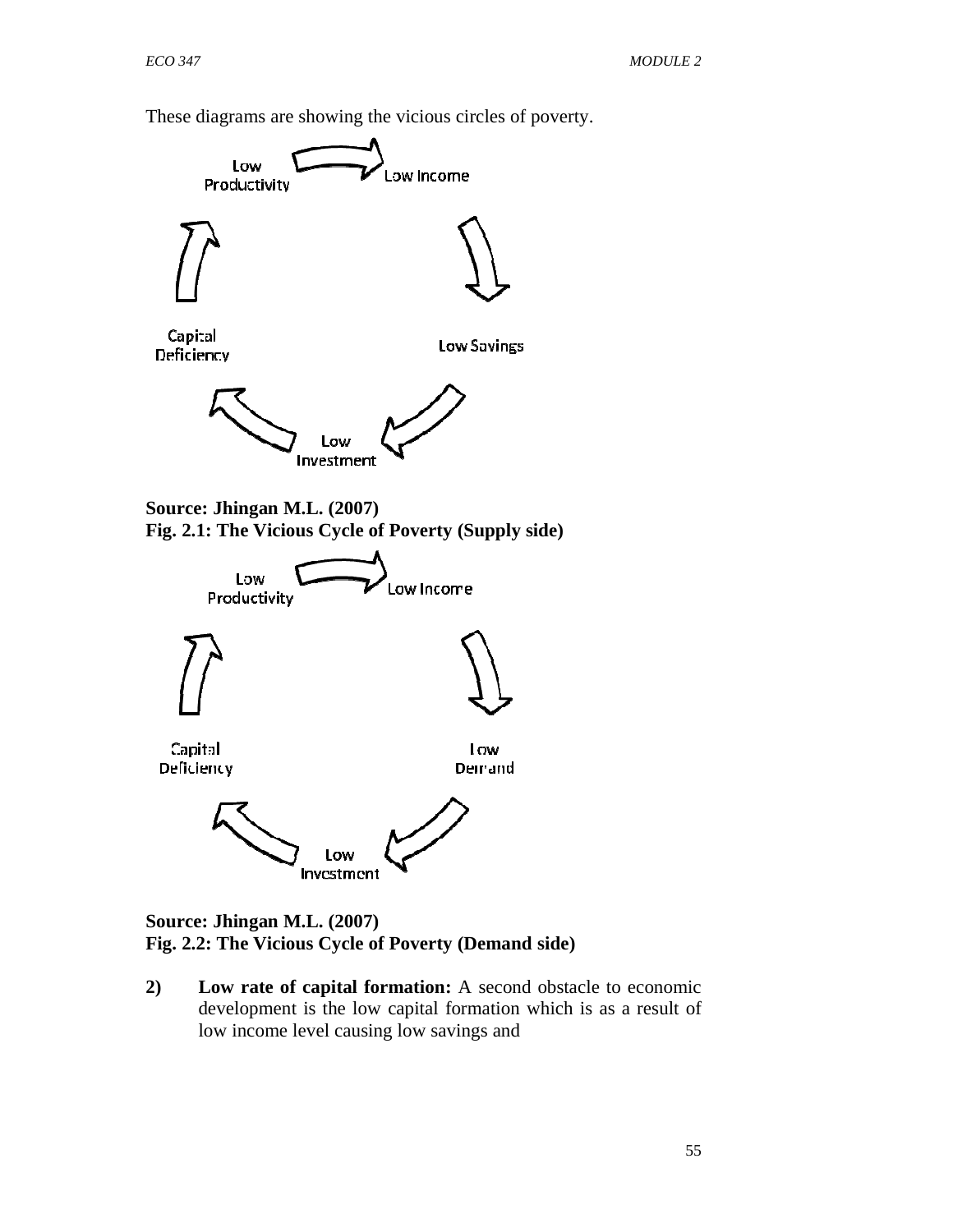then low investment as discussed above. Poverty is both a cause and a consequence of a country's low rate of capital formation. Capital here is both human and physical capital. Physical capital includes all those durable goods used for production except land while human capital refers to investment in human being e.g. education, training and health care, which makes the human a more productive factor of production. In most developing countries, the labour force consist of mostly unskilled and illiterate workers who use substandard and inefficient tools, equipments and machineries to work, resulting in extremely low marginal productivity of labour.

- **3) High population growth rate:** Most LDC's have a very high rate of population and coupled with this is also a high rate of illiteracy making the majority of the population unskilled. Population growth can present an advantage of surplus labour supply but this advantage becomes a disadvantage when large portion of them are unskilled and also, when the rate of capital formation does not keep up with the pace of this population growth. When population growth is rapid and capital formation is not, the per capita income becomes really low, consumption declines and poverty becomes very unavoidable if the population growth rate is not checked.
- **4) Emphasis on more capital utilisation:** Developing countries, because of their rapid population growth, have a large supply of labour force and with their characterised low level of capital formation, the best and most forward looking approach to development would therefore be to employ labour intensive methods of production rather than capital intensive methods. When emphasis is placed on capital utilisation like it is done in the developed world (because they have it in abundance relative to the developing country), then our surplus labour becomes a liability to us instead of an asset.
- **(5) Agricultural constraint:** The developed countries of the world have a small percentage of its population engaged in Agriculture compared to the developing countries. Despite this, they (Developed countries) have been able to produce enough food to meet the requirement of their citizens and also earn foreign exchange through the use of advanced technology in their agricultural sector, thereby avoiding the prediction of Reverend Thomas Malthus who said that, food was growing at an arithmetic progression while population at geometric progression. Sadly however, this prediction holds true for most LDC's especially those situated in the tropical and sub-tropical regions where climate conditions are unfavorable for agriculture. The environmental factors coupled with non-mechanised farming and high population growth rate are great impediments to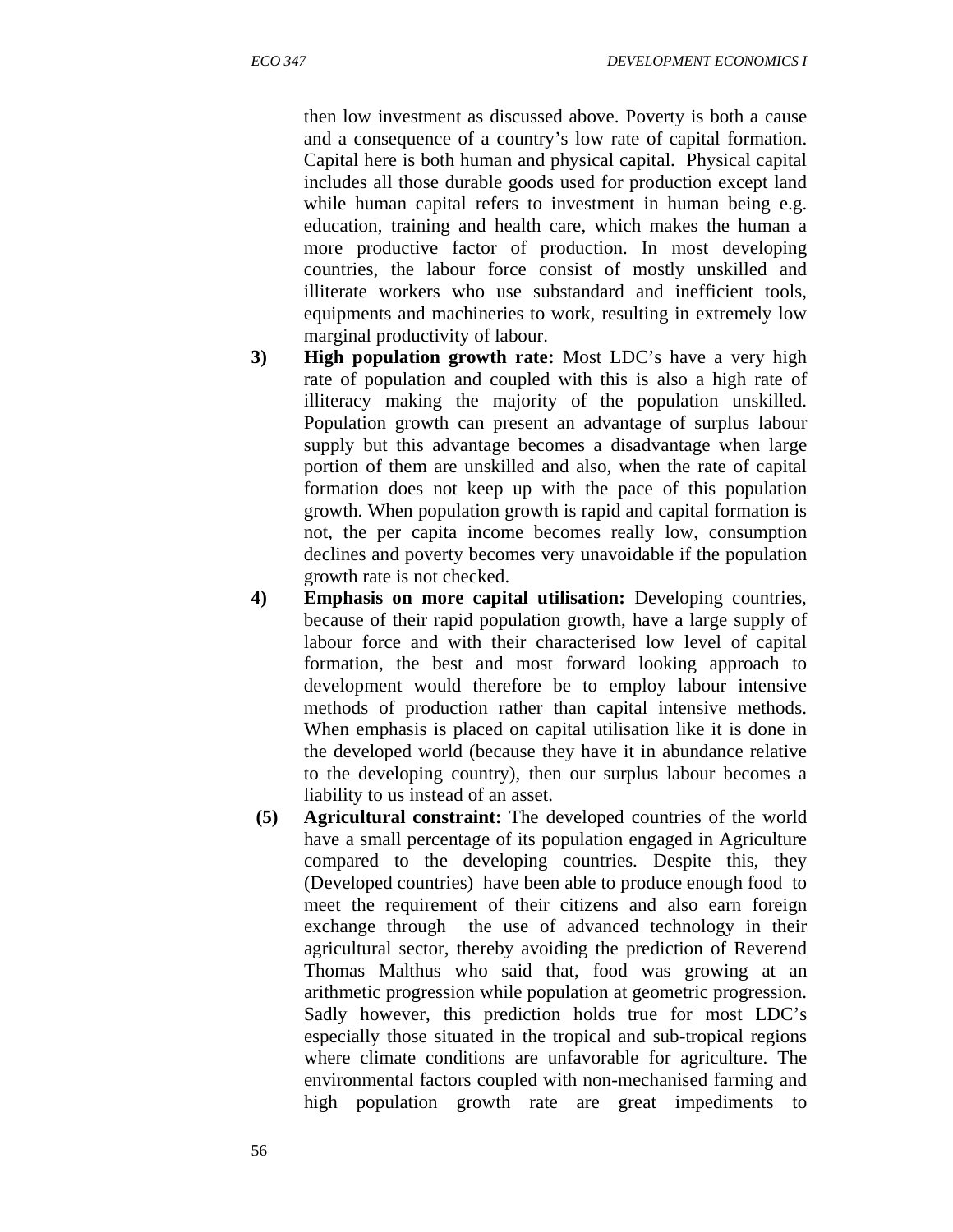development. The result of this is a falling output per person and a slow economic growth. The rapid population growth in developing countries is a major obstacle to economic development.

### **SELF-ASSESSMENT EXERCISE**

With diagrams, explain the vicious circles of poverty

### **3.3 Non-Economic Constraints**

#### **1) Socio-cultural constraints**

The socio-cultural constraints were emphasised by Nurkse who said that economic development has much to do with human endowments, social attitudes, political conditions and historical antecedent. Economic factors e.g. Capital are necessary but not sufficient condition for development. The traditional values, customs, beliefs of the people have ways of affecting their development activities. Institutional factors characterised by rigid stratification of occupations, tribalism, Nepotism, bribery, wrong attitude towards education (where there is usually a hunger for certification rather than knowledge), wrong attitude towards work, religious dogmas (over sentimentality in the way religion is handled thereby negating any development plans) etc., all of these factors work together to inhibit progress by preventing the political, economic and social institutions of an economy to transform for the better.

#### **2) Nature of relationship**

The relationship between the developed and the less developed countries have a way of hindering development because in most cases there exist a master / slave relationship.

The developed countries which are the feudal lords at the centre usually dictate and control the development pattern which is usually to their benefits and to the detriment of the developing countries. The consequence of this pattern of relationship is that the poor countries have been made so vulnerable and very dependent on the rich countries.

#### **3) Political instability**

When a country's political institution is immature, there is bound to be political crisis as this is a part of the learning process and it is usual for problems to crop up in the learning process. Most developing countries are politically undeveloped and this could be seen in the non-existence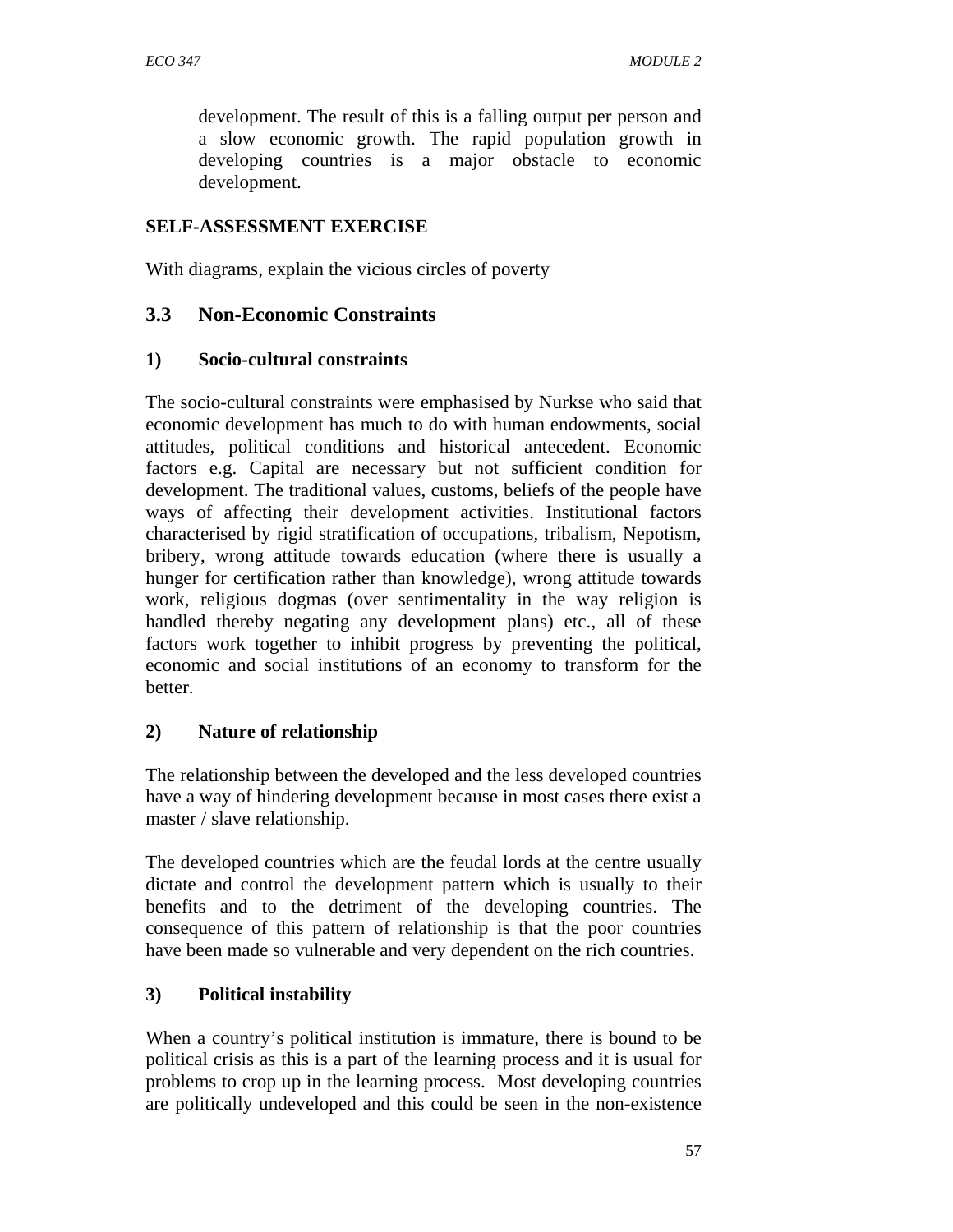of political democratisation, promotion of rule of law, honesty and good leadership. No meaningful development can take place when a country is politically undeveloped as this gives rise to political instability. Apart from the political instability posing an obstacle to development, most developing countries are faced with the problem of bad leadership. Over the years, most countries in the developed countries have continuously had to endure under the leadership of greedy, dishonest, corrupt and incompetent leaders who have done nothing but to waste the scarce resources of these nations, causing more harm than good.

#### **SELF-ASSESMET EXERCISE**

List and explain two non-economic obstacles to development.

## **4.0 CONCLUSION**

From what we have learnt so far about the obstacles to development, we can say that economic development is a complete process which is directly influenced by economic, social, cultural, administrative and political factors. As Ragnar Nurkse, a renowned Economics Professor rightly said, ''Economic development has much to do with human endowments, social attitudes, political conditions and historical antecedent. Clearly, capital is necessary but not a sufficient condition of progress, for of what use is capital and technological advancement when there is constant political, religious and ethnic crisis?

 For an economy to develop, the obstacles of development which sometimes present themselves as both causes and effects of poverty have to be tackled consciously as failure to do so would deepen the effect of poverty in an economy**.**

## **5.0 SUMMARY**

This unit has highlighted the major obstacles to economic development and these obstacles were grouped based on economic and non-economic constraints. From the unit, you have learnt that vicious cycle of poverty which is an economic constraint to development is so called because ones the forces of poverty set in, it goes on and on until there is a conscious effort to break this cycle. You also learnt that the other economic factors are low capital formation, high population growth rate, agricultural constraints, and emphasis on more capital utilisation. While the non-economic factors from what you have learnt are socio-cultural constraint which talks about beliefs, culture, attitude etc. The second is the Nature of the relationship between the developed and the undeveloped countries which is usually a master slave relationship and the finally, the third is political instability.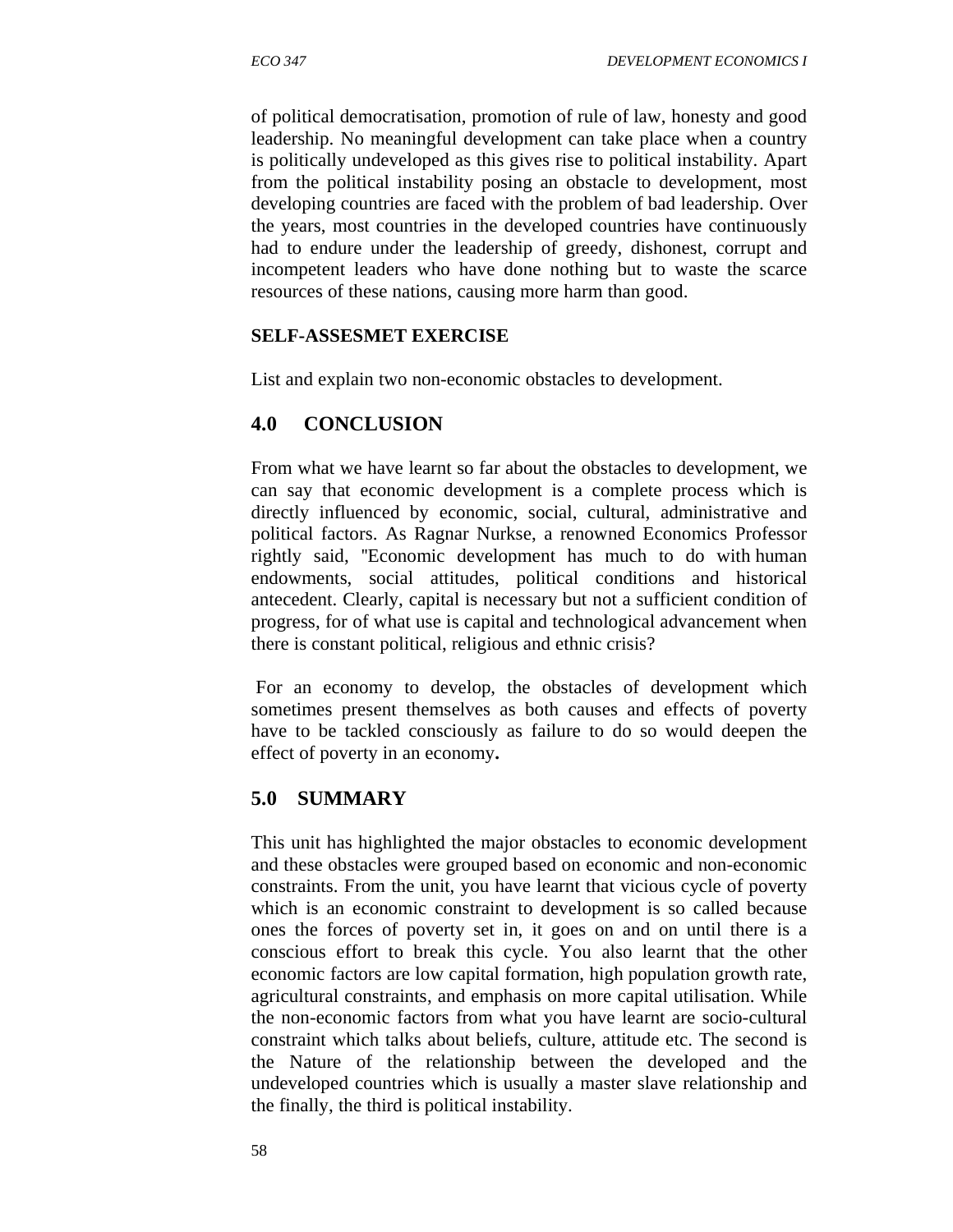## **6.0 TUTOR- MARKED ASSIGNMENT**

- 1. List and explain the economic and non-economic constraint to economic development.
- 2. Mention and explain two obstacles to development in Nigeria.

## **7.0 REFERENCES/FURTHER READING**

- Jhingan, M. L. (2007). *The Economics of Development and Planning.* (39<sup>th</sup> ed.). Delhi: Vrinda Publications(P)Ltd.
- Olajide, O. T. (2004). *Theories of Economic Development and Planning.* Lagos: Pumark Nigeria Ltd.
- Todaro, M. P. & Smith, S. C. (2006). *Economic Development*. (9<sup>th</sup> ed.). Boston: Addison Wesley.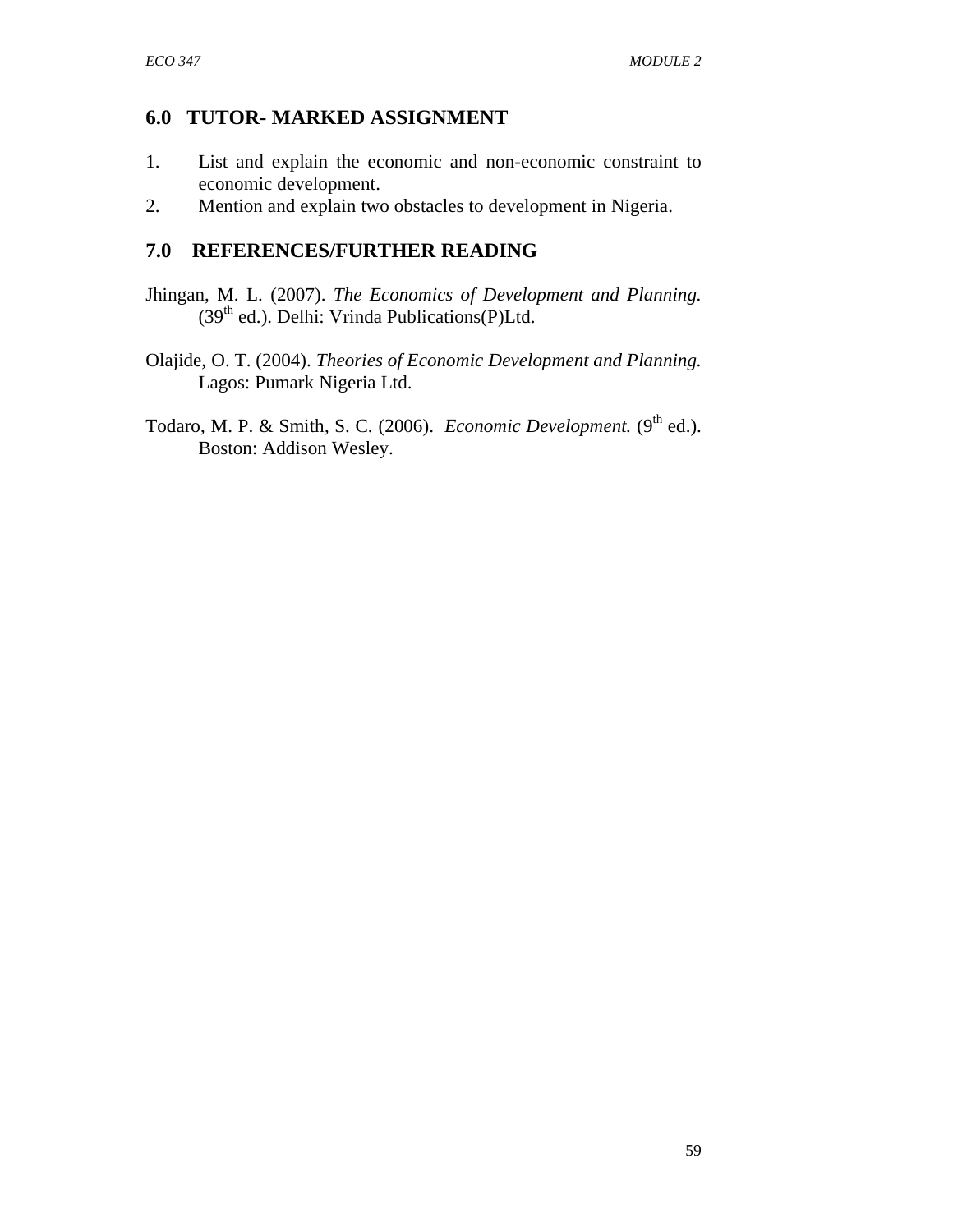## **UNIT 4 MEANING AND CHARACTERISTICS OF MODERN ECONOMIC GROWTH**

#### **CONTENTS**

- 1.0 Introduction
- 2.0 Objectives
- 3.0 Main Content
	- 3.1 Meaning of Modern Economic Growth
	- 3.2 The Fundamental Points in Modern Economic Growth
	- 3.3 Characteristics of Modern Economic Growth
- 4.0 Conclusion
- 5.0 Summary
- 6.0 Tutor-Marked Assignment
- 7.0 References/Further Reading

## **1.0 INTRODUCTION**

The development of the advanced countries of West Europe, the United States, Canada and Australia is termed modern economic growth. This concept of modern economic growth hinges majorly on the work of Nobel laureate Professor Simon Kuznets who got the Nobel Prize in economics in 1971 for his pioneering work on the measurement and analysis of the historical growth of National Income in Developed Countries. In his Nobel Memorial Lecture, Kuznets defined economic growth and in his definition, three distinctive components of economic growth can be highlighted. He also pointed out that there are six characteristics features manifested in the growth process of almost every Developed Countries. These components of economic growth and the six characteristics of modern economic growth would be explained to you in this unit.

## **2.0 OBJECTIVES**

At the end of this unit, you should be able to:

- define Modern Economic growth
- list the fundamental issues raised by Kuznets in his definition of modern economic growth
- outline and explain Kuznets' six characteristics of modern economic growth.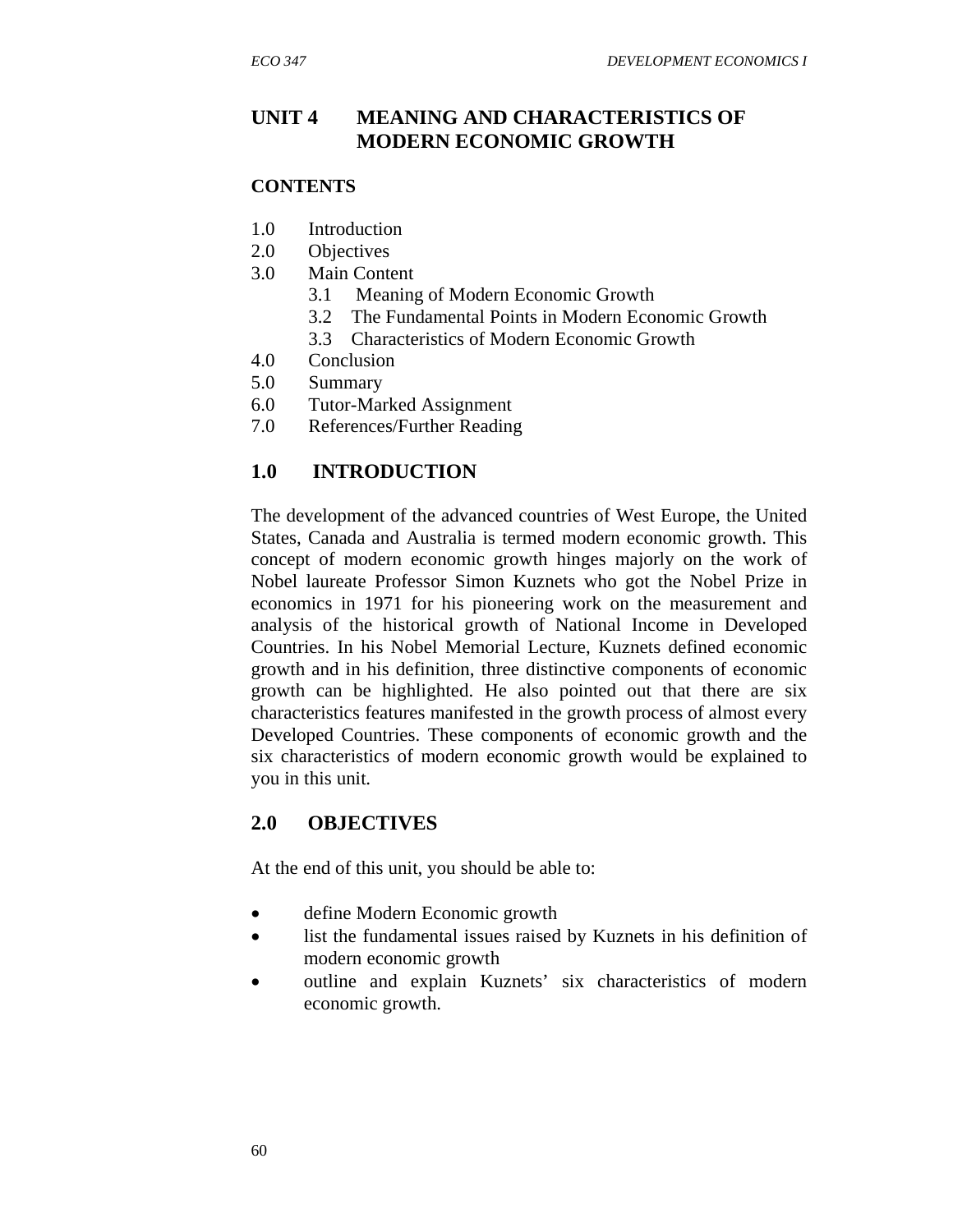## **3.0 MAIN CONTENT**

### **3.1 Meaning of Modern Economic Growth**

In discussing modern economic growth, the pioneering work of Professor Simon Kuznets in his "Measurement and Analysis of Historical growth of National income", comes into focus. Analysing the historical growth of national income of the developed countries, Kuznets defined economic growth as a "long term rise in capacity to supply increasingly diverse economic goods to its population, the growing capacity based on advancing technology and the institutional and ideological adjustments that it demands". Modern economic growth is in a way different from traditional economic growth in the sense that it deals with advancements as a means of increasing the long term supply of different economic goods- advancements in technology, institution and ideology. While the traditional economic growth deals with the increase in output without necessarily emphasising on technological progress.

#### **SELF-ASSESSMENT EXERCISE**

What do you understand by the term Modern economic growth?

#### **3.2 The Fundamental Points in Modern Economic Growth**

From the definition by Kuznets, three fundamental issues can be pin pointed and these are:

- 1) Sustained increase in the supply and in the variety of goods which indicate economic growth and maturity.
- 2) Technological advancement is seen as the key instrument for countries economic growth.
- 3) To benefit from this advancement in technology, there has to be an institutional, attitudinal and ideological advancement. Technological advancement will lead to economic development if an only if positive institution, attitudinal and ideological changes are made. The three components of the definition are all important and work hand in hand to achieve growth. From the definition, you can deduce that the sustained rise in the supply of goods is the result of economic growth, and advancing technology is identified as the engine or source of economic growth. However, technological advancement is but a potential, for it is only a necessary and not a sufficient condition for growth. If technology is to be used efficiently and effectively for growth, other factors like institutional and ideological adjustments must be put in place as this would ensure the proper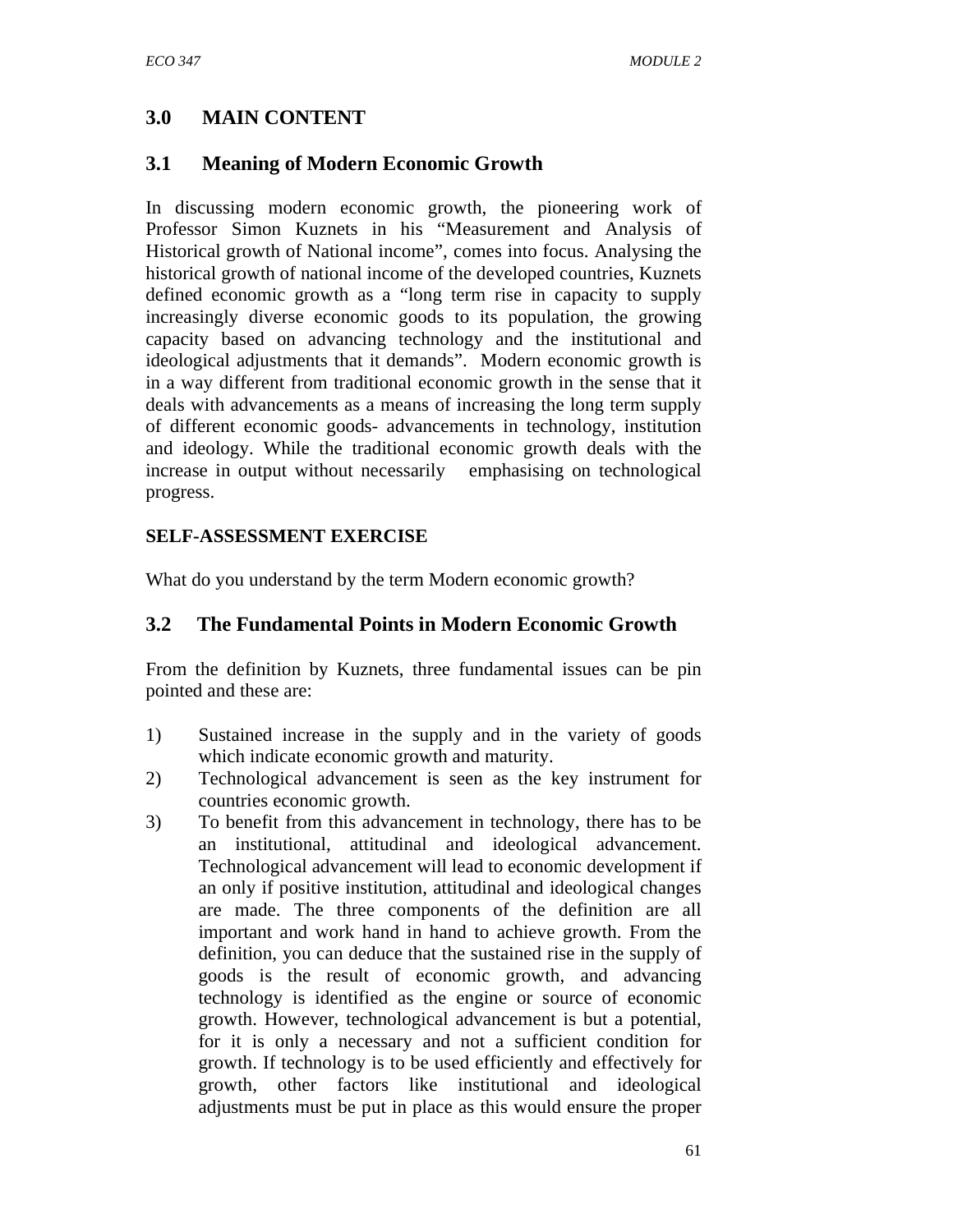use of innovations/ideas generated by the advancing stock of human knowledge.

In line with these three fundamental issues raised in Kuznets definition, six characteristics of modern economic growth are given and these characteristics are present in almost every contemporary development economy.

The six characteristics are discussed below.

#### **SELF-ASSESSMENT EXERCISE**

Explain the fundamental terms in modern economic growth

## **3.3 Kuznets's Six Characteristics of Modern Economic Growth**

In his pioneering work " the measurent and analysis of the historical growth of national incomes in developed economies", Kuznets empirically identified six characteristics feautures present in the growth process of every developed nation and they are.

### **1**. **High rates of growth of per capita output and population**

Modern economic growth of developed countries is usually accompanied by high rate of increase in per capita output accompanied by a substantial rate of population growth. Although some countries Like the United States and Canada do not have population growth accompanying their increased rate of per capita output but for the majority of other countries that achieved development for example China, this characteristics holds true for them. It can therefore be said that the high rates of growth of per capita output and population implies high rates of increase in total output

## **2**. **The rise in productivity**

With modern economic growth, one is expected to experience a high rate of output per unit of all inputs as a result of efficiency. Efficiency here means that input yields more output due to technological advancement or progress and the upgrading of existing physical and human resources.

#### **3**. **High rates of structural transformation**

The rate of structural transformation of the economy in the form of growing sectoral shares of manufacturing industry, service and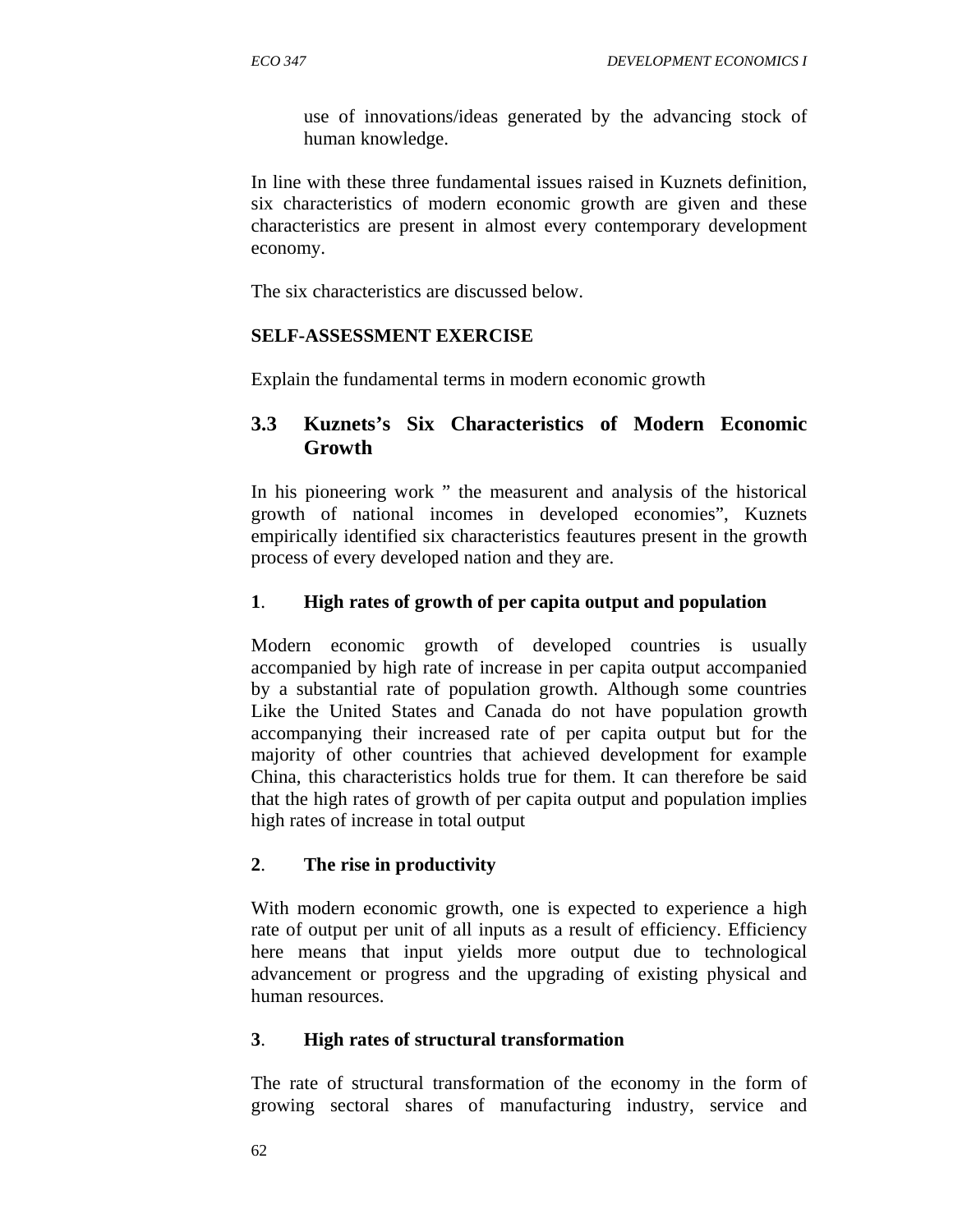entertainment industry usually rises, while the agricultural and ruralbased activities experience continual fall in their sectoral shares of national output and employment. For example the United States agricultural sector's share of national output was almost 50% in 1879 by 1950 it was less than 7%. Also, there are growths in the rates of urban industrial complexes, large business concerns, as opposed to small scale enterprises and informal activities. Finally, shifts in several other aspects of economic structure can be experienced (like shifts in the structure of consumption, in the relative shares of domestic and foreign supplies, etc.).

### **4. High rates of social and ideological transformation**

The high rates of social and ideological transformation, comes in the form of changes in attitude, evolution from superstitious beliefs to rationality and scientific explanations of events, greater social justice and equalisation of economic opportunities, growing education, literacy, and skills development, etc. This process is the modernisation process which signifies the moving away from traditional ways of doing things to a modernised approach to life which brings about Urbanisation and secularisation which are the key components of modernisation process.

### **5. High rates of international economic outreach**

The economically developed countries, by means of the increased power of technology, particularly in transport and communication, have the propensity to reach out to the rest of the world especially the developing countries to source for cheap raw materials and labour for their industries and also market their expensive finished products. This international outreach has really gone a long way in opening up the world, making it a global village and as such creating more development opportunities for both the developed and the developing countries. There is therefore interdependency in the world seen in the growth of trade (specifically import of raw materials and export of manufactures). This is to say that there is a growing participation in international markets.

#### **6. Limited spread of economic growth**

There is limited spread of growth and development to only a third of the world population, signifying that in spite of tremendous growth in the world economy, a lot of third world countries could not benefit or be carried along. Like was said about vicious cycle of poverty, there is also the virtuous cycle of wealth, where wealth begat wealth and even more wealth. So the more these developed countries grow, the more they are likely going to keep growing (ceteris paribus).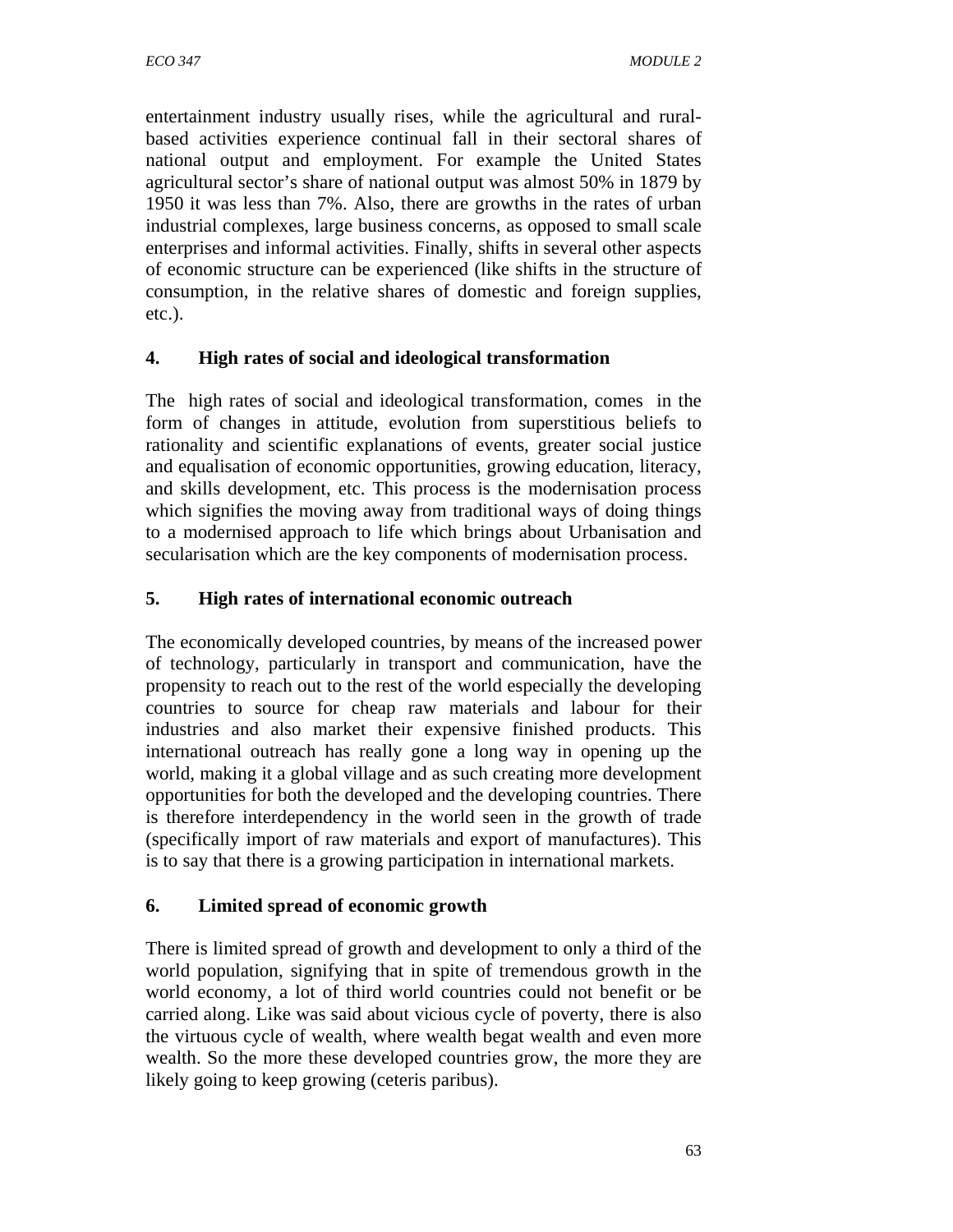Sadly though, as the developed countries experience more growth, the less developed countries plunge deeper and deeper into poverty and are cut off from the whole development process thereby further promoting the gap between the rich developed countries and the poor developing ones. The characteristics of modern economic growth can be said to be interrelated because each one links to the other in a continuous circle. Thus Kuznets economic growth can be summarised as follows: High rates of per capita output growth is as a result of high rates of labour productivity which leads to high rates of per capita consumption, which will in turn lead to high rate of socio-political transformation, then this already transformed countries would be able to further achieve economic growth by having a high rate of international economic outreach at the expense of the poor countries rationed out of the development process and hence, there is limited international economic growth. On and on it goes in a circle as can be seen in this figure .



**Fig. 2.3: The Circular Flow in Modern Economic System**

**Source: Olajide (2004)** 

#### **SELF-ASSESSMENT EXERCISE**

Explain the characteristics of modern economic growth as given by Kuznets.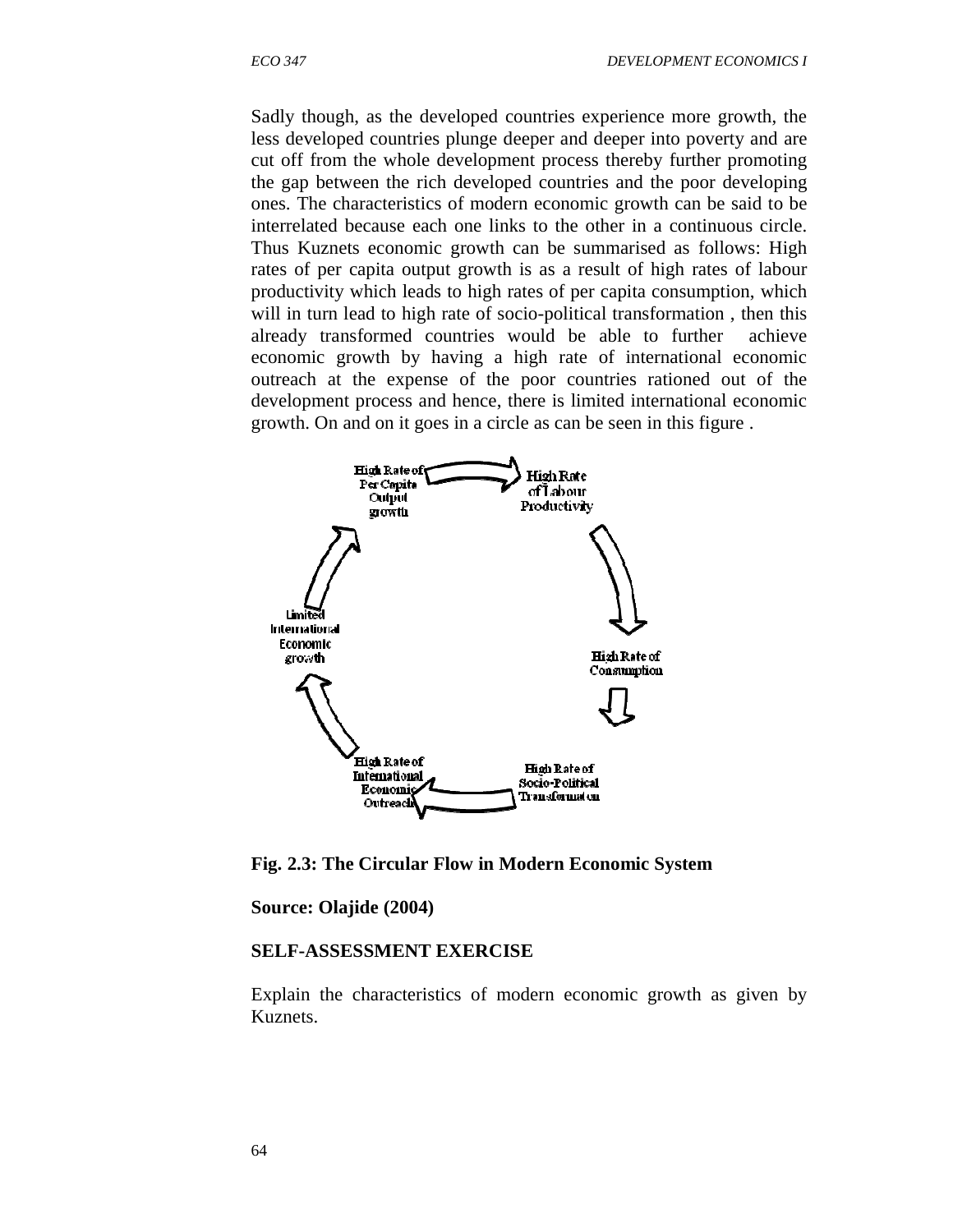# **4.0 CONCLUSION**

The basic feature of modern economic growth, as been observed in the more developed countries, is that the rise in per capita output or per worker product was largely associated with extended application of a growing stock of useful knowledge, in technological innovations in their production process, coupled with the right institutional, attitudinal and ideological adjustments. Their growth process indicates the existence of a technological backlog, which has generated accelerated advancement. The characteristics of modern economic growth are therefore important in helping the LDCs to know the growth pattern of the developed countries, and this will enable them to have an idea of the different types of breakthrough that can be initiated that will be able to sustain a high rate of growth in the LDC's. One lesson to be learnt from the growth process of the advanced countries is that despite their technological advancement brought about growth in these economies; these countries achieved growth because they had the right institutions, attitude and ideologies which made the advancements in technology yield positive results. For advancement in technology is a necessary but not a sufficient condition for growth. For according to Todaro & Smith (2006), "Technological innovation without concomitant to social innovation is like a light bulb without electricity; the potential exists but without the complementary inputs nothing will happen".

## **5.0 SUMMARY**

In this chapter you were taught the meaning of economic growth as given by Simon Kuznets in his work on the measurement and analysis of the historical growth of national income in developed economies. From his definition, three distinctive components of growth were highlighted and then we moved on to listing and explaining the six characteristics of modern economic growth as given by Kuznets.

## **6.0 TUTOR-MARKED ASSIGNMENT**

- 1. Explain the circular flow of modern economic growth (Include diagram).
- 2. In your opinion, why do you think Nigeria has not achieved economic growth given the three components in Kuznets definition of growth?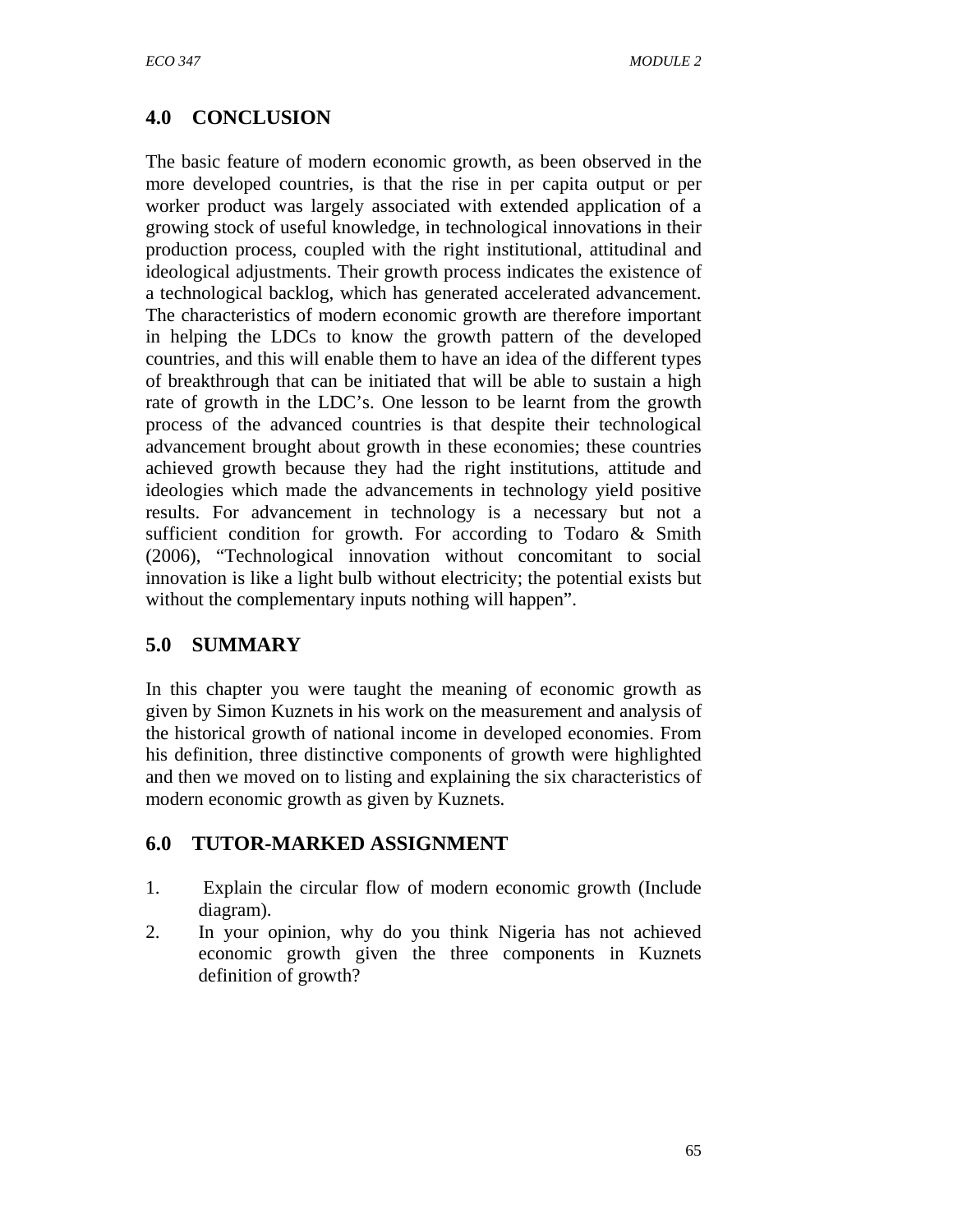#### **7.0 REFERENCES/FURTHER READING**

- Jhingan, M. L. (2007). *The Economics of Development and Planning.*  $(39<sup>th</sup>$  ed.). Delhi: Vrinda Publications (P) Ltd.
- Olajide, O. T. (2004). *Theories of Economic Development and Planning.* Lagos: Pumark Nigeria Ltd.
- Todaro, M. P. & Smith, S. C. (2006). *Economic Development*. (9<sup>th</sup> ed.). Boston: Addison Wesley.
- Kuznets, S. (1971). Modern Economic Growth: Findings and Reflections, The Sveriges Riksbank Prize in *Economic Sciences* in Memory of Alfred, December 11. www.nobelprize.org/nobel\_prizes/economicsscience......./kuznets-lecture.html Accessed on the 7/12/2013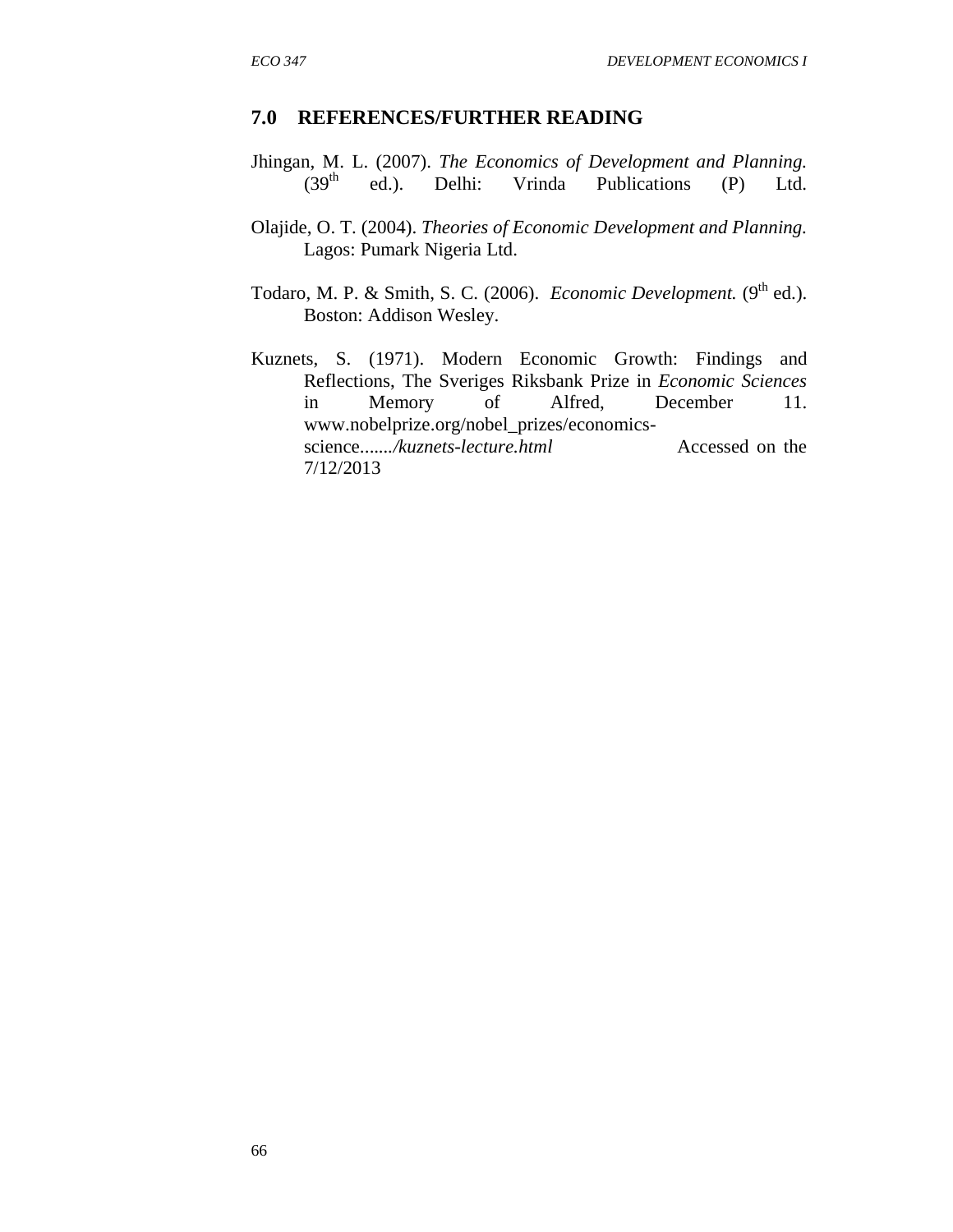## **MODULE 3 A SURVEY OF SOME SELECTED THEORIES OF ECONOMIC DEVELOPMENT**

- Unit 1 Adam Smith's Theory
- Unit 2 W.W Rostow's Stages of Economic Growth
- Unit 3 The Marxian Theory
- Unit 4 Lewis' Theory of Unlimited Supplies of Labour
- Unit 5Balanced and Unbalanced Growth Theories

## **UNIT 1 ADAM SMITH'S THEORY**

#### **CONTENTS**

- 1.0 Introduction
- 2.0 Objectives
- 3.0 Main Content
	- 3.1 The Theory
	- 3.2 The Agents and Process of Growth in Smith's Theory
	- 3.3 Weaknesses of the Theory
	- 3.4 The Relevance of the Theory to the Less Developed **Countries**
	- 3.5 Brief Summary of the Classical Theory
- 4.0 Conclusion
- 5.0 Summary
- 6.0 Tutor-Marked Assignment
- 7.0 References/Further Reading

## **1.0 INTRODUCTION**

Adam Smith, the father of Economics is regarded as the pioneer of classical economics and in his book "An Enquiry into the Nature and Causes of the Wealth of Nations" published in1776, focused on economic development. Although he failed to give a well defined theory, his work was clearly constructed by later day economist to formulate a development theory. Generally speaking, the classical theorists mainly focused on the ways market economies function and their studies are mostly on the dynamics of economic growth. Apart from Adam Smith, other classical theorists are David Ricardo and Thomas Malthus. In this unit, the work of Adam smith on the theory of Economic development would be treated in detail.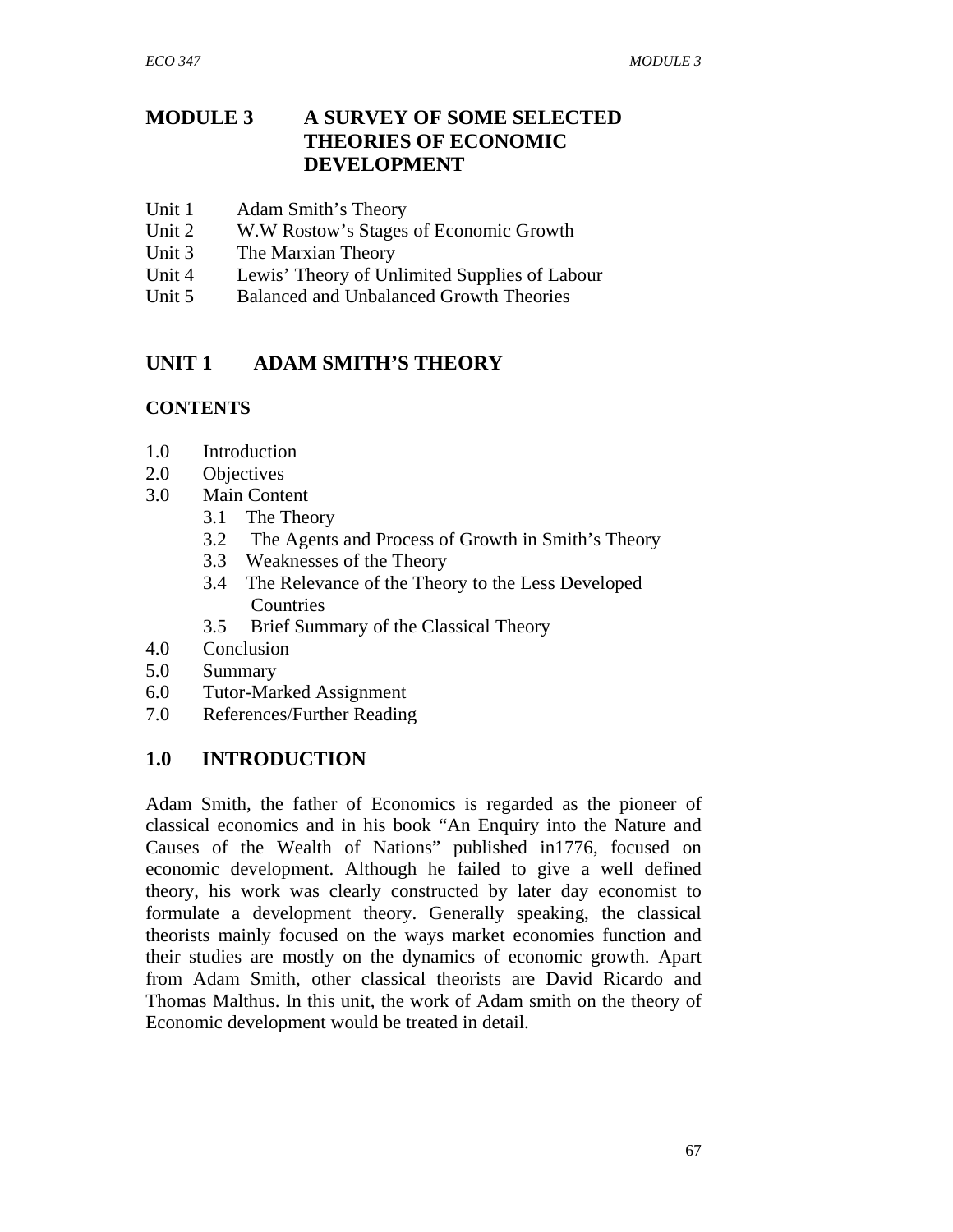# **2.0 OBJECTIVES**

At the end of this unit, you should be able to:

- explain Adam Smith's Theory of economic development
- state the growth agents and growth process of the Theory
- list the weaknesses of the theory
- enumerate and explain the theory's applicability in developing countries
- explain the main ideas surrounding the classical theory of development.

# **3.0 MAIN CONTENT**

### **3.1 The Theory**

In explaining Adam Smith's theory of economic development, the concepts of Laissez-faire, division of labour, and capital accumulation are important and they are discussed below.

#### **Laissez –faire**

Adam Smith's theory is based on the principle of laissez-faire, where the economy is free from government intervention and the "invisible hand" guides the market mechanism. According to Smith, people are the best judge when it comes to pursuing their self interests, and allowing each individual to pursue his/her own interest, they end up achieving the aggregate interest of the society. That is to say, each person's selfinterest leads him/her to serve the wants of his fellow man. For example, a food seller does not sell food because she is nice or kind hearted, but she does so because of her self- interest (probably trying to earn a living) and in so doing, she satisfies the wants of her customers leaving everyone better off. In Smith's opinion people should be left to pursue their own interests without any interference from the government as the invisible hand is there to automatically regulate the activities of the perfectly competitive markets in the overall interest of the whole economy.

#### **Division of Labour**

In Adam Smith's book (The Wealth of Nations), focus was laid on the concept of economic growth and this growth, according to Smith, is rooted in increasing *division of labour*. According to him, it is division of labour that results in the greatest improvement in the productive power of labour. Stating further, he noted that the productive capacity of labour increases as a result of improved craftsmanship of workers which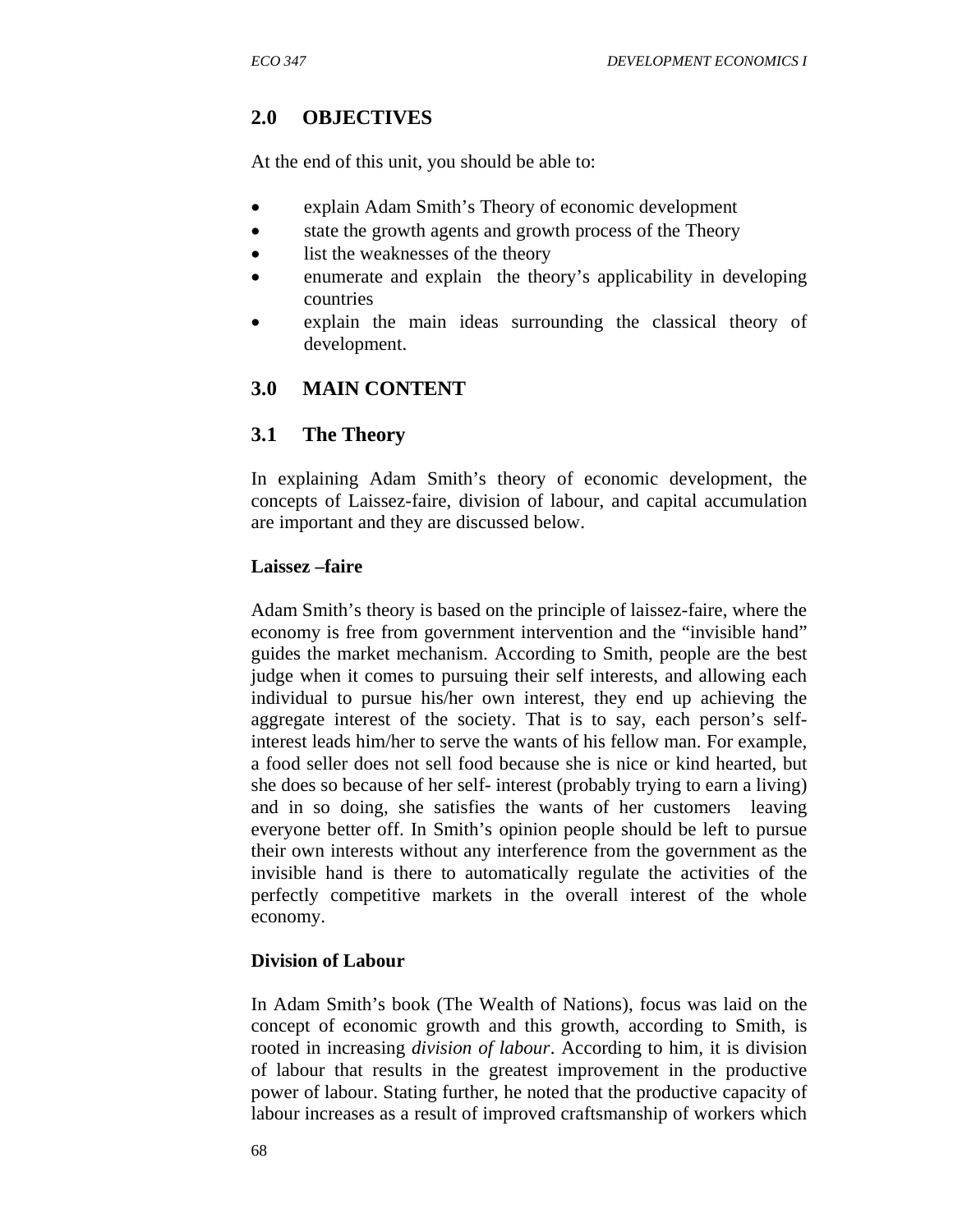saves time and labour as there is also the invention of large number of labour-saving machines.

Division of labour is brought about by the human nature that tends to make people want to exchange one thing for another and it depends on the size of the market. So when market increases then division of labour would increase. Productive capacity rests on the division of labour and the accumulation of capital that it makes possible. Division of labour means that people cooperate to do different works as these works are broken down into small parts, each undertaken by different workers. By cooperating with each other, craftsmanship is built, time is saved more goods are produced, people have enough to consume, innovation is promoted, market is enlarged; income increases and all these would give rise to increase in productivity. Division of labour in reality can be seen as the reason why humans form societies because the human nature compels man to constantly want to exchange one thing for another and from one another as social beings. However, division of labour according to smith depends on the size of the market which depends on the population.

### **Capital Accumulation**

Smith viewed capital accumulation as a necessary condition for economic development. He reasoned that the ability of people to save and invest (more) would lead to economic development. Savings leads to investment and with higher savings comes higher investment. In Smith's theory, only the capitalist and the land owners could afford to save because of the investment capital or rent on land they posses, while the labourers on the other hand are unable to save because they earn wages only enough for consumption i.e. subsistence wage. This idea is based on the belief of "Iron law of wage" (That is wages tend toward a level sufficient only to maintain a substance standard of living). Smith noted that at any point, when total wages by workers increase, more labour will be supplied to the market and competition for employment will become tense and keener, this will therefore force wages down to its subsistence level making the workers unable to save and this according to Smith is what happens in the stationary state. Smith believed that in periods of rapid capital accumulation, wage rates rise above the subsistence level however the rate at which they rise will depend on the population growth and on the rate of accumulation.

 Adam Smith also described the relationship that exists between wage and profit. According to him, profits fall as wages rise when an economy progresses. When the rate of capital accumulation increases, increasing competition among capitalists raises wages and tends to lower profits. The increasing difficulty in finding new profitable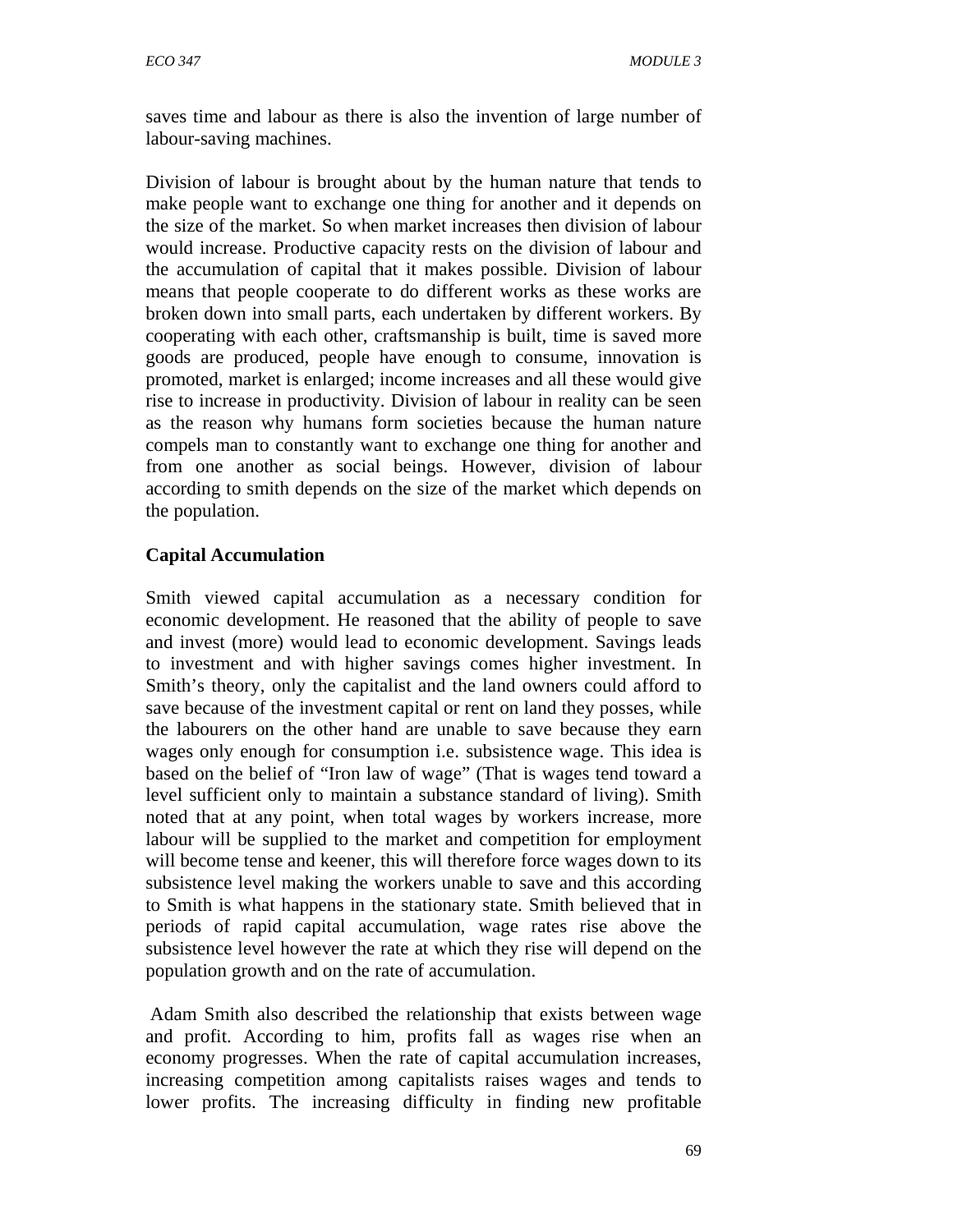investment outlets is actually responsible for this fall in profits because the economy becomes stagnant as profit is pulled down.

#### **SELF-ASSESSMENT EXERCISE**

Explain the underlying concepts of Adam Smith's theory.

## **3.2 The Agents and Process of Growth in Adam Smiths's Theory**

The theory identifies the farmers, producers and businessmen as the agents of economic progress. Smith noted that the functions of these agents are interrelated, as the development of one would lead to the development of others. He posited that it was free trade, the enterprise nature, and competition of these three agents that leads to development. In the growth process, institutional, political and national factors are considered to remain unchanged and the growth process is seen by smith as steady and continuous because one development stage leads to the other. Each situation grows out of the preceding one in a uniquely determined manner with each individual agent of growth performing their own bit in the process. According to Smith, the growth process is thus cumulative. The good performance of the agricultural sector, commerce, industrial and manufacturing sectors, would lead to capital accumulation, technical progress, population increase, expansion of market, division of labour and a continuous rise in profit and hence the wealth of the nation.

Note that all these will happen in Adam Smith's progressive state where institutional, political and natural factors are taken for granted. In reality however, we know that there is limited supply of natural resources and the scarcity of this will eventually stop growth thereby leading the economy to a stationary state which is the end of capitalism. In the stationary state, the competition for employment would reduce wages to subsistence level and competition among businessmen would bring profits as low as possible and investment will also decline. The following are experienced as a result of stationary state: Capital accumulation stops, population becomes stationary; profit is at the lowest; wages are at the subsistence level; production and per capital income remain stationary and then also the economy reaches stagnation.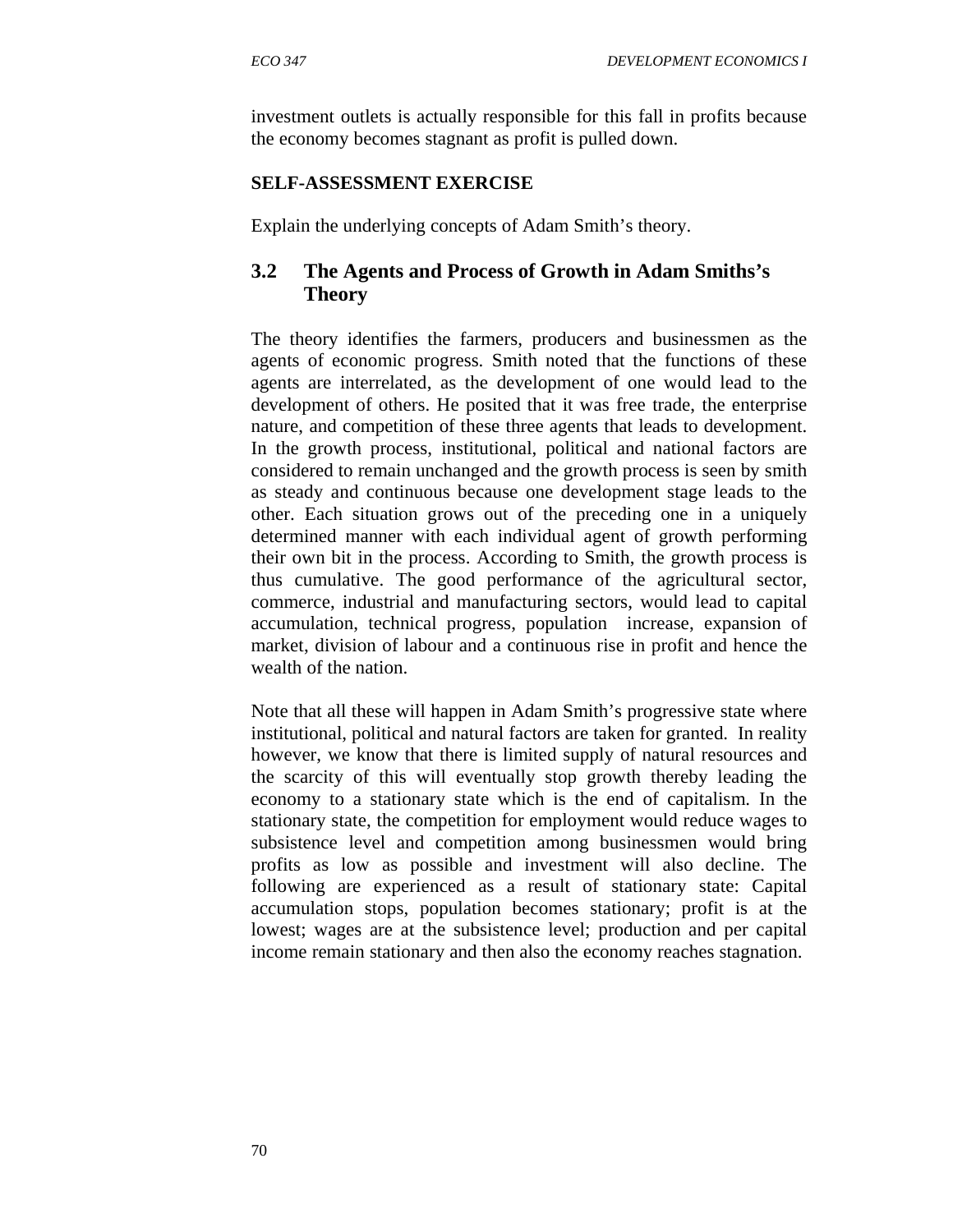In figure 3.1, the horizontal axis is taken as time (T) and the rate of capital accumulation

Over time dk/dt is on the vertical axis. From the diagram, the economy is seen to grow from K to S during the time path T and after wards it reaches the stationary state S where further growth does not take place because wages rise so high that profits become zero, there is little or no investment, and capital accumulation stops.

### **SELF-ASSESSMENT EXERCISE**

Explain the growth process as explained in Adam Smith's theory.

## **3.3 Weaknesses of the Theory**

- 1) Erroneous notion of the role of wages and profit: According to the theory with rise in wage, profit goes down and economy stagnates and wages will fall to subsistence level. From what we can see around us, we can say this is not true for a developed economy as wages and profits have been known to increase simultaneously.
- 2) The theory recognised technology but its importance was not stressed. The theory failed to see the role of technology in falsifying the stagnation stage of the classical system.
- 3) In real life situation, growth process is not smooth as the theory would have us believe. Development is never smooth or steady.
- 4) It assumes the existence of a rigid division of society between the rich capitalist and the poor labourers. In the theory, the middle class was not considered and that is not what is obtainable in our societies.
- 5) Smith's theory focuses on the principles of laissez-faire where there is perfect competition. This is not found in any economy as there is nowhere in the world where a form of restriction is not imposed.
- 6) According to the theory, only the rich capitalist and landlords save because they have the capital to do so. This is not true because in modern society as we have today, the major source of savings is usually from the income earners and not the capitalists who are always looking for opportunities to borrow and invest in one business or the other.

Despite all these criticisms, the theory can still be credited with having been able to make some good points as far as growth of an economy is concerned. For example, it emphasised on the importance of savings to capital accumulation; importance of division of labour and expansion of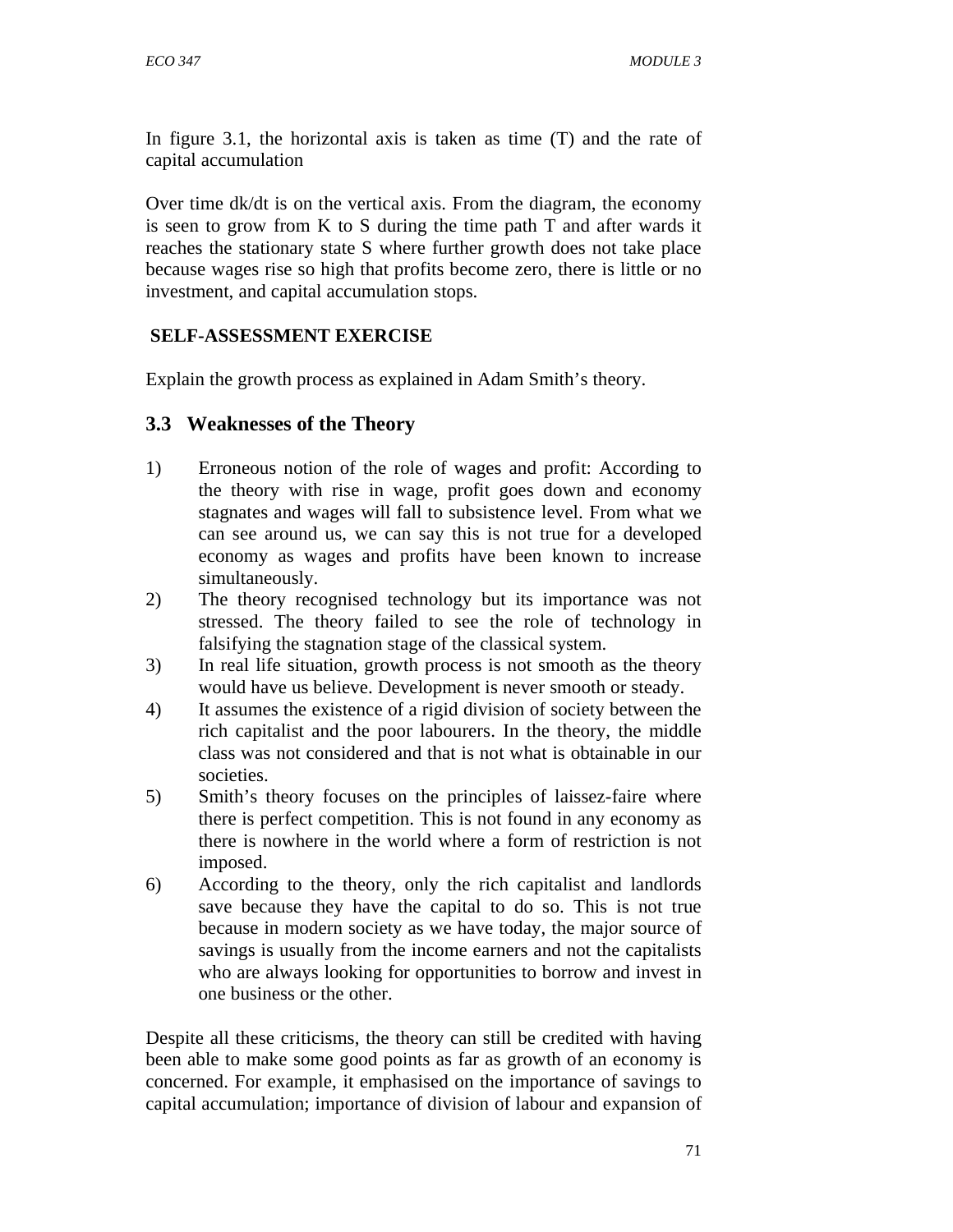markets in production. It also stressed on the importance of balanced growth in the process of growth.

#### **SELF-ASSESSMENT EXERCISE**

What are the criticisms of Adam Smith's theory?

## **3.4 The Relevance of the Theory to the Less Developed Countries**

The following are the applicability of the theory to the developing countries:

- 1) The economies of the LDCs are characterised by low income, low savings, low investment and a high propensity to consume (every increase in income is consumed). All this makes the market remain small and hence impede the growth of division of labour and further expansion of market for development.
- 2) Political, social and institution assumptions underlying Smith's theory are not applicable in underdeveloped countries. Also the principle of laissez-faire cannot be effective in allocating scarce resources because exploitation of the masses will be the other of the day. So therefore for development to take place in a less developed country, government intervention is very necessary.

 Despite all these, the theory can still be said to be relevant to the less developed countries because Smith gave some key points that can help any economy to achieve growth and examples are the agents of growth mentioned in the model, the promotion of balanced growth in an economy, and the emphasis laid on savings.

#### **SELF-ASSESSMENT EXERCISE**

Can Adam Smith's theory be applicable in Nigeria? Give reasons for your answer.

## **3.5 Brief Summary of the Classical Theory**

Adam Smith, David Ricardo, Thomas Malthus and John Stuarts Mill are all proponents of the classical theory of development and their works put together can be briefly summarised as follows.

1) Laissez-faire policy- Free market perfectly competitive economy devoid from any government intervention where the 'invisible hand' guides the market mechanisms.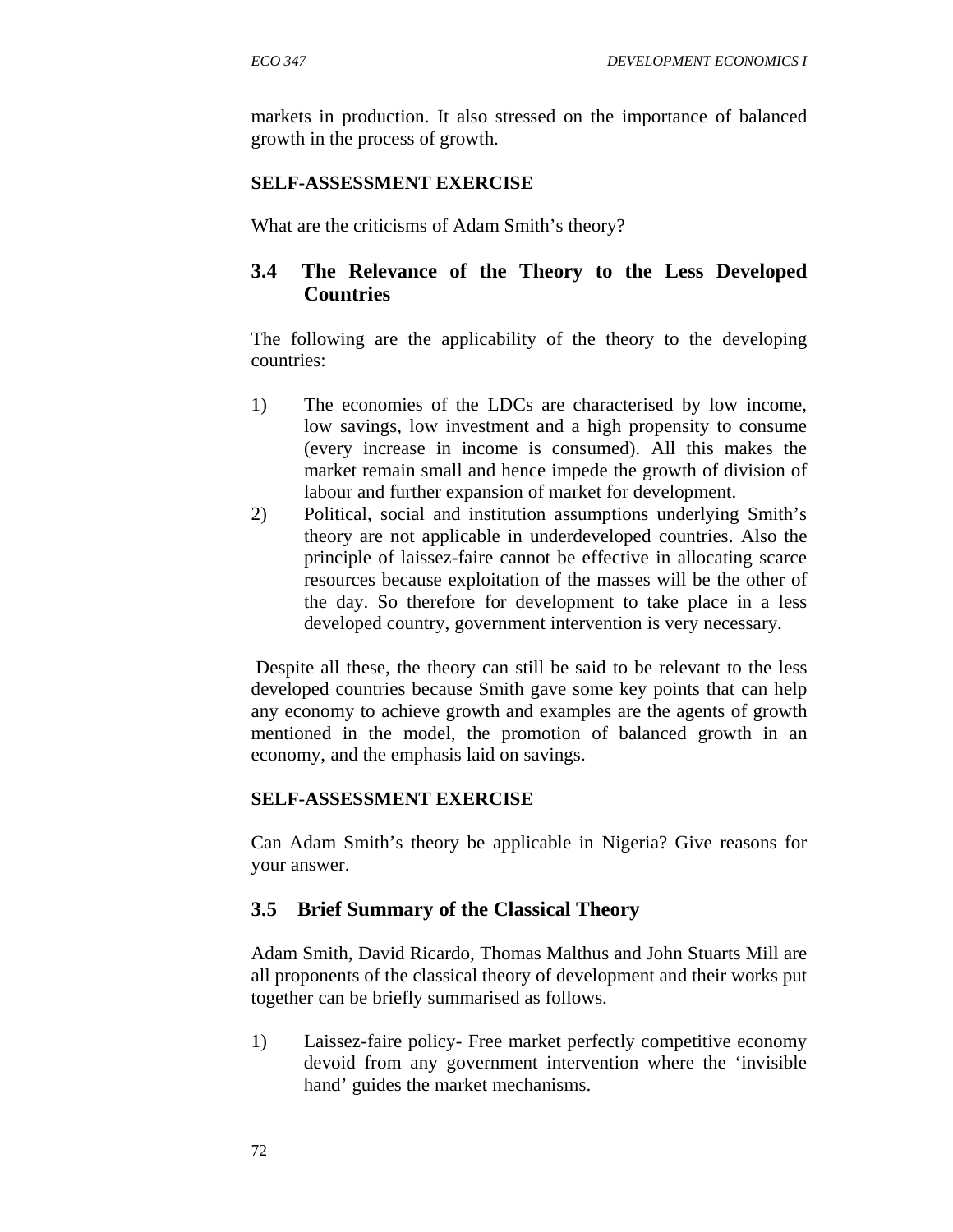- 2) Capital is a key to economic progress- They Believed that capital is the key to progress and as such emphasis is laid on larger savings as it is believed that it would bring about capital accumulation.
- 3) Profits as an Incentive to investment-The classicalist believed also that profits induce investment. The greater the profit the greater the capital accumulation and investment.
- 4) According to the classicalist, there is a tendency for profits to decline when there is an increase in competition for larger capital accumulation among capitalist.
- 5) Lastly, the classicalist all agree upon the fact that there is a stationary state which is the end of the process of capital accumulation. According to them, as profits start declining, it continues to do so until it gets to zero, population and capital accumulation stop increasing and the wage rate gets to the subsistence level.

### **SELF-ASSESSMENT EXERCISE**

What are the basic points raised in the classical school of thought?

## **4.0 CONCLUSION**

Adam Smith's theory is built majorly on the principles of laissez –faire where there is perfect completion and people are free to pursue their self interest without government interference. The theory has it that with division of labour, productivity will be enhanced but this division of labour comes about as a result of the market size. Also Smith believed that for an economy to progress there should be capital accumulation which he believed is brought about by savings which on its own promotes investment. According to him, the farmers, producers and businessmen are the agent of progress and development takes a smooth and steady pace which is cumulative as one stage leads to the other until it gets to a stationary state where growth ceases because wages rise so high bringing profits to zero and thereby stopping capital accumulation. The theory has lots of criticisms; however, it still has some key points that can guide a developing country on the path of development.

## **5.0 SUMMARY**

In this unit, the theory of development as given in Adam Smith's Wealth of a Nation was studied. We studied the theory and its main concepts, learned about the growth agents and process, the criticisms were listed out, we looked at the applicability to the less developed countries and then we went ahead to study the general underlying assumptions of the classical growth theory of which the Smith theory belong.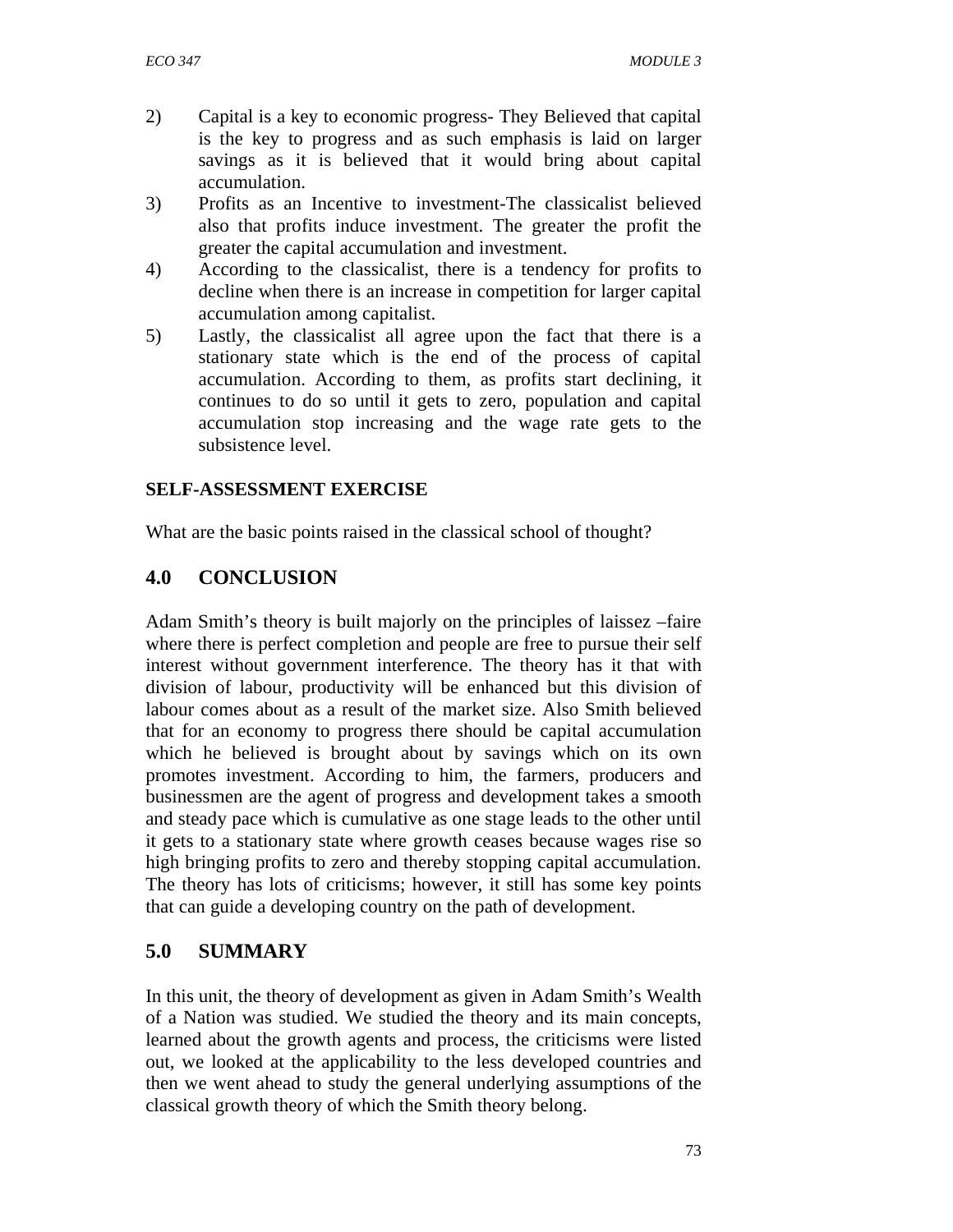#### **6.0 TUTOR-MARKED ASSIGNMENT**

- 1. With the aid of a diagram, explain the stationary state in Adam Smith's theory
- 2. Explain what is meant by the growth agents and the growth process in the theory

#### **7.0 REFERENCES/FURTHER READING**

- (2012, 08). Adam Smith's Theory of Growth. *StudyMode.com*. Retrieved 08, 2012, from http://www.studymode.com/essays/Adam-Smith-s-Theory-Of-Growth-1073195.html
- Jhingan, M. L. (2007). *The Economics of Development and Planning.*  $(39<sup>th</sup>$  ed.). Delhi: Nigeria Ltd.
- Olajide, O. T. (2004). *Theories of Economic Development and Planning.* Lagos: Pumark
- Todaro, M. P. & Smith, S. C. (2011). *Economic Development*. (11<sup>th</sup> ed.). England: Pearson Education Ltd.

Vrinda Publications (P) Ltd.

Yousuf, D. (English 73,1995),Adam Smith and the Division of Labour. The Victorian web www.victorianweb.org/economics/division.html . Accessed on the  $29^{th}$  /07/2013.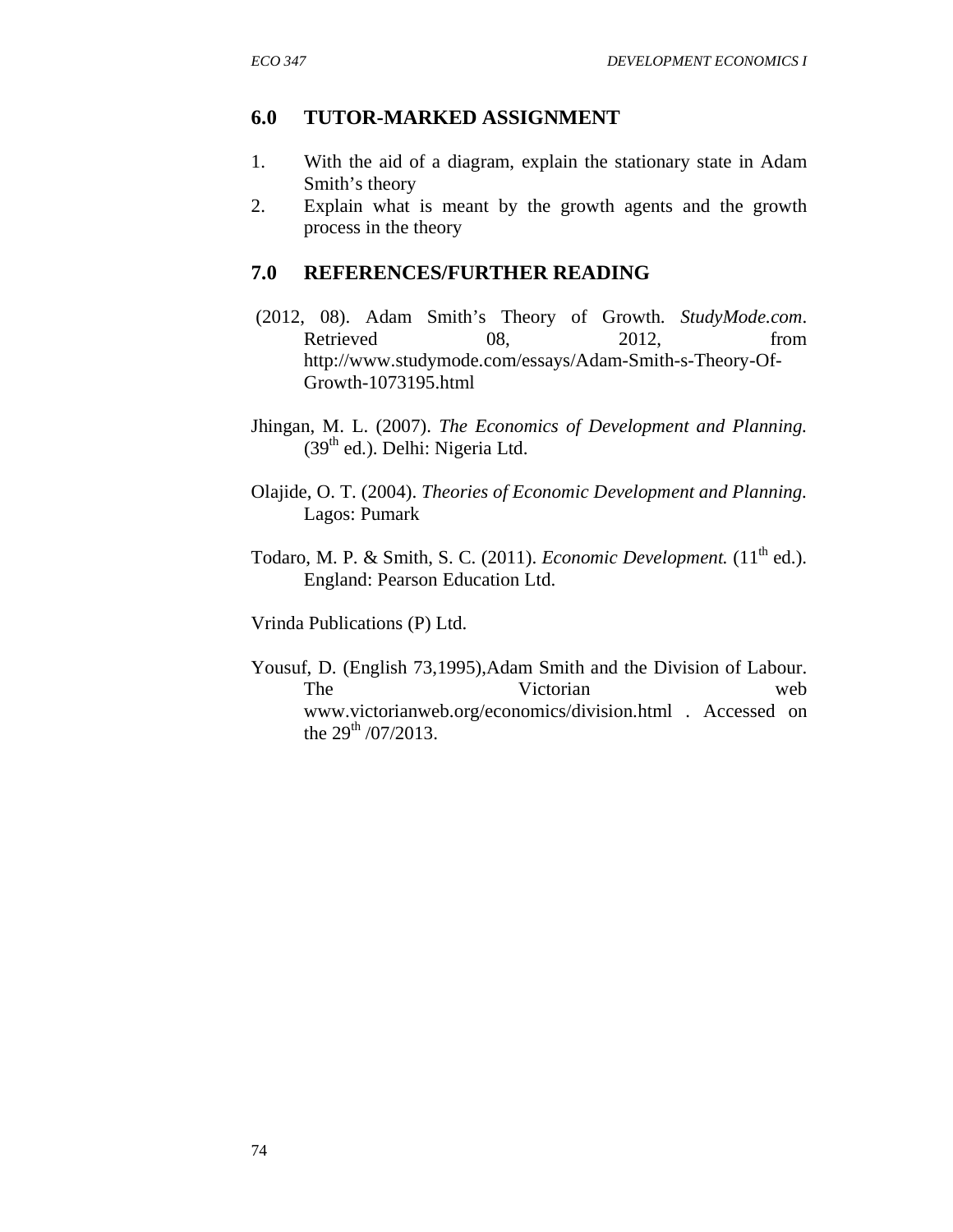# **UNIT 2 W.W ROSTOW STAGES OF ECONOMIC GROWTH**

### **CONTENTS**

- 1.0 Introduction
- 2.0 Objectives
- 3.0 Main Content
	- 3.1 The Model
	- 3.2 Criticism of the Stages of Economic Growth
	- 3.3 Importance of Take-off for Developing Countries 3.3.1 Limitations
- 4.0 Conclusion
- 5.0 Summary
- 6.0 Tutor-Marked Assignment
- 7.0 References/Further Reading

## **1.0 INTRODUCTION**

Using an historical approach, Professor Walt Whitman Rostow in 1960 explained the process of growth of developed countries. Though it is not the only historical theory on economic development we have, it is today seen as a major work in that field in the  $20<sup>th</sup>$  century. Like Adam Smith, Rostow was an advocate of free market, and in his book, "The stages of economic growth" posited that all countries pass through a series of stages of development as their economies grow. He stated that the advanced countries at a point in time passed through these series of stages before they became what they are. According to Rostow, there are five stages countries pass through and the process is linear in nature as one stage leads to the other without a return to the previous, that is to say the stages are not cyclical. He argued that these stages follow a logical sequence; each stage could only be reached through the completion of the previous stage. Some other stage theory economists are Fredrick List and Hilderbrand.

## **2.0 OBJECTIVES**

At the end of this unit, you should be able to:

- explain W.W. Rostow Theory of economic growth
- state and explain the five stages of economic growth
- list the weaknesses of the theory
- discuss the applicability and limitations of the take- off stage in developing countries.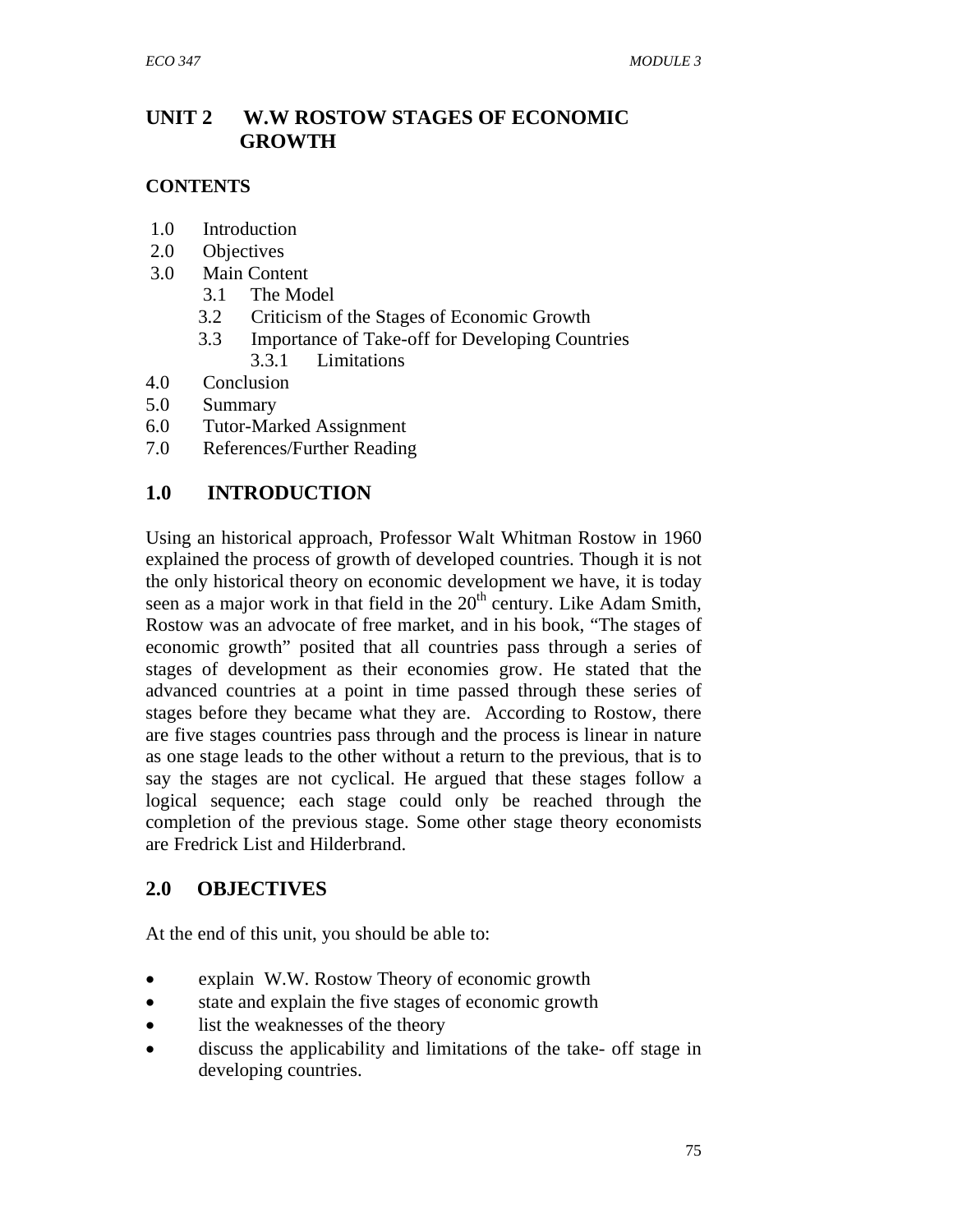### **3.0 MAIN CONTENT**

#### **3.1 The Model**

The theory as formulated by Walt W. Rostow in 1960 has five stages which he believed the advanced countries passed through before they got to the stage of development. According to Rostow, transition from underdevelopment to development starts from the traditional society to precondition for take-off, then take off stage and then drive to maturity and eventually to the age of high mass consumption which is the final stage.

The five stages are explained below.

#### **1) The Traditional Society Stage**

The traditional society stage is characterised by the following:

Changes are actually very slow; the economy is agrarian as over 75% percent of the working population is involved in Agriculture; the method of production is crude and as such there is low per capita output and barter system of exchange; the people have a conservative disposition towards the outside world and hence their social habits influence their development; the society has a social structure that is hierarchical in nature, mostly based on family and clan connections and finally; it is a population that does not understand or exploit science and technology.

#### **2) The Pre-Conditions for Take-off Stage**

Pre-condition for take-off stage is a period of transition geared towards creating an enabling environment for a self sustained growth. The traditional society's rigidity is broken with the development of education; an improvement of science and its application to communication, agriculture and transportation; the emergence of entrepreneurs and a simple banking system, and hence rising savings at this stage. This broken down rigidity which is usually brought about by external forces also allows for mobility of labour to take place in the society. People become aware that economic progress is possible and as such entrepreneurs are ready to take risks in pursuit of profits to modernisation.

According to Rostow, this stage has usually required radical changes in three non-industrial sectors and they are:

1) The transportation system is overhauled to enlarge the market and make productive exploration of raw materials and allow effective and efficient ruling of state.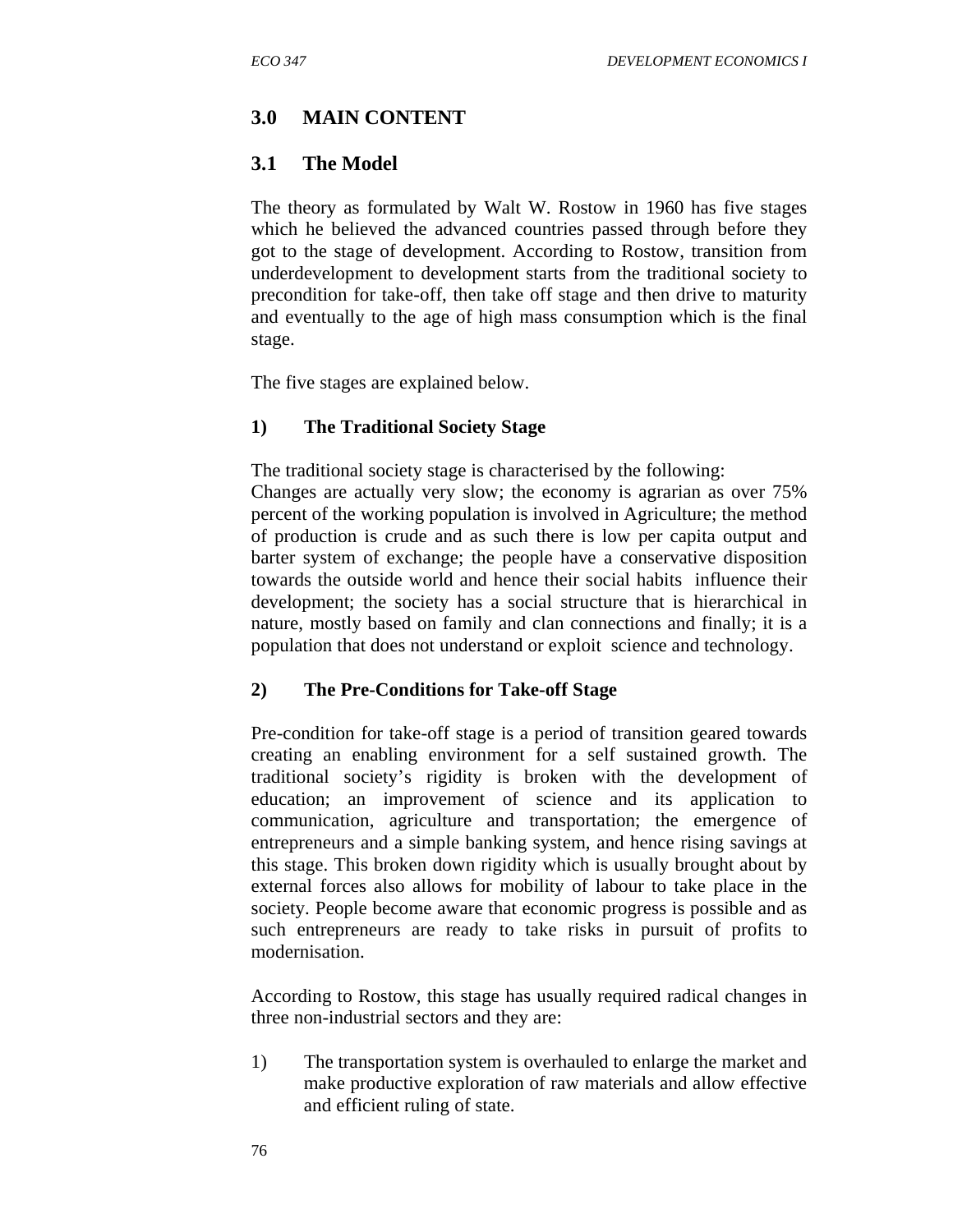- 2) Agricultural sector is revolutionalised to increase output in order to take care of the growing urban population.
- 3) An expansion of imports, including capital imports in financed by efficient production and marketing of natural resources for exports.

By and large, a prerequisite for the precondition for take-off is industrial revolution.

## **3) Take-Off Stage**

This stage is characterised by rapid, self-sustained growth where the traditional institutions and habits do not have significant influence on individuals and the society is driven more by economic processes. At this stage, economic growth becomes a nation's second nature and shared goal.

According to Rostow there are three main requirements for a country to successfully take-off and they are:

- 1) A rise in the rate of productive investment from 5% or less to over 10% of national income or net national product.
- 2) The development of one or more leading sectors with a high rate of growth
- 3) The existence or quick emergence of a political, social and institutional framework which exploits the impulses to expansion in the modern sector and the potential external effects of the takeoff gives rise to growth as an ongoing character.

A country in the take-off stage needs (a) a large and sufficient amount of loanable funds for expansion of industrial sector usually gotten from fiscal measures e.g. tax and also reinvestments of profits earned from foreign trade and (b) a group of innovative entrepreneurs in the society. Nations at this stage depend on- existence of one or more key sectors, existence of an increased and sustained effective demand for the product of the key sectors, introduction of new productive technologies and techniques in these sectors, the ability of the society to increasingly generate enough capital to complete the take-off stage, and the existence of strong linkage effect of key sector(s) with other sectors which will constitute a strong inducement to their expansion.

## **4) Drive to Maturity Stage**

According to Rostow, it takes approximately sixty years to get to this stage from the take –off stage**.** At this stage, 10-20% of national income is steadily invest, output outstrip population, the makeup of economy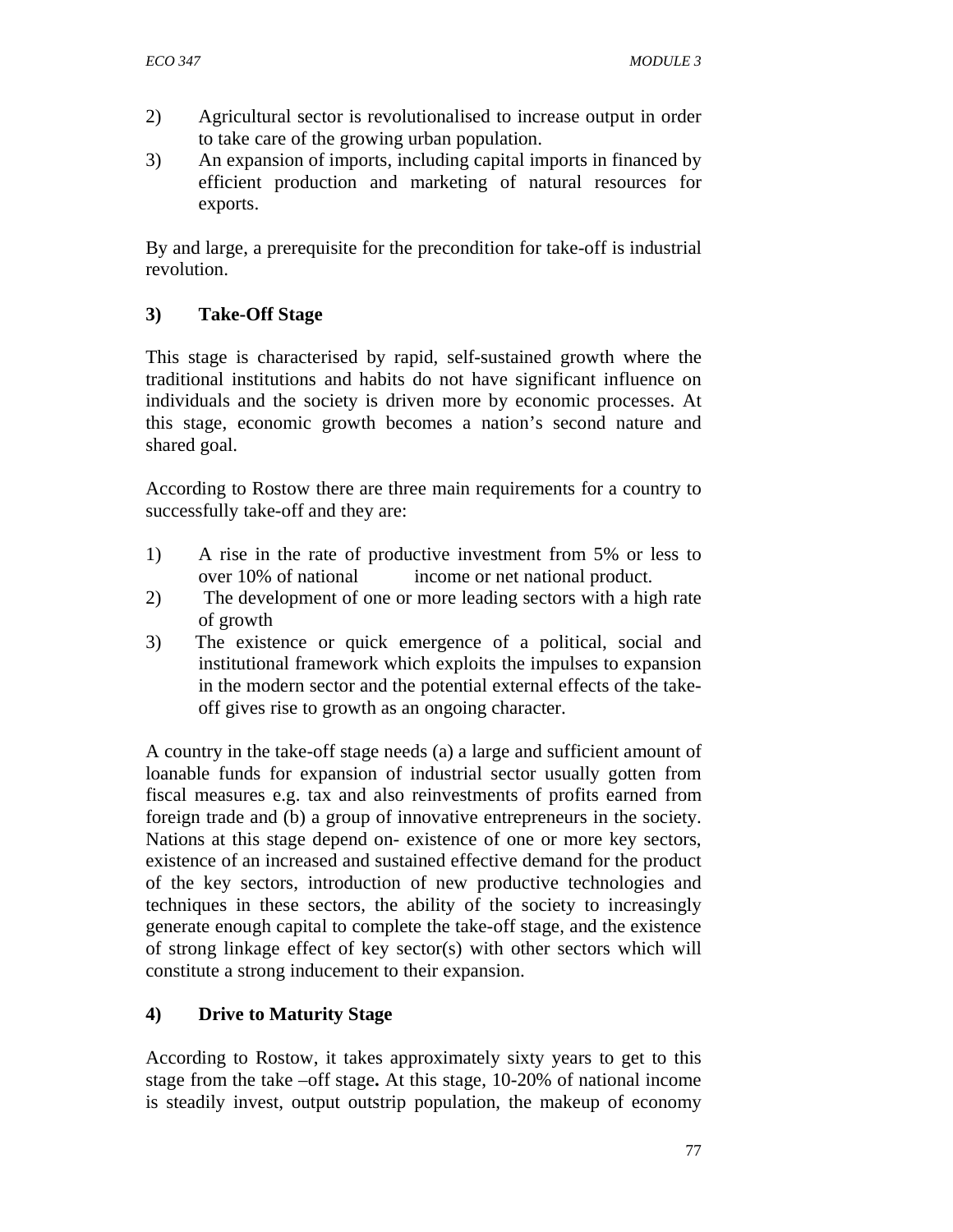changes as technology improves rapidly, and new industries accelerate taking the place of old ones. The society experiences a structural transformation because (1) it is less agrarian as only about 20% of the working population is in the agricultural sector as opposed to over 75% in the traditional sectors. At this stage the work force is skilled and prefer to live in the cities as against staying in the villages (2) There is great professionalism introduced in the industries as rugged and hard working masters give way to polished and polite efficient managers and (3) Bored of what has been achieved, the people are eager for new things and this leads to further change.

In the drive to maturity stage there is great reduction in poverty because the economy has the capacity to produce anything it wants to and the welfare of the people is expected to improve greatly.

#### **5) Age of High Mass Consumption**

This stage has been characterised by (1) Migration to cities (2) extensive use of automobiles, durable consumer goods and electronic gadgets (3) attention shifts from supply to demand, and from problems of production to problems of consumption (4) there is national policy that guarantees welfare packages for people (5) countries at this stage can also pursue external power and influence. Here, people are comfortable because they have enough to consume, employment is full and there is increasing sense of security. A country experiencing these features usually has a growth in population.

From historical facts, the first country to reach this stage is the United States and it was attained in the 1920's, Great Britain was next and achieved theirs in the 1930's

#### **SELF-ASSESSMENT EXERCISE**

Briefly explain the stages in Rostow's Theory of development

#### **3.2 Criticisms of the Stages of Economic Growth**

- 1) Rostow's model is historical because the end result is known at the outset and is derived from the historical geography of a developed, bureaucratic society.
- 2) His model is based on American and European history and as such it is based on the prevailing conditions of these developed countries. These conditions are however peculiar to them and therefore the theory cannot be said to be relevant to the less developed countries of Africa and Asia.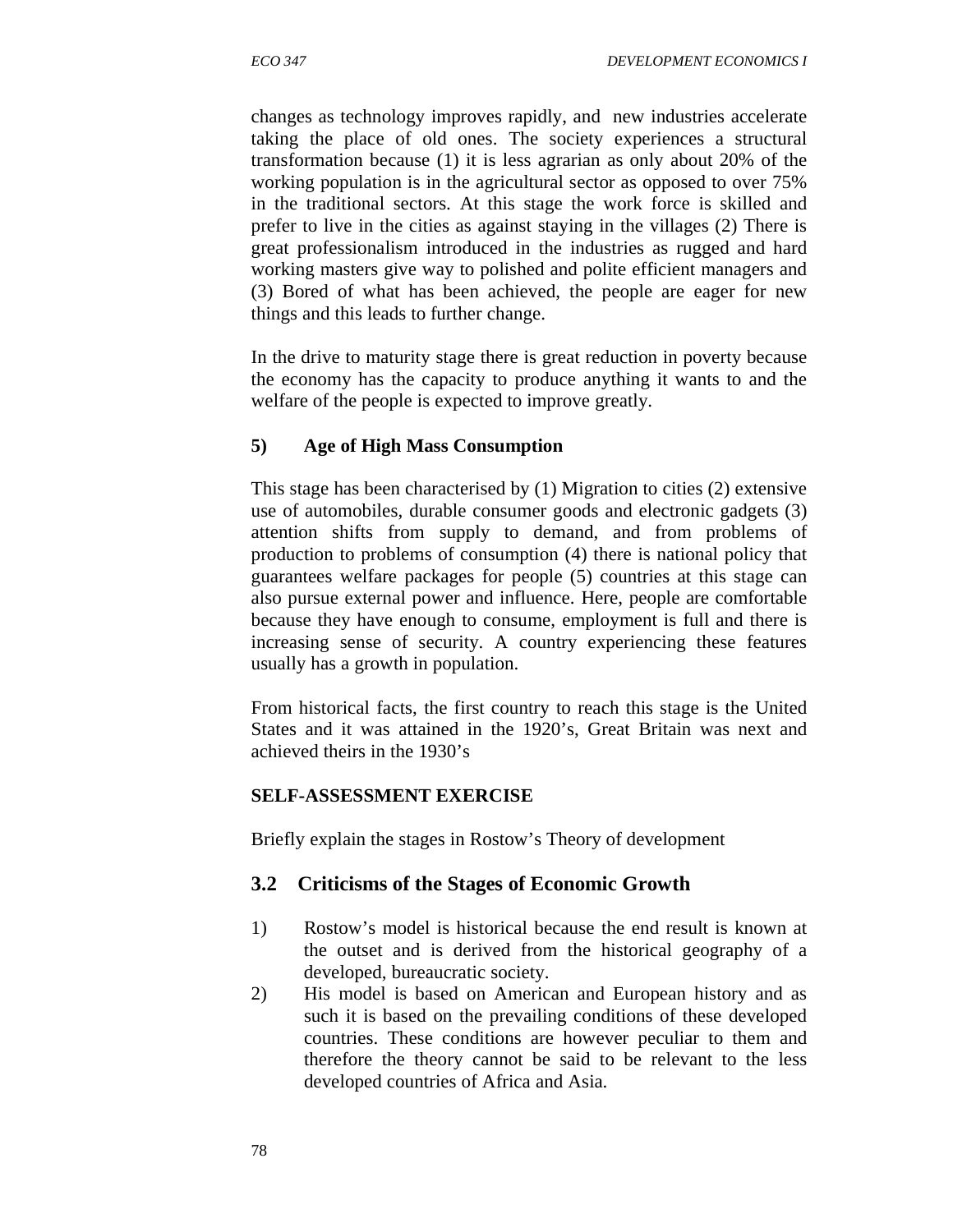- 3) The stages cannot be properly identified as the conditions of the take-off and the pre-take-off stage are very similar and overlap.
- 4) In Rostow's model, he asserted that growth becomes automatic by the time it reaches the maturity stage but according to Kuznets, no growth is automatic because there is always a need for push.
- 5) According to Rostow, countries must start from the traditional society. This is not always true because some countries like the United States and Canada were born free of traditional societies and they derived the precondition from Britain.
- 6) As regards the stage of high mass consumption, some countries enter into this stage before reaching maturity e.g. Australia.

## **SELF-ASSESSMENT EXERCISE**

Discuss the shortcomings that characterised Rostow's stages of economic growth.

# **3.3 Importance of the Take-Off Stage for a Developing Country like Nigeria**

From the take-off stage, a developing country can get useful ideas for industrialisation (most especially from the first two conditions Rostow stated as necessary for Take-off). As for the first condition, which is capital formation of over 10% of national income, the developing countries can achieve this and so also can the second condition which is the development of one or more leading sectors in the economy be achieved if it is adjusted to suit the conditions available in the particular country because each country/nation has sector(s) where its strength lies. For example a country rich in large arable land like Nigeria can develop its agricultural sector for exporting of raw material and exporting manufactured goods using raw materials from the agricultural sector.

## **SELF-ASSESSMENT EXERCISE**

What development lesson(s) can an underdeveloped country learn from the take-off stage?

## **3.3.1 Limitations**

The take-off has the following limitations as regards the developing countries.

Capital-Output ratio is not constant in developing countries because they are majorly into subsistence farming and given their unchanged technology and increasing population, their natural resources give rise to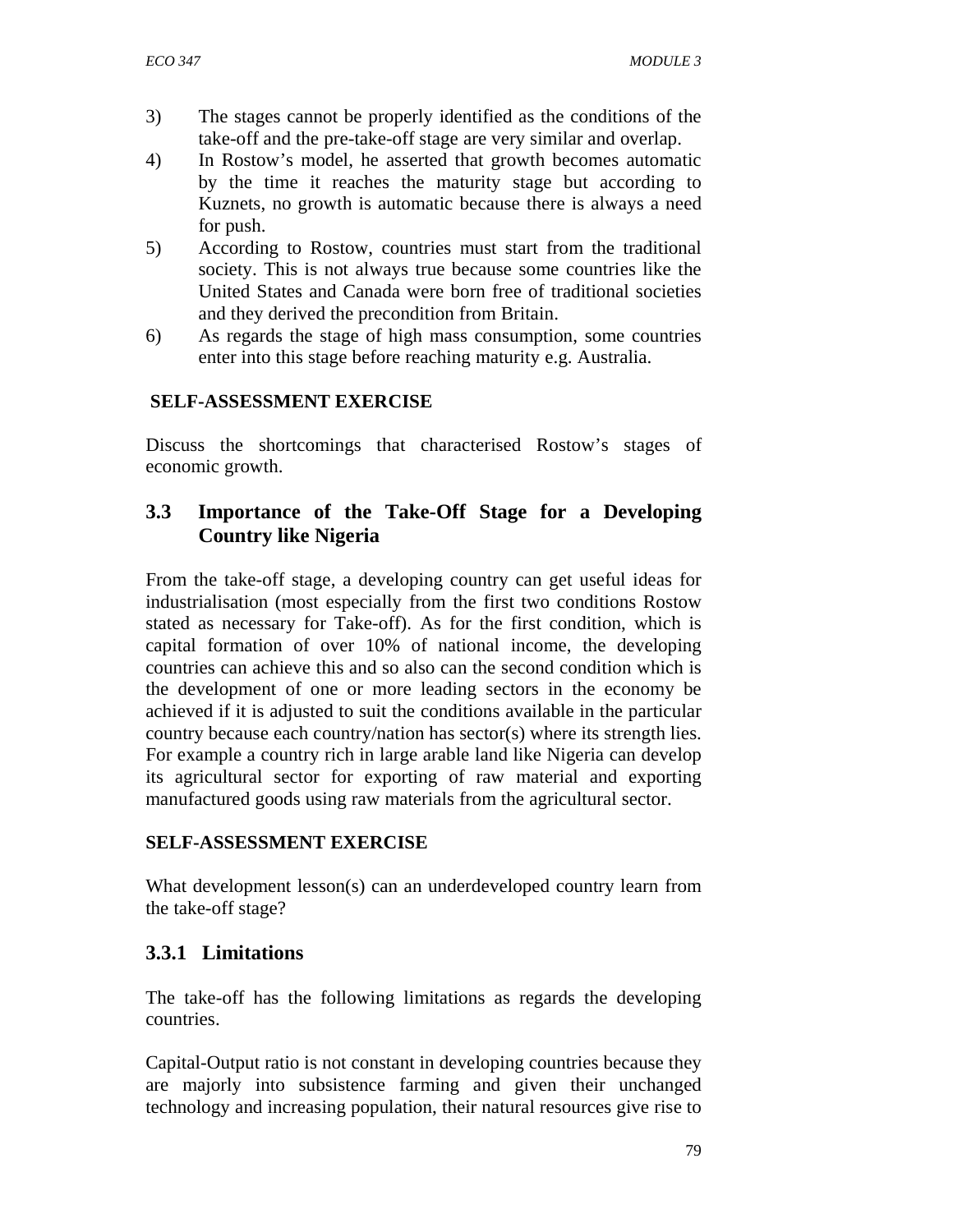a condition of diminishing return to scale and not constant return to scale of the advanced countries. Take-off stage gives an assumption of spontaneous economic development. This is not so because a take-off can never be instantaneous.

#### **SELF-ASSESSMENT EXERCISE**

Is Take-off stage realistic in an underdeveloped country? Give reasons for your answer.

## **4.0 CONCLUSION**

In 1960 W.W. Rostow using an historical approach outlined five linear stages which countries must pass through before achieving development. The Model asserts that all countries exist somewhere on this linear spectrum, and climb upward through each stage in the development process. Despite its popularity, the model has been criticised by scholars and one of the criticisms is that it was developed based on the conditions prevailing in the developed societies and as such has no relevance to the less developed countries of Africa and Asia. Be that as it may, the theory's Take –off stage can serve as a guide to LDCs in their bid to achieve industrialisation.

## **5.0 SUMMARY**

In this unit, you have learnt W.W. Rostow's development theory. The five stages of the theory were discussed extensively, we also looked at the criticisms of the theory, the importance and limitations of the Takeoff stage (which is the Industrialisation stage) to the developing countries and then we concluded by agreeing that despite the theory being designed after the prevailing conditions of the developed countries of Europe and America, it can be used as a guide in the industrialisation process of the underdeveloped countries.

## **6.0 TUTOR-MARKED ASSIGNMENT**

Discuss Rostow's stages of growth and its criticisms. Based on the theory, what stage do you think Nigeria is? Give reason(s) for your answer.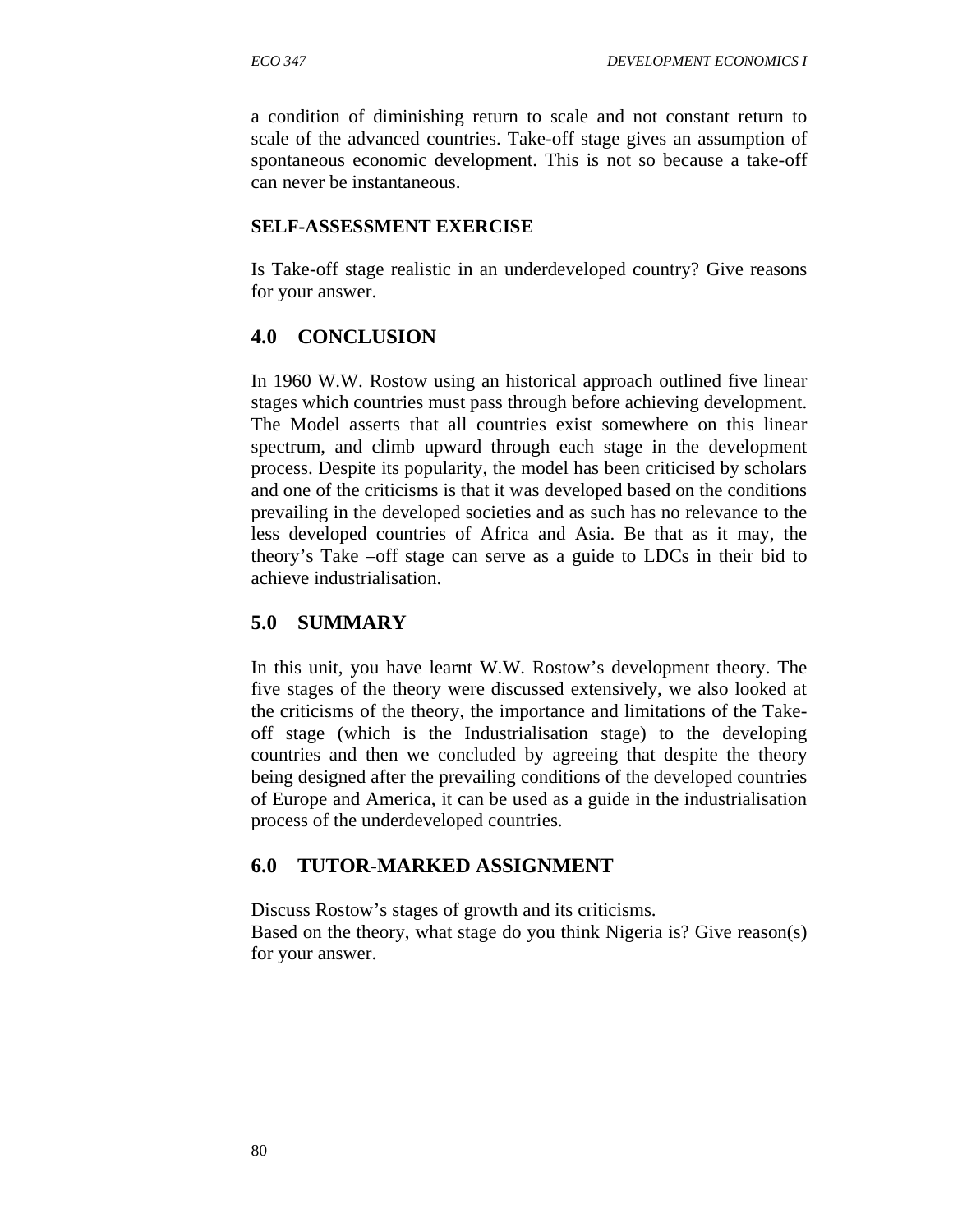### **7.0 REFERENCES/FURTHER READING**

- en.wikipedia.org/wiki/**Rostow's**\_stages\_of\_growth Accesses on the 7/10/2013
- Jhingan, M. L. (2007). *The Economics of Development and Planning.*  $(39<sup>th</sup>$  ed.). Delhi: Vrinda Publications (P) Ltd.
- Olajide, O. T. (2004). *Theories of Economic Development and Planning.* Lagos: Pumark Nigeria Ltd.
- Todaro, M. P. & Smith, S. C. (2011). *Economic Development*. (11<sup>th</sup> ed.). England: Pearson Education Ltd.
- W.W. Rostow, *The Stages of Economic Growth: A Non-Communist Manifesto* (Cambridge: Cambridge University Press, 1960), Chapter 2, "The Five Stages of Growth--A Summary," pp. 4-16 *https://www.mtholyoke.edu/acad/intrel/ipe/rostow.htm* . Accessed on the 7/10/2013.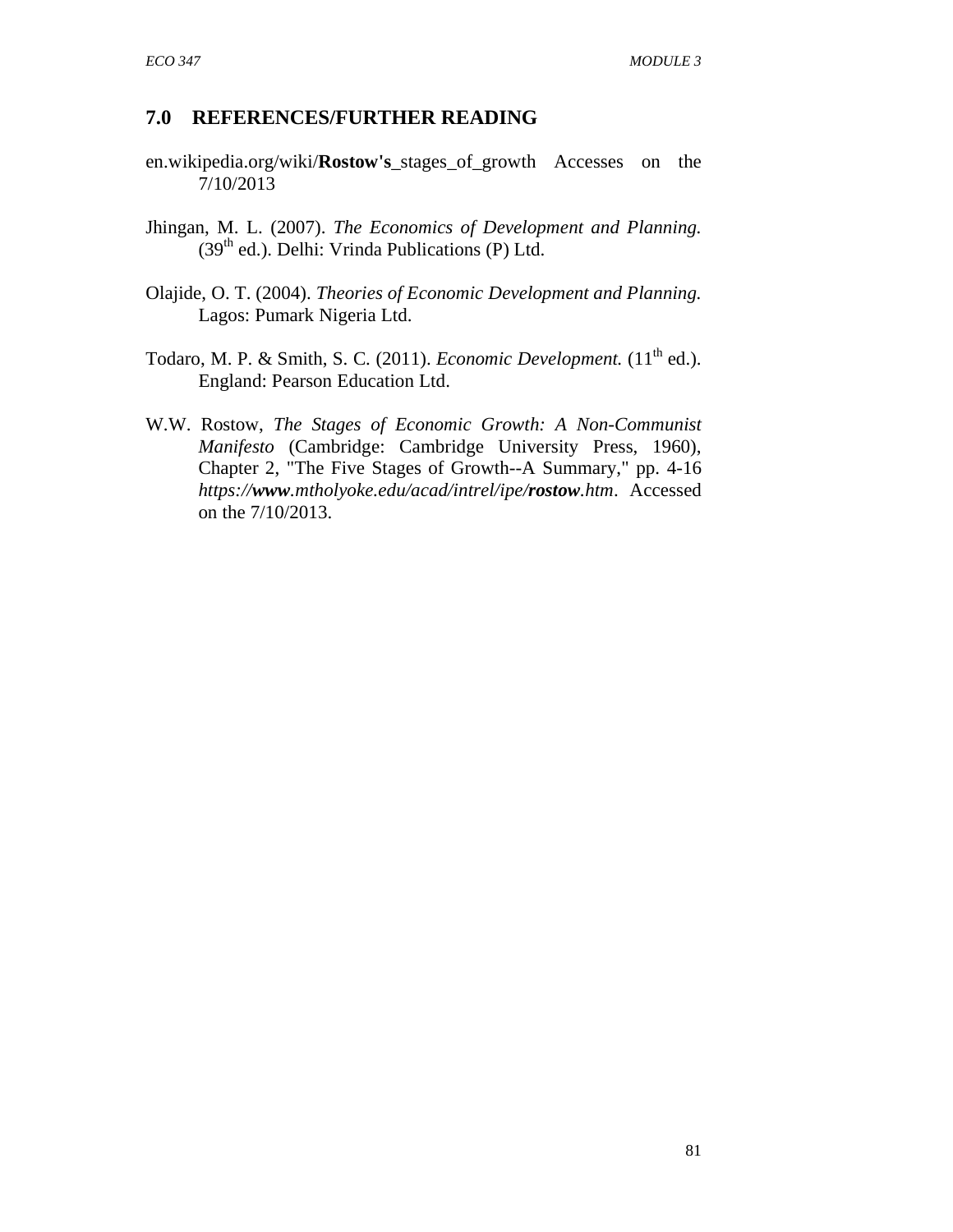### **UNIT 3 THE MARXIAN THEORY**

#### **CONTENTS**

- 1.0 Introduction
- 2.0 Objectives
- 3.0 Main Content
	- 3.1 The Theory
	- 3.2 Weakness of the Theory
	- 3.3 Karl Marx and the Underdeveloped Countries
- 4.0 Conclusion
- 5.0 Summary
- 6.0 Tutor-Marked Assignment
- 7.0 References/Further Reading

#### **1.0 INTRODUCTION**

Karl Marx, a German economist and political scientist contributed to the theory of economic development in three respects, namely, in broad respect of providing an economic interpretation of history, in the narrower respect of specifying the motivating forces of capitalist development, and in the final respect of suggesting an alternative-path of planned economic development. Marx work can be seen as a way of trying to explain how a society functions, why history has unfolded, and it especially gives us an account of the nature of capitalism. While the classicalist believed in capitalism, Karl Marx on the other hand was strongly against it and was bent on getting rid of it through revolution. In his book 'Das Capital' published in 1867, Marx predicted the fall of capitalism and movement of society toward communism, in which "the people" (that is the workers) own the means of production and thus have no need to exploit labour for profit. Clearly, the ultimate goal Marxists aim at is a classless society, i.e., a society in which all enjoy equal wealth and power. This unit focuses on the contributions of Karl Marx to the theory of development.

#### **2.0 OBJECTIVES**

At the end of this unit, you should be able to:

- explain Karl Marx theory of development
- state the weaknesses of the theory
- mention Karl Marx contribution to the developing countries.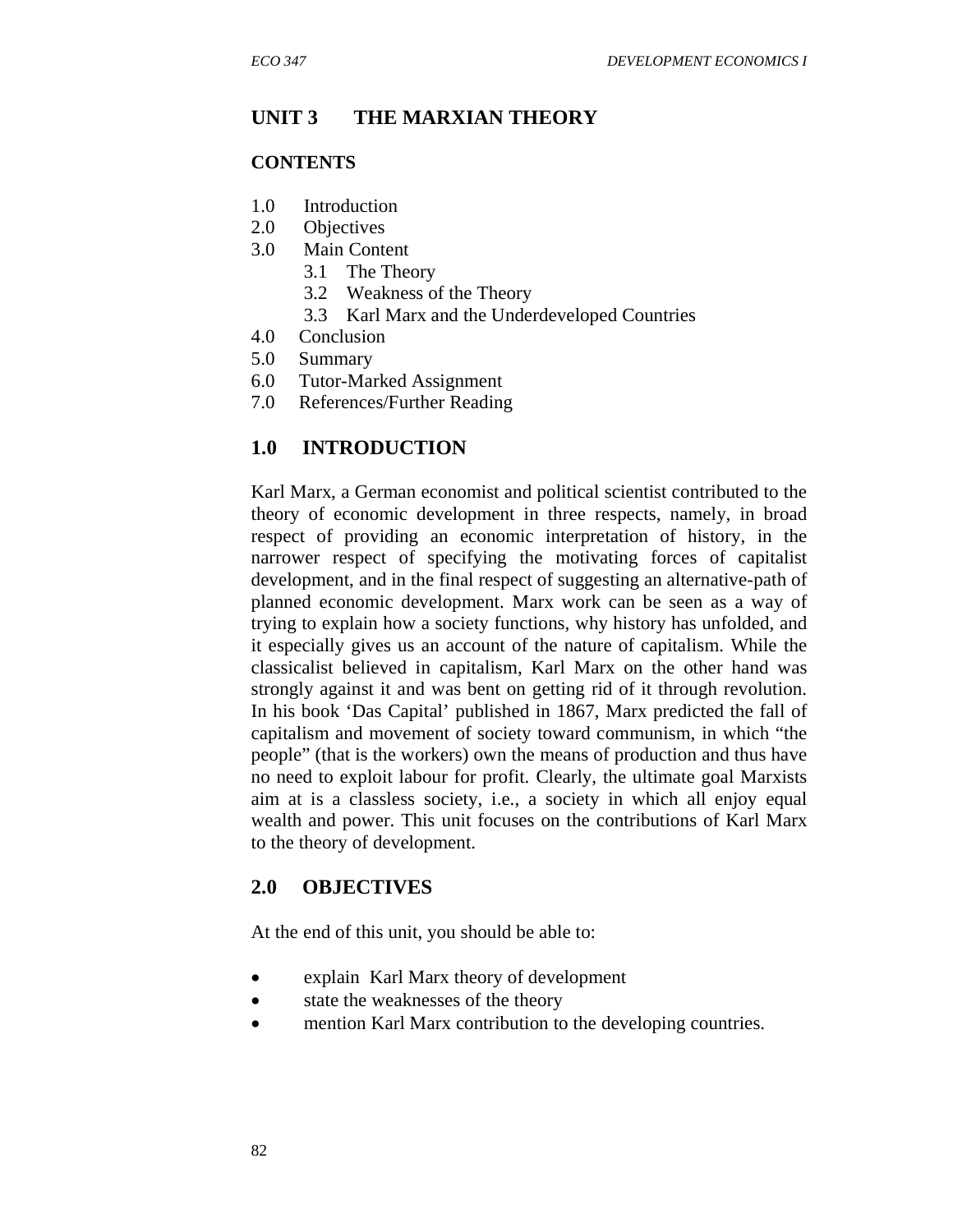# **3.0 MAIN CONTENT**

## **3.1 The Theory**

In discussing the contribution of Karl Marx to the theory of economic development, the following salient points are raised, (a) Materialistic interpretation of history (b) Surplus value and (c) Capital Accumulation.

#### **(a) Materialistic Interpretation of History**

According to Marx, all the historical invents happened because of a continuous economic struggle between different classes and groups in the society and this is basically what the materialistic interpretation of history is all about.

Marx believed that this struggle between the classes is majorly caused by the conflict between the 'mode of production' and the 'relations of production'.

Mode of production refers to a particular arrangement of production in a society that determines the entire social, political and religious way of living, while the relations of production relate to the class structure of a society and he believed that every society class structure is made of the haves and have-nots.

Marx stated further that since the mode of production is subject to change, a stage comes in the evolution of a society when the forces of production come into clash with the society's class structure and the end result is a class struggle between the propertied and the non-propertied or the rich capitalists and the poor workers and this struggle will ultimately breakdown the entire social system.

#### **(b) Surplus Value**

In Capitalism, we have the capitalist and the worker in the system. The workers are those who sell their labour power at a value for what it is worth in the labour market and the capitalist are the owners of means of production. It is assumed that when people work, they earn wages based on the value attached to their level of productivity. The extra labour that a labourer puts in and for which he does not get paid for is surplus labour to the worker, and surplus value to the capitalist which goes into his pocket as net profits, rent and interest, and according to the theory, the capitalist main preoccupation is to increase the surplus value which results in creating an increase in his profit.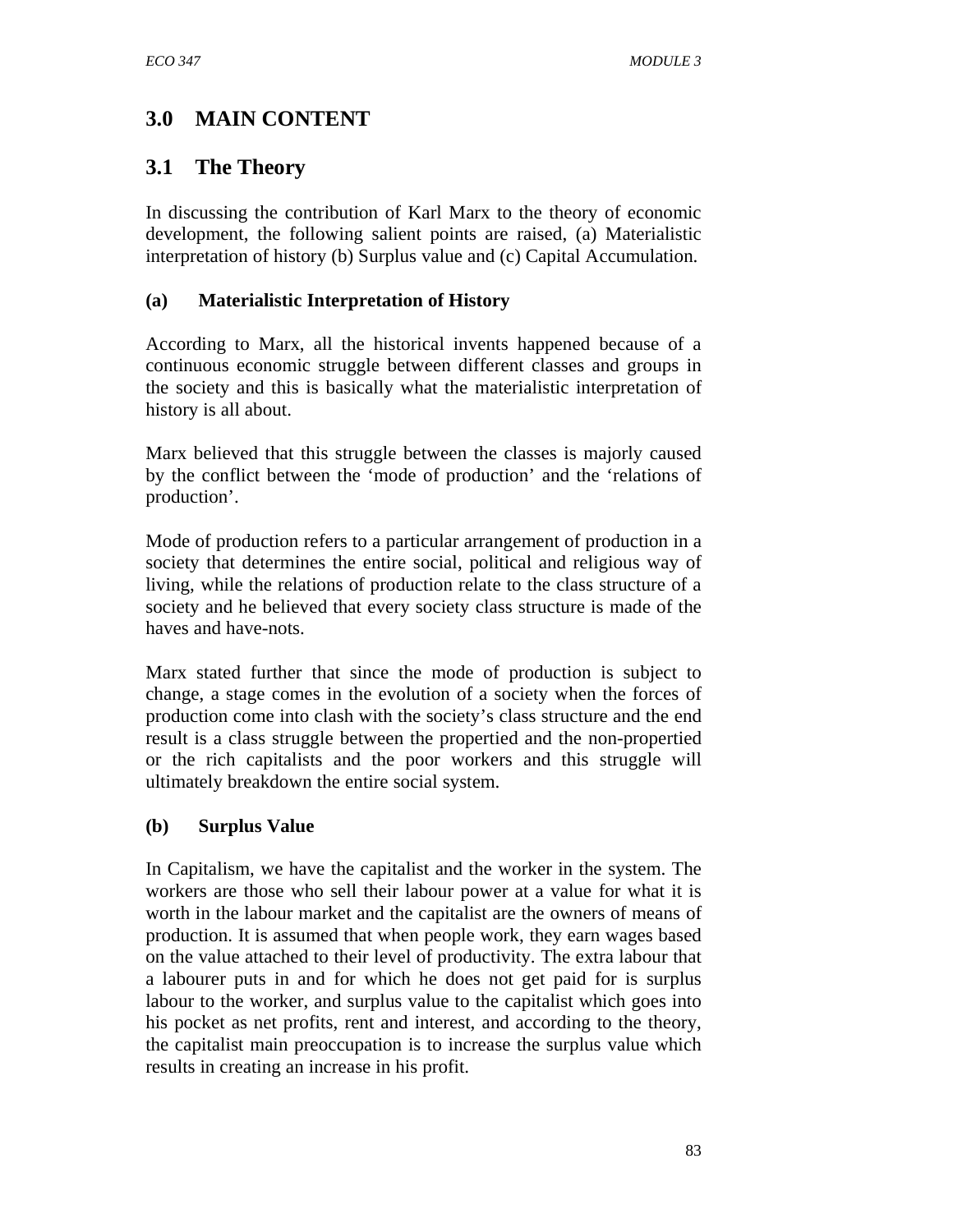#### (**c) Capital Accumulation**

According to Marx, the development of a capitalist economy is as a result of high capital accumulation by the capitalist. The capitalist get their profit for capital accumulation majorly by increasing the productivity of labour through reinvestment in large stock of capital from the surplus value gotten from labour. Profits are determined by the amount of capital and the higher the capital the higher the profit.

Note that the surplus value goes a long way in increasing the capital of the capitalist. But the rate of surplus value which is defined as the ratio of surplus value to variable capital  $(s/v)$  or which can also be regarded as the ratio of profits to wages is referred to as the degree of exploitation. In his work, capital is divided into constant capital (c) which includes capital invested in stocks or raw materials or equipment which directly assists the productivity of labour and variable capital (v) which is the capital used for the purchase of labour power in the form of wages or direct subsistence. The organic composition of capital is the ratio of constant capital to variable capital (c/v)

Karl Marx further explained that, the rate of profit (r) is an inverse function of the organic composition of capital (OCC) - which is defined as the ratio of constant capital to variable capital  $(c/v)$ , and a direct function of the rate of surplus values  $(s/v)$ .

Thus Marx represents profit as:

 $R = s$   $= s/v$  $c + v$   $c/v + 1$ 

This is to say that the rate of profit rises with an increase in rate of surplus value and reduces with the organic composition of capital. The more the organic composition of capital in the economy, the more people are out of jobs because men have been replaced by machines, and the more the capitalist embark on labour saving and cost reducing strategies in the economy, the more labour is displaced meaning more people are unemployed, consumption reduces, demand falls, and profits decline (as the capitalist would not get market for his over produced commodities), prices fall and the capitalist may decide to reduce production and this will cause more people to be unemployed and so on it goes in a circle. The circularity of this situation in the capitalist economy is what Karl Marx termed the CAPITALIST CRISIS.

Marx proffered a solution to this crisis which according to him leads to the oppression of the working poor and also a collapse of the economy by the capitalist. According to him, the solution is Socialism, a system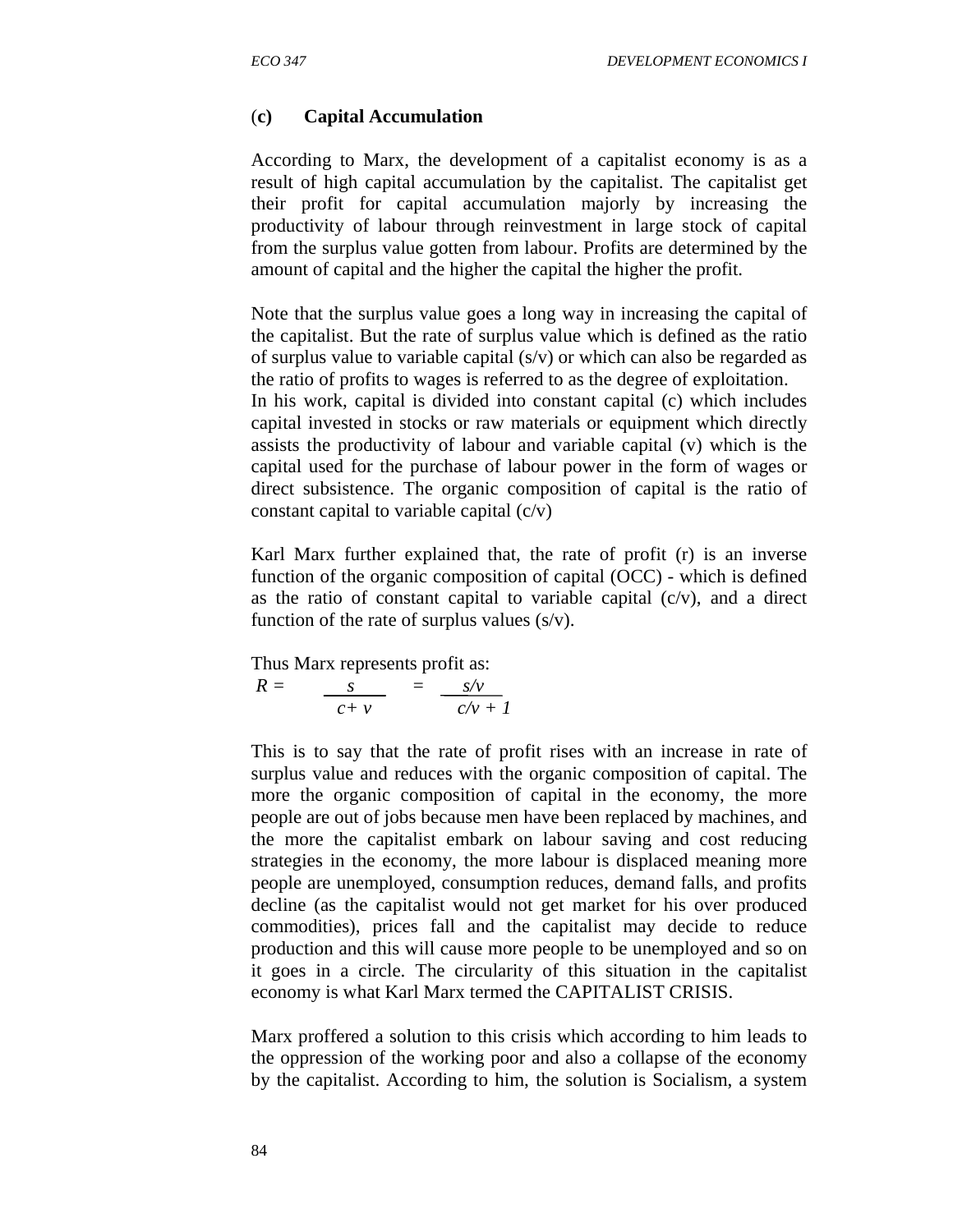where each individual gets to contribute to national income according to his abilities and receives according to his needs.

### **SELF-ASSESSMENT EXERCISE**

Describe the capitalist crisis as explained in the Marxian theory.

## **3.2 Weakness of the Theory**

The Marxian theory despite its acceptability by his large followers (some of who saw him as a Prophet) was criticised by his opponents. Some of these criticisms are as follows:

- 1) Marx was proved to be a false prophet as capitalist countries have over the years emerged to be richer and recording increasing rates of real wages of worker compared to all the communist states. Also in the capitalist state, the middle class have overtime emerged as a dominant class instead of disappearing like Marx stated.
- 2) Marx's cyclical theory which he explained as a situation where capital accumulation leads to a reduction in the demand for consumption of goods and falling profits is wrong because with economic development the share of wages in aggregate income and the demand for consumer goods do not have to fall.
- 3) The theory failed to see that political democracy has built-in structures that keep capitalism growing stronger. Built-in structures like social security measures and anti-trust laws all go a long way to preserve capitalism.
- 4) Marx was also wrong about increasing technological progress causing an expansion in the industrial reserve army (rise in unemployment). This assertion cannot be said to be totally correct because the long run effect of technological progress is to create more employment opportunity by raising aggregate demand and income.
- 5) In the theory, Marx explained that as development increases, there is an increase in the organic composition of capital which brings about a decline in the rates of profit, but in real life, technological innovations could be capital saving which gives rise to a fall in the capital output ratio by making cost of production cheaper, output increases also and profits will increase along with wages.
- 6) Marx theory is mainly built around the theory of surplus value but in real world, what matters is not value but real tangible prices. This shortcoming, gives his theory an abstract and unrealistic edge making the understanding of the working of capitalism difficult to understand.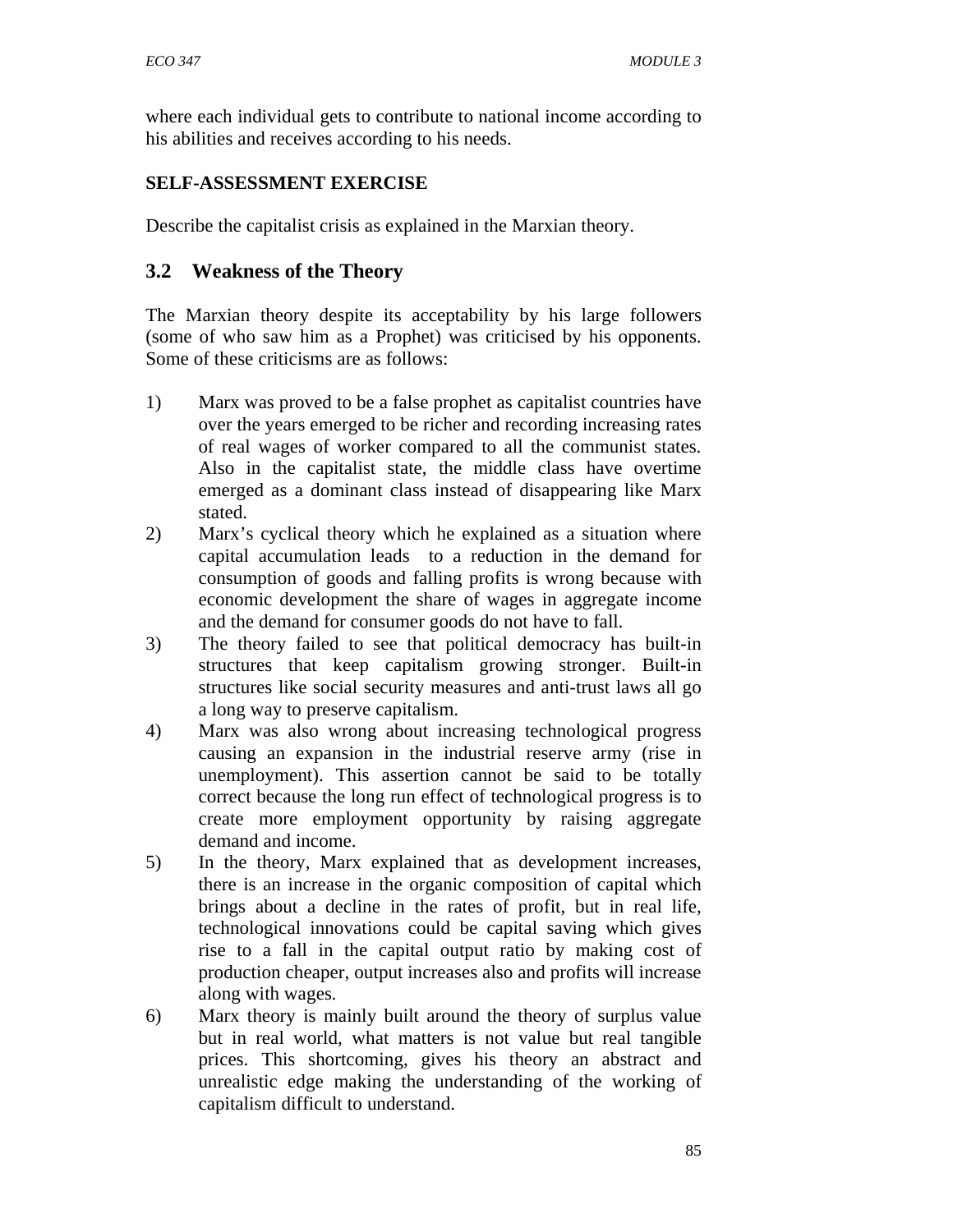#### **SELF-ASSESSMENT EXERCISE**

What are the criticisms of the Marxian Theory?

### **3.3 Karl Marx and the Developing Countries**

Despite the criticisms mentioned above, the theory still has some important qualities and these qualities have made it to be seen today as a relevant growth theory. For one, Marx was able to show that development does not come smoothly like Adam Smith stated, but that it comes in "fits and starts", recognising that the Business cycles are unavoidable. Also, he recognised the importance of capital accumulation to economic growth and noted that wage rates shouldn't be too high or too low in relation to total output as this can adversely affect investment.

Generally speaking, a casual observer could conclude that Marx's theory does not address the situations of developing countries as his theory is concerned mainly with the problems related with the development of capitalism in the western world. For example, as regards the developing countries, Marx failed to recognise the existence of population pressures in these countries, and this makes his theory not suitable for most of these overpopulated countries. However, taking a closer look at the model, you would notice that some of the variables in his analysis do exist in the less developed economies. E.g. the subsistence wage level in his model is quite common in most LDCs and because of this subsistence wage, the poverty level is high, a large proportion of the population is extremely poor and the wealth of these nations is in the hands a few. The existence of such social dualism (rich and poor class) can and do lead to "class struggle", where you have dictatorship and proletariat.

Also, Marx opinion of planned development can be said to be applicable in the dualistic economy of the LDCs which consists of capitalist sector and a subsistence agricultural and small scale sector, with the capitalist sector making higher economic impact. Rapid economic development can be achieved in such an economy by recognising and expanding the capitalist sector to absorb the subsistence sector in order to increase economic surplus through deliberate planning for industrialisation and increase in supply of agricultural commodities to meet the expanding demand of the capitalist sector.

#### **SELF-ASSESSMENT EXERCISE**

Is Marxian theory applicable to the less developed countries? State reason(s) for your answer.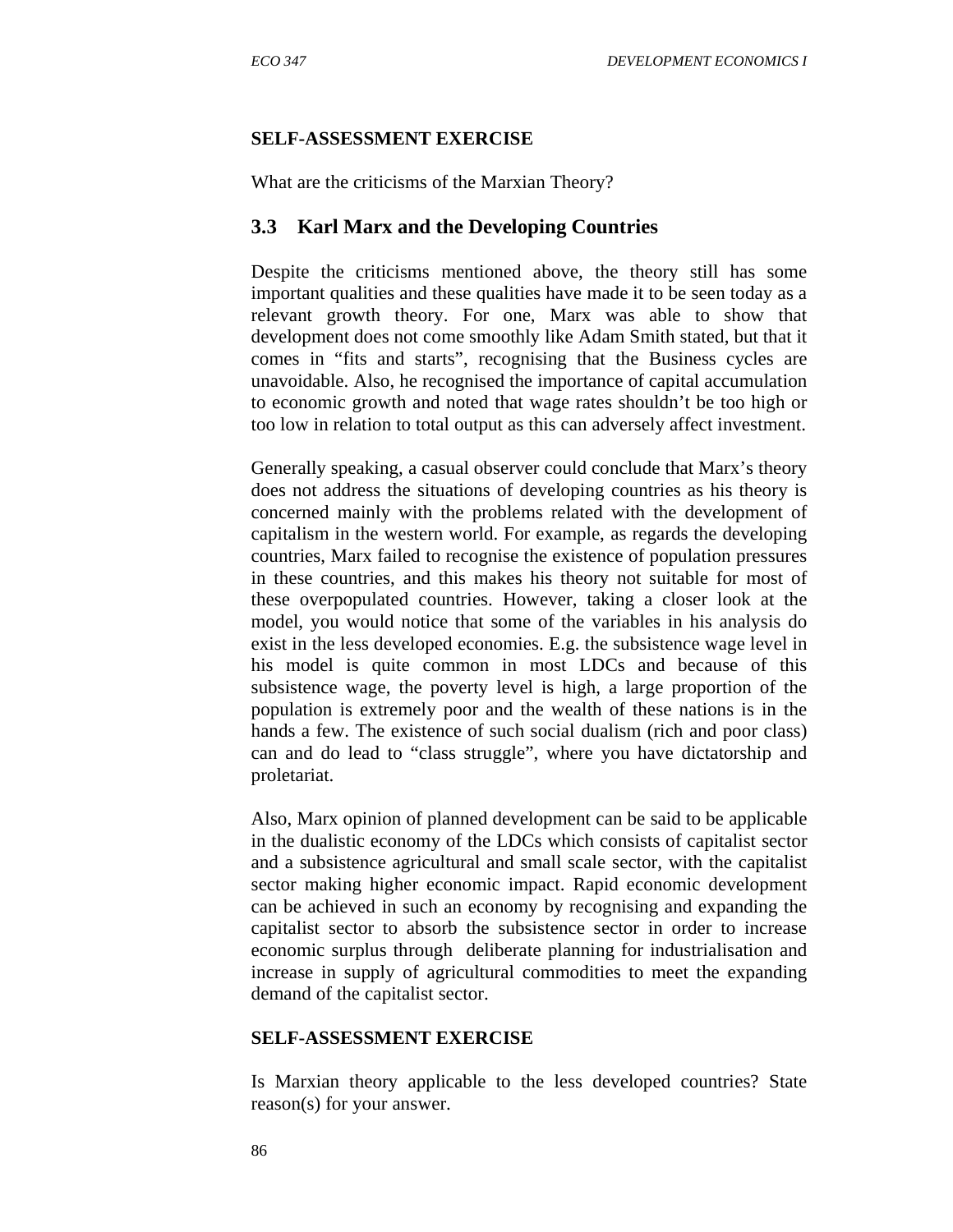# **4.0 CONCLUSION**

Karl Marx contributed immensely to the theory of economic development in three ways namely, in broad respect of providing an economic interpretation of history, in the narrower respect of specifying the motivating forces of capitalist development, and in the final respect of suggesting an alternative path of planned economic development.

According to Marx, every society's class structure consists of the propertied and the non-propertied classes and the 'class struggle' between these two groups under capitalism is the surplus value in the hands of the few propertied. He argued that the main aim of the capitalist is to keep increasing the surplus value and this makes the working class earn subsistence wage rate which makes them poor and oppressed. But according to Marx, there comes a time when the capitalist encounters problems because as the rate of capital accumulation rises, people will be displaced by machines, unemployment becomes the order of the day, and a lot of other economic problems follow suit. This goes on in a circle and the circularity of this situation in the capitalist economy is what Karl Marx termed the capitalist crisis. With Marx prediction of the capitalism fall came his solution which is a movement of the society toward communism, where "the people" i.e. the workers own the means of production and thus have no need to exploit labour for profit.

Marx theory though accepted greatly by his followers, has over time been subjected to criticism by some scholars and among the criticisms raised is that it is not suitable for the economies of the developing countries as he was concerned with the problems of the advanced capitalist states. However, despite these criticisms, some key points raised by Karl Marx in his theory are still quite relevant to us and in a way can be said to recognise some of the issues inherent in these economies.

## **5.0 SUMMARY**

In this unit, we discussed yet another development theory developed by Karl Marx. We started off by explaining the theory. In doing this, the salient features of the theory were discussed in details. We went further to look at its weaknesses, its relevance to the developing countries and then we came to the conclusion that the theory though seen by critics as being irrelevant to the underdeveloped countries, has some relevance to their growth and development process.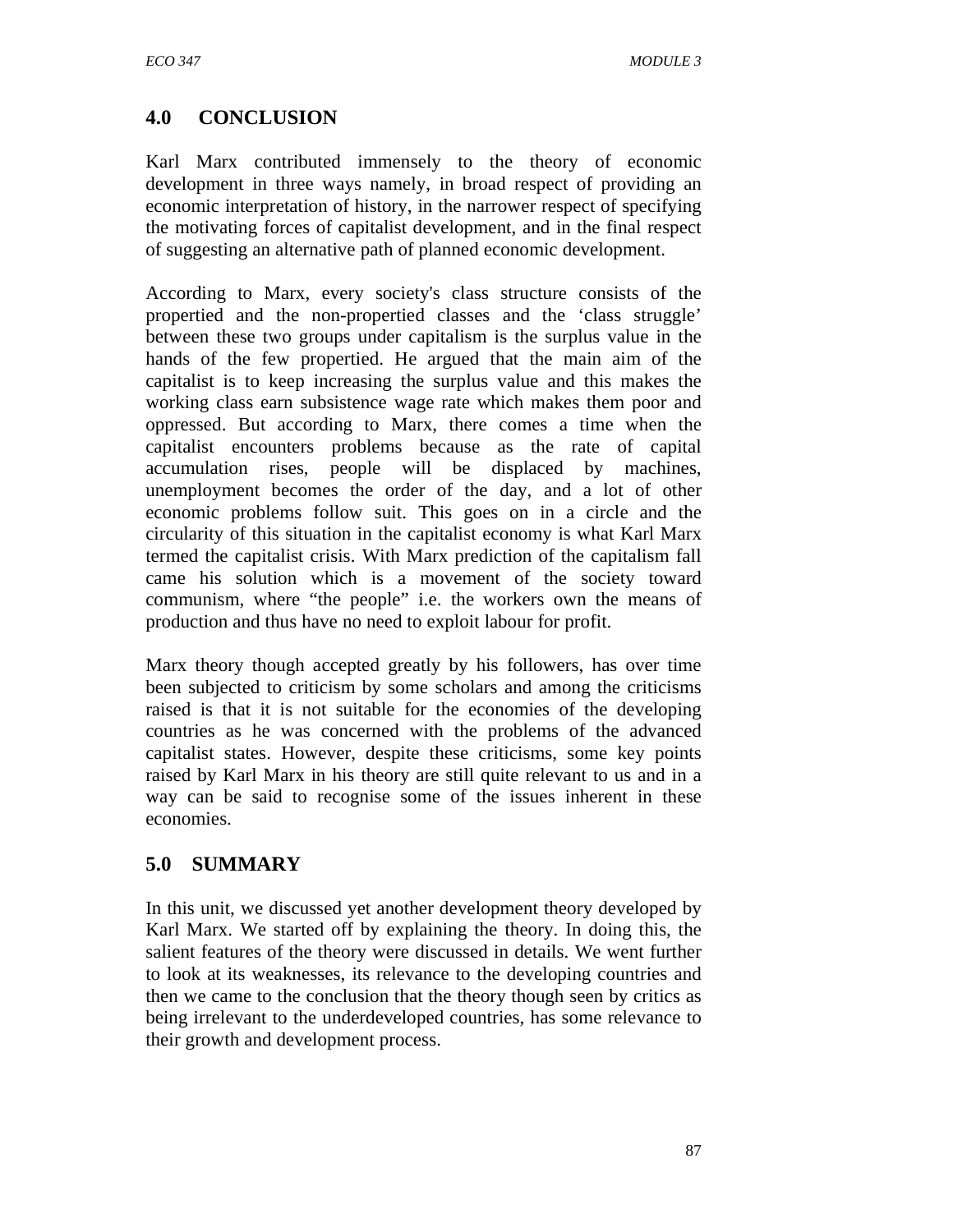### **6.0 TUTOR-MARKED ASSIGNMENT**

Discuss the Marxian theory while taking note of its key concepts What is the relevance of this theory to a country like Nigeria?

# **7.0 REFERENCES/FURTHER READING**

Jhingan, M. L. (2007). *The Economics of Development and Planning.*  $(39<sup>th</sup>$  ed.). Delhi:

Vrinda Publications (P) Ltd.

Olajide, O. T. (2004). *Theories of Economic Development and Planning.* Lagos: Pumark Nigeria Ltd.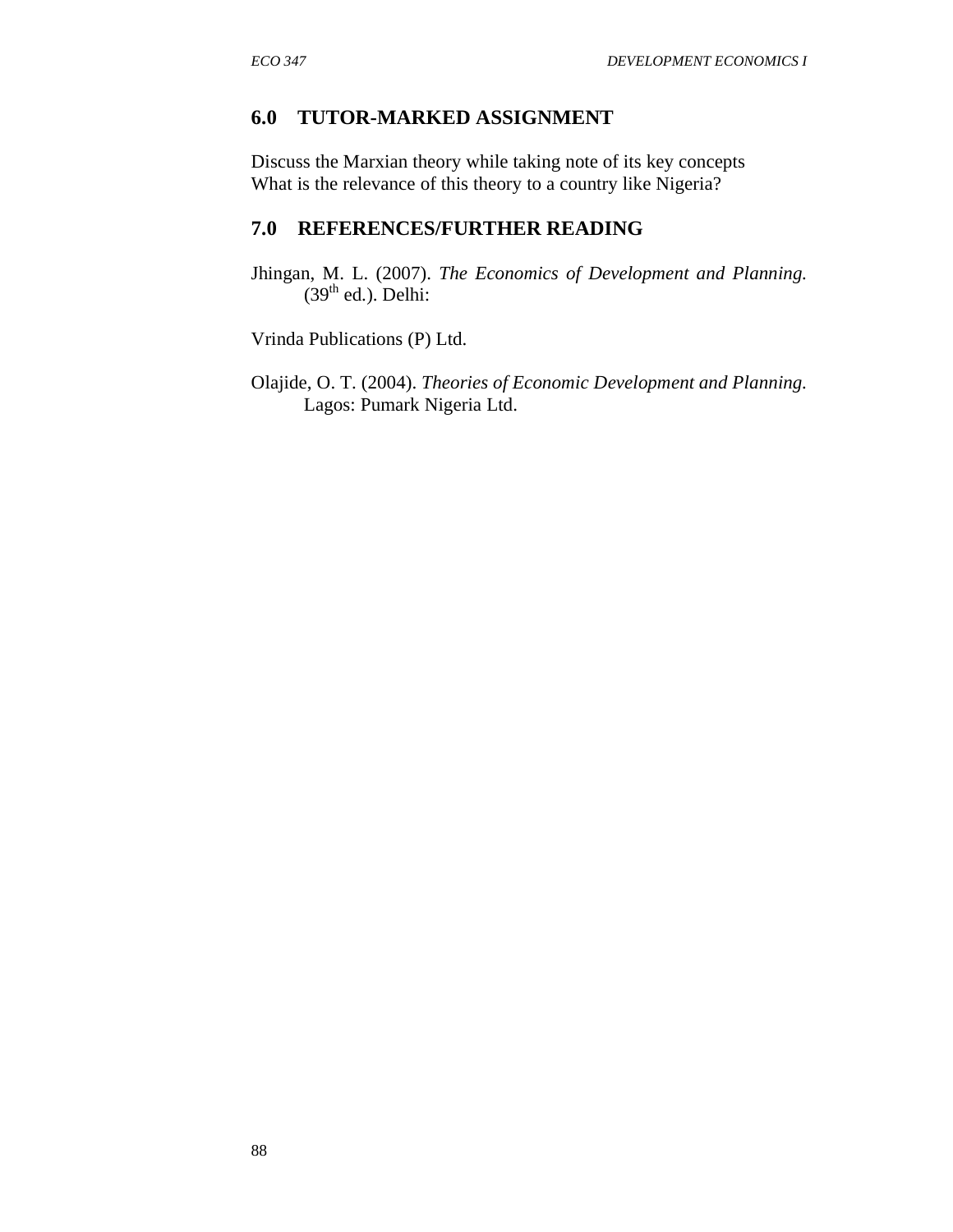## **UNIT 4 LEWIS' THEORY OF UNLIMITED SUPPLIES OF LABOUR**

#### **CONTENTS**

- 1.0 Introduction
- 2.0 Objectives
- 3.0 Main Content
	- 3.1 The Lewis Theory
	- 3.2 The Assumptions of the Theory
	- 3.3 Basic Thesis of the Lewis Model
	- 3.4 Criticisms of the Theory
- 4.0 Conclusion
- 5.0 Summary
- 6.0 Tutor-Marked Assignment
- 7.0 References /Further Reading

## **1.0 INTRODUCTION**

The theory of unlimited supplies of labour is credited to the Nobel Laureate, Sir W. Arthur who initially presented the dual-sector model which he later enumerated in his article entitled "Economic Development with Unlimited Supplies of Labor" written in 1954. The model sought to give solution to the development problems of over populated agricultural economies of the developing countries and Arthur believes that economic development could be achieved through the use of available surplus labour in the rural developing nations. By surplus labour, he means that part of manpower which even if withdrawn from the process of production, will bring about no fall in the amount of output.

Arthur Lewis gave some assumptions in his theory; one of them is the "dual economy assumption". This assumption has it that the economies of the less developed countries are characterised by the traditional, overpopulated rural subsistence sector and the high productivity modern urban industrial sector with low level of labour supply. According to the theory, by transforming surplus labour in the rural agricultural areas to the modern urban industrial sector, development will be achieved in these less developed countries.

 In this unit, the theory of unlimited supplies of Labour as given by Arthur Lewis will be discussed.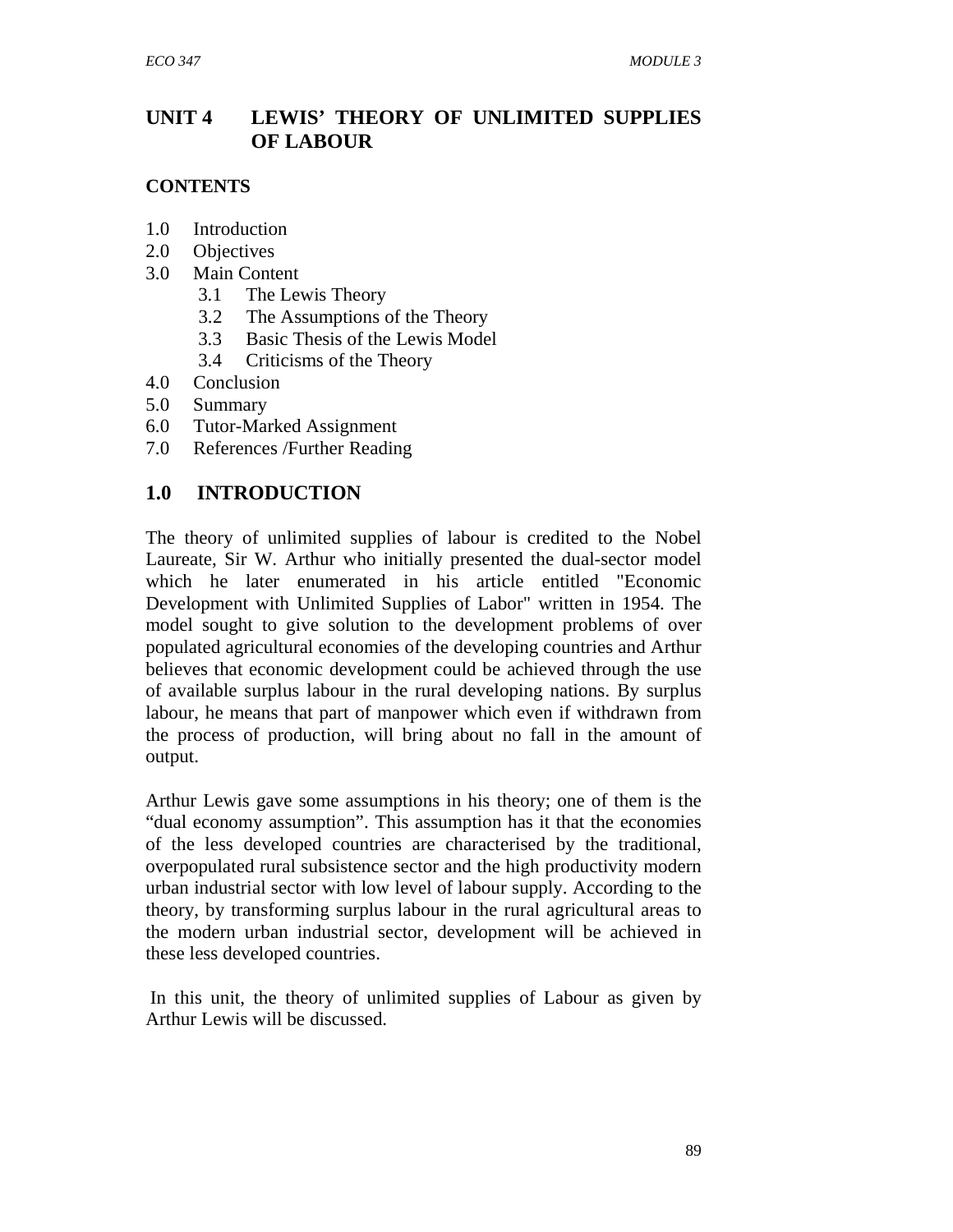### **2.0 OBJECTIVES**

At the end of this unit, you should be able to:

- explain the theory of unlimited supplies of labour by Arthur Lewis
- state the assumptions of the Model
- critically appraise the theory.

### **3.0 MAIN CONTENT**

#### **3.1 The Lewis Theory**

The theory of unlimited supplies of labour by Professor W. Arthur Lewis is a systematic classical theory of economic development which is based on the existence of two sectors in the economy of developing countries- the modern and the traditional sectors. The modern sector is small and uses considerable amounts of capital, while the traditional sector is the large labour surplus rural agricultural sector, with little amount of capital.

The argument is that poor countries have two sectors (the rural agricultural or subsistence sector and the modern industrial or capitalist sector) and that the wage level in the sector with unlimited supply of labour (rural sector) is at its subsistence. In addition to that, it is also believed that the marginal productivity of this surplus labour is zero and as such the economy is backward. Lewis argues that if this surplus labour can be transferred to the sector that has few labour supplies (the modern sector), the productivity level in the agricultural sector would not experience any noticeable reduction but rather, economic development would take place because labour would be put to good use bringing about a chain of productive reactions. Arthur in his article on "Economic Development with unlimited supplies of labour" has a model called the dual sector- model enumerated in it and the model was named in Lewis's honor. To understand the theory better, the underlining assumptions of the model will be discussed in the next section.

#### **SELF-ASSESSMENT EXERCISE**

Briefly explain the theory of unlimited supplies of labour.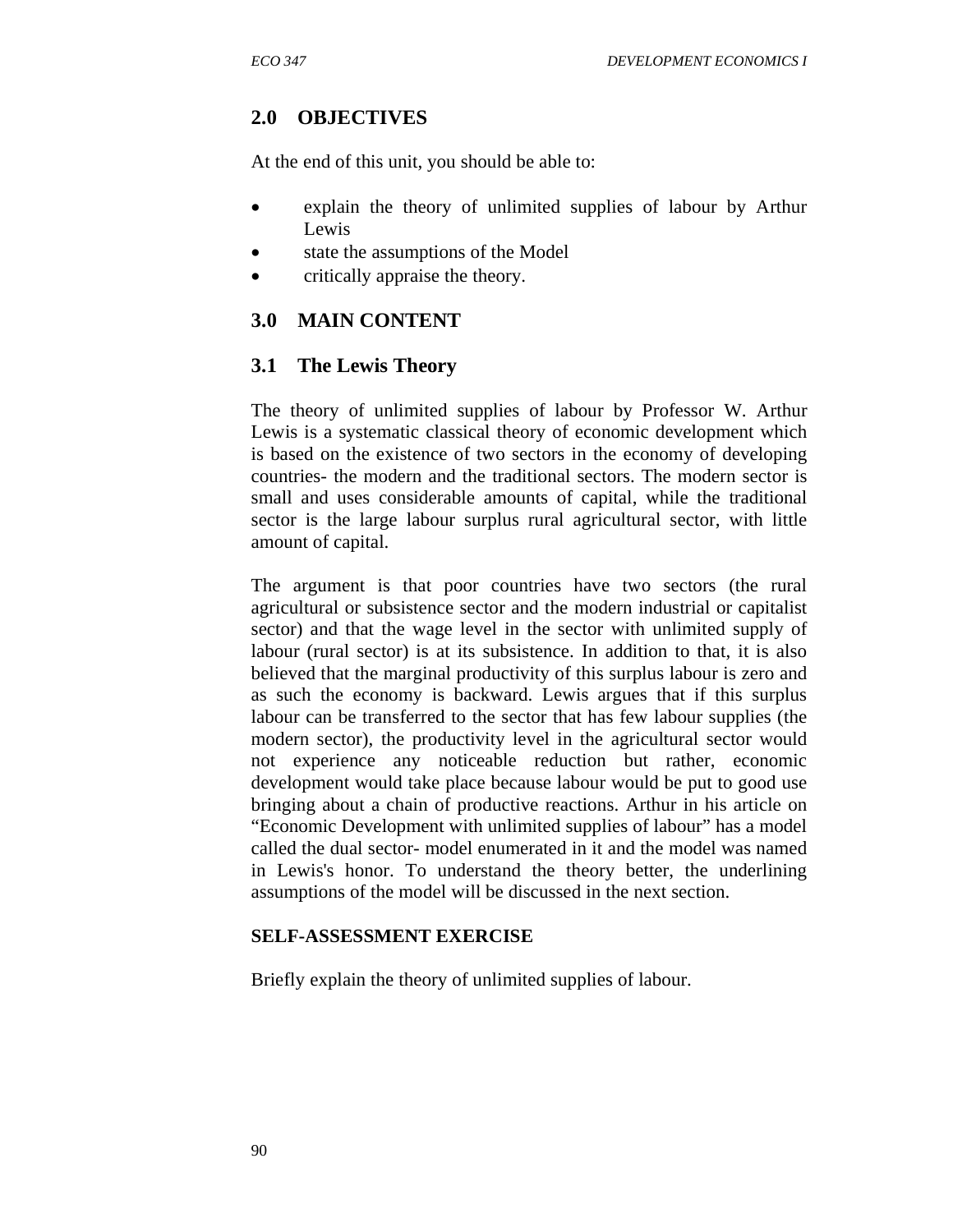## **3.2 The Assumptions of the Model**

The following are the assumptions of the model:

- (i) Existence of dual Economy: There exist a two sector economy characterised by a traditional, over-populated agricultural rural subsistence sector with zero Marginal Productivity of Labour(MPL), and the 'capitalist' sector which is the high productive modern industrial sector represented by the manufacturing, mining activities.
- (ii) Elasticity of Labour: According to Arthur, the supply of labour is perfectly elastic. In other words, the supply of labour is greater than demand for labour in the agricultural sector and therefore the capitalist sector can have as much labour as it requires and will continue to absorb this surplus from the agricultural sector until there is no longer surplus labour left.
- (iii) Reproducible Capital: The subsistence sector does not make use of 'Reproducible Capital', while the modern sector uses the produced means of capital. As a result of the non usage of reproducible capital in the subsistence sector, output per head is lower than in the capitalist sector.
- (iv) The model also assumes that the wages in the manufacturing sector are higher than those of the subsistence sector and are also more or less fixed.
- (v) Entrepreneurs in the manufacturing sector make profit because they charge a price above the fixed wage rate
- (vi) There is the willingness of the capitalist to reinvest the profit in the business and this is done in the form of fixed capital.

The main people/sources from which workers would be coming for employment at the subsistence wage as economic development proceeds are "the farmers, the casual workers, small scale informal sector participants, women in the household, and population growth.

#### **SELF-ASSESSMENT EXERCISE**

List three assumptions of Arthur Lewis' dual-sector model.

## **3.3 Basic Thesis of the Lewis Model**

The Lewis model is a classical type model based on the assumption of a dual sector economy which are the capitalist sector and the subsistence sector. The subsistence sector is that part of economy which does not use reproducible capital and therefore, the output per head is lower than in the capitalist sector. Also there is perfectly elastic supply of labour at the subsistence sector in many underdeveloped countries but not in the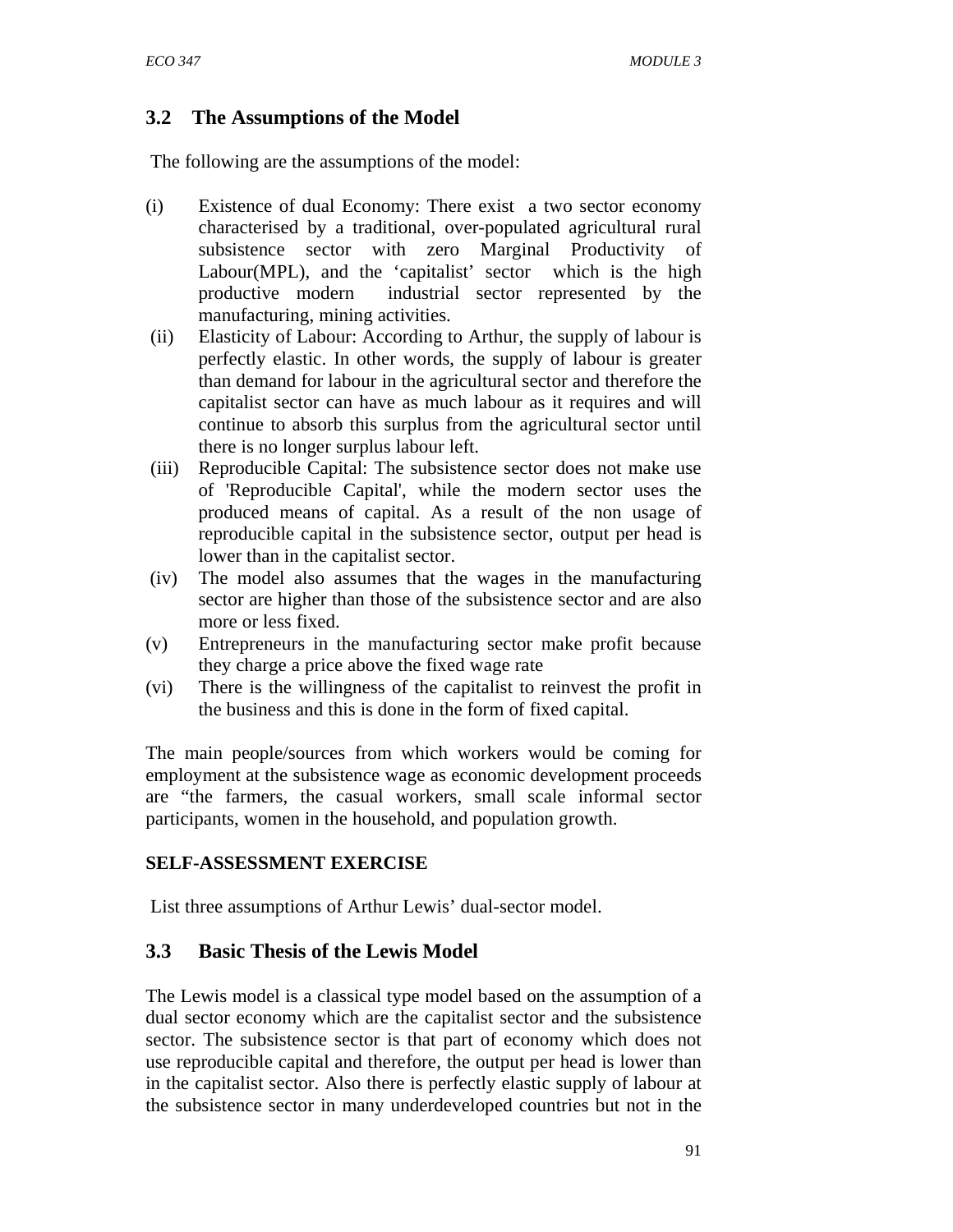modern sector. Lewis is of the opinion that the industrial and advanced modern sector can be developed and made to boost the entire economy, this according to him, can be done by transferring the surplus labour from traditional sector to the modern sector. From this surplus labour now in the modern sector, new industries will spring up and existing ones would grow. However, the capitalist sector requires skilled labour and this stands as a stumbling block to the development process as the surplus labour from the subsistence sector are mostly unskilled. This problem can be eliminated by providing training facilities to unskilled workers. So in essence, the absence of skilled labour in this sector is a temporary problem which can be solved through training.

Lewis says that the wages in industrial sector remain slightly higher than that of the agricultural sector. Consequently, labour will be attracted to the modern sector because of the higher wage incentives and as a result of this, the capitalists will earn surplus from the increase in productivity brought about by the surplus labour transferred. Such surplus will be reinvested in the modern sector leading thereby to further increase in the productivity of this sector. In this way, the surplus labour or the labour which were prey to disguised unemployment will get to be employed into productive activities. Thus both the labour transfer and modern sector employment growth are brought about by output expansion in the modern sector. The speed with which this expansion occurs is determined by the rate of industrial investment and capital accumulation in the modern sector. Here is a diagrammatical explanation of Lewis Model



 **Fig. 3.2: Diagramatic Representation of Lewis Model**  QUANTITY OF LABOUR

In this diagram, the horizontal axis  $(x)$  represents the quantity of labour employed, while the vertical axis (y) represents the wage rate/Marginal Productivity of Labour. Also in the diagram, OS represent average subsistence wage in the agricultural sector, and OA the capitalist wage,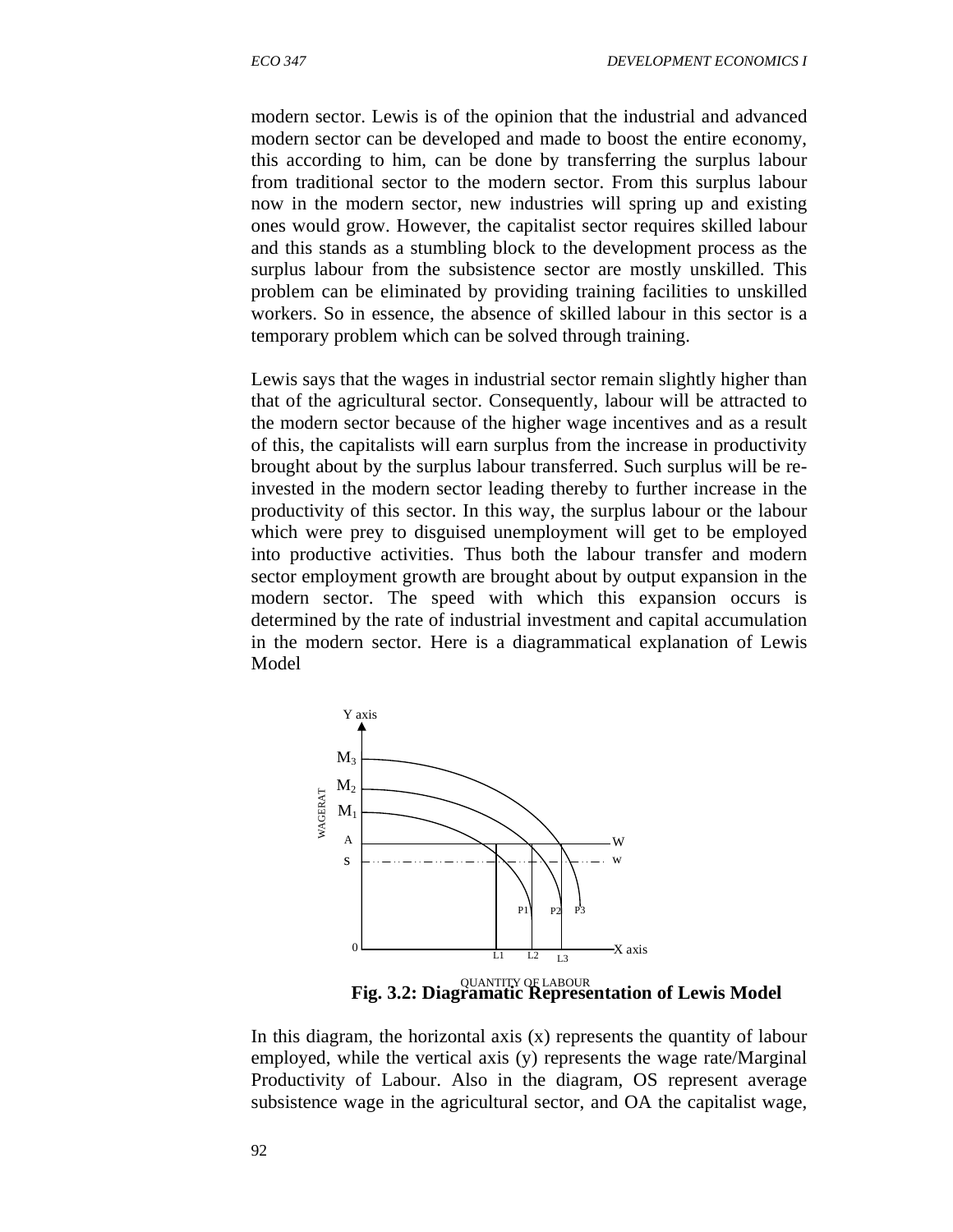the supply of labour is unlimited and this is shown by the horizontal supply curves of labour AW and Sw. The analysis goes thus: The marginal productivity of labour in the industry is M1P1, with  $OL<sub>1</sub>$ labour employed,  $OAKL<sub>1</sub>$  wage rate is paid from the total product of  $OM<sub>1</sub>KL<sub>1</sub>$ , giving the capitalist a profit of  $AM<sub>1</sub>K$ . With the reinvestment of this profit, the marginal productivity of labour of labour increases from  $M_2P_2$  and then further reinvestment brings it to  $M_3P_3$  and so on. As the capitalist continues to reinvestment his profit, his surplus continues to grow.

Overtime, as the transition continues and the capitalist continues to reinvest surplus derived from the use of surplus labour from the subsistence sector, the capital stock increases, the marginal productivity of workers in the manufacturing sectors will be driven up by capital formation. Capital formation resulting from this increase in investment leads to quicker utilisation of surplus labour. As more labour is supplied, the marginal productivity falls, and in the long run, the wage rates of the agricultural and manufacturing sectors will equalise because as workers leave the agricultural sector for the manufacturing sector, they increase marginal productivity and wages in agricultural sector while reducing them in manufacturing. The process of modern self sustaining growth and employment expansion will continue till all the surplus rural labour is absorbed in the new industrial sector. Thereafter, additional workers can be withdrawn from agricultural sector only at a higher cost of lost of food production because this will decrease the labour to land ratios. In this way, the MPL will no more be zero and the labour supply curve will become positively sloped along with the growth of modern sector.

### **SELF-ASSESSMENT EXERCISE**

With the aid of a diagram, explain the Lewis model.

## **3.4 Criticisms of the Theory**

Despite the theory's huge success in identifying the two key sectors in the developing countries and stating how growth can be achieved in these usually over populated countries, most of the theory's assumptions do not fit into the institutional and economic realities of the Developing countries and as such can be said to be irrelevant to these countries. Below are some of the flaws of the theory.

- (i) The industrial real wage continues to rise and is not constant as Lewis assumes
- (ii) There is the likelihood of the capitalist reinvesting in labour saving techniques like investments in machineries and this would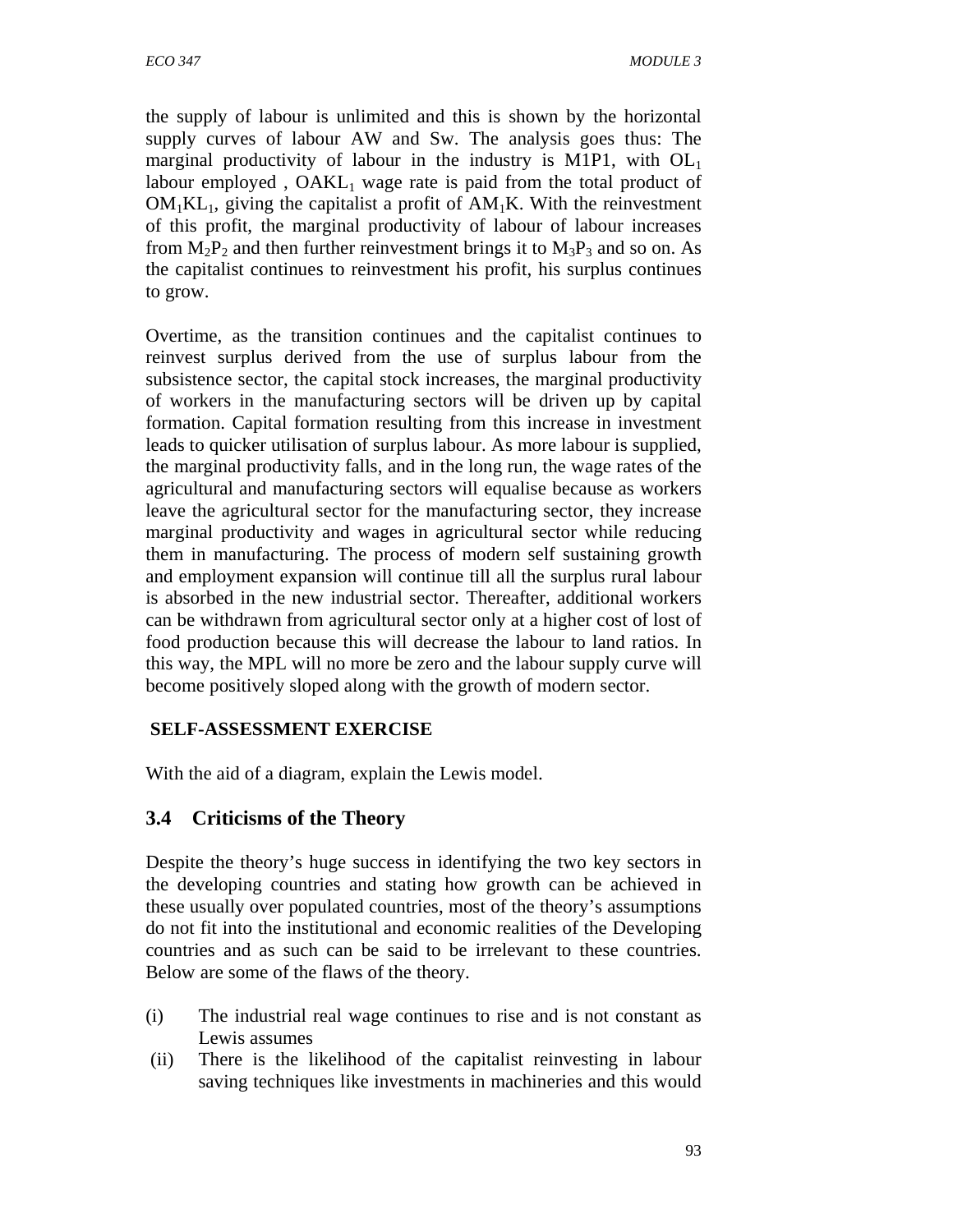reduce the amount of labour needed causing urban unemployment.

- (iii) Lewis ignored the balanced growth between agricultural sector and industrial sector. But we know that there, exists a linkage between agricultural growth and industrial expansion in poor countries. If a part of profits made by capitalists is not devoted to agricultural sector, the process of industrialisation would be jeopardised (perhaps, due to reduced supply of raw material).
- (iv) Lewis model underestimates the full impact on the poor economy of a rapidly growing population, i.e., its effects on the capitalist profit share, wage rates and overall employment opportunities.
- (vi)Lewis has ignored the role which the leakages can play in the economy. As Lewis assumed that all increases in profits are diverted into savings. It means that the savings of producers is equal to 1. But, this is unrealistic as the increase in profits may accompany an increase in consumption.
- (vii)Lewis assumed that the transfer of unskilled labour from the subsistence agricultural sector to the industrial sector is regarded as almost smooth and costless. The model however fails to take account of the cost of educating and training rural workers for urban employment and also, there is also other indirect cost associated with rural-urban migration. Amongst these are: a lack of sufficient housing, leading to the development of squatter townships or shanty towns, pressure on social infrastructure such as schools and hospitals, increases in disease due to a lack of clean water and sanitation.

### **SELF-ASSESSMENT EXERCISE**

List and discuss five flaws in Lewis theory.

## **4.0 CONCLUSION**

Arthur Lewis theory of economic development is a structural change theory which explains the mechanism of changing structure of underdeveloped economies from the subsistence rural sector to a modern urbanised one. According to the theory, the economies of most developing countries are made up of two key sectors, the subsistence agricultural sector and the modern capitalist sector. Lewis is of the opinion that economic development occurs when the capitalist gets labour from the unlimited supply of labour in the subsistence sector, which it uses to set up new industries and also grow existing ones. The capitalist gets profit from the activities of the surplus labour and according to Lewis, the capitalist reinvests this profits and this sets off a growth process that continues until there is no longer surplus labour to be absorbed. The theory was criticised by some scholars and one major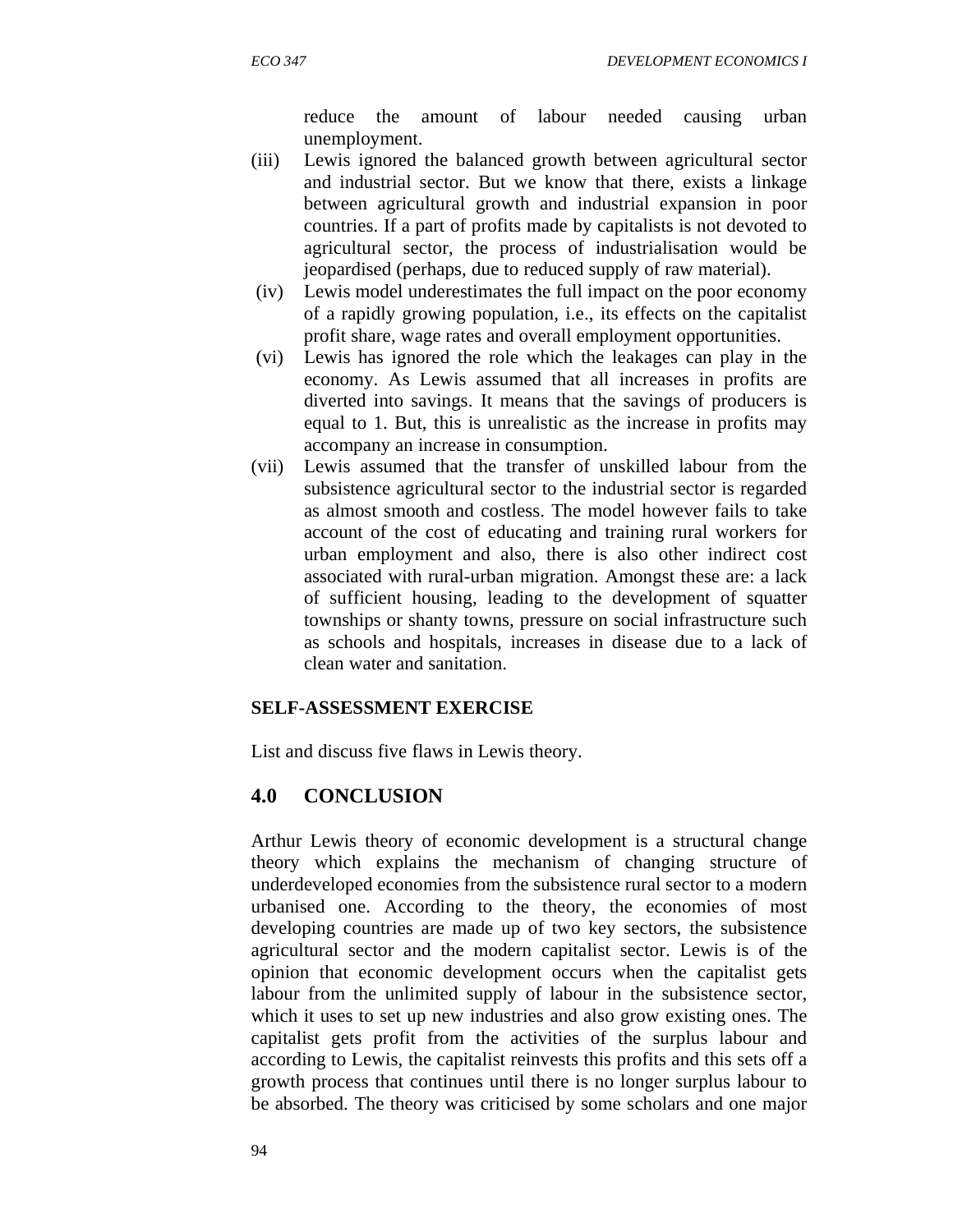criticism raised is that the transition from rural sector to urban sector does not come without cost like the theory would like us to.

However, despite the criticisms, the theory still helps to point us to the reality of the existence of the overpopulated subsistence agricultural sector and a modern capitalist sector in most underdeveloped countries. The way we go about developing these sectors to achieve a balanced growth in the economy (which the theory was criticised for not doing) was latter addressed by Fei-Ranis.

# **5.0 SUMMARY**

In this unit, the Lewis theory of unlimited supplies of labour was discussed. We studied the model, its assumptions and the basic explanation of how the model works to bring about growth in a two sector economy and finally the criticisms of the model were stated.

# **6.0 TUTOR-MARKED ASSIGNMENT**

- 1. According to Arthur Lewis's model, how can growth be achieved in a dual sector economy?
- 2. The Lewis model can be said to be relevant to the economies of the developing countries, True or False? Give reason(s) for your answer.

# **7.0 REFERENCES/FURTHER READING**

http://en.wikipedia.org/wiki/Dual-sector\_model. Accessed on the 9/2/2013

- Jhingan, M. L. (2007). *The Economics of Development and Planning.*  $(39<sup>th</sup>$  ed.). Delhi: Vrinda Publications (P) Ltd.
- *Lewis Model of Unlimited Supply of Labour.* EChttp://www.econmomicsconcepts.com/lewis\_model. Accessed on the  $18<sup>th</sup>$  August 2013.
- Olajide, O. T. (2004). *Theories of Economic Development and Planning.* Lagos: Pumark Nigeria Ltd.
- Todaro, M. P. & Smith, S. C. (2011). *Economic Development*. (11<sup>th</sup> ed.). England: Pearson Education Ltd.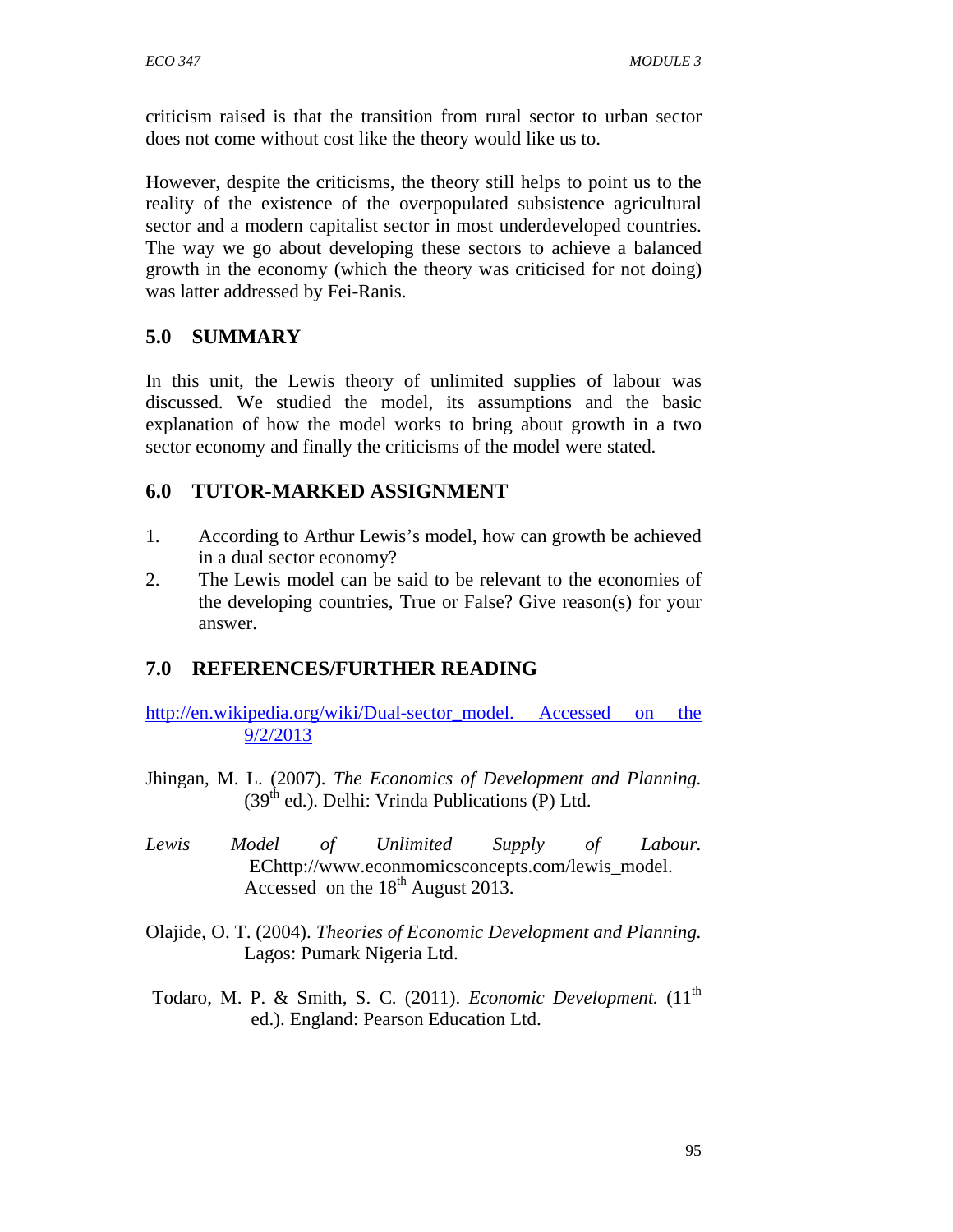### **UNIT 5 BALANCED AND UNBALNCED GROWTH THEORIES**

#### **CONTENTS**

- 1.0 Introduction
- 2.0 Objectives
- 3.0 Main Content
	- 3.1 The Balanced Growth Theory
	- 3.2 Criticism of the Balanced Growth Theory
	- 3.3 The Concept of Unbalanced Growth
	- 3.4 Criticisms of Unbalanced Growth
	- 3.5 Balanced and Unbalanced Growth
- 4.0 Conclusion
- 5.0 Summary
- 6.0 Tutor-Marked Assignment
- 7.0 References/Further Reading

### **1.0 INTRODUCTION**

Achieving economic growth has been approached by different scholars in their different ways with each one providing a solution to how best they feel the vicious circles of poverty can be broken for growth to take place. In this unit, we would be discussing two opposite ideas to achieving growth and they are (a) the balanced growth theory, which emphasises on the simultaneous development of the supply and the demand sides of an economy i.e. an all round growth approach and (b) the unbalanced growth theory which has it that an imbalance rather than a balance among the different sectors of the economy will lead to economic growth. In this unit, the two approaches will be studied to enable you appreciate their opposing arguments.

### **2.0 OBJECTIVES**

At the end of this unit, you should be able to:

- explain the balanced and unbalanced growth theories
- state the criticisms of the theories
- identify the differences between the balance and unbalanced theories.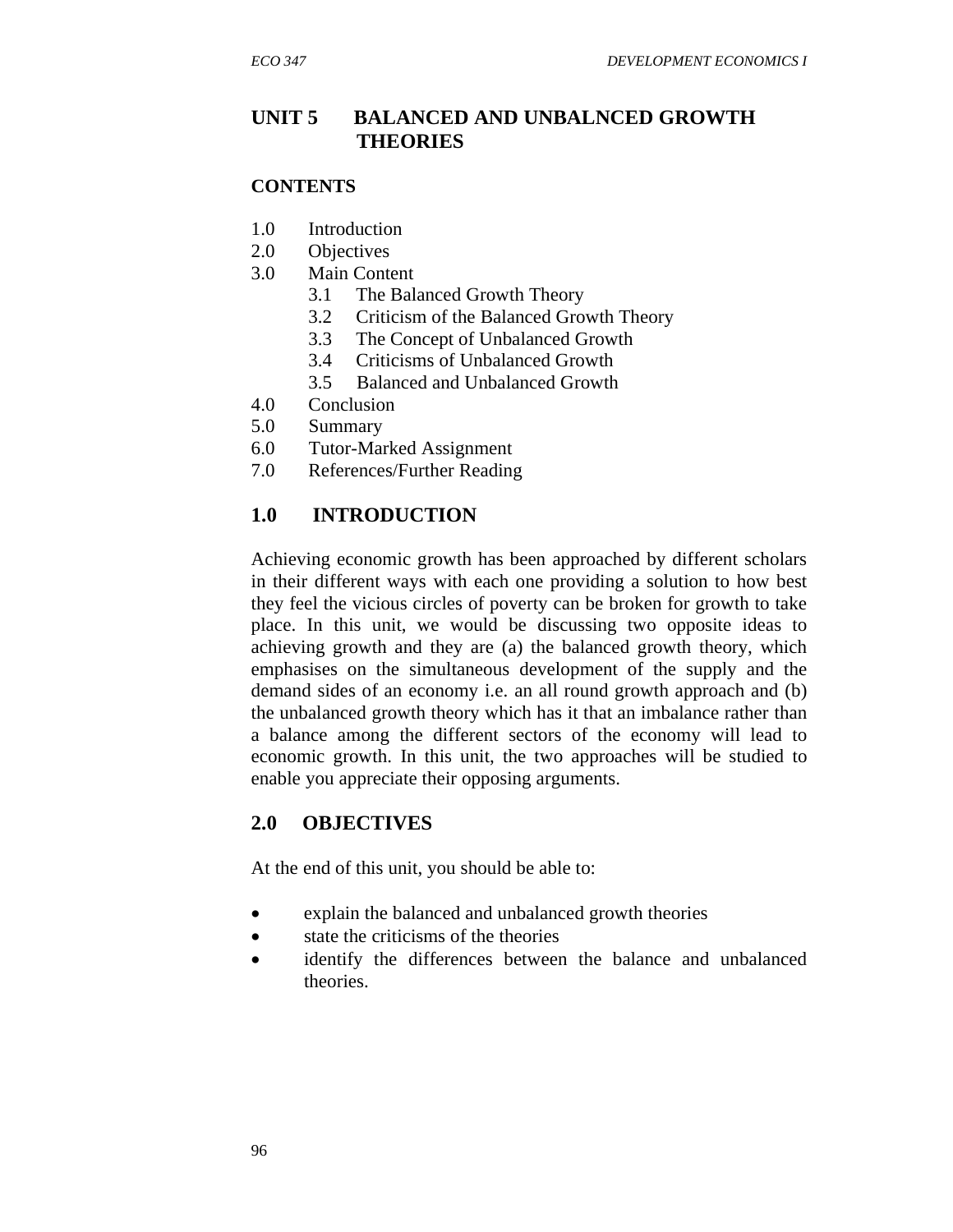## **3.0 MAIN CONTENT**

## **3.1 The Balanced Growth Theory**

There is no consensus as to the meaning of the concept of balanced growth. It could mean different things to different authors. Within the context of our study, the theory of balanced growth states that there should be simultaneous and harmonious development of different sectors of the economy so that the sectors grow in unison. To get the unified growth, the development of the demand and supply side of the economy has to be balanced. The demand side has to do with the provision for large employment opportunities and increasing incomes so that there will be increase in the demand for goods and services in the economy, while the supply side emphasises on the simultaneous development of all the interrelated sectors which help in increasing the supply of goods. In sum, when there is increased demand backed by increase in supply of goods and services, and all goods and services are sold off at the end of the day, then we can say there is balanced growth in such an economy.

The theory of balanced growth was first propounded by Rosenstein Rodan in 1943, although he did not specifically use the word "Balanced growth" in his article written in titled, " …. Problems of Industrialisation of Eastern and South- Eastern Europe" his work is still regarded as the pioneer work which was later developed and elaborated by Ragnar Nurkse in his book "Problems of Capital Formation in the Underdeveloped Countries".

The doctrine of Balance growth as formulated by Rosenstein–Rodan and Nurske is explained below.

According to Rosenstein –Rodan, for an economy to grow, the whole of the industry to be created in eastern and south-eastern Europe should be treated and planned like one huge firm or trust. He pointed out that "Often Social Marginal Product (SMP) of an investment is different from its Private Marginal Product (PMP) and that when a group of industries is planned together in accordance with their SMPs; the rate of growth of the economy is greater than it would have been otherwise". This is so because an individual entrepreneur would likely be interested only in the Private Marginal Product of his investment and is likely not going to have an accurate assessment of its SMP. In explaining his idea, Rodan gave an example of a shoe factory, which employs a particular amount of workers in the region it is established. According to him, workers will create a market for shoes if all their income was spent on shoes, but this is not practical as workers cannot spend all their income on shoes. So therefore, if a whole series of industries were started which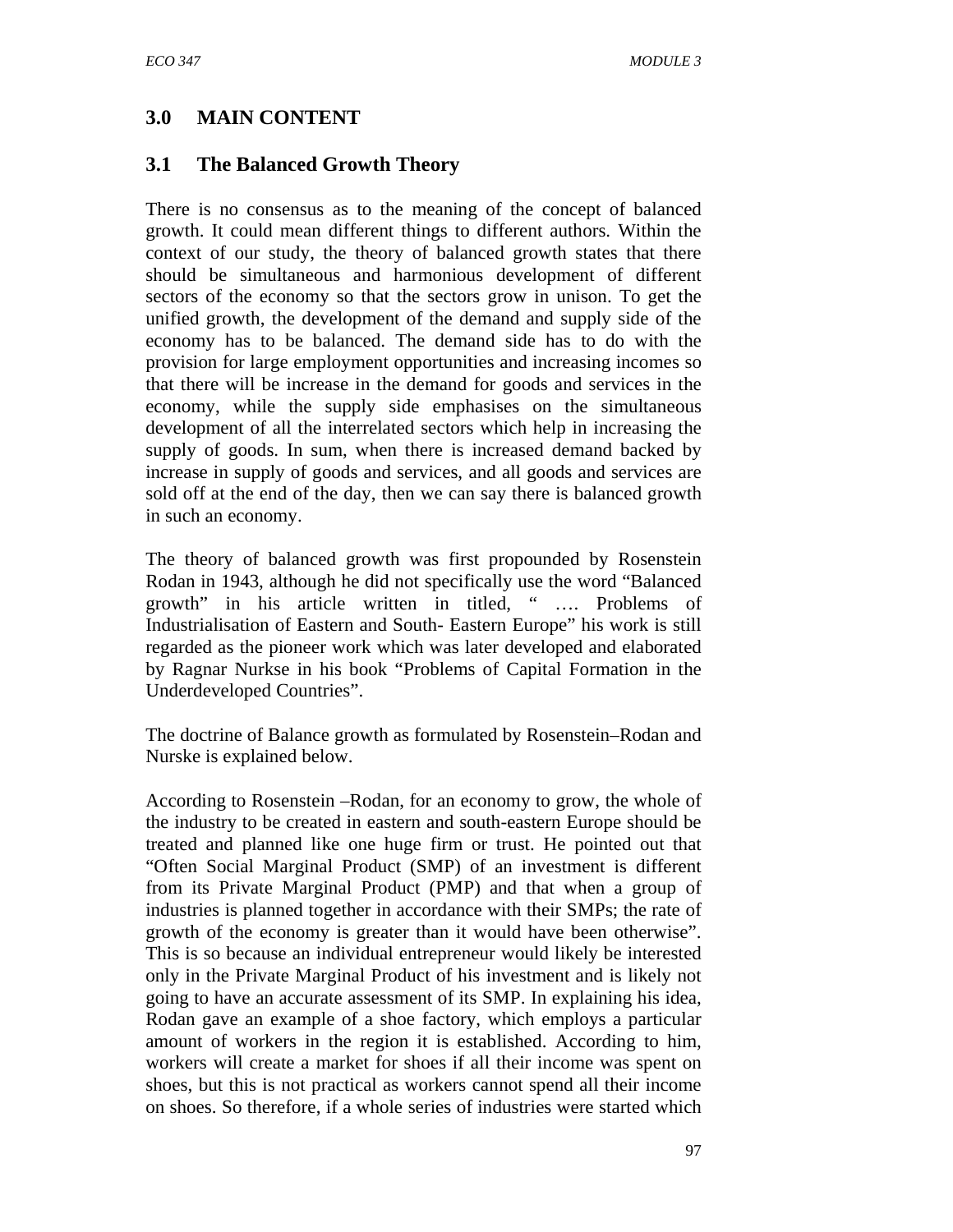produce the consumption goods on which workers would spend all their incomes on, all the industries would expand together.

This idea of expansion of all industries was elaborated by Nurkse who stated that the vicious circles of poverty (both on the demand and the supply sides) are at work in the underdeveloped countries and are responsible for the retard in their economic development. He reasoned that if this circles are broken economic development will take place and the only way to break these circles is by investing in a wide range of industries which will eventually lead to - both vertical and horizontal integration of industries, a division of labour, a common pool of raw materials and technical skill, an expansion of the size of the market and better utilisation of social and economic overhead capital. Nurkse emphasised the need for a simultaneous investment in productive equipments and in human capital development stressing that it would be a waste of resources to spend heavily on equipments if there are no healthy and educated people to operate them.

Nurkse advocated for a balance in the agriculture and industrial sector because according to him, they complement each other and also he advocated a balance between the domestic and the public sector for he believed not in autarky but in international trade as according to him, export revenue is an important source of financing domestic trade.

For an economy to grow therefore, Nurkse recommended that the different sectors of the economy should be simultaneously developed i.e. investment in one should not be carried out at the detriment of the other.

#### **SELF-ASSESSMENT EXERCISE**

Explain the doctrine of the balanced growth theory as propounded by R. Nurkse.

### **3.2 Criticisms of the Balanced Growth Theory**

The balanced growth theory has been criticised by lots of economists especially the unbalanced growth theorists like Albert O. Hirschman and Hans W. Singer. Some of the criticisms they raised are given below.

**1) Shortage of resources**: The theory does not address the problems of shortage of resources because it is based on Say's Law which has it that supply creates its own demand. This is a wrong notion because supply of goods refers to the demand for factors especially capital which does not create its own supply. With simultaneous investment carried out in different new industries, there is bound to be competition in the demand for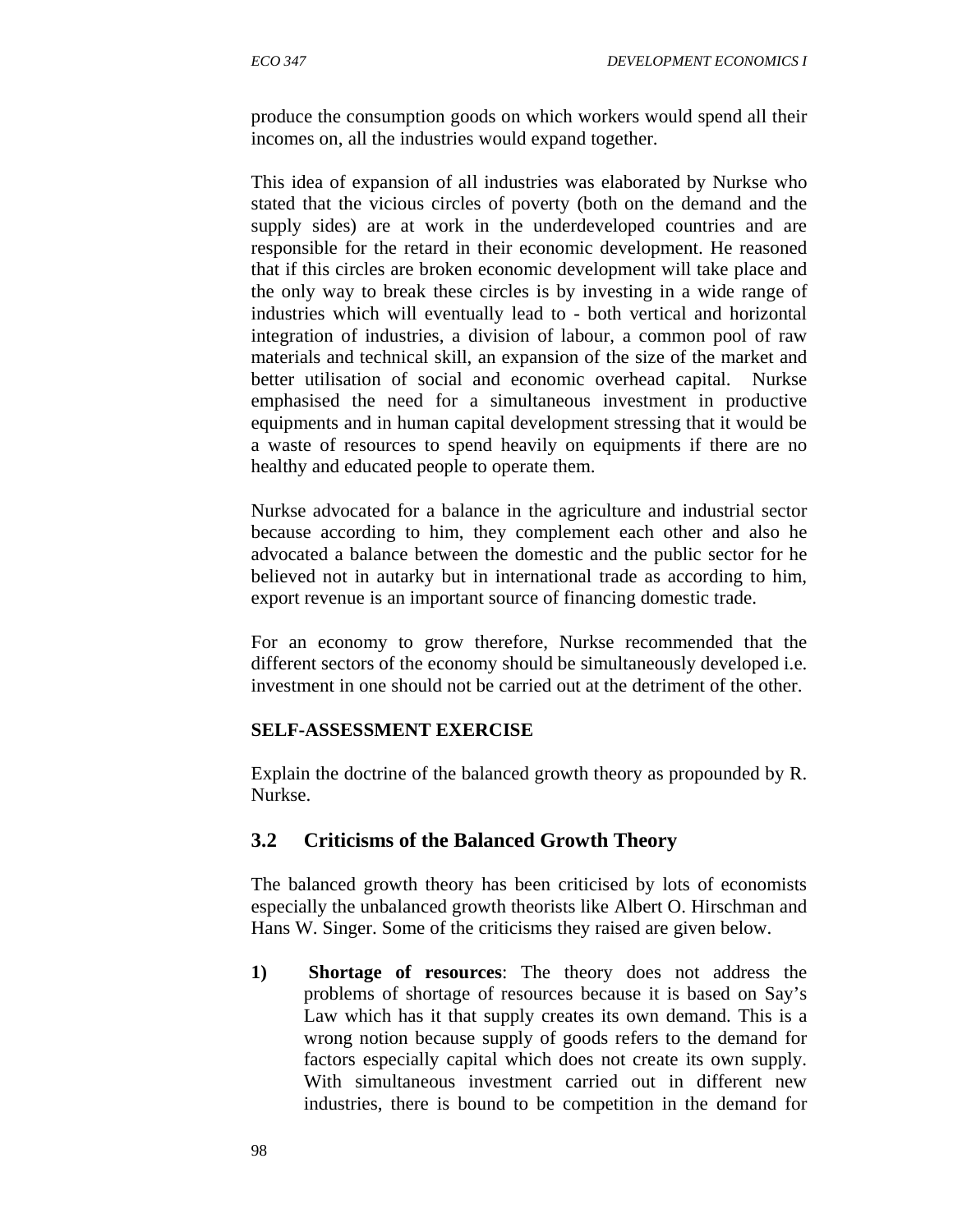factors. In Less developed countries, Factor supply is limited and as such, there exist a competitive rather than a complimentary relationship between industries.

- **2) Rise in costs**: A simultaneous establishment of industries in an economy will likely raise money and real costs of production which will in the long-run make those investments economically unprofitable in an environment characterised by inadequate and insufficient capital equipment, skills, cheap source of power, infrastructure and other necessary resources that would aid growth.
- **3) Reduction in costs**: According to Kindleberger, Nurkse theory should have addressed the issue of reducing the costs of existing industries rather than starting new ones.
- **4) Beyond the capabilities of developing countries**: In Hirschman's view, the developing countries are so called because they face a lack of resources (human and capital), so therefore it is unrealistic for the balanced growth theory to be advocating for a large investment in many industries in a developing country
- **5) Not a growth theory**: Again according to Hirschman, the balance growth theory is not a growth theory because economic growth is supposed to be a gradual transformation of an economy from one stage to the next. That is to say, an economy is supposed to grow from infancy to maturity. But the doctrine of balanced growth involves the superimposition of a brand new self sufficient modern industrial economy upon the stagnant and equally self sufficient traditional economy.
- **6) Does not solve the problem of vicious cycle of poverty**: Singer asserted that the theory is more applicable in solving the problem of cyclical downswing rather than that of vicious cycle of poverty faced by underdeveloped countries.
- **7) Scarcities and bottlenecks promote growth**: According to Paul Streeeten, going by the historical facts, it was scarcities and bottlenecks that provided stimulus to the inventions that revolutionalised England's and the world's economic system and not balanced growth. He believed that scarcities and bottlenecks promote/encourage incentives for discoveries.

## **SELF-ASSESSMENT EXERCISE**

Identify four criticisms of the balanced growth theory.

# **3.3 The Concept of Unbalanced Growth**

Based on the criticisms of the balanced growth theory, the theory of unbalanced growth was propounded as a strategy of development to be used by the underdeveloped countries and the pioneer of this theory is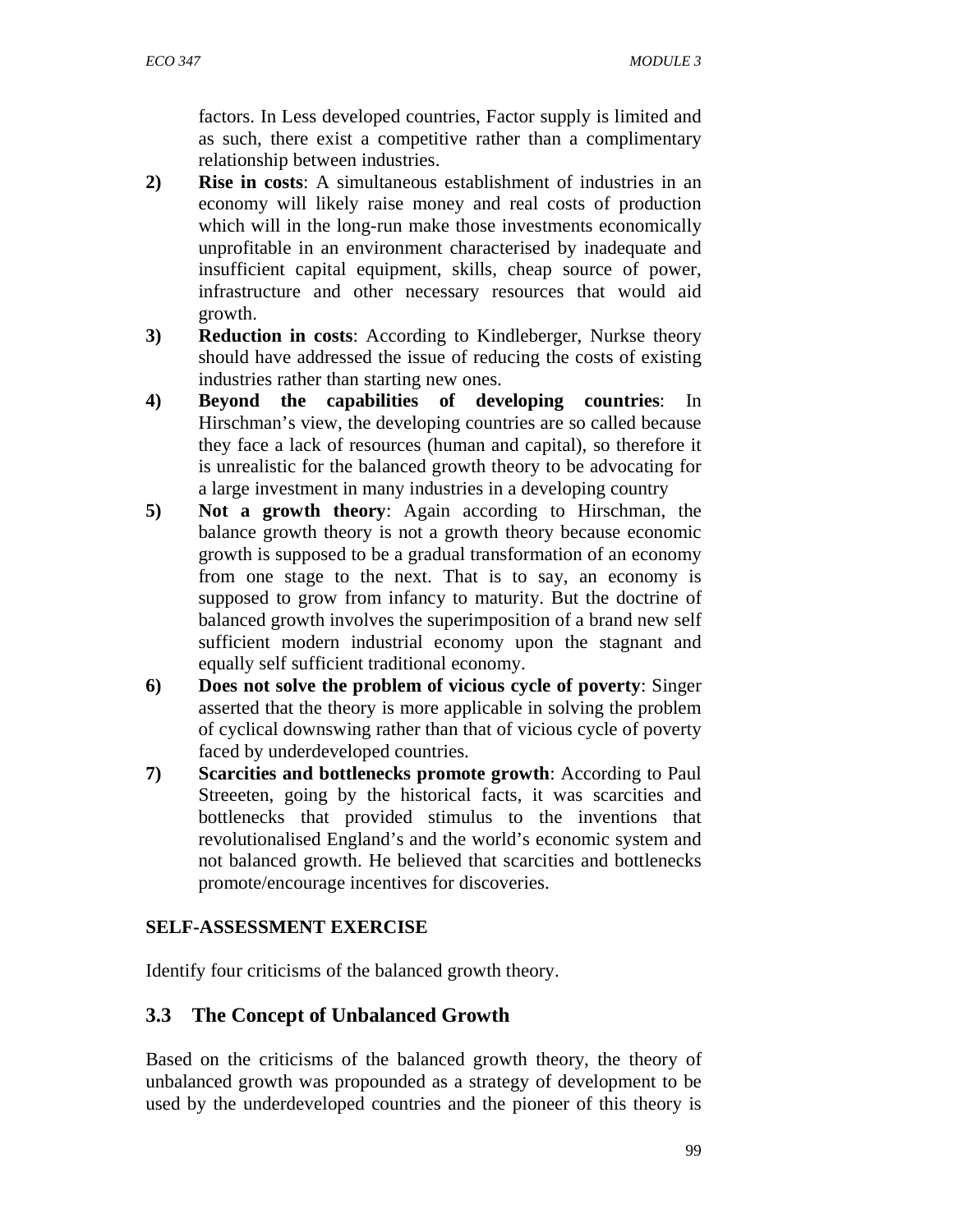Professor Hirschman. Other economists belonging to this school of thought are Rostow, Flemming and Singer. The principle behind this theory is that for growth to take place in an economy there is a need for investment to be carried out in strategic sectors of the economy rather than for all the sectors to be simultaneously.

invested on. The unbalanced growth economists stressed the need for an unbalanced approach to development rather than a balanced approach like Nurkse and Rosenstein.

Hirschman argued that creating imbalances in the system is the best strategy for growth. Stating further, he explained that owing to the lack of availability of resources in the less developed countries, the little that is available must be efficiently used. If investment is carried out in the key sectors of the economy, the other sectors would automatically develop through what is known as "Linkage effect".

By promoting growth through the investment in a leading sector, the other sectors grow through (1) Externalities effect and (2) Complimentary effect which may bring about economies of scale. Hirschman classified investment into Social overhead capital (SOC) and Direct productive activities (DPA). SOC are investments on social infrastructure usually done by the government and example are capital on schools, hospitals, roads etc, while DPA are investments done by the private entrepreneur which adds to the flow of final goods and services, and example is the investment in an industry. The investment on SOC creates more economies and is thus called divergent series of investment. As for the DPA, they are called convergent services because they appropriate more economies than they have created. The strategy of unbalance growth suggests that since the underdeveloped countries cannot pursue a simultaneous investment in both SOC and DPA due to a general lack of resources so therefore they should according to Hirschman (a) unbalance the economy for overall growth through SOC, as this would stimulate investment in DPA e.g. with constant electricity and good roads, there would be growth of small scale industries and (b) unbalance the economy for growth with DPA as this would press for investment in SOC. That is to say, demand for good roads transportation system, schools and hospitals would increase with investment in DPA. The SOC creates external economies while the DPA appropriates external economies. In the unbalanced growth model, it is through the effects of linkages that the economy will grow.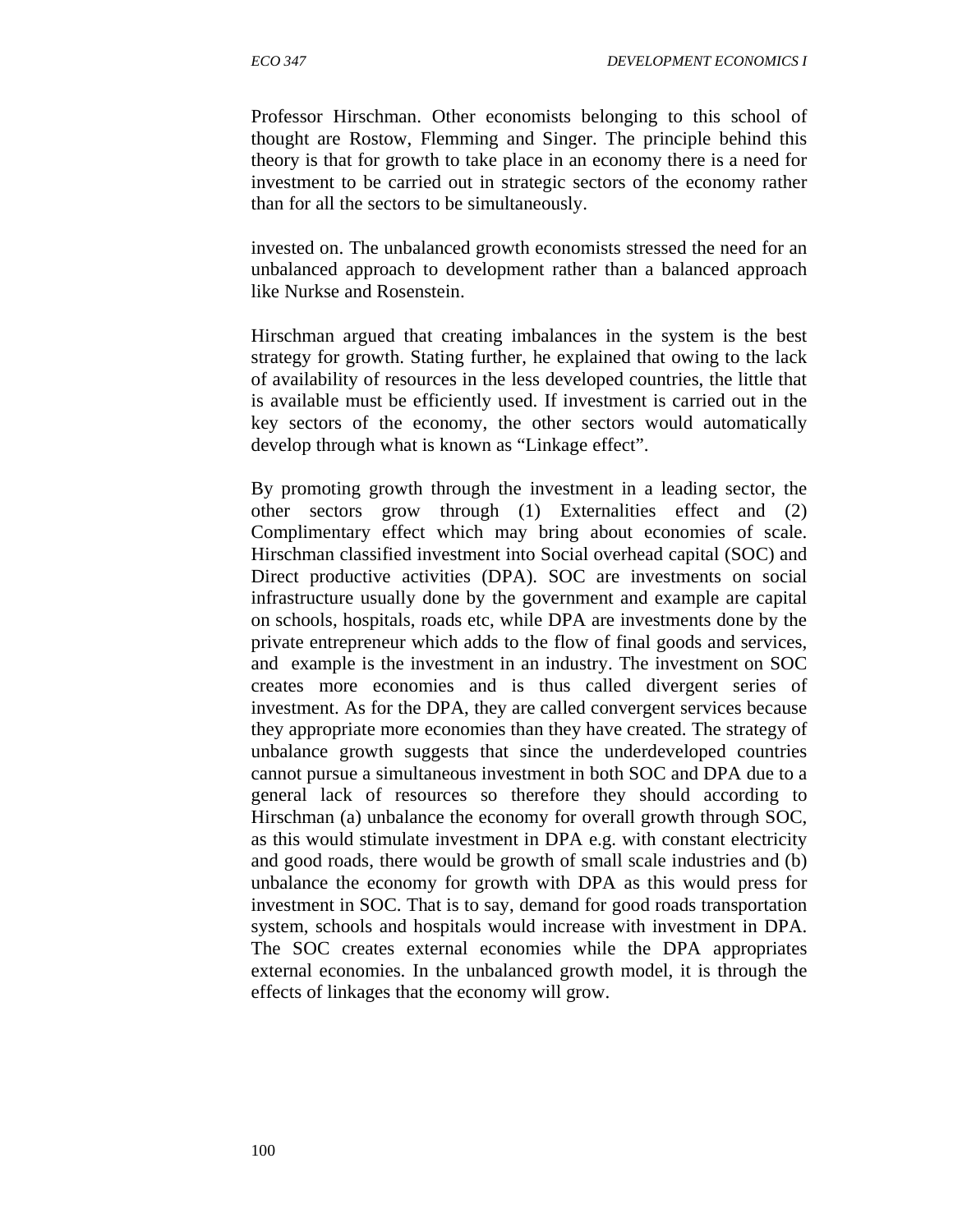The relationship between SOC and DPA is presented in the production function diagram presented.



 **Fig. 3.3: Unbalanced Growth via DPA** 

DPA investments are measured along the vertical axis and SOC on the horizontal axis. The curves a,b,c are isoquants showing various combinations of DPA and SOC which will give the same gross national product (GNP) at any point. As we move to a higher curve, it represents a higher GNP, so that  $GNP_3 > GNP_2 > GNP_1$ . The curves are so drawn that the 45 $<sup>0</sup>$  line through the origin connects the optimal points (A, B,</sup> C) on the different curves. This line shows the balanced growth of DPA to SOC. The path of economic development could be started in two ways (1) by expanding SOC which Hirschman called development via excess capacity of SOC and (2) by investing in DPA, which he called development via shortage of SOC.

If the path to development is pursued via excess capacity of SOC, the economy will follow the dotted line AA2BB2C. When the economy increases SOC from A to A1, it induces DPA until balance is restored at B, where the whole economy is on a higher level of output. The higher gross national product thus achieved induces government to increase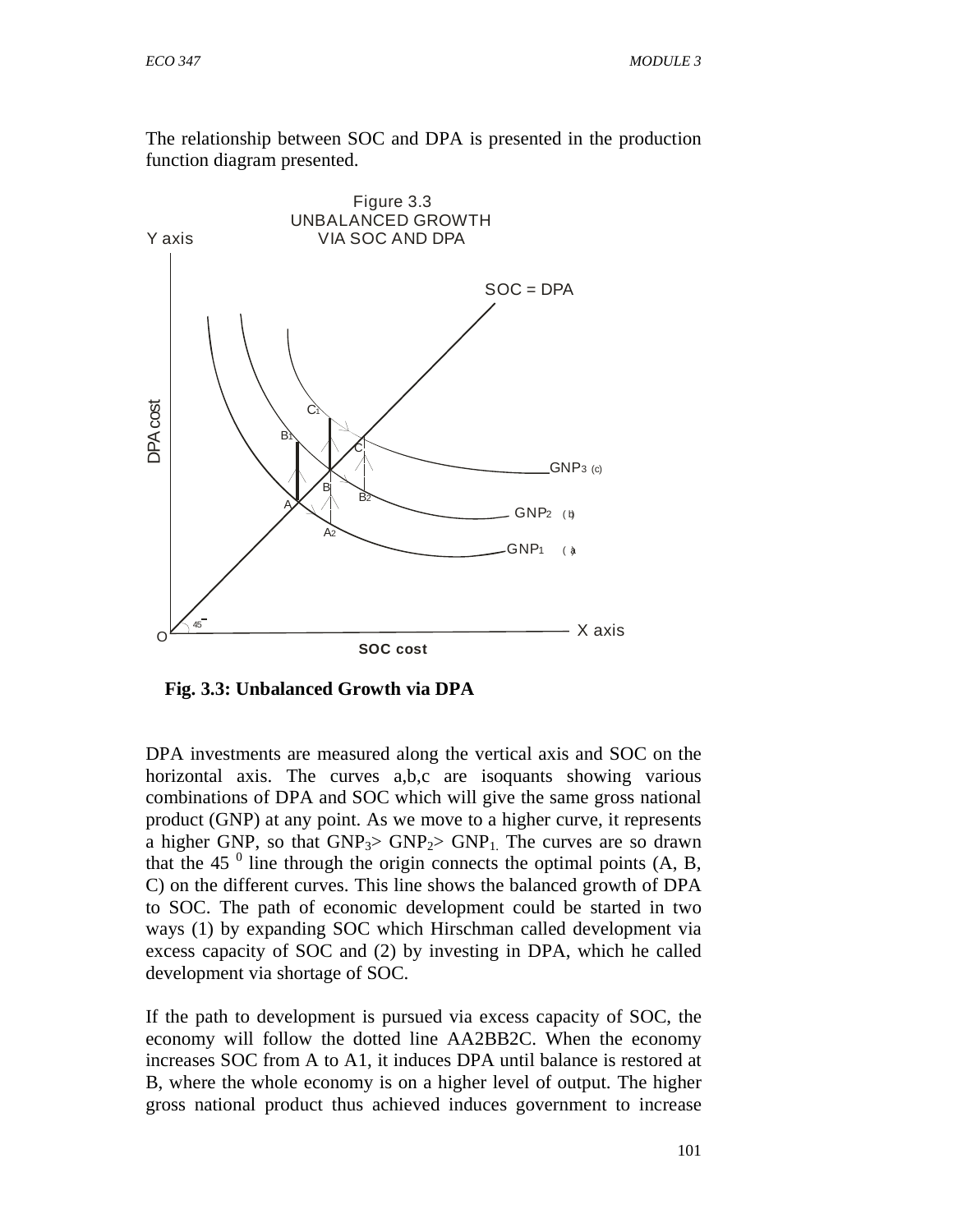SOC further from B to B2, DPA is also induced to increase to point C. If on the other hand the path to development via shortage of SOC is followed, the economy moves along the thick line AB1BC1C. When DPA is increased from A to B1, then to B, and when DPA is further increased to C1, SOC has to move to C in order to restore balance.

In the unbalanced growth approach, the selection of the leading sector that would make the most positive impact in the economy is important, therefore the linkage effects of the leading industry ought to be carefully identified. An investment may have both forward linkage and backward linkage effects.



 **Fig. 3.4: Forward and Backward Linkages** 

Backward Linkages: The growth of leading industry leads to the growth of the industries that supply inputs to it. For example growth of textile industry would lead to the growth of cotton production.

Forward Linkages: The products of the leading industries are used as inputs for other industries. Example: Rubber as a product of the leading industry can serves as input to a whole lot of other industries.

Be it the SOC or DPA investment pattern used, the other will be induced and development will be achieved but care should be taken to invest in the leading sector with the highest linkage potential.

## **SELF-ASSESSMENT EXERCISE**

Explain the theory of unbalanced growth.

# **3.4 Criticisms of Unbalanced Growth**

The followings are some of the criticisms raised by critics of the theory:

**1.** No mention of obstacles-According to Paul Streeten, the theory mentions the establishing of leading sectors. It however fails to mention the possible difficulties in establishing these leading sectors. In reality, it is not easy to establish leading industries right at the beginning of a development programme.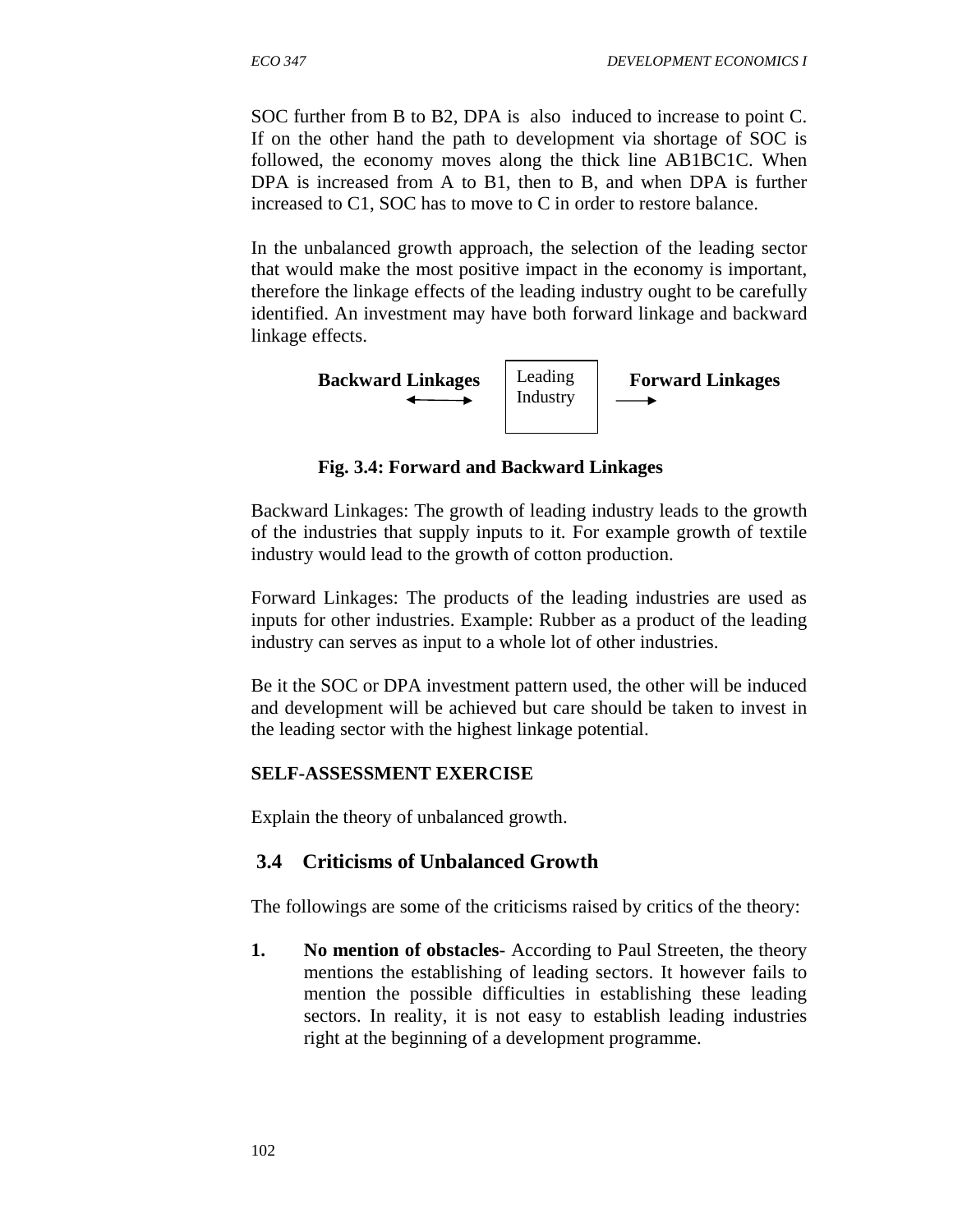- **2. Neglect of the degree of imbalance** How much to imbalance and where to imbalance are not known by the theory of unbalanced growth. It only tells of the need to imbalance.
- **3. Lack of basic facilities** 'Unbalanced Growth Theory' assumes the availability of certain basic facilities in terms of necessary raw materials, technical knowhow and developed means of transport. However in less developed countries these are insufficient.
- **4. Linkages effects are not based on empirical data** Prof. Hirschman advocated to start only those industries that have maximum linkages effect. But these effects are not based on statistical data pertaining to the less developed countries.
- **5. Unbalance is not necessary** Critics are of the opinion that deliberately introducing imbalances in the system is not so much needed in the less develop countries. These imbalances are caused on their own due technical indivisibility and uncertain behaviour of demand and supply forces.

### **SELF- ASSESSMENT EXERCISE**

Critically appraise the concept of unbalanced growth.

### **3.5 Balanced and Unbalanced Growth**

#### **Dissimilarities between balanced theory and unbalanced theory**

- 1) The theory of balanced growth promotes the simultaneous growth of all sectors of the economy while the theory of unbalanced growth, on the other hand, focuses on the growth of some leading sectors of the economy.
- 2) Balanced growth doctrine seeks to promote the growth process through simultaneous investment across all sectors of the economy. Unbalanced growth however, seeks to promote the growth process through imbalances in the system.
- 3) Size of the market is the principal limiting factor according to the balanced growth theory. But according to the unbalanced growth theory, it is decision making and entrepreneurial skill.

#### **Similarities between balanced growth and unbalanced growth**

Both focus on economic growth; approaches are based on developing countries; they focus on importance of investment; and finally, both ignore the role of supply limitations.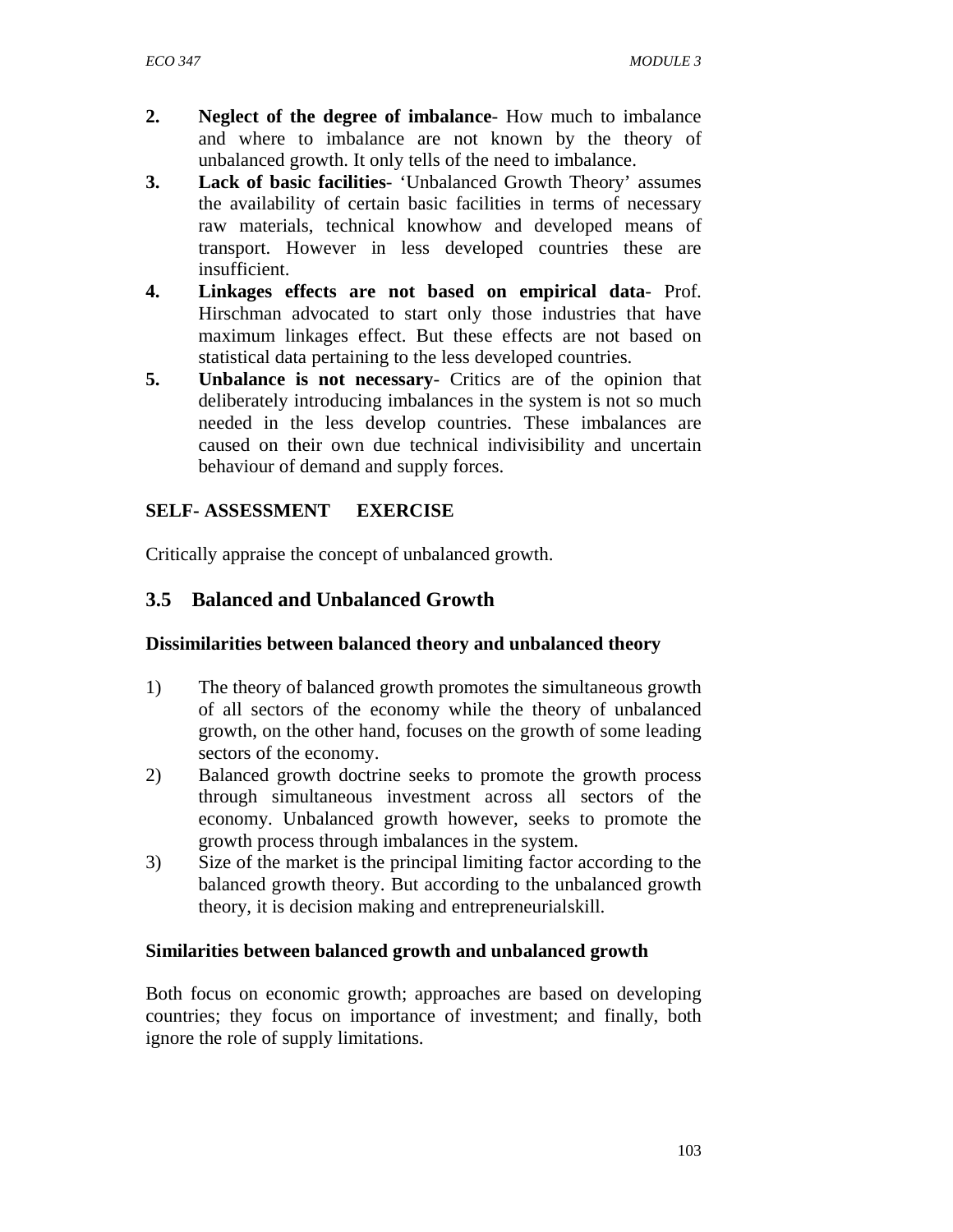#### **SELF-ASSESSMENT EXERCISE**

In tabular form, differentiate between the balance growth and the unbalanced growth theory.

#### **4.0 CONCLUSION**

The ways development can be achieved by underdeveloped countries have been approached differently by development economists overtime. While some economists like Rosenstein Rodan, W. Lewis and R. Nurkse reasoned that development should be approached by investing in all the sectors of the economy thereby creating a balanced growth, Hirschman, Singer and Fleming however are of the opinion that growth and hence development should take an unbalanced approach with investments made in leading or key sectors of the economy. In the opinion of the unbalanced growth theorist, the underdeveloped countries lack resources (human and capital) and as such available scarce resources should not be wasted on sectors that would not be able to move the economy forward rather resources should be channeled to sectors which have the greatest linkage effects as the investment in these sectors would generate growth in the other sectors through externalities and complimentary effects. Despite the fact that the theories are opposite in nature, they have few similarities among which is that they both lay emphasis on investment as a means of growth. The controversies between the two theories have however been over stretched and as a result, they no longer hold water. The truth of the matter is that whichever path a developing nation may want to tow, internal issues such as inflation control, adverse balance of payment and also the availability of resources (especially humans) at their disposal should be put into consideration.

### **5.0 SUMMARY**

In this unit, we studied the Balanced and Unbalanced growth theories as growth strategies of breaking the vicious cycle of poverty in Less Developed Countries. We looked at their different arguments, criticisms and we also tried to see how different and similar they are and we concluded by saying the growth path pursed by a developing country should be based on what their internal conditions are.

#### **6.0 TUTOR-MARKED ASSIGNMENT**

1.With the knowledge of the balanced and unbalanced growth theories you have, give two advantages and two disadvantages of each of the theories. In your opinion, which of them do you think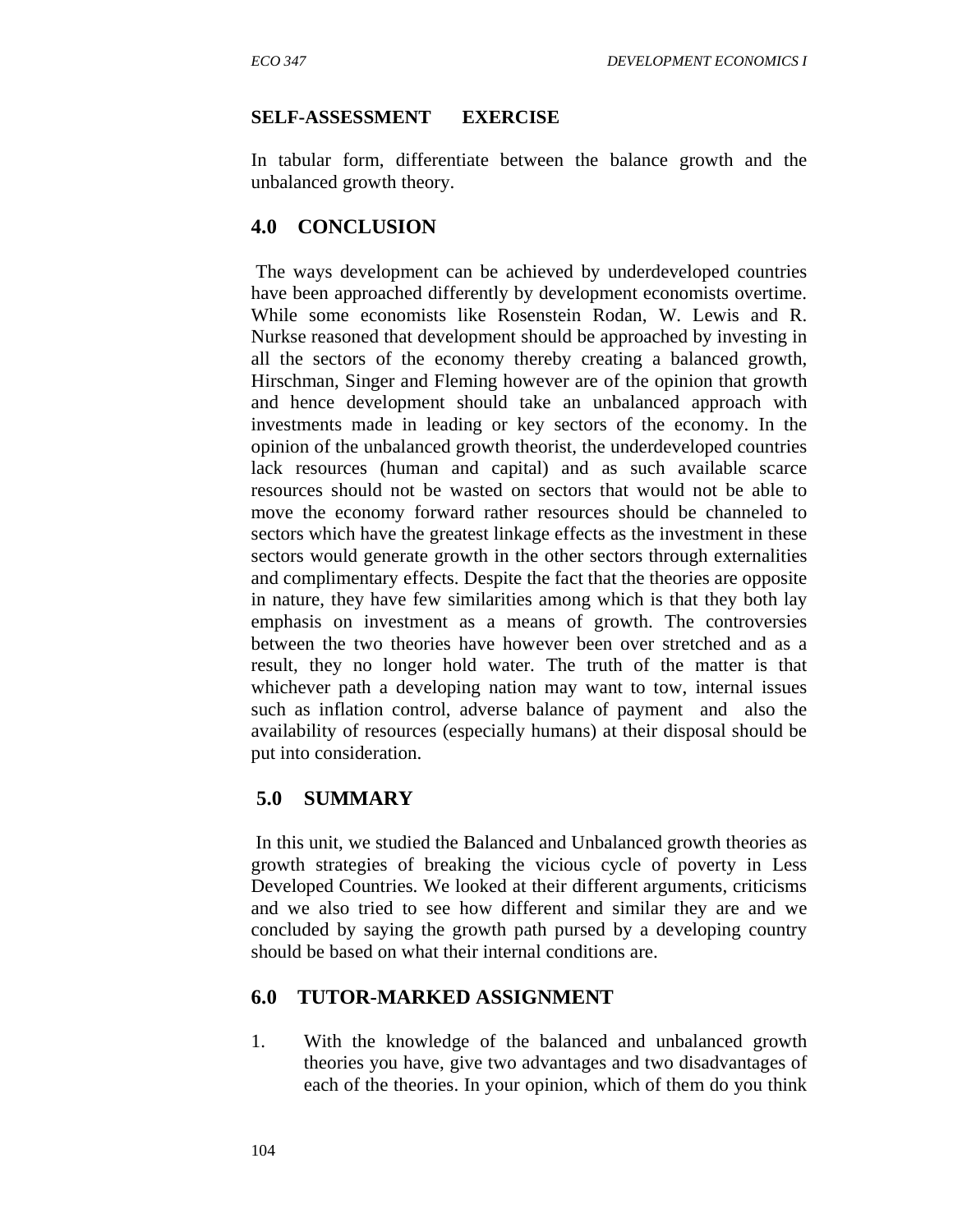is most suitable for a country like Nigeria? Give reason(s) for your answer.

2. With the aid of a diagram explain the process of unbalanced growth.

### **7.0 REFERENCES/FURTHER READING**

- B. Singh, Girinandini Sing, Sakshi Bajaj Guided by Poonam Arora. *Acaneretuedutr.weebly.com/.../9/0/.../theory\_of\_unbalanced\_gro wth.pdf. Accessed on the 9/11/2003*
- Jhingan, M. L. (2007). *The Economics of Development and Planning.*  $(39<sup>th</sup>$  ed.). Delhi: Vrinda Publications (P) Ltd.
- Olajide, O. T. (2004). *Theories of Economic Development and Planning.* Lagos: Pumark Nigeria Ltd.
- *Theories of Underdevelopment. Balanced*/*Unbalanced Growth* Debate. R*elooney.fatcow.com/Higgins\_Unbalanced. Accessed on the 9/14/2013*

*Theory of Unbalance Growth , A*s Presented by: Namrata Sangha, Yukta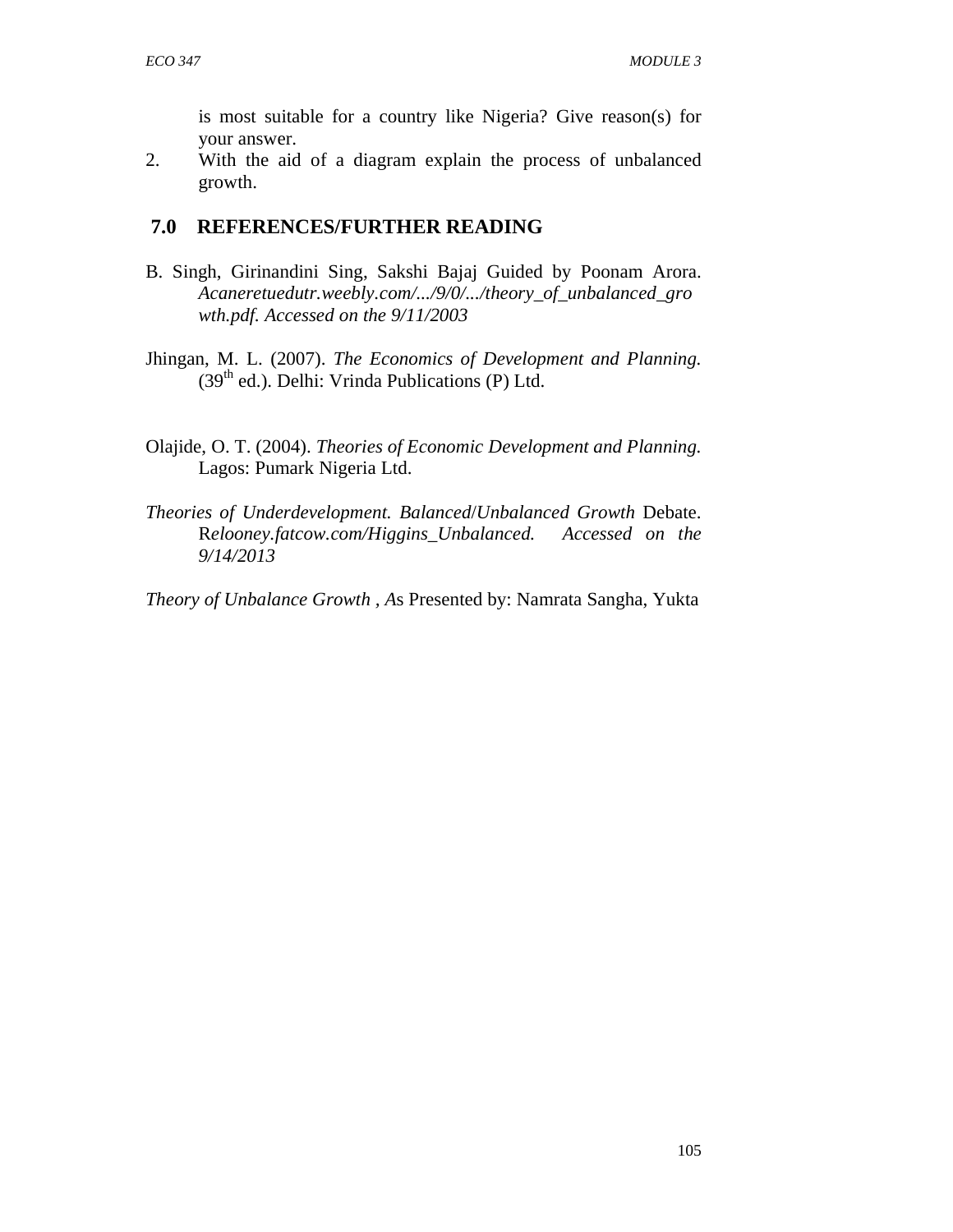## **MODULE 4 SOME SELECTED ECONOMIC GROWTH MODELS**

- Unit 1 Harrod-Domar Growth Model
- Unit 2 The Solow Model
- Unit 3 The New Endogenous Growth Theory

## **UNIT 1 HARROD-DOMAR GROWTH MODELS**

### **CONTENTS**

- 1.0 Introduction
- 2.0 Objectives
- 3.0 Main Content
	- 3.1 Harrod-Domar Models
	- 3.2 Assumptions of the Model
	- 3.3 The Domar Model
	- 3.4 The Harrod Model
	- 3.5 Criticisms of the Models
	- 3.6 The Importance and Limitations of Harrod-Domar Models to the Underdeveloped Countries
- 4.0 Conclusion
- 5.0 Summary
- 6.0 Tutor-Marked Assignment
- 7.0 References/Further Reading

## **1.0 INTRODUCTION**

The Harrod-Domar model is an early model of economic growth used in the field of development economics to explain an economy's growth rate in terms of level of saving and productivity of capital. The model which was developed independently by Sir Roy Harrod and Evsey Domar, started in the late 1930's with Harrod expanding upon the work done by earlier theorist especially John Maynard Kenyes. At about the same time, Domar also came up with a closely related model.

The Harrod-Domar growth model is based on the experiences of advanced capitalist countries and is interested in knowing the rate of income growth that would bring about smooth and sustained growth of the economy. It assumes that funding for capital investment comes from money that has been saved, rather than spent, and that the rate of economic growth depends upon the level of this saving and the productivity of investment i.e. the capital output ratio. It is believed that investment creates income because productivity is enhanced from the savings invested, and eventually this brings about an increase in capital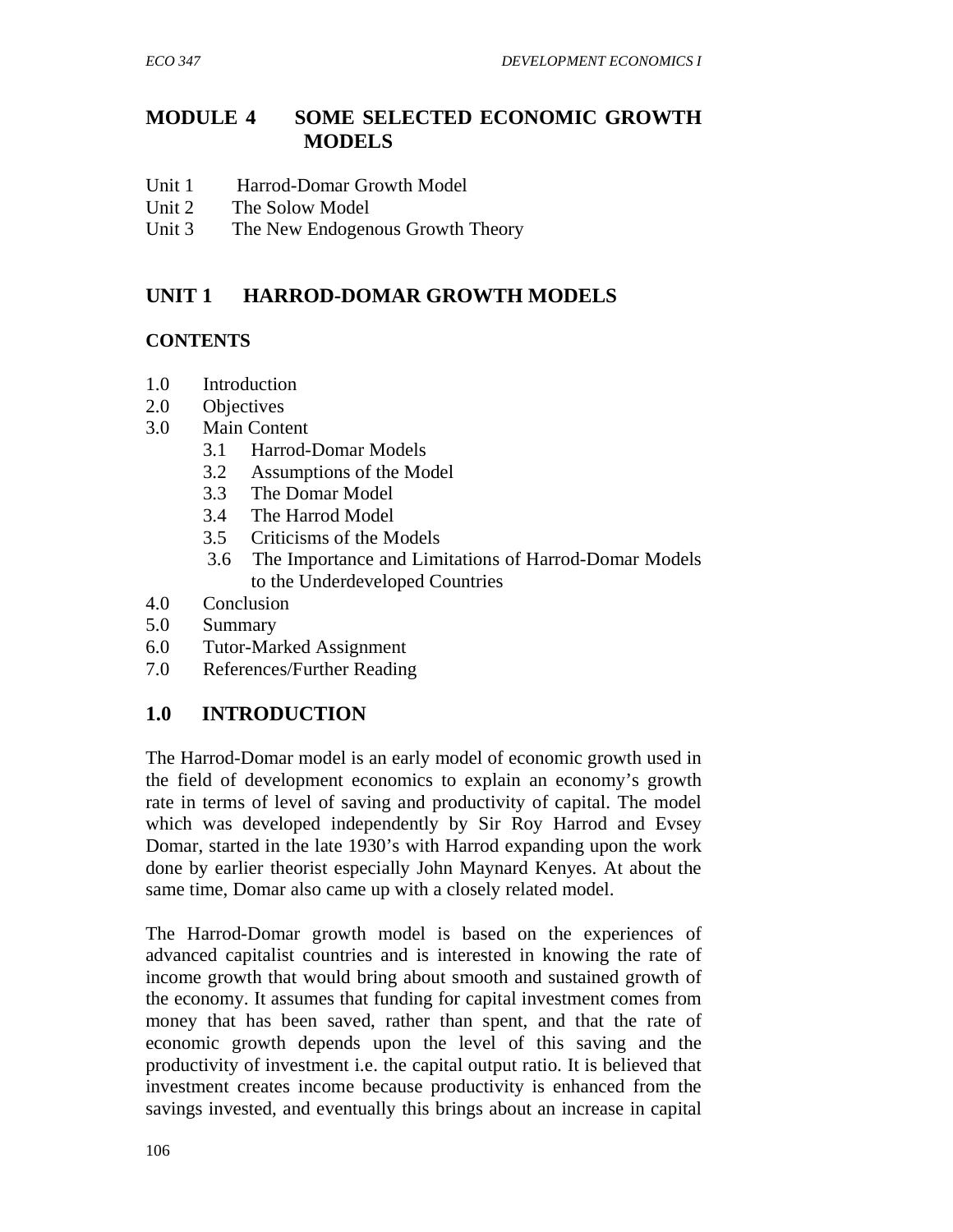stock of the nation. According to the theory, the key to economic growth is expansion of investment levels in the economy. In this unit, you would study the theory of growth as propounded by Harrod and Domar i.e. The Harrod-Domar growth theory.

## **2.0 OBJECTIVES**

At the end of this unit, you should be able to:

- discuss the Harrod-Domar growth models
- state the basic assumption underlying the models
- explain the mathematical representation of the models
- list the weaknesses of the model
- analyse the relevance of the model to the less developed countries.

## **3.0 MAIN CONTENT**

### **3.1 The Harrod-Domar Models**

The Harrod- Domar models attempt to analyse the requirement of a steady growth in the advanced economies. They are interested in discovering the rate of income growth necessary for a smooth working of an economy and as such, believed that investment plays a key role in the process of economic growth. Investment according to the models is divided into two, based on its ability to:

- (a) create income, which is the demand effect of investment and
- (b) augmenting the productive capacity of the economy by increasing capital stock, this is the supply effect of investment. Expansion of net investment would result in increase in real income and output in the economy and if this expansion is stopped, income and employment will fall, thereby moving the economy off the equilibrium path of steady growth. For net investment to grow however, the real income is required to also grow continuously at a rate sufficient enough to ensure capacity use of growing stock of capital. The real income growth rate required here is called the full capacity growth rate or the warranted rate of growth.

#### **SELF-ASSESSMENT EXERCISE**

According to the Harrod-Domar model, what is the major factor necessary for economic growth to be achieved? Explain.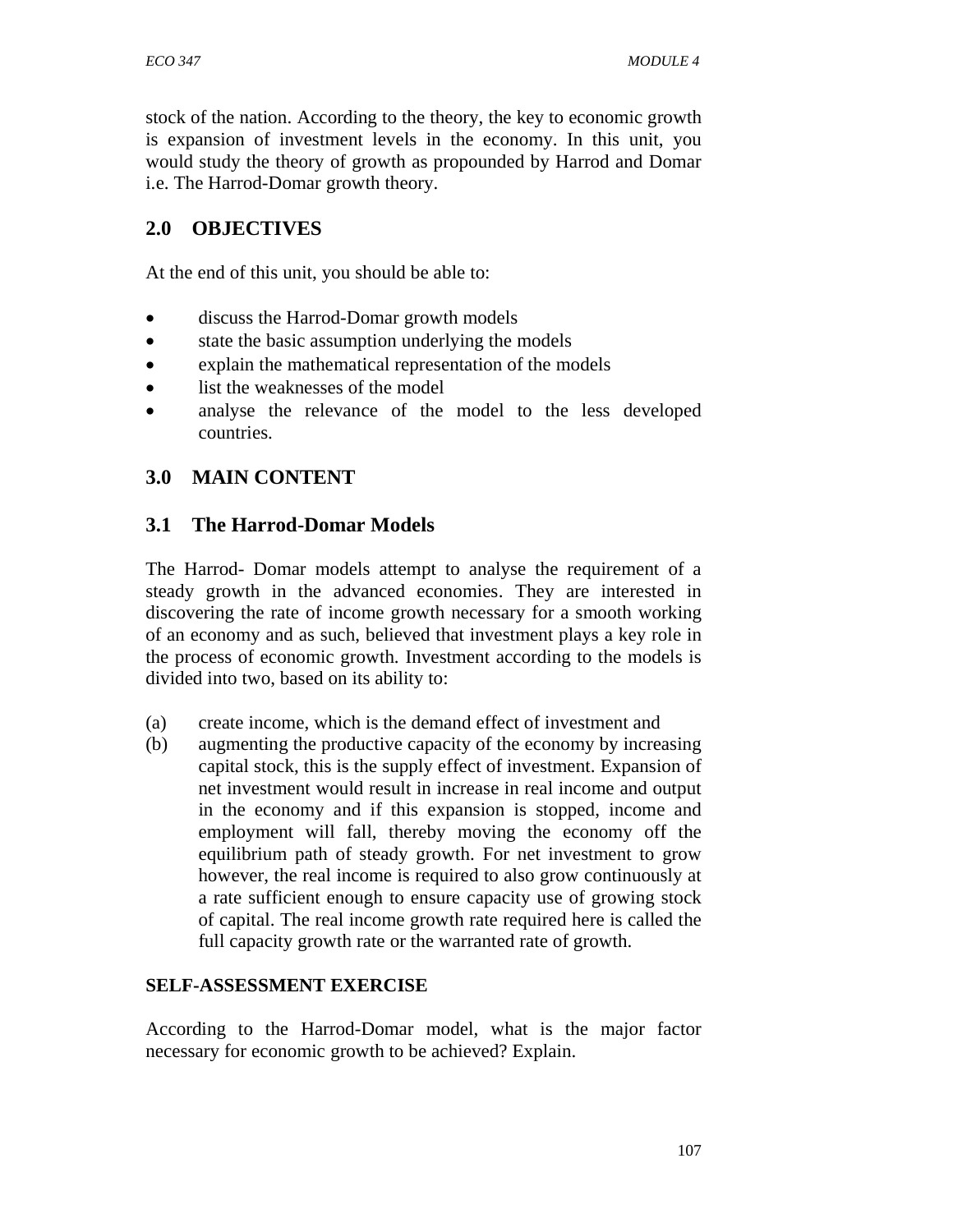# **3.2 Assumptions of the Model**

The following are the assumptions of the models:

- 1. There is an initial full employment equilibrium level of income
- 2. There is an absence of government interference and the models operate in a closed economy which has no foreign trade
- 3. The average propensity to save is equal to the marginal propensity to save and marginal propensity to save remains constant for the period
- 4. There are no changes in interest rates
- 5. There is a fixed proportion of capital and labour in the productive process
- 6. The general price level is constant i.e. nominal and real incomes are the same
- 7. There is no separation between fixed and circulating capital. They are both lumped together under capital
- 8. There is no depreciation of capital goods, which are assumed to possess infinite life
- 9. The above are the assumptions of the Model. Let us now examine each of the models independently.

### **SELF-ASSESSMENT EXERCISE**

List eight assumptions of the Harrod-Domar model

## **3.3 The Domar Model**

Domar builds his model based on a self asked question which goes thus "since investment generates income on the one hand and increases productive capacity on the other, at what rate should investment increase in order to make the increase in income equal to the increase in productive capacity, so that full employment is maintained?"

In answering the question, Domar forged a link between aggregate supply and aggregate demand through investment. On the supply side, starting from the increase in productive capacity, annual investment rate is taken to be (I), and the annual productive capacity per dollar of newly created capital on the average equals to (s) and this represents the ratio of increase in real income or output to an increase in capital or is the reciprocal of the accelerator or the marginal capital-output ratio. So the productive capacity of I dollar invested will be I.s dollars per day. However, some new investment will be at the expense of the old because the new investment will bring about a competition, for available factors of production and competition in the labour market which brings about a reduction in the old plants output and the annual increase in the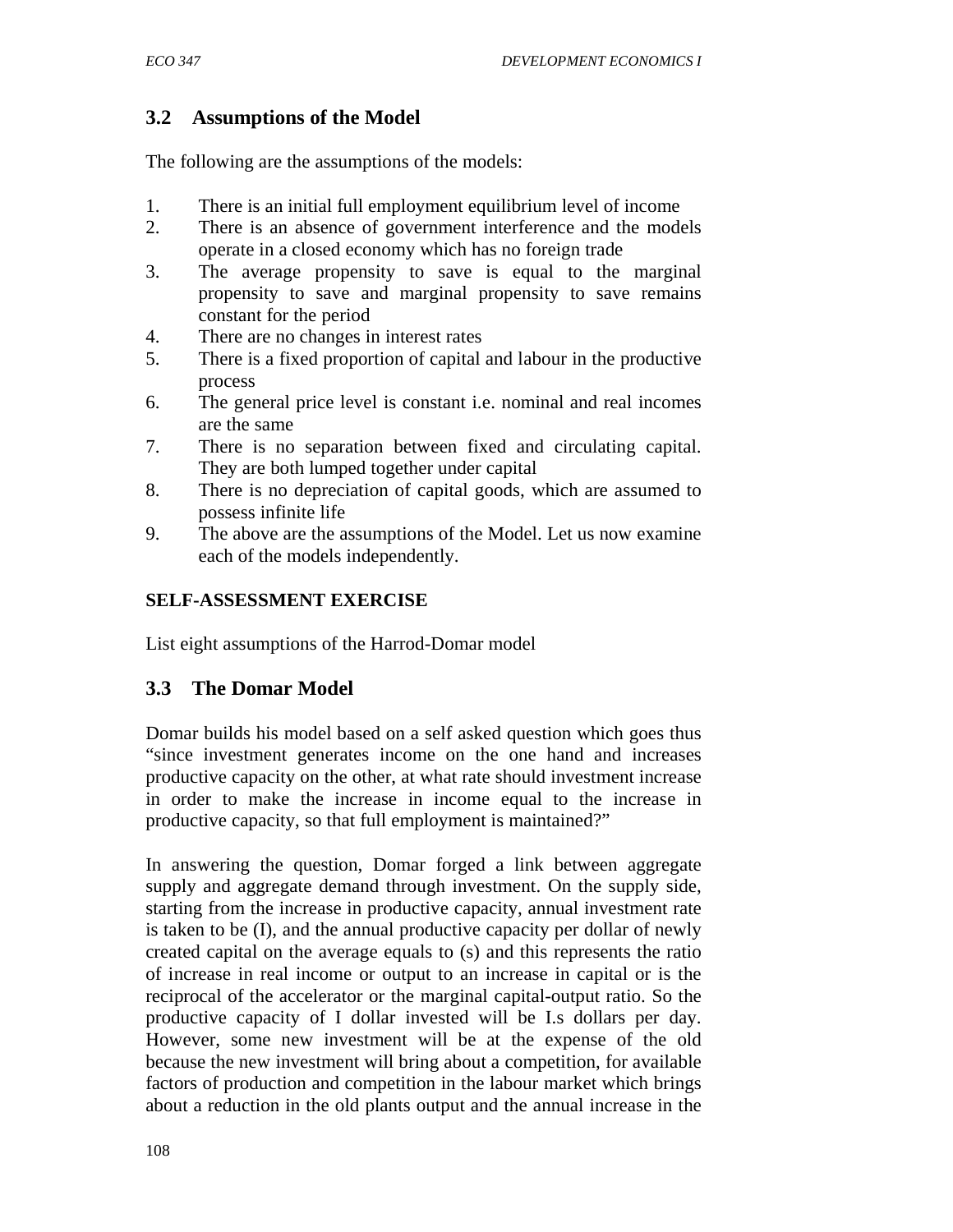economy i.e. the productive capacity of the economy will be less than I.s. This can be represented as Iσ, where σ (sigma) stands for the net potential social average productivity of investment  $(=\Delta Y/I)$ . Note that Iσ is less than I.s, and it is the total net potential increase in output of the economy known as the sigma effect of the supply side of the economic system. To explain the demand side, the Keynesian multiplier was used. Here, the annual increase in income is denoted by  $\Delta Y$ , increase in investment as  $\Delta I$  and the propensity to save  $\alpha$  (alpha) is  $(\Delta S/\Delta Y)$ .

Increase in income will therefore be 1 which is also the multiplier effect  $1/\alpha$ .

#### 1-MPC

Note that 1-MPC = MPS. Where MPC and MPS  $(\alpha)$  are marginal propensity to consume and marginal propensity to save respectively. Increase in income would be equals to the multiplier  $(1/\alpha)$  multiplied by the increase in investment, which is  $\Delta Y = \Delta I$ . I/ $\alpha$ . …………………………………. (1)

For full employment equilibrium level of income to be maintained aggregate demand should be equal to aggregate supply which will bring the equation to,

∆I.1/α = I σ…………………………………………………………… (2)

Equation (2) is the fundamental equation of the model.

To solve the equation, divide the two sides by I and multiply by σ, we would have, ∆I/I= α σ……………………………………………………………..…

(3)

Equation (3) shows that to maintain full employment, the growth rate of net autonomous investment  $(\Delta I/I)$  must be equal to the product of MPS and capital productivity  $(\alpha \sigma)$ . This is the rate at which investment must grow to ensure the usage of potential capacity in order to maintain a steady growth rate of the economy at full employment.

### **SELF-ASSESSMENT EXERCISE**

Succinctly analyse Domar's model.

## **3.4 The Harrod Model**

The Harrod model like that of Domar, examines the possibility of steady growth. Harrod made efforts to show how economy can have a steady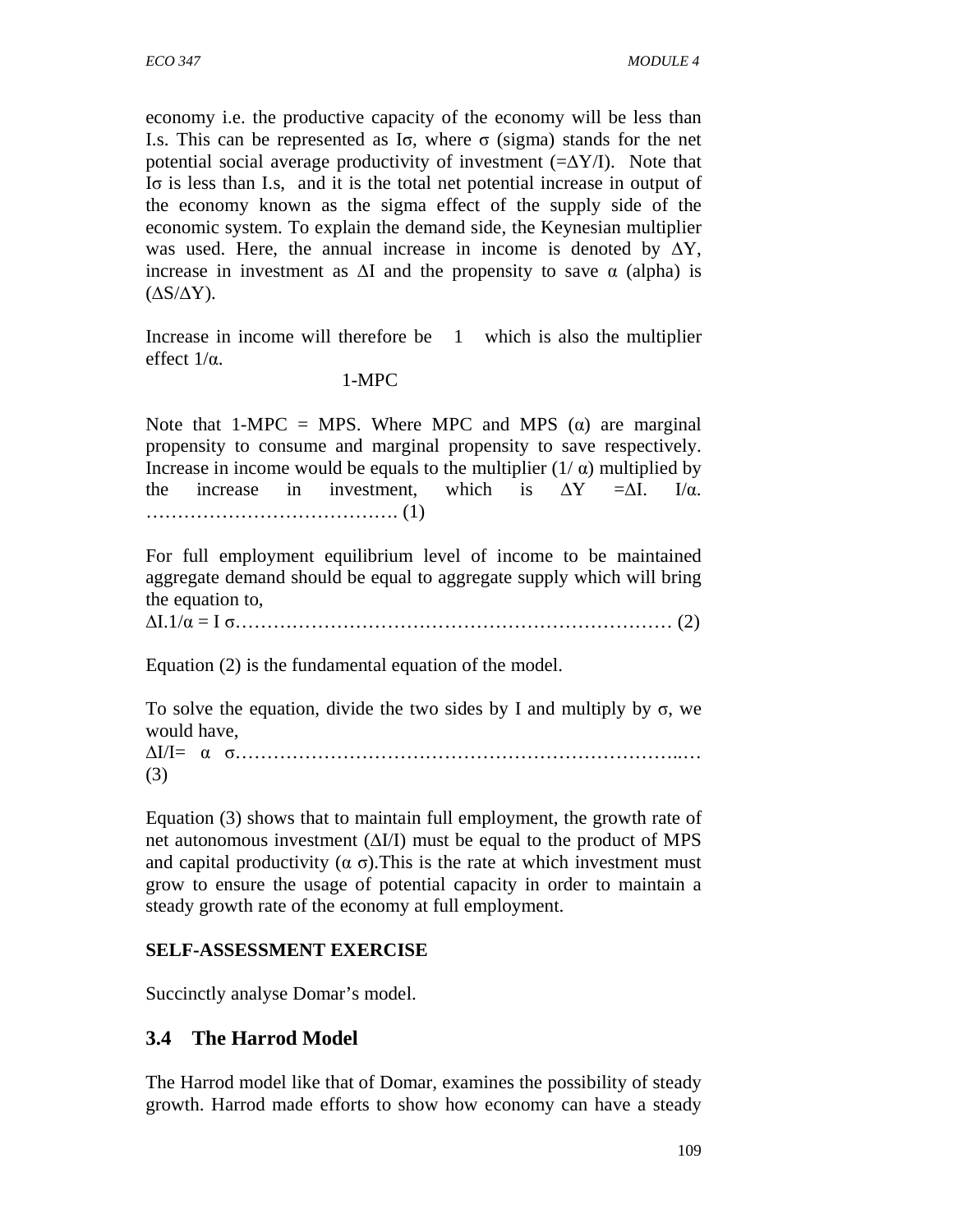growth path and if by any chance this steady growth is interrupted, the economy falls into disequilibrium and cumulative forces prolong the divergence from the 'golden path' which eventually leads to either secular deflation or secular inflation, showing that the process of steady growth is never smooth. Harrod developed his model on three basic concepts of rates of growth, and they are (1) actual growth, (2) warranted growth and (3) natural growth.

(1) The actual rate of growth which is given as G, is determined by the saving ratio indicated by s and the incremental capital-output ratio indicated by C. It shows a short run cyclical variations in the rate of growth; (2) Warranted rate of growth represented by Gw is taken to be the full capacity growth rate of income in an economy. It is the rate of growth required for the full utilisation of a growing stock of capital. The warranted growth rate can therefore be said to be the growth rate at which all saving is absorbed into investment. The demand at this growth rate is high enough for businessmen to sell what they have produced. And (3) the natural growth rate represented by (Gn), is the rate of advancement which the increase in population and technological improvements allow. This growth rate depends on variables like technology, population and natural resources. The natural growth rate is therefore the rate required to maintain full employment. If the labour force grows at 3 percent per year, then to maintain full employment, the economy's annual growth rate must be 3 percent (assuming no growth in productivity).

According to Harrod, Warranted growth rate Gw is a self-sustaining rate of growth and if the economy continues to grow at this rate, it will follow the equilibrium path. He asserted that on a long run basis, the actual growth rate (G) should be equal to warranted growth rate (Gw). For full employment growth realisation, actual capital goods (C) must equal required capital goods  $C(r)$  if not, the economy would be in disequilibrium. Equation for full employment growth  $G_n = G_w = G$ . The full employment equilibrium is difficult to achieve and any divergent would lead to disequilibrium either in form of secular stagnation or inflationary conditions in an economy. Harrod model presents a situation where savings is a virtue when there is inflationary gap and a vice when there is deflationary gap in the economy.

This model therefore would enable policy makers in an advanced country to use savings adjustments to correct inflation or deflation in the economy.

### **SELF-ASSESSMENT EXERCISE**

Explain briefly the three components in Harrod's model.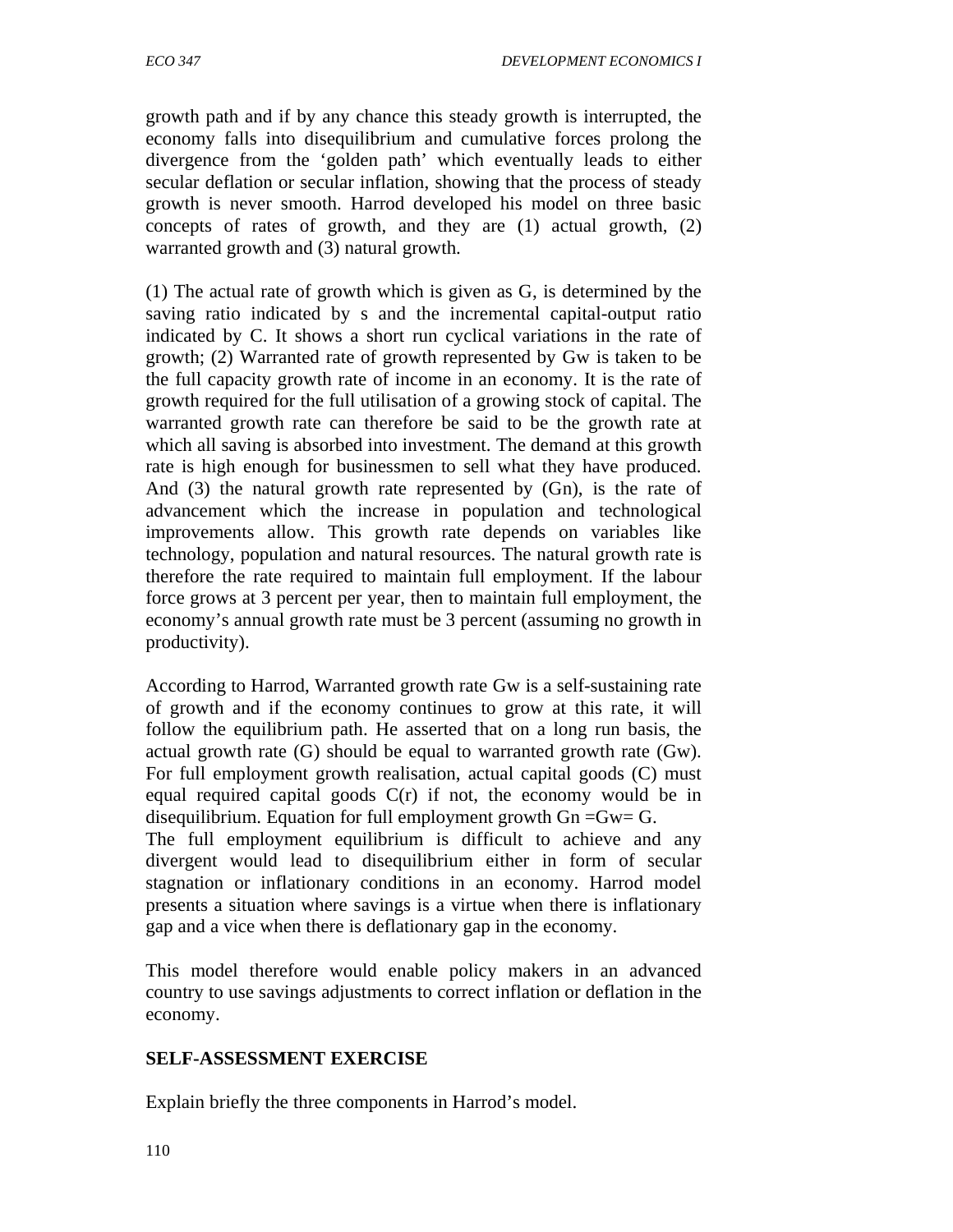## **3.5 Criticisms of the Models**

Some of the criticisms of the models are as follows:

Harrod -Domar model was formulated primarily to protect the developed countries from chronic unemployment, and was not meant for developing countries.

Most less developed countries lack sound financial system and therefore, increased saving by households does not necessarily mean there will be greater funds available for firms to borrow for invest.

Improving capital/output ratio is difficult to achieve in developing countries this is

often due to a poorly educated work force. New capital is often inefficiently used by labour.

Increasing the savings ratio in developing countries is not always easy. Majority of these developing countries have low marginal propensities to save and low income.

Research and Development needed to improve the capital/output ratio is often underfunded in developing countries.

The model fails to address the nature of unemployment which exists in different countries. In developed countries, the unemployment is 'cyclical unemployment', which is due to insufficient effective demand; whereas in developing countries, there is high level of 'disguised unemployment' in the urban informal sector and rural agricultural sector.

Finally, the model failed to recognise the effect of government programs on economic growth.

### **SELF-ASSESSMENT EXERCISE**

What are the criticisms of the Harrod- Domar Model?

## **3.6 The Importance and Limitations of the Models to Underdeveloped Countries**

The Harrod-Domar model like we have been taught was formulated to maintain the steady growth rate in developed economies of the world and not to address the problem of vicious cycle faced by the developing countries. Be that as it may, the model could still be used to aid in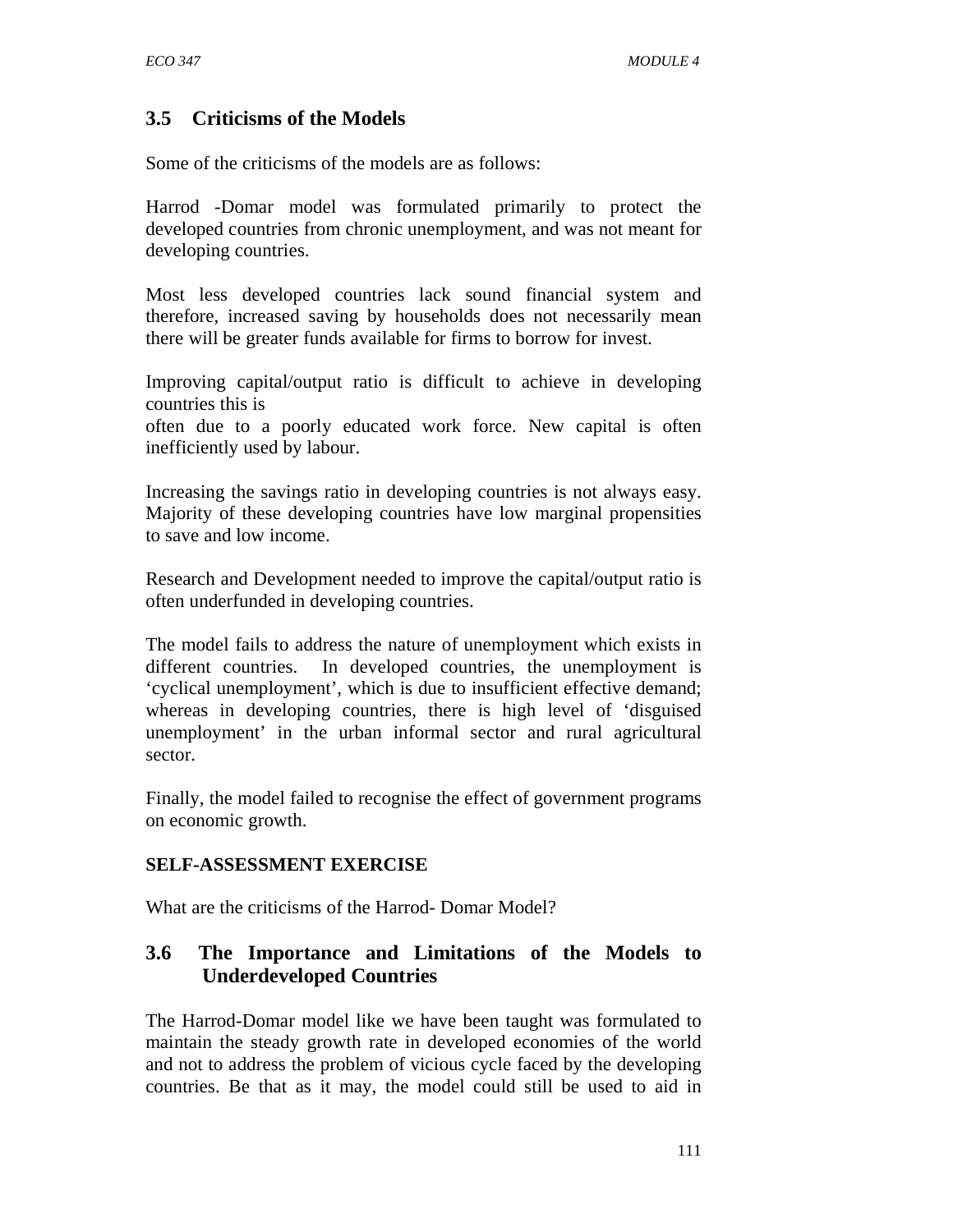analysing the growth process in less developed countries. The importance of this model to the developing countries is explained below. The Harrods-Domar models are based on three principal concepts: the saving function, autonomous vs. induced investment, and the productivity of capital. These concepts were primarily developed in order to illuminate secular stagnation that was threatening the advanced economies in the post-war period. The models show us the rate at which the economy must grow if it is to make full use of the capacity created by new investment and it gave a projection of capital-output ratio of between 2.5 and 5, this rate can also be applied in less developed countries.

Harrod in his Second Essay on Dynamic Theory which he tagged "natural rate of interest", tried to make his model more applicable to underdeveloped countries. He carefully elaborated the supply side of his fundamental equation by introducing the role of interest rate in determining the supply of savings and the demand for savings. He observed a significant influence between interest and growth rate of income and defined the natural rate of interest (rn) as the ratio of the natural growth rate of per capita output (Pc) and the natural growth rate of income (Gn) to the elasticity of diminishing utility of income (e). So we have:  $rn/e = Pc.Gn$ .

Taking the values of Pc and Gn as given, the natural rate of interest depends on the value of e which is assumed to be less than Unity (1), meaning that rn and e are inversely related to each other. When e is small, rn is high and vice versa.

Harrod, recognising the fact that the less developed countries have low savings, high level of investment and chronic inflation, suggests the financing of large investments through the expansion of bank credit. But there are no organised capital markets in such economies, therefore, expansion of bank credit is the only way to finance investments and generate economic growth. Low savings in an underdeveloped country is responsible for the low rate of growth and the existence of mass unemployment and underemployment.

### **SELF-ASSESSMENT EXERCISE**

Is the Harrod- Domar model important to the developing countries? Give reason(s)

# **4.0 CONCLUSION**

Harrod-Domar models are models developed independently by Sir Roy Harrod and Evsey Domar. The models explain economy growth rate in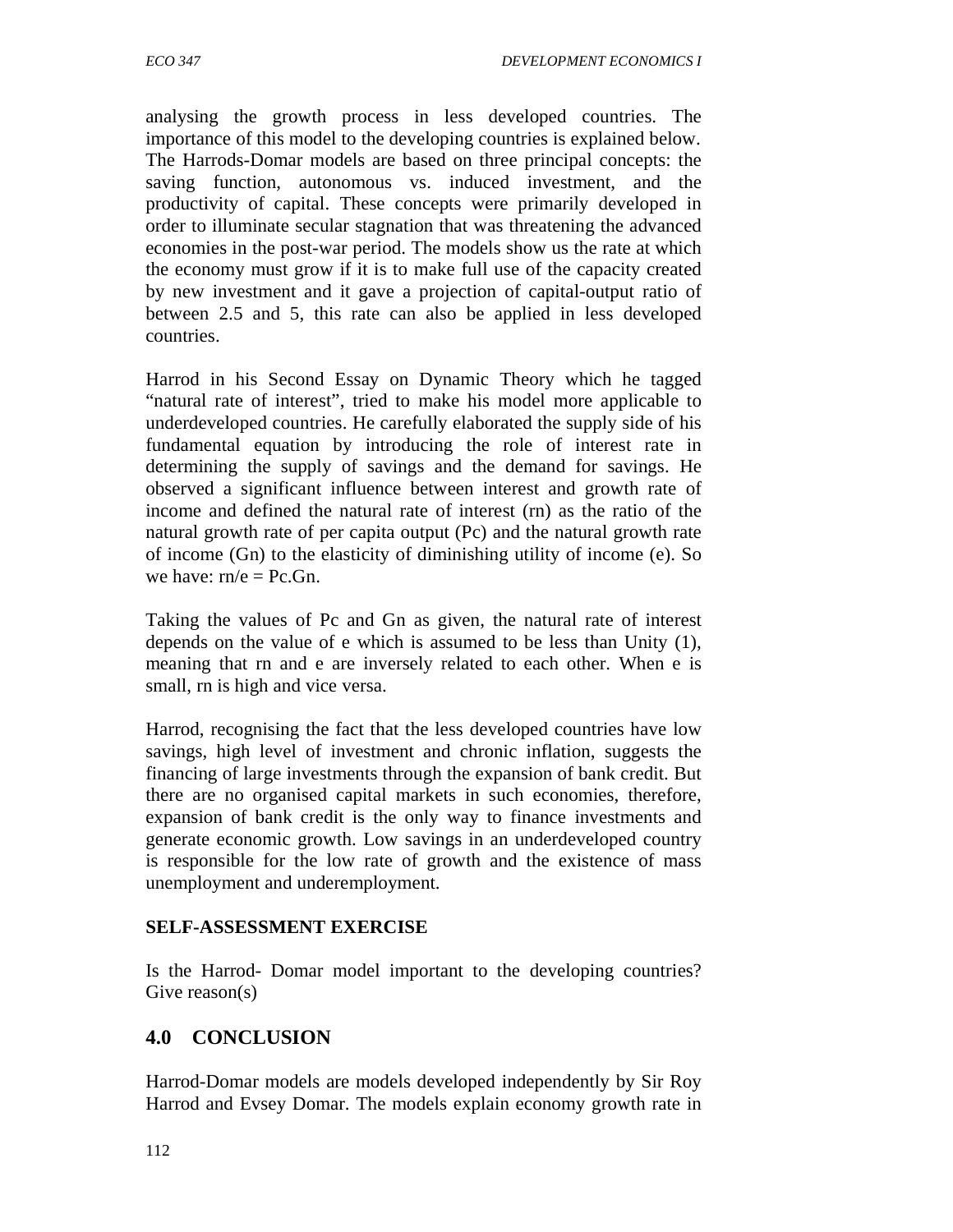terms of level of saving and productivity of capital. The Harrod -Domar growth model is based on the experiences of advanced capitalist countries and is interested in knowing the rate of income growth that would bring about smooth and sustained growth of the economy. The model has it that growth depends on the quantity of labour and capital, noting that more investment leads to capital accumulation which brings about the growth in an economy. The model's implication for the less developed country is that because labour is in excess supply and physical capital is not, the LDC's do not have sufficient average incomes to enable high rates of saving which the model believes is necessary for the accumulation of capital stock. Therefore these countries have low rate of investment caused by low savings rate. For economic growth to be achieved in these countries policies geared towards increasing investment through increased savings should be pursued and also the savings can be used by policy makers to correct inflation or deflation as the case may be.

## **5.0 SUMMARY**

In this unit, the models as propounded by Harrod and Domar were presented. We learnt about the assumptions of the model, their individual ideas, we also saw the criticisms of the model and its relevance to the less developed countries.

## **6.0 TUTOR-MARKED ASSIGNMENT**

- 1. Using the concept of the Harrod- Domar model, explain the barriers to growth that may be faced by developing countries.
- 2. From your knowledge of the two models, what do you think are their similarities?

# 7**.0 REFERENCES/FURTHER READING**

- Jhingan, M. L. (2007). *The Economics of Development and Planning.*  $(39<sup>th</sup>$  ed.). Delhi: Vrinda Publications (P) Ltd.
- Olajide, O. T. (2004). *Theories of Economic Development and Planning.* Lagos: Pumark Nigeria Ltd.
- Todaro, M. P. & Smith, S. C. (2011). *Economic Development*. (11<sup>th</sup> ed.). England: Pearson Education Ltd.
- www.preservearticles.com/..../what-are-the uses-of-harrod-domarmodel.April 26, 2012. Accessed on the 9/20/2013
- en.wikipedia.org/wiki/Harrod–Domar\_model . Accessed on the 9/30/2013
- http://www.econlib.org/library/Enc/bios/Harrod.html. Accessed on the 9/30/2013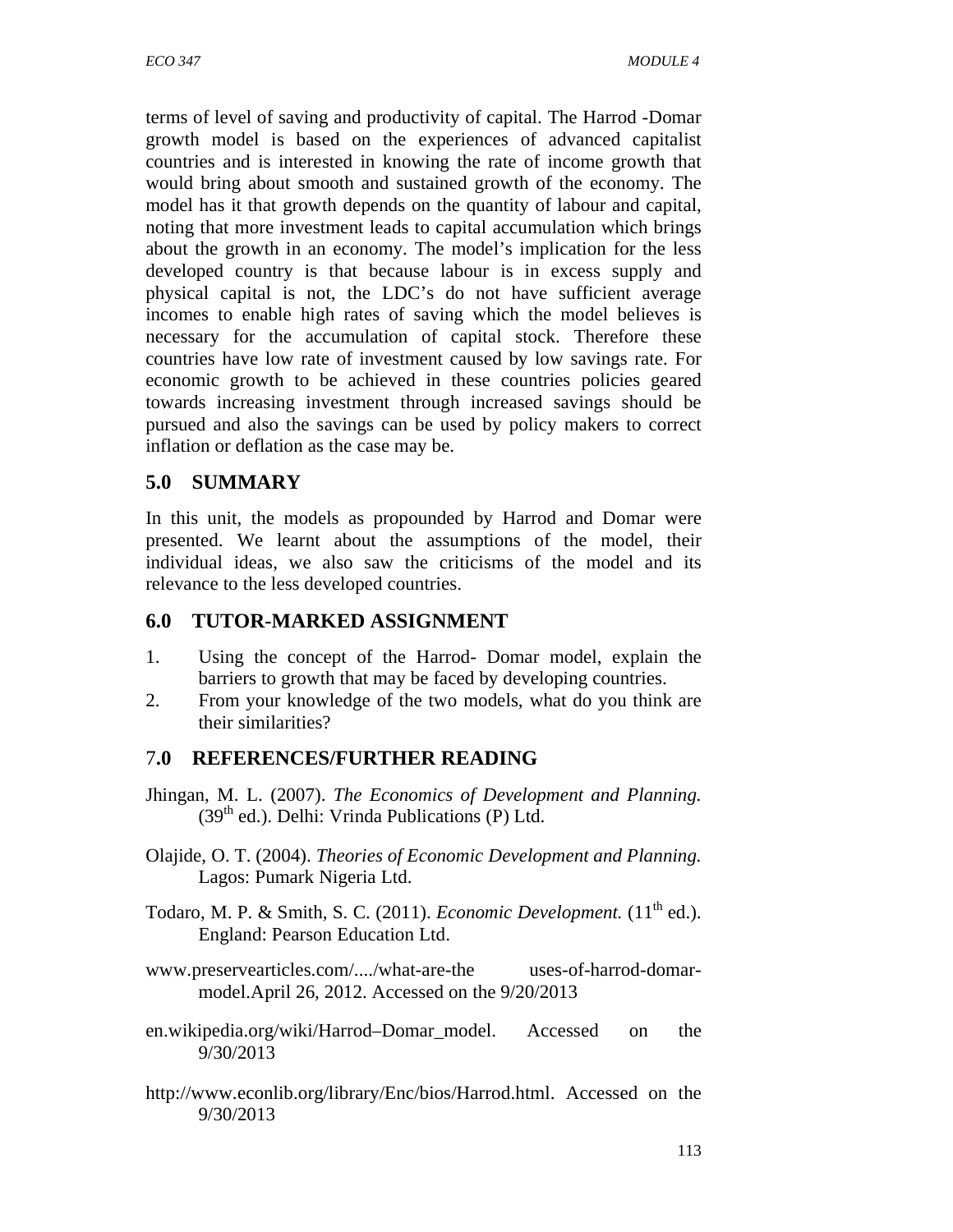# **UNIT 2 THE SOLOW MODEL**

### **CONTENTS**

- 1.0 Introduction
- 2.0 Objectives
- 3.0 Main Content
	- 3.1 The Solow Model
	- 3.2 Assumptions of the Model
	- 3.3 Criticisms of the Model
	- 3.4 Basic Graphical Representation of the Basic Solow Growth Model
- 4.0 Conclusion
- 5.0 Summary
- 6.0 Tutor-Marked Assignment
- 7.0 References/Further Reading

# **1.0 INTRODUCTION**

The Solow growth model is a neoclassical model developed by Professor Robert M. Solow. The model has three basic sources of gross domestic product (GNP) and they are Labour (L) - increase in quality and quantity of labour through population growth and education; Capital (K) - increases in capital through saving and investment and; improvements in technology (A). The model is a simple growth model which shows how saving, population growth and technical progress affect the level of a country's GNP and growth overtime. Solow in developing his model builds upon the Harrod–Domar model, but eliminated the assumption of fixed proportions in the production function and rather postulates a continuous production function linking output to the inputs of capita and labour which according to him are substitutable. Solow won a Nobel Prize in 1987 for his contribution to the growth theory and the model stands as a basic foundation which helps us to understand more complex growth models.

In this unit, we would study the Solow's model, its assumptions, basic ideas and the criticisms.

# **2.0 OBJECTIVES**

At the end of this unit, you should be able to:

- intelligently discuss the Solow model
- state the basic assumption underlying the model
- list the weaknesses of the model
- explain the implications of the model.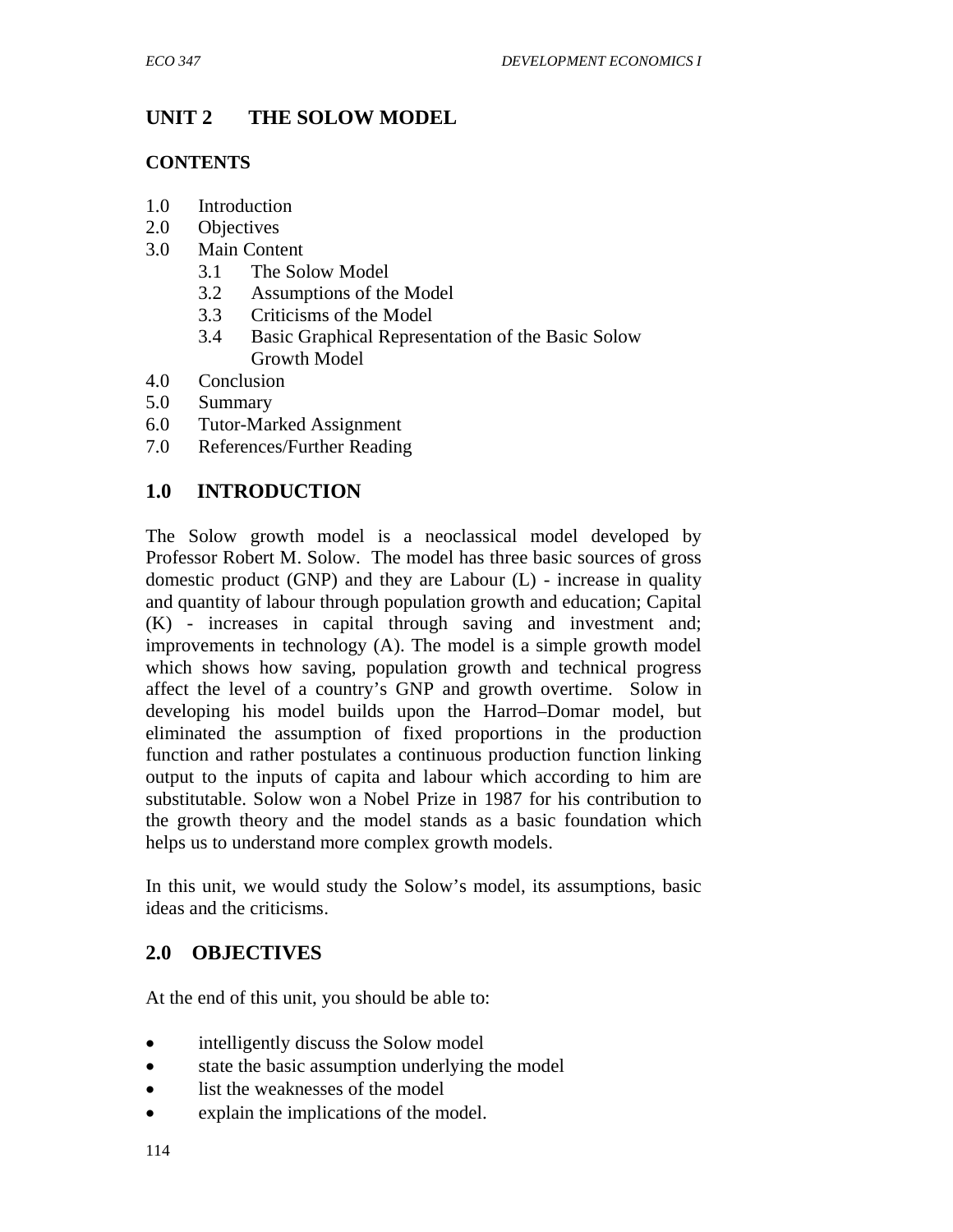# **3.0 MAIN CONTENT**

## **3.1 The Solow's Model**

The Solow's model is a simple framework designed to analyse the proximate causes of economic growth and cross-country income differences. The Solow model expands on the work of Harrod-Domar by adding Labour and an independent variable – Technology, to the growth equation. While Harrod-Domar assumed a fixed-coefficient, constantreturns-to-scale, the Solow's neoclassical growth model exhibits diminishing returns to labour and capital separately and then constant returns to both of them put together. The Solow neoclassical growth model has technological progress as the residual factor explaining the growth in an economy in the long-run and this factor is determined exogenously, that is to say, it is determined outside the model independent of all other factors. The model assumes that economies will conditionally converge to the same level of income given that they have the same rates of savings, depreciation, labour force growth, and productivity growth.

Solow began with a production function of the Cobb-Douglas type which is a standard neoclassical function.

Y= K <sup>α</sup> (A L) 1- <sup>α</sup>……………… (1) where  $Y = Gross$  Domestic Product

K= Stock of Capital (which may include Human capital and Physical capital)  $L=$  Labour and

A= The productivity of labour which grows at an exogenous rate and can also be called technical progress.

 $\alpha$  is a parameter measuring the output elasticity of capital, and it is less than 1 i.e.  $0 < \alpha < 1$  or  $\alpha + (1 - \alpha) = 1$ , indicating constant returns to scale.

The Solow Model focuses on four variables: output (*Y*), capital (*K*), labour (*L*), and (A) measures level of technology.

Diminishing returns to scale with respect to each input:  $\alpha$  < 1 and 1- α < 1, means that successive increase in K (or in L) lead to smaller and smaller increases in Y.

Technically, the same can be expressed by saying that the first partial derivative of Y (with respect to L or to K) is positive, while the second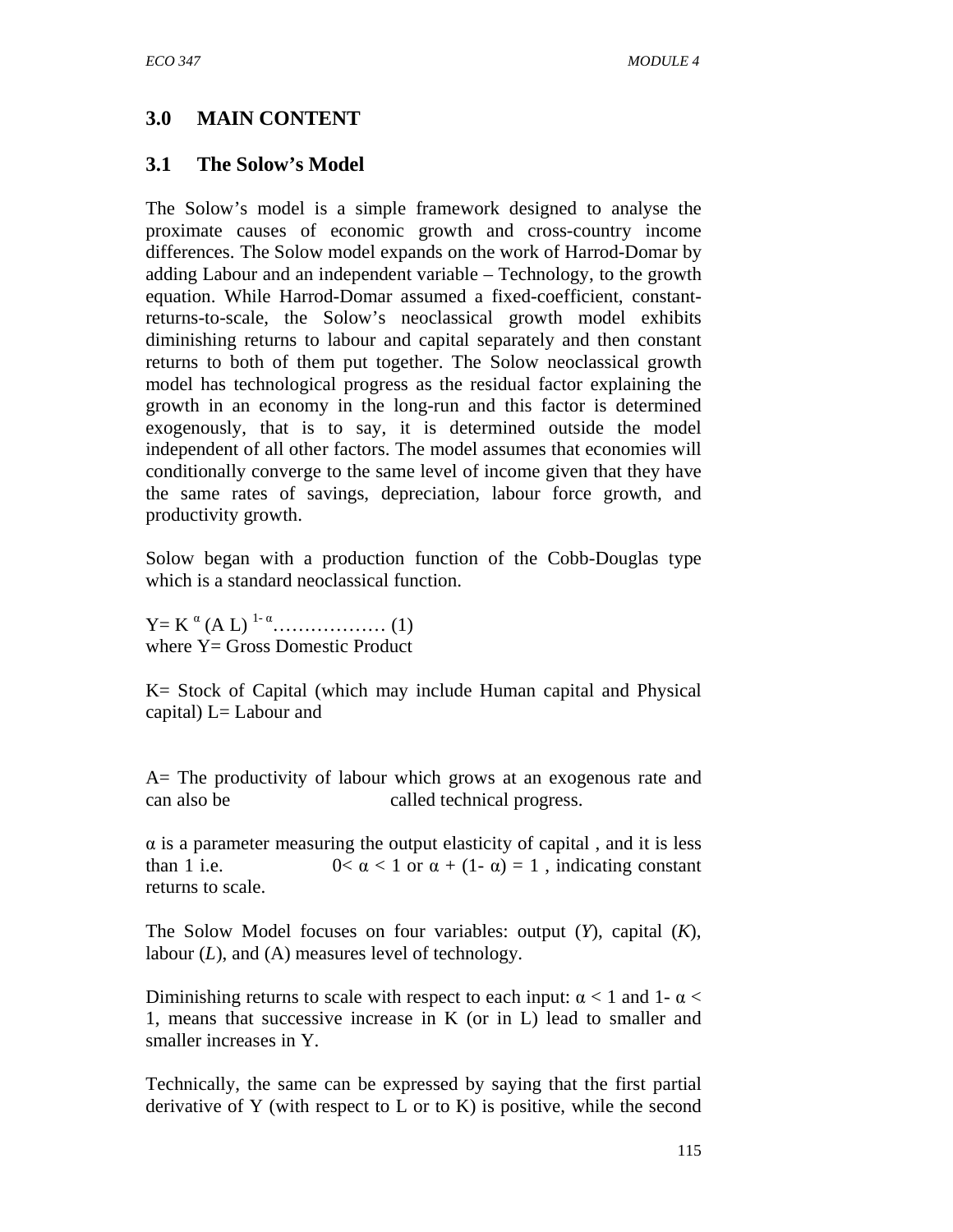is negative diminishing returns implying that at some point, the amount of new capital produced is only just enough to make up for the amount of existing capital lost due to depreciation.

Due to the assumption of constant return to scale (CRTS) of the production function  $Y = f(K,L)$ , multiplying each input by some factor means output changes by a multiple of that same factor. Therefore output and inputs increase by same amount. In our equation, anything done to the left hand side of the equation should be done to the right hand side. To simplify the equation so as to enable us deal with just one argument in the production function we can decide to multiply each side (left and right) by  $\gamma$  which can be said to assume any positive real number.

We will now have: γY = F (γK, γL)........................................................ (2) To analyse the implications of the model, we can set  $\gamma = 1/L$  so that we can eliminate L, this would give us:  $Y/L = f(K/L, 1)$  or y =f(k)............................................(3) And using the Cobb-Douglas production function we have the per capita form rewritten as,  $y= AK$   $\alpha$ ……………………………………………………………….. (4)

Where  $y = Y/L$  which is output per worker and  $k = K/L$  which is equal capital per worker.

This gives it a per head or per worker consideration.

From equation (4), we can see that output per worker depends on the amount of capital per worker and this is so because the more capital a worker has to work with, the more the worker is likely going to produce, ceteris paribus. According to the model, Labour force grows at a rate n per year and for capital stock K to grow, the saving rate should be greater than depreciation. But the capital per worker k grows when savings are also greater than what is needed to equip new workers with the same amount of capital as existing workers have. So growth of capital stock and capital per worker require savings but at different levels. The growth of k is known as capital deepening and it depends on savings  $[sf(k)]$  after allowing for capital required to service depreciation, δk and after capital widening (amount needed to equip net new workers with same amount of capital as existing workers i.e. nk) . So we have the equation as:

 $\Delta k = s f(k)$  -  $\delta k + n k = s f(k)$  -  $(\delta + n) k$ ……………………………………..(5)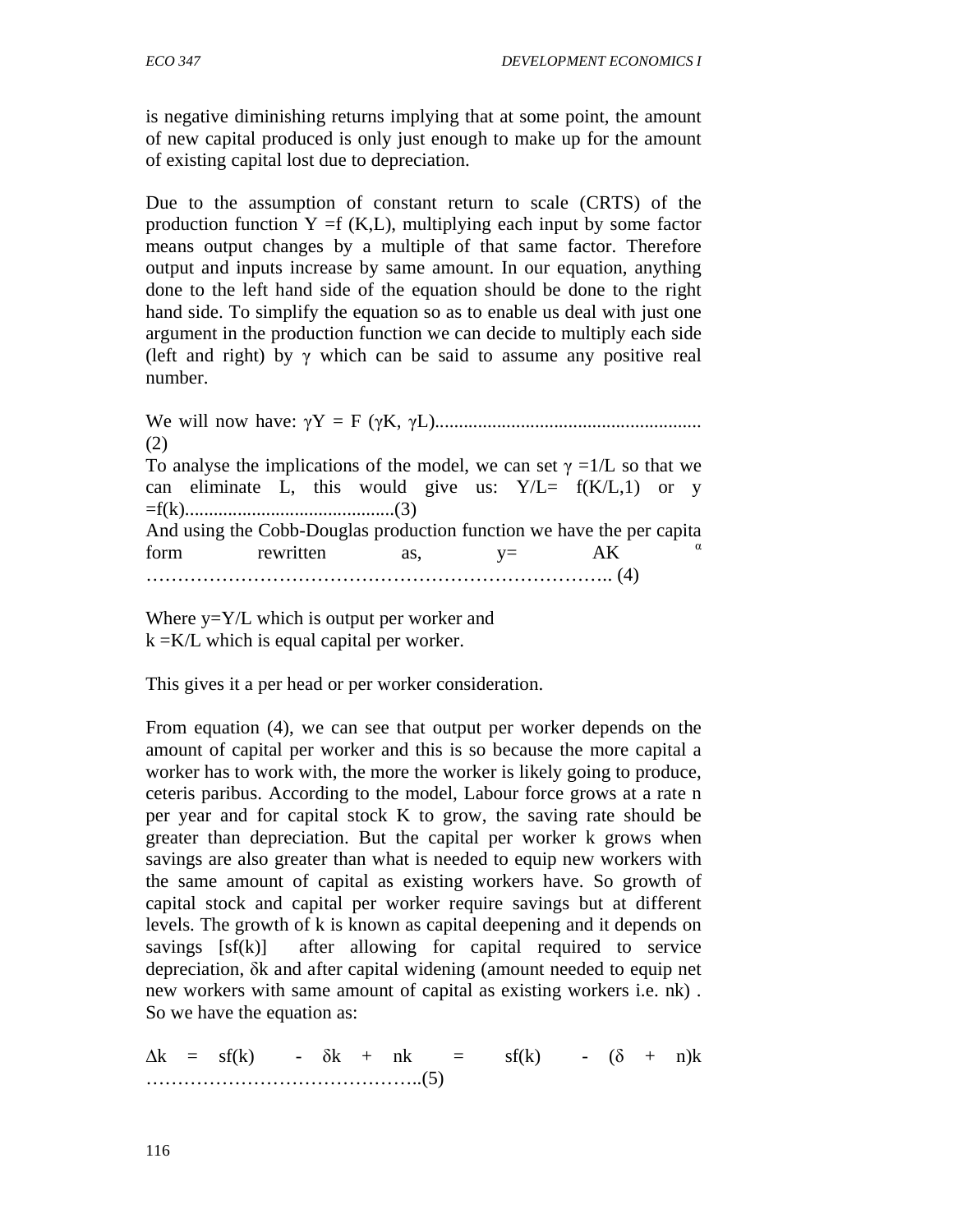From the model, a state will be reached where the stock of capital is just sufficient enough for investment (savings) and depreciation to offset each other. This state is referred to as the steady state level of capital stock, and once this steady state is reached, the growth of per-capita income can come only from technical progress which is exogenous and un-explainable by the model. So holding technical progress (A) constant in our model, the steady state is said to be reached when output per worker (y) and capital per worker (k) are no longer changing.

To find the steady state, we assume  $\Delta k = 0$ . Then, sf  $(k^*)$  =  $(\delta + n)$  k \* …………………………………………………………….(6)

Where  $k^*$  represents the level of capital per worker in steady state which is called the stable equilibrium.  $k^*$  therefore represents the steady state as can be seen in figure 4.1 Note that ones the economy reaches the stable equilibrium state  $k^*$  and for any reason it is made to move away from this state, it returns back to this state. For example, if k is lower than k<sup>\*</sup> as can be seen in the figure 4.1, where k< k<sup>\*</sup> and the  $(\delta + n)$  k curve is below the sf (k) curve. When presented with such a case, from our equation (5), we can see this as  $(\delta + n) k <$  sf (k) and as such  $\Delta k \neq 0$ but  $\Delta k > 0$ . There is growth in k and from the figure, we can see that the k will tend till it gets to k\*. The same reasoning goes for a situation of k being  $>$  than k<sup>\*</sup>.



 **Fig. 4.1**: **Equilibrium in the Solow Growth Model**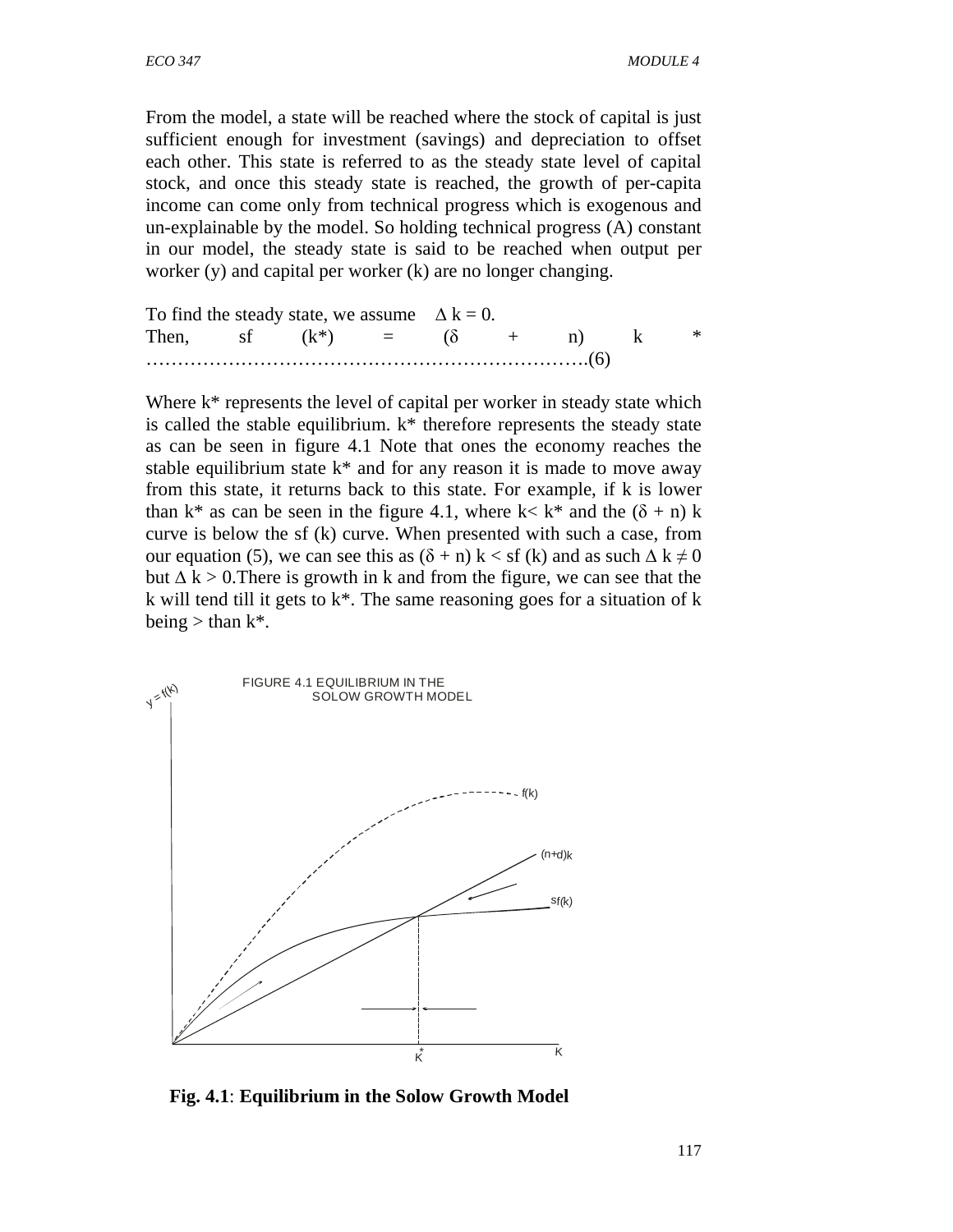You should note that, in the above figure, the production curve f(k) assumes diminishing returns to capital in the model, and it is denoted by the slope .

When there is an increase in savings rate what happens? When there is an increase in k as a result of increase in the savings rate (s), the rate of output will increase temporarily. The economy will still later return to the steady state growth rate, but it does so at a higher level of output per worker (y) in each later year. The implication of this is that an increase in (s) will not increase growth in the long-run, it will only increase the equilibrium k\* i.e. capital-output ratio increases and output-labour ratio (y) also does but the rate of growth does not. Meaning that the increase in 's' raises equilibrium output per person but not the equilibrium rate of growth.

## **SELF-ASSESSMENT EXERCISE**

Graphically explain what happens when stable equilibrium capital per worker  $k^*$  is (1) less and (2) greater than the capital per worker k.

## **3.2 Assumptions of the Model**

The following are some of the underlying assumptions of the model:

- 1. Single good produced with a constant technology with no government's presence
- 2. All factors of production are fully employed and the model assumes constant return to scale with respect to labour and capital
- 3. Technical progress is an exogenous factor
- 4. Labour growth depends on population growth
- 5. Investment or growth in capital stock is financed out of national income
- 6. Labour growth and technical progress are what determine economic growth
- 7. Once the steady state is reached, the growth of per-capita income can come only from technical progress which is exogenous and un-explainable by the model. That is in the long run its only technical progress that determines growth.
- 8. Saving rate has no effect on the long run growth rate per capita but it affects the level of per capita income in steady state.

### **SELF-ASSESSMENT EXERCISE**

List seven assumptions of the Solow's model.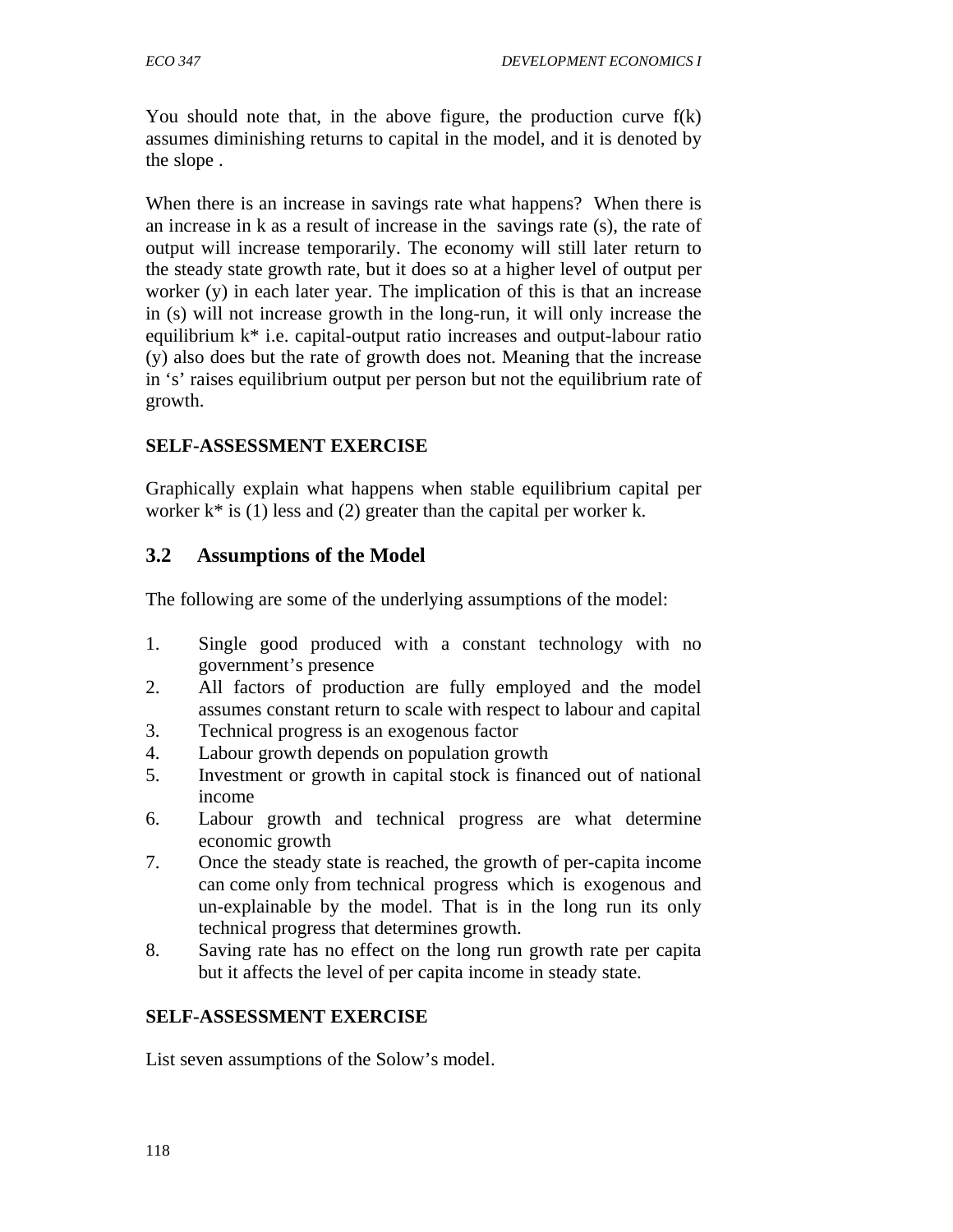## **3.3 Criticisms of the Model**

The Solow model is a simple growth model which is seen as a building block for most of the new growth model as it helps in giving an insight into what causes growth in an economy. However, the model has been criticised by various scholars over time and some of the criticisms are as follows:

- 1) The model fails to take account of entrepreneurship which may be the catalyst an economy needs to grow.
- 2) The model does not explain the why and how of Technological progress. It assumes it to be exogenously determined and as such is not explained in the model. However, according to the model, growth in the long-run is determined by technical progress, so it means that the model does not explain the mechanisms that bring about Long-run growth.
- 3) Also, because capital exhibits diminishing marginal returns in the production process, this prevents the model from providing an explanation for the wide and persistent variations across countries in growth rates. The new growth literature which you would be taught in the next chapter, addresses these limitations of the neoclassical model by proposing a variety of channels through which steady-state growth arises endogenously.

## **SELF-ASSESSMENT EXERCISE**

What are the downsides of the Solow's model?

## **3.4 Implications of the Model**

One of the most important predictions of the neoclassical growth model is the Convergence hypothesis. The Solow growth model predicts that economies with similar rates of saving, population growth, and technological progress will converge over time.

The model implies that countries with similar production technologies as well as comparable saving and population growth rates should converge to similar steady –state levels of per capita income. This convergence property has it that poor countries starting with a relatively low standard of living and a lower capital/labor ratio will grow faster during the transition as they catch up with the rich countries, but ultimately both groups will arrive at the same level of per capita income. The convergence hypothesis can help to explain why countries with similar population growth rates can converge to the same growth rates. Then, for the long run implication of the Solow model, changes in total output are dependent upon changes in population and technology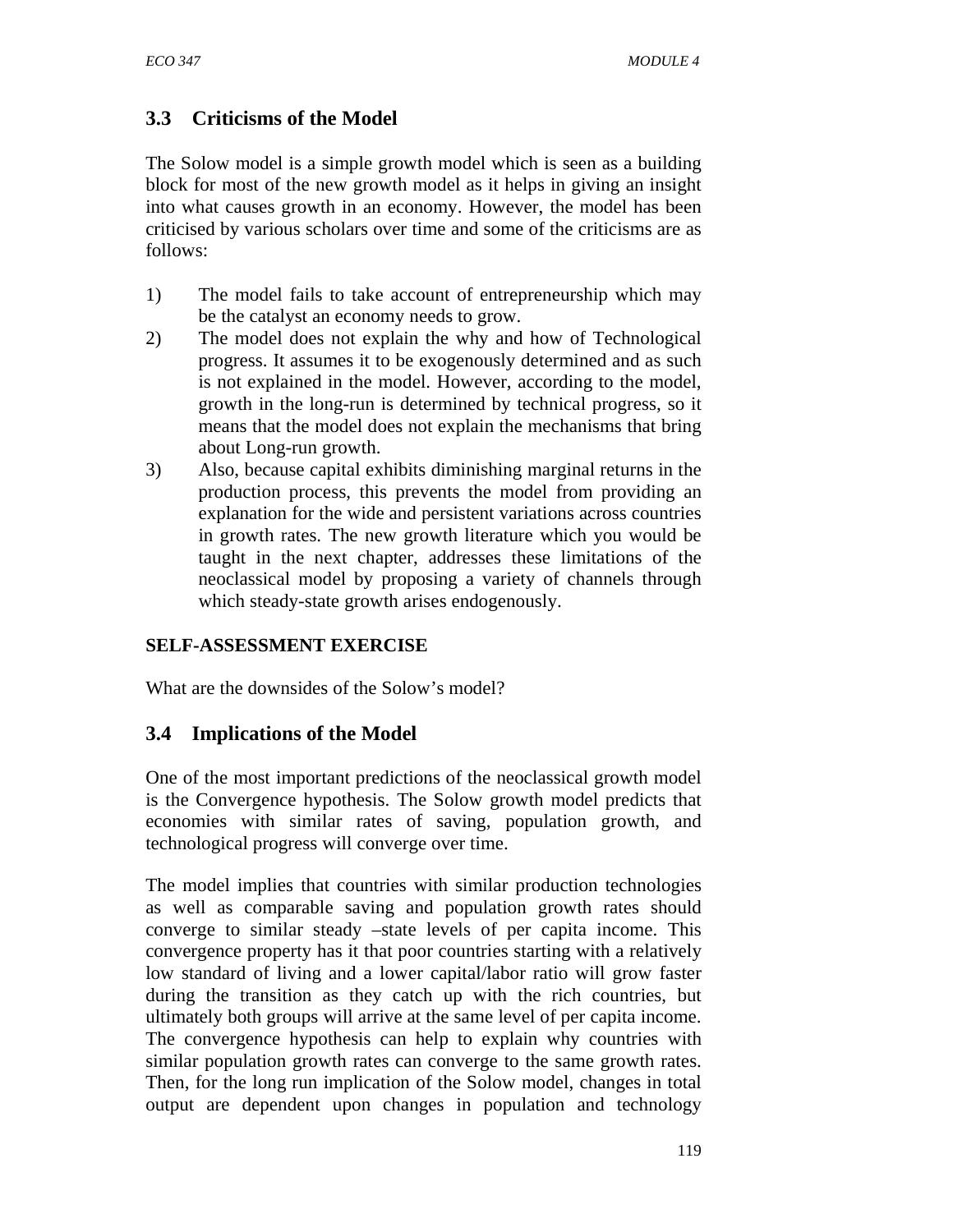growth. Changes in output per person are solely dependent upon changes in technology, implying that technological progress is the only variable that improves standard of living in the long run and that countries with lower population growth rates experience higher income per person. The steady state condition informs an economy as to its correct level of saving/investment.

However, a model that places its long-run growth on exogenous factors, has few policy implications because according to Romer (an endogenous theorist), "In models with exogenous technical change and exogenous population growth, it never really mattered what the government did."

#### **SELF-ASSESSMENT EXERCISE**

What do you think is the implication of Solow's model for a country like Nigeria?

### **4.0 CONCLUSION**

In this unit, you were taught the Solow's model of economic growth and you were taught that the model is a well known simple neoclassical growth model that tries to explain what causes economic growth in the long-run. The model for which Solow won a Nobel Prize for in 1987 is a model that serves as a foundation for understanding other more complex growth models. It is an extension of the Harrord-Domar model which is characterised by a stable equilibrium. The model has some key assumptions, one of which is that Technical progress is an exogenous factor explained outside the model. The model was criticised for not being able to explain how and why this technological progress happens and as such, it failed to explain the long term economic growth of an economy. The model shows that economic growth can be sustained only if technological progress continues to offset diminishing returns to investment. Without technological change, growth stops. It concludes that there are fundamental differences between economic growth generated by factor accumulation and growth generated by technological change, with only the latter capable of sustaining growth indefinitely.

### **5.0 SUMMARY**

In this unit, the Solow's growth model was discussed extensively and a graphical representation was presented. The various assumptions were given, and we looked at the criticisms of the model. Also, the models implication was explained to you and finally we concluded by saying that technological progress is the key factor necessary for a long run economic growth.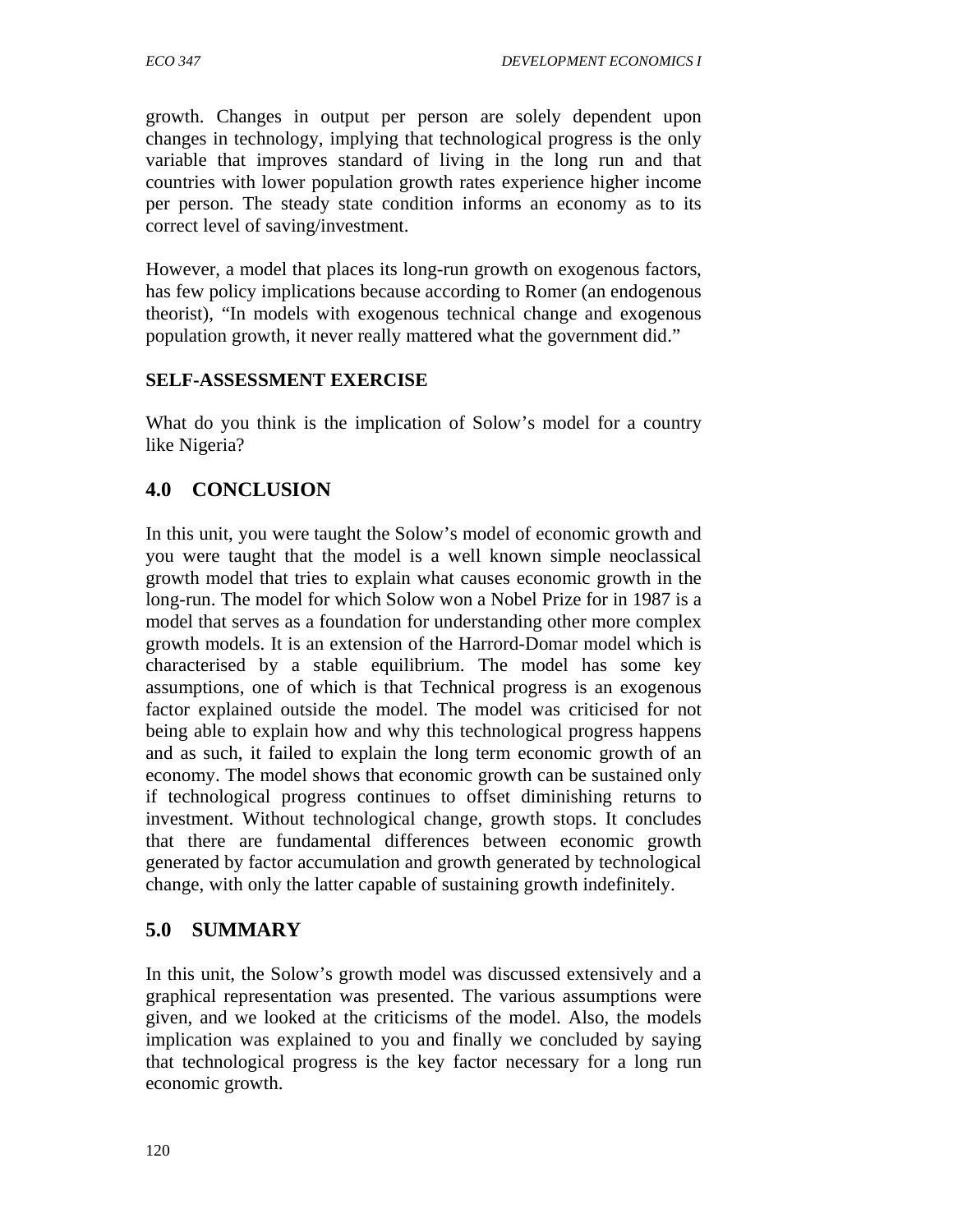## **6.0 TUTOR-MARKED ASSIGNMENT**

- 1. What are the basic features of the Solo's model?
- 2. How does the Solow model differ from the Harrod-Domar model?

## **7.0 REFERENCES/FURTHER READING**

- Jhingan, M. L. (2007). *The Economics of Development and Planning.*  $(39<sup>th</sup>$  ed.). Delhi: Vrinda Publications (P) Ltd.
- G. Abed Implications of Solow's Growth Model www.courseinfo.life.ku.dk/.../Solow%20s%20Model%20and%20 Growth. Accessed on the 10/28/2013.
- Todaro, M. P. & Smith, S. C. (2011). *Economic Development*. (11<sup>th</sup> ed.). England: Pearson Education Ltd.

*Neoclassical Growth Model: en.wikipedia.org/wiki/neoclassical\_growth\_model .* Accessed on the 10/28/2013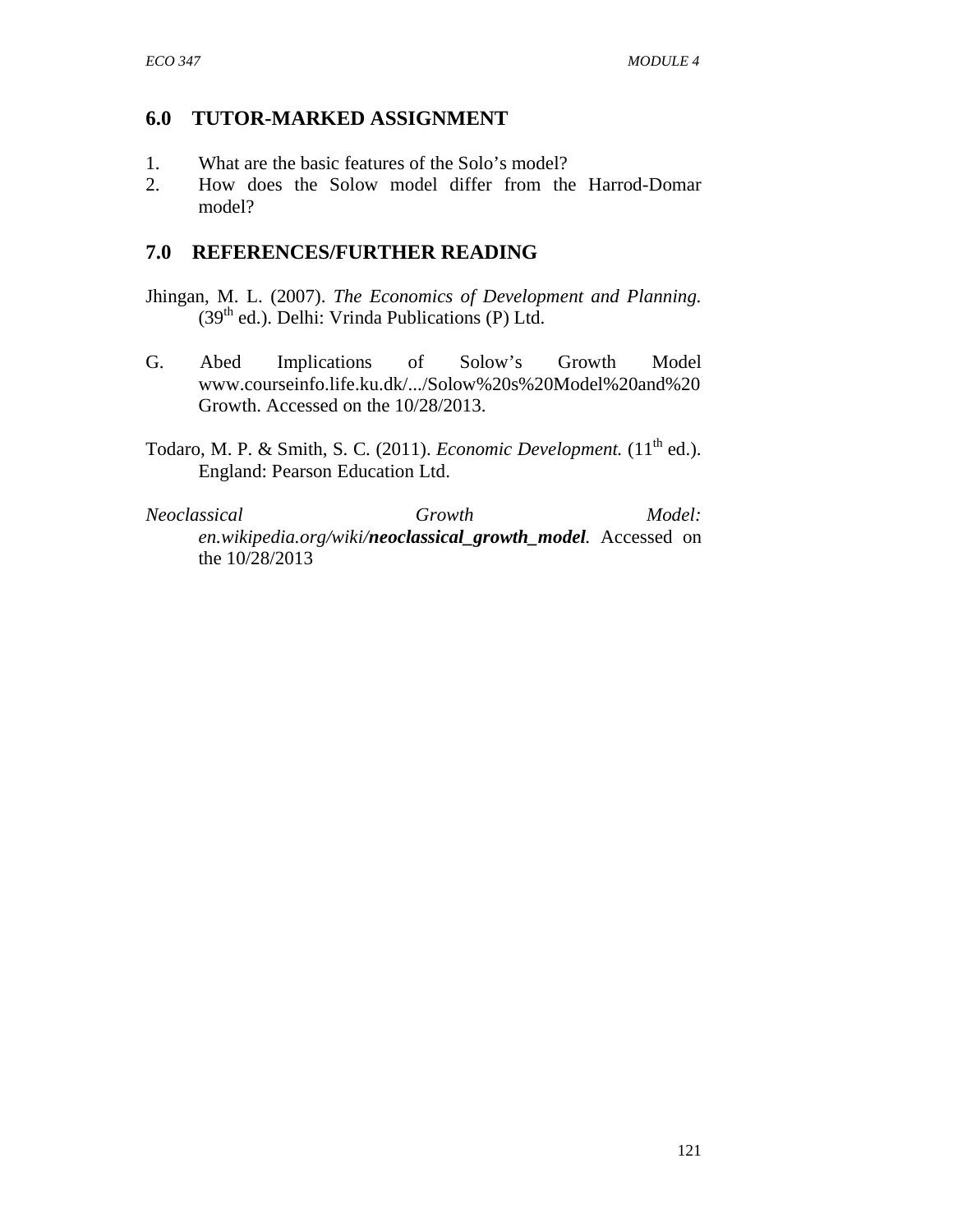# **UNIT 3 THE NEW ENDOGENOUS GROWTH THEORY**

### **CONTENTS**

- 1.0 Introduction
- 2.0 Objectives
- 3.0 Main Content
	- 3.1 The Endogenous Growth Theory
	- 3.2 Assumptions of the Model
	- 3.3 The Lucas Model: A Human Capital Approach
	- 3.4 Romer Model of Growth: The Production of Knowledge
	- 3.5 Criticisms of the New Endogenous Growth Theory
	- 3.6 Implications of the Theory for the Developing Countries
- 4.0 Conclusion
- 5.0 Summary
- 6.0 Tutor-Marked Assignment
- 7.0 References/Further Reading

# **1.0 INTRODUCTION**

In the previous unit, we learnt about the Solow's model which is an exogenous growth model. From what we learnt in that unit, the main variable which gives rise to the long run growth in the economy is technological progress and it is exogenously determined i.e. determined outside the model. This model was criticised for not being able to explain the long run growth in an economy and as a result, new growth theories which came up in the mid-1980 were designed to endogenise the variables causing long-run growth in the economy. The new growth theorists built on the ideas of the neoclassical theorists by introducing endogenous technical progress in the model, and endogenising technical progress, opens the possibility for continuous capital accumulation and unlimited growth in per-capita income.

In studying the endogenous growth theory, we would be studying the AK model, Paul M. Romer Model and Robert E. Lucas Jr model, with an aim of exposing learners to the various slightly different arguments they represent.

## **2.0 OBJECTIVES**

At end of this unit, you should be able to:

- explain the endogenous growth theory
- state the assumptions of the model
- list and explain the criticisms of the theory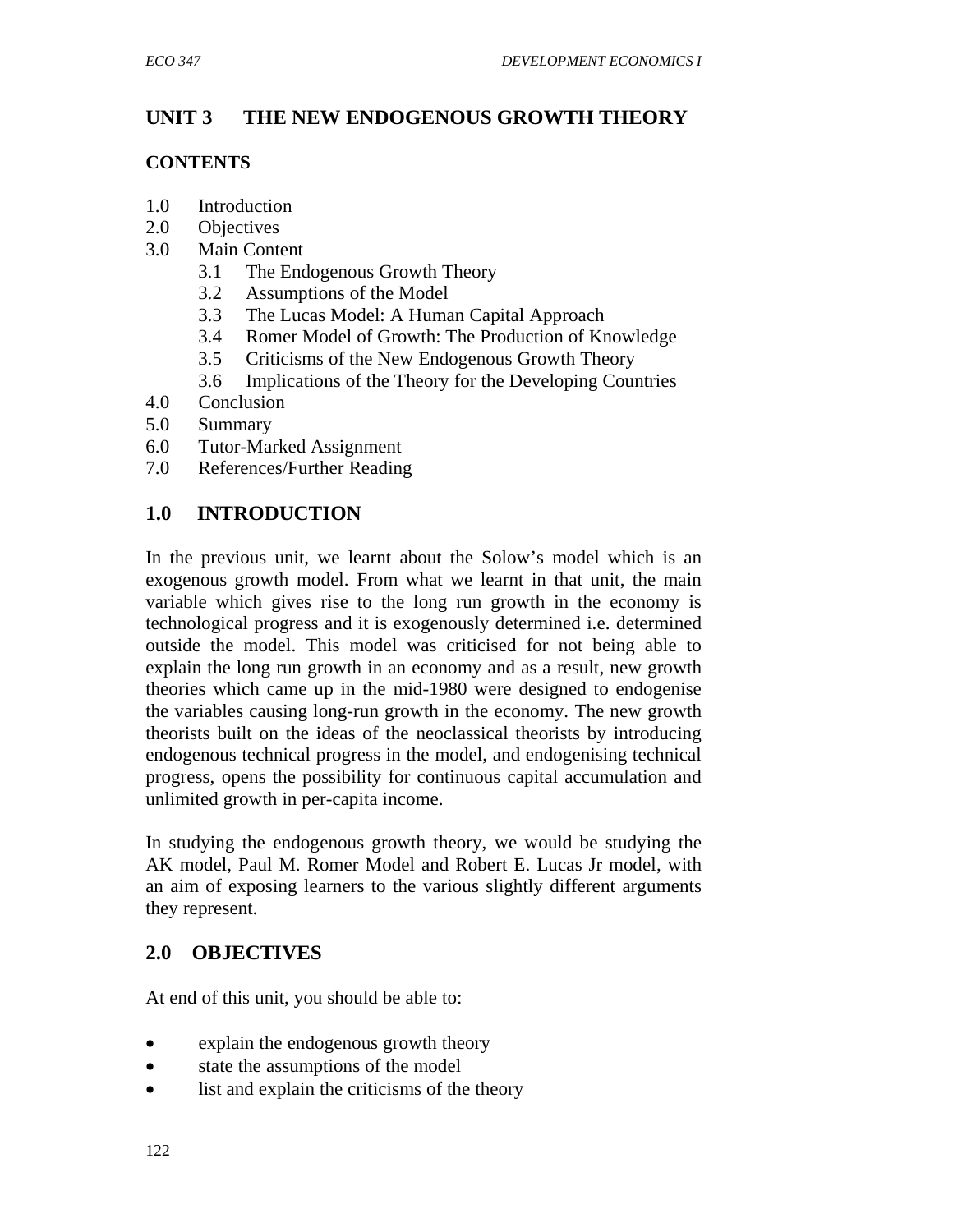• analyse the implications of the theory for developing countries like Nigeria.

## **3.0 MAIN CONTENT**

**3.1 The Endogenous Growth Theory** ("Endogenising" the growth rate)

In the endogenous growth theory also known as the new growth theories, two broad approaches were used to relax the assumption of diminishing returns to capital imposed by the neoclassical growth model and the approaches are:

- a) Viewing all productive inputs as some form of reproducible capital (human capital is also considered) and
- b) Introducing spillover effects or externalities in the growth process.
- c ) Productive inputs as reproducible capital: A simple growth model along this line is the AK(Still remains the simplest form of the endogenous growth theory) model which results from setting  $\alpha$  as 1 in the cobb-Douglas production function thereby doing away with the diminishing marginal returns assumption of the Solow model studied in the previous unit. We then have: Y=AK…………………….. (1)

The key property of AK endogenous-growth model is the absence of diminishing returns to capital. The model uses a linear model where output is a linear function of capital.

 The capital stock (K) in this model represents a broad measure of capital comprising physical and human capital stock. In this model, the steady-state growth rate depends positively on the savings rate and negatively on the depreciation rate, neither of which has any effect on long-run growth in the Solow's model. In addition—and again in contrast with the neoclassical growth model, which predicts that poor countries would grow faster than rich countries—the AK model implies that poor nations whose production process is characterised by the same degree of technological sophistication as other nations, always grow at the same rate as rich countries, regardless of the initial level of income.

The AK model thus does not predict convergence even if countries share the same technology and are characterised by the same pattern of saving, a result that seems to accord well with empirical evidence.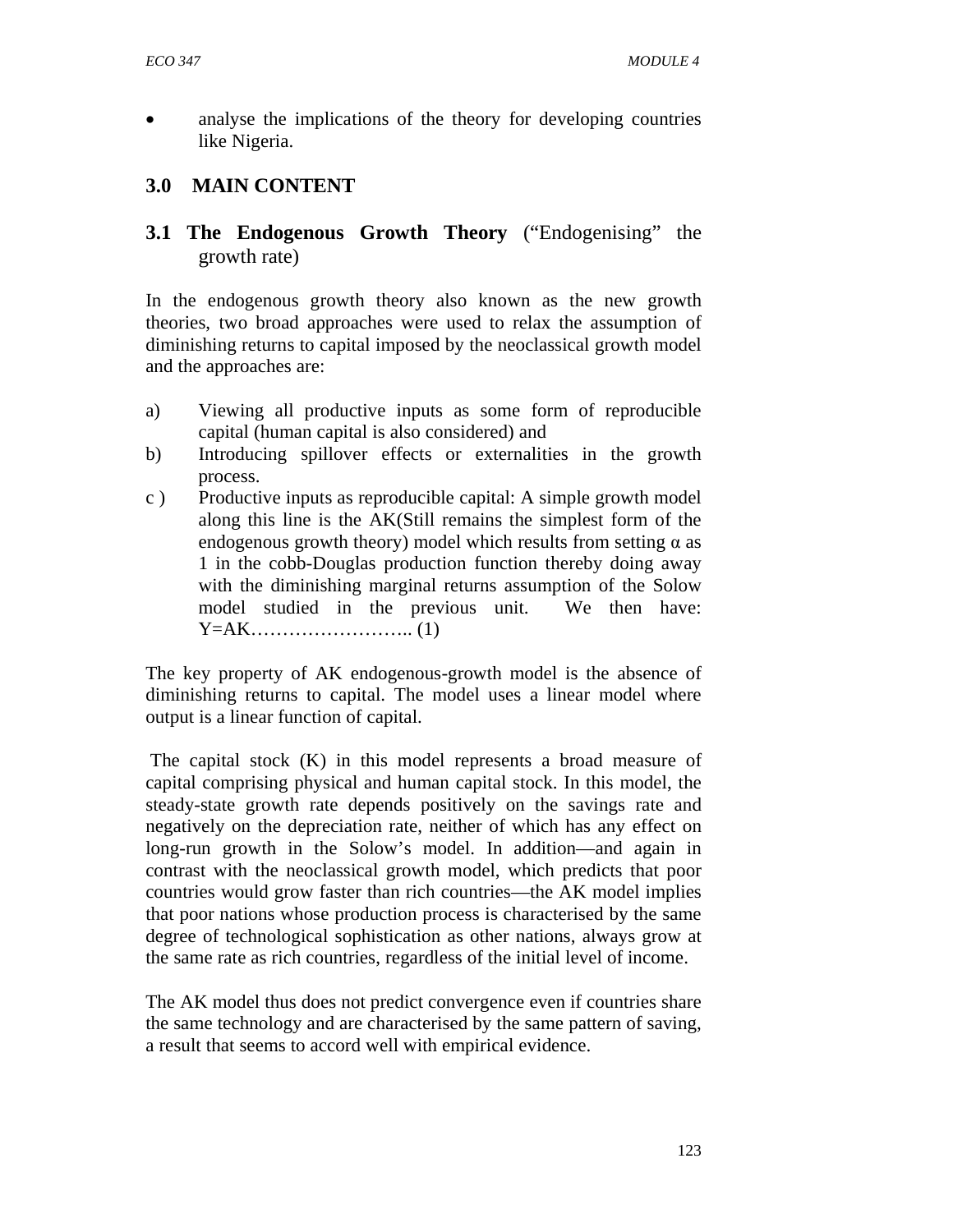The model in essence proves that endogenous steady state is achieved if a core or capital good is produced according to constant-returns-to-scale technology and without the use of no reproducible factors.

b) The second approach is the introduction of externalities which relaxes the assumption of diminishing returns to capital. The idea is that when a firm increases its investment in capital, this not only increases its own production, but also the production of neighboring firms. In most models, externalities take the form of technological advancement that is available to all firms for improved production process but it can also take the form of public learning (human capital formation) or public spending.

The presences of externalities can be viewed as meaning the same as increasing return to scale in the production function but they are not the exactly the same because sustained growth does not result in externalities but rather from the assumption of constant return to scale. An example of model developed along this reasoning is the Romer model.

## **SELF-ASSESSMENT EXERCISE**

How is the assumption of diminishing returns to capital imposed by the neoclassical growth model relaxed in the endogenous growth theory?

## **3.2 Assumptions of the Model**

The following are some of the assumptions of the theory:

- Technological advance comes from things people do i.e. from creation of new ideas
- The following are some of the underlying assumptions of the endogenous theory:
- There are many firms in the market
- Knowledge or technological advancement is a non-rival good
- Many individuals and firm have market power and earn profits from their discoveries. This arises from increasing returns to scale in production that leads to imperfect competition.
- These assumptions are required for a model to be called an endogenous growth model.

# **3.3 The Lucas Model: A Human Capital Approach**

Human capital accumulation as a source of externalities has been really explored in recent times. Lucas provides one of the best known attempts to incorporate spillover effects of human capital accumulation in a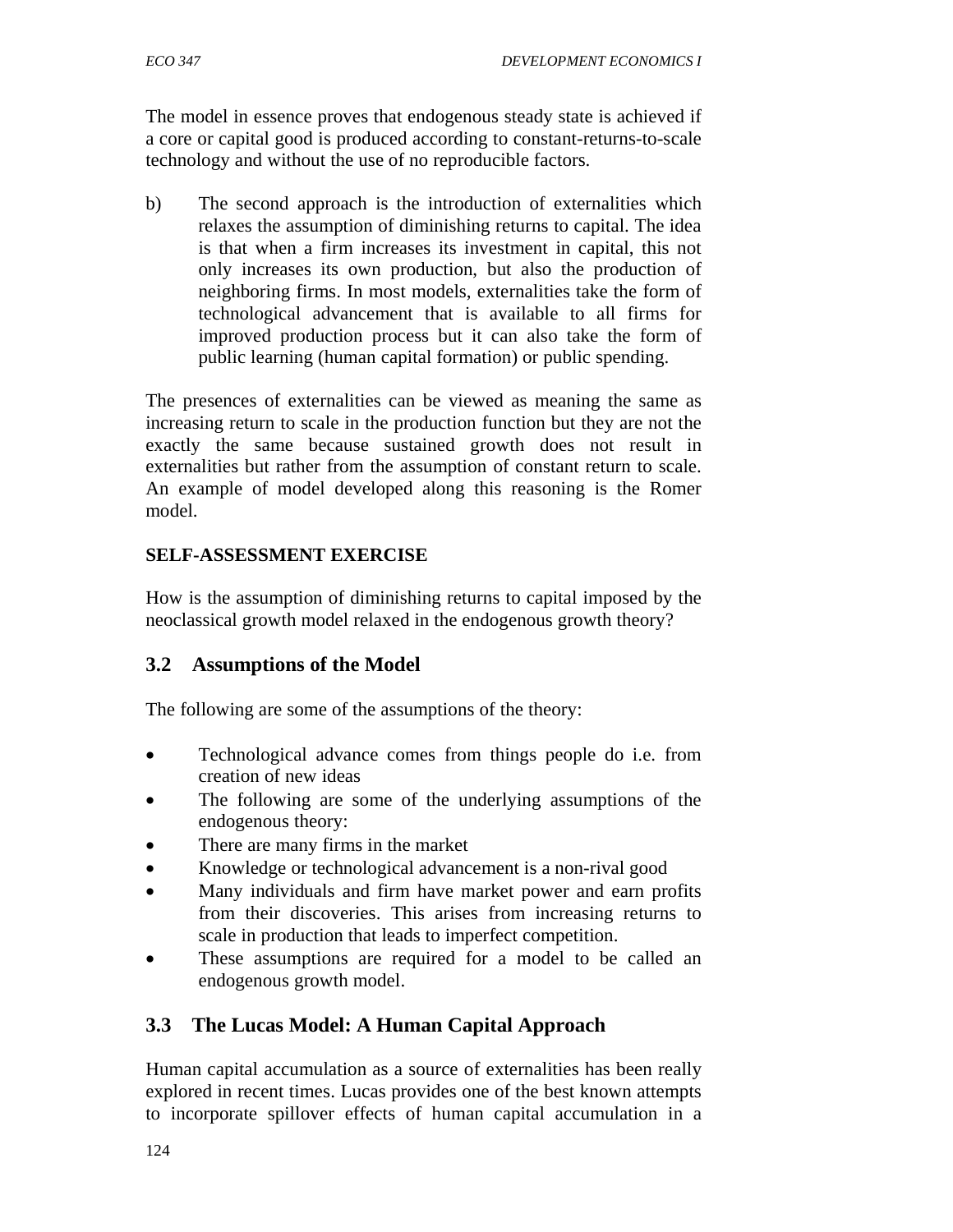model. The model builds upon the idea that individual workers are more productive, regardless of their skill level, if other workers have more human capital. One assumption of the model is that human capital is accumulated through explicit production- a part of the individuals' working time is devoted to accumulation of skills and accumulation raises the productivity of both labour and physical capital.

Lucas used a growth model developed by Uzawa and the model is based on investment in human capital. Lucas posited that investment on education leads to the production of human capital which is the key determinant in the growth process. He identified two types of human capital effects and they are the external effects and the internal effects.

According to him, the internal effects has to do with a situation where the individual worker undergoing the training becomes more productive and the external effects which is the spillover effect which increases the productivity of capital of other workers in the economy. Lucas reasoned that the spillover effects of investment in human capital rather than physical capital is what is responsible for increase in the level of technology.

The representation of the model in equation form is:

 $Y_i = A(K_i) (H_i)$ .  $H^e$ Where  $A =$  technical coefficient  $Ki = inputs of physical capital$  $Hi = inputs of human capital$  $Y_i$  = goods produced  $H =$  economy's average level of human capital  $e =$  the strength of the external effects from human capital to each firms productivity.

In this model, each firm faces constant returns to scale while the economy has increasing returns to scale. The important implication of the external effect captured in the model presented by Lucas is that under a purely competitive equilibrium its presence leads to an underinvestment in human capital because private agents do not take into account the external benefits of human capital accumulation.

## **SELF-ASSESSMENT EXERCISE**

Explain the Lucas model and give its representation in equation form model.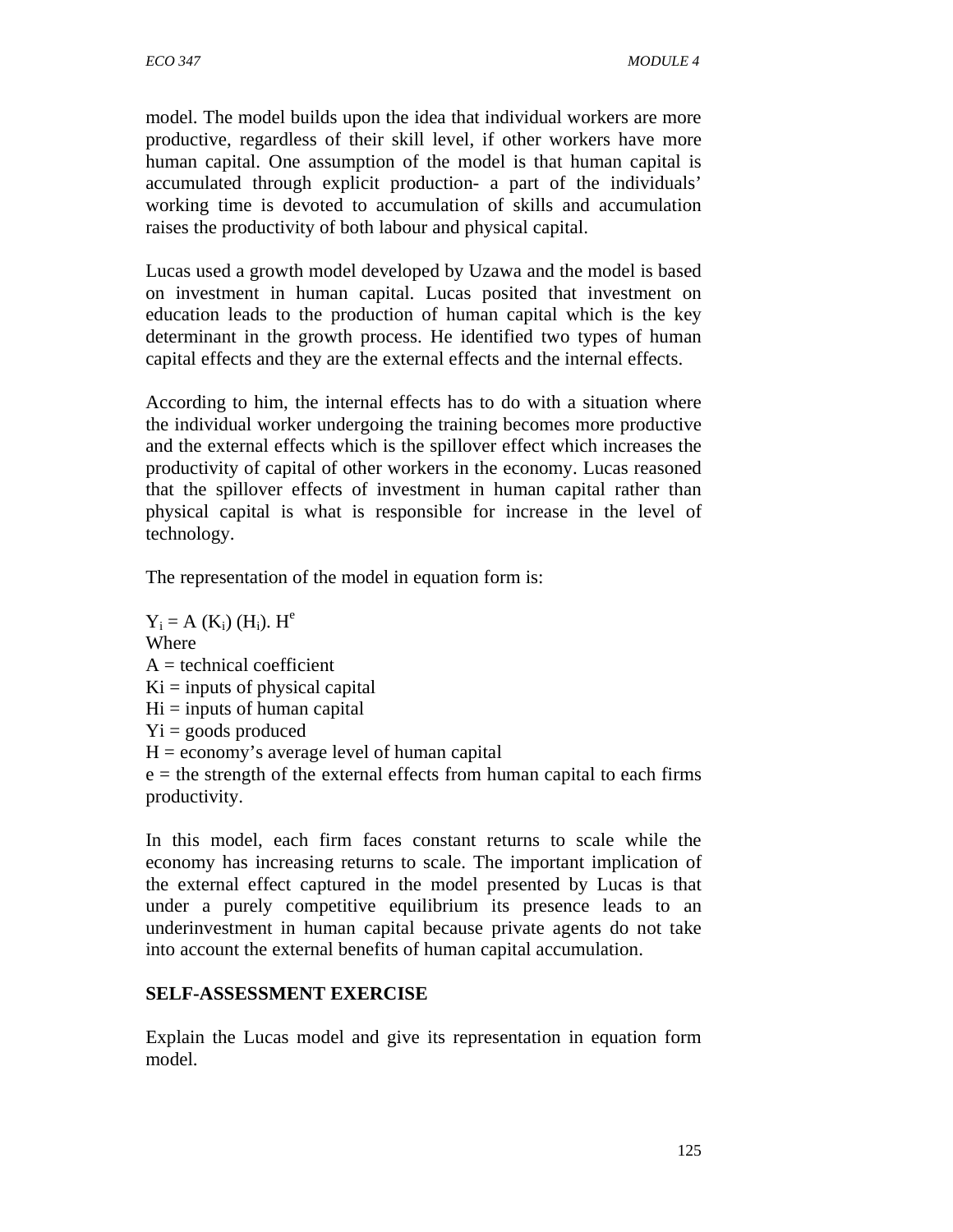## **3.4 Romer Model of Growth: The Production of Knowledge**

The Romer model is based on the belief that a research sector which is specialised in production of ideas is the key to economic growth. Romer argued that ideas and not natural resources are the major engine of growth; he buttressed his point by using Japan.

as an example saying that Japan's economic growth was brought about not by natural resources (of which they have little of) but by openness to western ideas and technology.

According to the model, the research sector involves human capital along with the existing stock of knowledge and this new knowledge can enter into the production process in three ways which are:

- 1) A new design is used in the intermediate goods sector for the production of a new intermediate input
- 2) A new design is used in the final sector as labour, capital and available producer durables produce the final product and finally,
- 3) A new design increases the total stock of knowledge which increases the productivity of human capital use in the research sector.

The Romer model is based on certain assumptions and they are listed below:

- a) Economic growth comes from technological change
- b) Technological change is endogenous
- c) Market incentives play important roles in making technological changes available to the economy
- d) Invention of a new design requires a specified amount of human capital
- e) The aggregate supply of human capital is fixed
- f) Knowledge or new design is assumed to be partially excludable and retainable by the firm which invented it. This assumption means that the developer of an idea has monopoly rights to the use of the idea implying that the developer can charge a price above marginal cost for the use of his or her idea. The resulting profits provide the incentive for research and development.
- g) Technology is non-rival input- Is used by one firm does not prevent another from using it.
- h) The new design can be used by firms and in different periods without additional costs and without reducing the value of the input.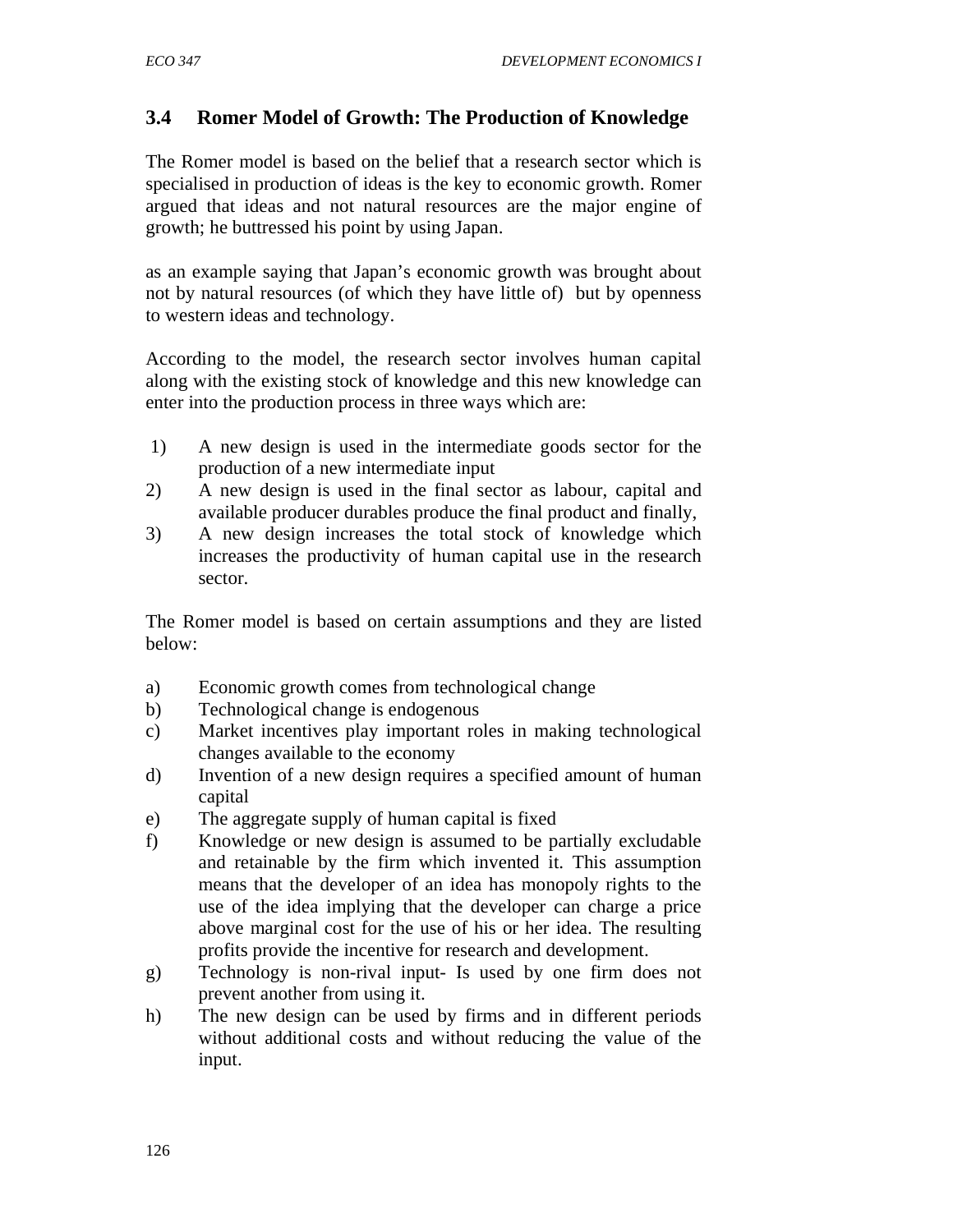- i) When firms make investments on research and development and invent a new design, there are externalities that are internalised by private agreements.
- j) It is also assumed that the low cost of using an existing design reduces the cost of creating new designs.

The model can be explained with the following technological production function:

 $\Delta A = F(K_A, H_A, A)$ Where  $\Delta A$  = increasing technology  $K_A$  = amount of capital invested  $H_A$  = amount of human capital (labour) employed in research and development of new design  $A =$  existing technology  $F =$  production function for technology.

From the model, we can see that the production function shows that technology is endogenous.

Technology increases (∆A), when more human capital is employed for research and development of new designs; If more capital is invested in research laboratories and equipment to invest new design and also, when existing technology A leads to the production of new technology i.e. A∆.

Since technology is assumed to be non-rival input and partially excludable, there are positive spillover effects of technology which can be used by other firms. Romer was able to show that economic growth is no longer captive to the saving ratio or to exogenous technology but can indeed be directly influenced by a conscious policy of investment in new designs and, more generally, in knowledge-generating activities. In summary, the Romer model shows that ideas can be increased through the use physical and human capital and existing technology.

## **SELF-ASSESSMENT EXERCISE**

List at least seven assumptions of the Romer model.

# **3.5 Criticisms of the New Enogenous Growth Theory**

The new growth theory was developed to address the major shortcoming of the neoclassical growth theory which is, explaining the cause of growth in the model. However, the model still has its downsides. A few of the criticisms raised by some renowned economists are given below.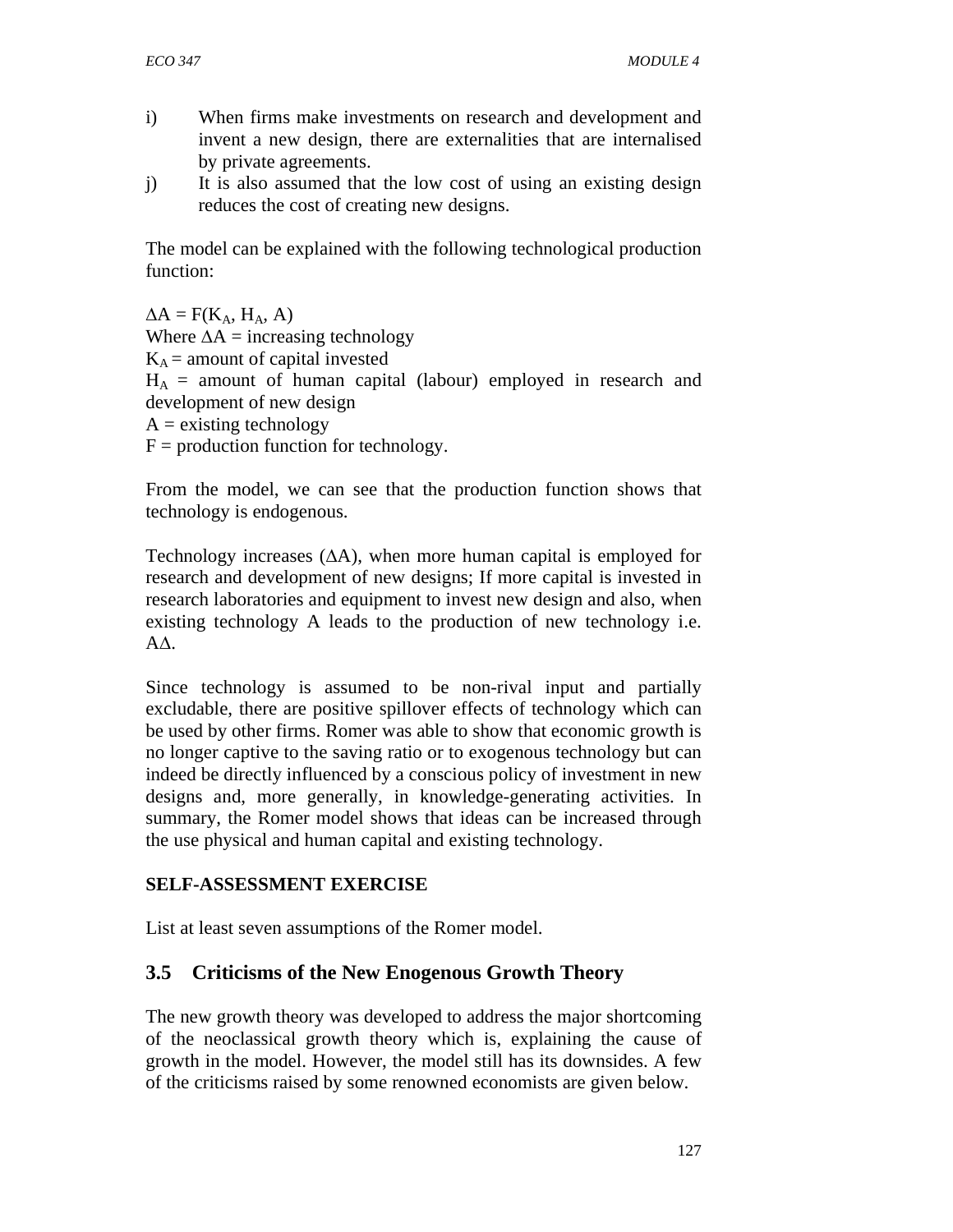- 1) The different versions of the new growth theory did not make clear whether it is the physical or human capital that is the major driving force in the models.
- 2) Mankiw, Romer and Weil countered the assumption of physical and human capital accumulation leading to perpetual growth when they carried out their research using secondary school enrollment as proxy for human capital in their analysis.

### **SELF-ASSESSMENT EXERCISE**

What are the shortfalls of the Endogenous Theory?

## **3.6 Implications of the Theory for Developing Countries**

The new growth theory has the following policy implications for LDCs:

- 1) The theory suggests openness where new knowledge, technology, research and development, from development countries can be gained by developing countries.
- 2) It also shows that the private firms have huge roles to play in investing in technology/ research and development, but because the private firms cannot effectively incorporate externalities in their accounts, Lucas in his analysis suggests that the way out is for government to provide subsidies (for example in education) in developing countries and also provide incentives to firms that invest in research and development of new technologies.

### **SELF-ASSESSMENT EXERCISE**

What are the implications of the New Growth theory for a country like Nigeria?

## **4.0 CONCLUSION**

The Traditional neoclassical approaches, which attribute growth to exogenous technological progress, are incapable of explaining the wide disparities in the pace of economic growth across countries, as the key factor that they attributed to the growth process of a country is not determined in the model. This major shortfall of the neoclassical exogenous model brought about the birth of the "New Endogenous growth" approaches which explain the mechanisms that foster economic growth endogenously, i.e. in the model. While various versions of the Endogenous model have their slightly different endogenously determined causes of growth, they all boil down to the fact that the assumption of diminishing marginal returns to capital does not hold. Reason for this is, (a) assumption that all productive inputs are some